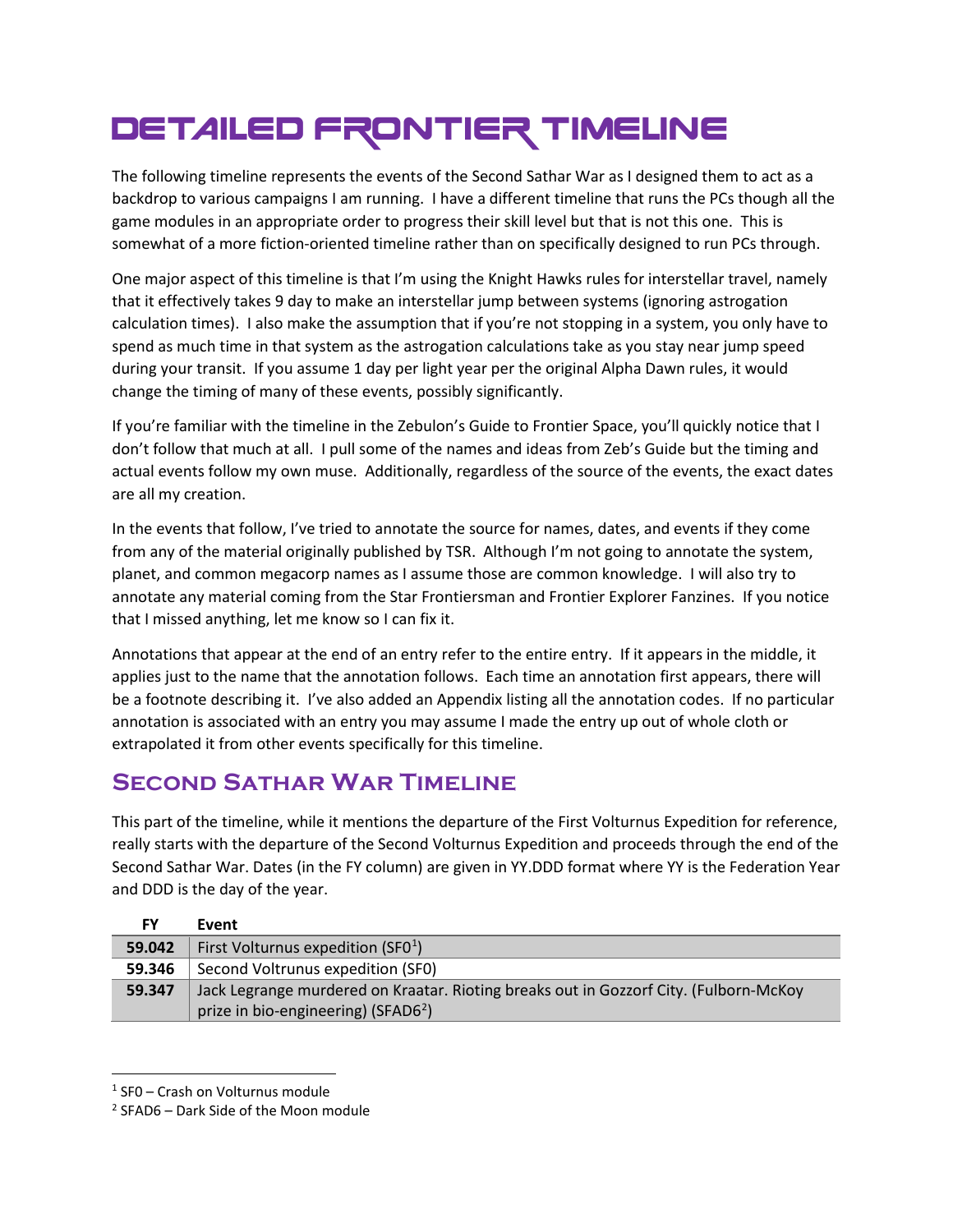| <b>FY</b> | <b>Event</b>                                                                                                                                                                       |
|-----------|------------------------------------------------------------------------------------------------------------------------------------------------------------------------------------|
| 59.348    | Broadcast claiming responsibility for the Lagrange murder by the Vrusk Protection Force is                                                                                         |
|           | released. (SFAD6)                                                                                                                                                                  |
| 59.349    | Vist'Lat, the employer of Legrange's assassins, fires and forcibly evicts all Human workers                                                                                        |
|           | from corporate offices and housing. (SFAD6)                                                                                                                                        |
| 59.350    | Medical Services Organization issues an alert that Ixiol, a new drug previously confined to                                                                                        |
|           | Inner Reach, has begun appearing in other systems in the Frontier. Users develop a deep                                                                                            |
|           | yellow tinge to their skin or carapace. (SFKH1 <sup>1</sup> )                                                                                                                      |
| 59.351    | Strike Force Nova arrives in the Prenglar system for its annual maintenance and refit.                                                                                             |
|           | UPFS Admiral Clinton moves immediately into drydock for maintenance. It will be tied                                                                                               |
|           | up for 26 days.                                                                                                                                                                    |
|           | Vist'Lat expelled from the Commercial Council on Kraatar - "The council feels that much                                                                                            |
|           | of the recent unrest can be attributed to VL's policies. Its latest move to sack its human                                                                                         |
|           | workers and evict them from their homes in untenable. The council cannot condone or                                                                                                |
| 59.352    | accept this behavior." (SFAD6)<br>Funeral announced for Jack Legrange to occur in 6 days (59.358) (SFAD6)                                                                          |
| 59.353    | Vist'Lat shuts down all spaceport operations effectively cutting Kraatar off from the rest of                                                                                      |
|           | the Frontier. (SFAD6)                                                                                                                                                              |
| 59.354    | Contact lost with second Volturnus expedition. Suspected pirate activity in the Zebulon                                                                                            |
|           | system. Pale government officials begin investigation into possible leak of jump data. (SF0)                                                                                       |
| 59.355    | Rumors leak about a secret Spacefleet starship research and training center in an                                                                                                  |
|           | "unexplored" system within the Frontier.                                                                                                                                           |
| 59.356    | Attack by KLC troops on monorail headed to Quazzt's Depression where Legrange's<br>$\bullet$                                                                                       |
|           | funeral is to be held. Train crashes. Rescue teams dispatched. (SFAD6)                                                                                                             |
|           | Legrange's funeral moved forward and held today. Body is cremated, not a common                                                                                                    |
|           | practice on Kraatar (SFAD6)                                                                                                                                                        |
| 59.357    | Survivors of train crash arrive in Quazzt. (SFAD6)                                                                                                                                 |
| 59.358    | WarTech unveils its new line of "Ke" laser weapons ( $ZG2$ ) to be available in the new year.                                                                                      |
| 59.359    | Missile launched from Kraatar's moon, Setarz. It self-destructs en route. (SFAD6)                                                                                                  |
| 59.360    | Information released by the Kraatar government reveals that the missile contained a bio-                                                                                           |
|           | weapon designed to kill all vrusk on the planet. Also revealed is that Jack Legrange is still                                                                                      |
|           | alive and orchestrated the unrest on Kraatar and faked his death. Unfortunately, the team                                                                                          |
|           | that was able to stop the missile and gather the information were not able to capture                                                                                              |
|           | Legrange and he is currently at large. (SFAD6)                                                                                                                                     |
| 59.361    | Based on information obtained from Artemis Base, Ral'Ik'Ka security forces stop a planned<br>uprising by the KLC on the surface of Kraatar. The planet returns to an uneasy peace. |
|           | (SFAD6)                                                                                                                                                                            |
| 59.362    | Astronomers on Histran (Scree Fron system), release news of the discovery of a previously                                                                                          |
|           | unknown brown dwarf approximately 100ly from the Frontier. Its motion indicates that it                                                                                            |
|           | had a close encounter with a K4 star some 175 years ago. Initial news of the discovery is                                                                                          |
|           | quickly suppressed by the Family of One. (SFMan <sup>3</sup> #16)                                                                                                                  |
|           |                                                                                                                                                                                    |

<span id="page-1-1"></span><span id="page-1-0"></span> $1$  SFKH1 – Dramune Run module provides the name of the drug, and its effects but the event is all mine

<sup>&</sup>lt;sup>2</sup> ZG- Zebulon's Guide to Frontier Space, Volume 1

<span id="page-1-2"></span> $3$  SFMan – Star Frontiersman, number following the abbreviation refers to the issue number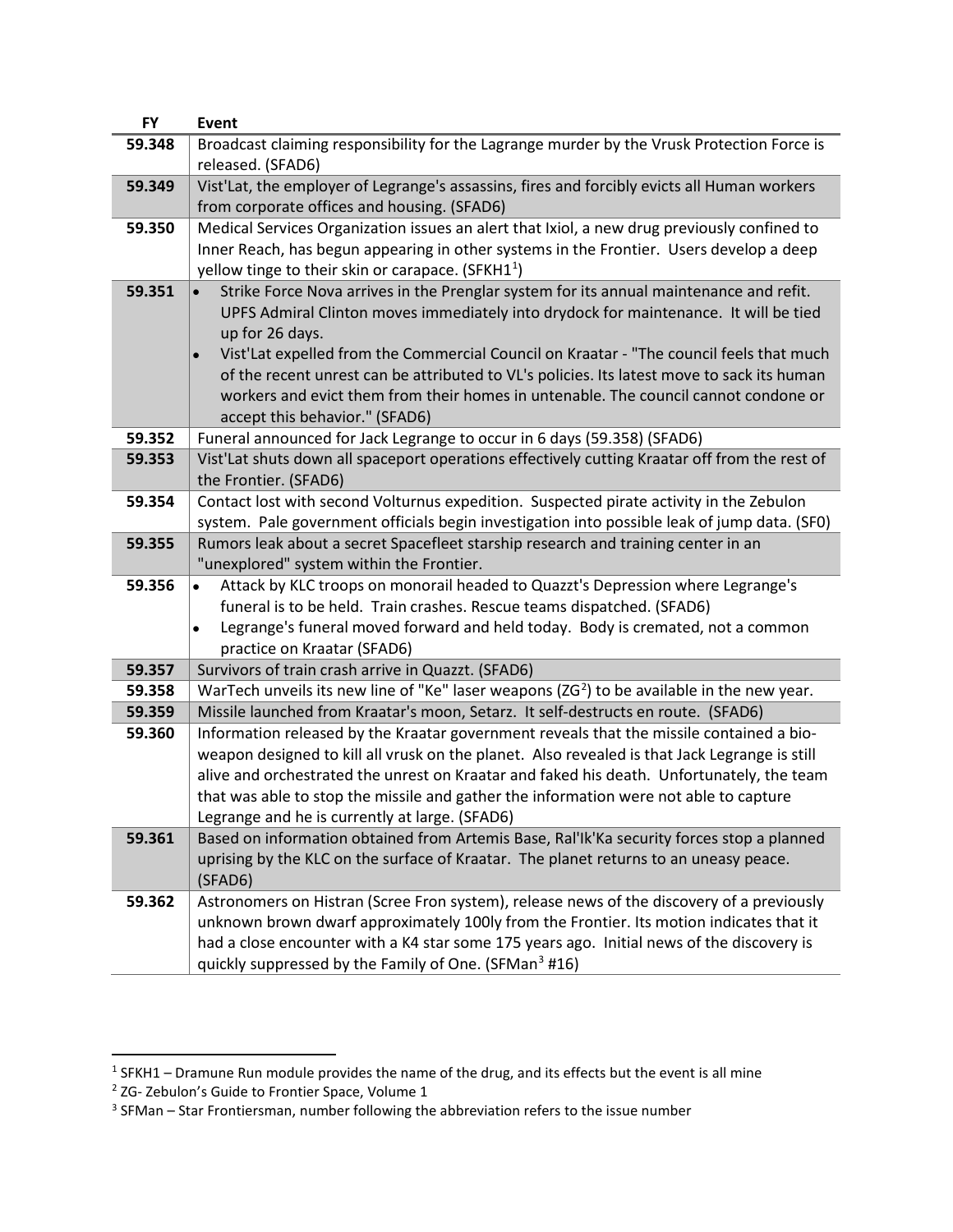| 59.363<br>Sathar cybernuk creature (FE #6) discovered on Pale with cyber implant. It was thought<br>that the nuks were confined to New Pale. The cyber implant seems to be of recent<br>construction and not a relic from the war. (NCW <sup>1</sup> )<br>Pan Galactic unveils a new "Thunder" line of hoverbikes with nods to early PGC models.<br>59.364<br>Old-time bike enthusiasts praise the antique styling coupled with modern safety features<br>but others complain that the bikes live up to their name and are too loud.<br>59.365<br>TransTravel's newest luxury starliner, the TTSS Destiny, emerges from the starship<br>construction center at Gran Quivera. It will begin a "Grand Tour of the Frontier" starting<br>with a run to Truane's Star in a few days. (NCW)<br>59.366<br>New breed of quickdeath discovered on Pale. Descended from creatures released during<br>the Great Sathar War, this new variant is smaller but travels in packs unlike the solitary or<br>pair hunters of the original strain. (NCW)<br>With both Strike Force Nova and Task Force Prenglar in the Prenglar system, Spacefleet<br>59.367<br>begins a series of training exercises to last until the UPFS Admiral Clinton completes its<br>refit.<br>An enclave of sathar, ostensibly survivors from the Great Sathar War, found and<br>59.368<br>eliminated on Pale. Based on intelligence gathered, it is believed that there may still be<br>other enclaves on the planet. Citizens are warned to be alert. (NCW)<br>Initial investigation of the "Kraatar Incident" completed. Those responsible for the severe<br>59.369<br>Vist'Lat actions shown to be under some sort of cybernetic control by Legrange. Vist'Lat<br>cleared and restored to Commercial Council. (SFAD6)<br>The Streel interstellar shuttle, SCSS Laco Purveyor, shot down while landing on Pale. Origin<br>59.370<br>of blast unknown. A skirmish over the downed shuttle results in over a dozen mercenaries<br>dead but no loss of Streel forces or the injured shuttle crew. (NCW)<br>News from investigations on Pale indicate that the new breed of Quickdeath ( $EF2$ ) was<br>59.371<br>bred by local, long-time exotic creature supplier and bounty hunter, Trey Mulden (EF), for<br>unknown reasons. Mulden's location is currently unknown. If seen, call Star Law<br>immediately. (NCW)<br>59.372<br>Several research institutions and zoos across the Frontier, expecting quickdeath shipments<br>from Mulden, received multiple examples of the new variety. Forewarned of potential<br>issues, most were contained but word had not yet reached Clarion and one handler was<br>severely injured trying to contain the unexpected extra creatures. (NCW)<br>Despite efforts of the Family of One (FoO), data on the newly discovered brown dwarf is<br>59.373<br>now available. The FoO reaction to the news fuels speculation that the K4 star is Yazira, the<br>"lost" yazirian home system.<br>The Cassidine Development Corporation's new prototype paramilitary freighter, the CDCSS<br>59.374<br>Nightwind (FE #1), goes missing on its maiden voyage. $(AR^3)$<br>59.375<br>A small freighter, operating under a Streel charter, is attacked and destroyed in the Dixon's<br>Star System. Crew escapes in lifeboats and are rescued. Streel claims attack was by PGC<br>vessels. (NCW)<br>59.376<br>StarPlay releases the newest holovid movie in the Hawc, Star Law Ranger franchise.<br>UPFS Admiral Clinton completes its refit. As the remaining ships in SF Nova come out of<br>59.377<br>refit over the next two days, the strike force prepares for another tour of the Frontier. | <b>FY</b> | <b>Event</b> |
|-----------------------------------------------------------------------------------------------------------------------------------------------------------------------------------------------------------------------------------------------------------------------------------------------------------------------------------------------------------------------------------------------------------------------------------------------------------------------------------------------------------------------------------------------------------------------------------------------------------------------------------------------------------------------------------------------------------------------------------------------------------------------------------------------------------------------------------------------------------------------------------------------------------------------------------------------------------------------------------------------------------------------------------------------------------------------------------------------------------------------------------------------------------------------------------------------------------------------------------------------------------------------------------------------------------------------------------------------------------------------------------------------------------------------------------------------------------------------------------------------------------------------------------------------------------------------------------------------------------------------------------------------------------------------------------------------------------------------------------------------------------------------------------------------------------------------------------------------------------------------------------------------------------------------------------------------------------------------------------------------------------------------------------------------------------------------------------------------------------------------------------------------------------------------------------------------------------------------------------------------------------------------------------------------------------------------------------------------------------------------------------------------------------------------------------------------------------------------------------------------------------------------------------------------------------------------------------------------------------------------------------------------------------------------------------------------------------------------------------------------------------------------------------------------------------------------------------------------------------------------------------------------------------------------------------------------------------------------------------------------------------------------------------------------------------------------------------------------------------------------------------------------------------------------------------------------------------------------------------------------------------------------------------------------------------------------------------------------------------------------------------------------------------------------------------------------------------------------------------------------------------------------------------------------------------------------------------------------------------------------------------------------------------------------------------------|-----------|--------------|
|                                                                                                                                                                                                                                                                                                                                                                                                                                                                                                                                                                                                                                                                                                                                                                                                                                                                                                                                                                                                                                                                                                                                                                                                                                                                                                                                                                                                                                                                                                                                                                                                                                                                                                                                                                                                                                                                                                                                                                                                                                                                                                                                                                                                                                                                                                                                                                                                                                                                                                                                                                                                                                                                                                                                                                                                                                                                                                                                                                                                                                                                                                                                                                                                                                                                                                                                                                                                                                                                                                                                                                                                                                                                                         |           |              |
|                                                                                                                                                                                                                                                                                                                                                                                                                                                                                                                                                                                                                                                                                                                                                                                                                                                                                                                                                                                                                                                                                                                                                                                                                                                                                                                                                                                                                                                                                                                                                                                                                                                                                                                                                                                                                                                                                                                                                                                                                                                                                                                                                                                                                                                                                                                                                                                                                                                                                                                                                                                                                                                                                                                                                                                                                                                                                                                                                                                                                                                                                                                                                                                                                                                                                                                                                                                                                                                                                                                                                                                                                                                                                         |           |              |
|                                                                                                                                                                                                                                                                                                                                                                                                                                                                                                                                                                                                                                                                                                                                                                                                                                                                                                                                                                                                                                                                                                                                                                                                                                                                                                                                                                                                                                                                                                                                                                                                                                                                                                                                                                                                                                                                                                                                                                                                                                                                                                                                                                                                                                                                                                                                                                                                                                                                                                                                                                                                                                                                                                                                                                                                                                                                                                                                                                                                                                                                                                                                                                                                                                                                                                                                                                                                                                                                                                                                                                                                                                                                                         |           |              |
|                                                                                                                                                                                                                                                                                                                                                                                                                                                                                                                                                                                                                                                                                                                                                                                                                                                                                                                                                                                                                                                                                                                                                                                                                                                                                                                                                                                                                                                                                                                                                                                                                                                                                                                                                                                                                                                                                                                                                                                                                                                                                                                                                                                                                                                                                                                                                                                                                                                                                                                                                                                                                                                                                                                                                                                                                                                                                                                                                                                                                                                                                                                                                                                                                                                                                                                                                                                                                                                                                                                                                                                                                                                                                         |           |              |
|                                                                                                                                                                                                                                                                                                                                                                                                                                                                                                                                                                                                                                                                                                                                                                                                                                                                                                                                                                                                                                                                                                                                                                                                                                                                                                                                                                                                                                                                                                                                                                                                                                                                                                                                                                                                                                                                                                                                                                                                                                                                                                                                                                                                                                                                                                                                                                                                                                                                                                                                                                                                                                                                                                                                                                                                                                                                                                                                                                                                                                                                                                                                                                                                                                                                                                                                                                                                                                                                                                                                                                                                                                                                                         |           |              |
|                                                                                                                                                                                                                                                                                                                                                                                                                                                                                                                                                                                                                                                                                                                                                                                                                                                                                                                                                                                                                                                                                                                                                                                                                                                                                                                                                                                                                                                                                                                                                                                                                                                                                                                                                                                                                                                                                                                                                                                                                                                                                                                                                                                                                                                                                                                                                                                                                                                                                                                                                                                                                                                                                                                                                                                                                                                                                                                                                                                                                                                                                                                                                                                                                                                                                                                                                                                                                                                                                                                                                                                                                                                                                         |           |              |
|                                                                                                                                                                                                                                                                                                                                                                                                                                                                                                                                                                                                                                                                                                                                                                                                                                                                                                                                                                                                                                                                                                                                                                                                                                                                                                                                                                                                                                                                                                                                                                                                                                                                                                                                                                                                                                                                                                                                                                                                                                                                                                                                                                                                                                                                                                                                                                                                                                                                                                                                                                                                                                                                                                                                                                                                                                                                                                                                                                                                                                                                                                                                                                                                                                                                                                                                                                                                                                                                                                                                                                                                                                                                                         |           |              |
|                                                                                                                                                                                                                                                                                                                                                                                                                                                                                                                                                                                                                                                                                                                                                                                                                                                                                                                                                                                                                                                                                                                                                                                                                                                                                                                                                                                                                                                                                                                                                                                                                                                                                                                                                                                                                                                                                                                                                                                                                                                                                                                                                                                                                                                                                                                                                                                                                                                                                                                                                                                                                                                                                                                                                                                                                                                                                                                                                                                                                                                                                                                                                                                                                                                                                                                                                                                                                                                                                                                                                                                                                                                                                         |           |              |
|                                                                                                                                                                                                                                                                                                                                                                                                                                                                                                                                                                                                                                                                                                                                                                                                                                                                                                                                                                                                                                                                                                                                                                                                                                                                                                                                                                                                                                                                                                                                                                                                                                                                                                                                                                                                                                                                                                                                                                                                                                                                                                                                                                                                                                                                                                                                                                                                                                                                                                                                                                                                                                                                                                                                                                                                                                                                                                                                                                                                                                                                                                                                                                                                                                                                                                                                                                                                                                                                                                                                                                                                                                                                                         |           |              |
|                                                                                                                                                                                                                                                                                                                                                                                                                                                                                                                                                                                                                                                                                                                                                                                                                                                                                                                                                                                                                                                                                                                                                                                                                                                                                                                                                                                                                                                                                                                                                                                                                                                                                                                                                                                                                                                                                                                                                                                                                                                                                                                                                                                                                                                                                                                                                                                                                                                                                                                                                                                                                                                                                                                                                                                                                                                                                                                                                                                                                                                                                                                                                                                                                                                                                                                                                                                                                                                                                                                                                                                                                                                                                         |           |              |
|                                                                                                                                                                                                                                                                                                                                                                                                                                                                                                                                                                                                                                                                                                                                                                                                                                                                                                                                                                                                                                                                                                                                                                                                                                                                                                                                                                                                                                                                                                                                                                                                                                                                                                                                                                                                                                                                                                                                                                                                                                                                                                                                                                                                                                                                                                                                                                                                                                                                                                                                                                                                                                                                                                                                                                                                                                                                                                                                                                                                                                                                                                                                                                                                                                                                                                                                                                                                                                                                                                                                                                                                                                                                                         |           |              |
|                                                                                                                                                                                                                                                                                                                                                                                                                                                                                                                                                                                                                                                                                                                                                                                                                                                                                                                                                                                                                                                                                                                                                                                                                                                                                                                                                                                                                                                                                                                                                                                                                                                                                                                                                                                                                                                                                                                                                                                                                                                                                                                                                                                                                                                                                                                                                                                                                                                                                                                                                                                                                                                                                                                                                                                                                                                                                                                                                                                                                                                                                                                                                                                                                                                                                                                                                                                                                                                                                                                                                                                                                                                                                         |           |              |
|                                                                                                                                                                                                                                                                                                                                                                                                                                                                                                                                                                                                                                                                                                                                                                                                                                                                                                                                                                                                                                                                                                                                                                                                                                                                                                                                                                                                                                                                                                                                                                                                                                                                                                                                                                                                                                                                                                                                                                                                                                                                                                                                                                                                                                                                                                                                                                                                                                                                                                                                                                                                                                                                                                                                                                                                                                                                                                                                                                                                                                                                                                                                                                                                                                                                                                                                                                                                                                                                                                                                                                                                                                                                                         |           |              |
|                                                                                                                                                                                                                                                                                                                                                                                                                                                                                                                                                                                                                                                                                                                                                                                                                                                                                                                                                                                                                                                                                                                                                                                                                                                                                                                                                                                                                                                                                                                                                                                                                                                                                                                                                                                                                                                                                                                                                                                                                                                                                                                                                                                                                                                                                                                                                                                                                                                                                                                                                                                                                                                                                                                                                                                                                                                                                                                                                                                                                                                                                                                                                                                                                                                                                                                                                                                                                                                                                                                                                                                                                                                                                         |           |              |
|                                                                                                                                                                                                                                                                                                                                                                                                                                                                                                                                                                                                                                                                                                                                                                                                                                                                                                                                                                                                                                                                                                                                                                                                                                                                                                                                                                                                                                                                                                                                                                                                                                                                                                                                                                                                                                                                                                                                                                                                                                                                                                                                                                                                                                                                                                                                                                                                                                                                                                                                                                                                                                                                                                                                                                                                                                                                                                                                                                                                                                                                                                                                                                                                                                                                                                                                                                                                                                                                                                                                                                                                                                                                                         |           |              |

<span id="page-2-0"></span> $1$  NCW – A New Can of Worms on-line game – This is an event created originally for this game.

<span id="page-2-1"></span><sup>&</sup>lt;sup>2</sup> EF – Expanding Frontier website – details on these entries can be found at [http://expandingfrontier.com](http://expandingfrontier.com/)

<span id="page-2-2"></span> $3$  AR – Asset Recovery – a game I ran for the online Frontier NetCon in 2012 and will write up some day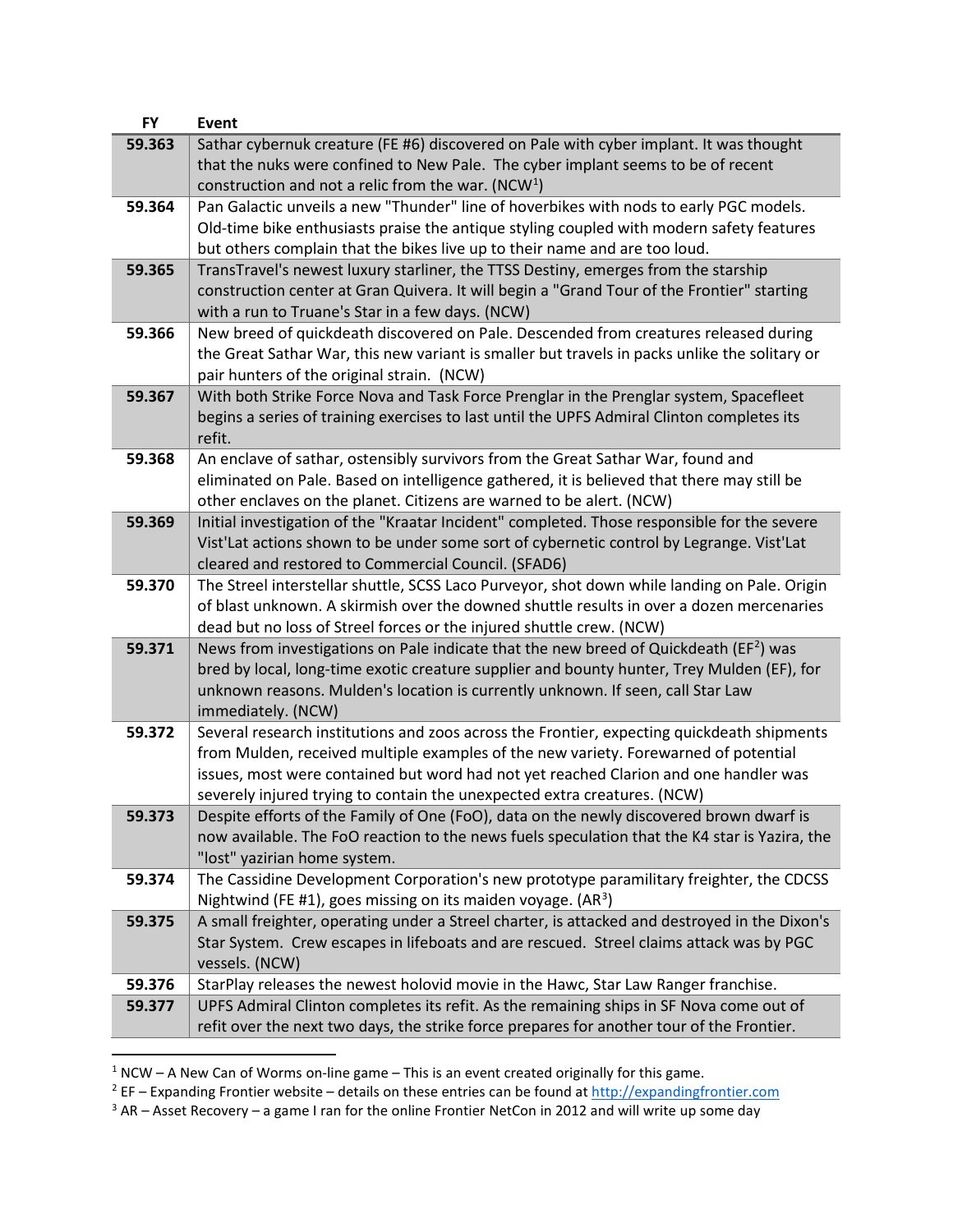<span id="page-3-0"></span>

| The governments of Kawdl-Kit (K'tsa-Kar) and Ken'zah-Kit (K'aken-Kar) sign a mutual trade<br>59.378<br>and defense agreement. It is expected that the Zik-Kit (Kizk'-Kar) government with join the<br>trade alliance in the near future.<br>The General Overall Development Corporation unveils the Yazira Dome on Hentz. This<br>59.379<br>massive, 100 square kilometer habitat is claimed to enclose a biome identical to that on<br>the lost Yazirian homeworld.<br>Strike Force Nova, after completing a long refit in Prenglar, departs for a tour of the vrusk<br>59.380<br>loop of the Frontier. First stop, Cassidine.<br>Spacefleet dispatches several ships (1 AC, 8 F, 2 LC, 2 DD, & 2 AS), designated Patrol Group<br>59.381<br>Virgo, from Prenglar to Dixon's Star to help put a dampener on rising Streel-PGC hostilities.<br>A Vrusk-owned shopping complex on Kidikit (Madderly's Star) is destroyed by the<br>59.382<br>explosion of several bombs. Many beings injured but no fatalities. The Kraatar Liberation<br>Corps (SFAD6) claims responsibility. There is concern over rekindling the Free World<br>Rebellion (ZG) tensions.<br>Despite budget delays and squabbling over the need for upgraded defenses, Fortress<br>59.383<br>Kidikit (Madderly's Star) reaches the 75% complete milestone.<br>59.384<br>Tensions in Dramune on the rise as Outer Reach industries continue to ignore and violate<br>Inner Reach trademarks and patents.<br>Astronomers on Hargut (Gruna Goru) claim to have detected artificial signals from a<br>59.385<br>system several light years beyond the Frontier. They begin organizing a petition to request<br>that the UPF send and exploration mission.<br>Galactic Task Force mercenaries, working under PGC direction, attack three Streel<br>59.386<br>archeology sites on Laco. Two are captured while the third is successfully defended by<br>Streel personnel. Streel personnel at the captured sites are not harmed but evicted from<br>the sites. (NCW)<br>Glass Pyramid on Laco begins glowing with an unidentifiable energy source. After 20<br>59.387<br>minutes of increasing brightness, it releases a beam of energy nearly vertically. Beam<br>consists of both electromagnetic energy across the full spectrum and subspace signals.<br>(NCW)<br>Unmarked Streel ships attack the KSS Dawn's Glow hijacking cargo. Crew is left on<br>59.388<br>immobilized ship to effect repairs and await rescue. (NCW)<br>Subspace signal from Great Pyramid received in sathar space.<br>59.389 |
|--------------------------------------------------------------------------------------------------------------------------------------------------------------------------------------------------------------------------------------------------------------------------------------------------------------------------------------------------------------------------------------------------------------------------------------------------------------------------------------------------------------------------------------------------------------------------------------------------------------------------------------------------------------------------------------------------------------------------------------------------------------------------------------------------------------------------------------------------------------------------------------------------------------------------------------------------------------------------------------------------------------------------------------------------------------------------------------------------------------------------------------------------------------------------------------------------------------------------------------------------------------------------------------------------------------------------------------------------------------------------------------------------------------------------------------------------------------------------------------------------------------------------------------------------------------------------------------------------------------------------------------------------------------------------------------------------------------------------------------------------------------------------------------------------------------------------------------------------------------------------------------------------------------------------------------------------------------------------------------------------------------------------------------------------------------------------------------------------------------------------------------------------------------------------------------------------------------------------------------------------------------------------------------------------------------------------------------------------------------------------------------------------------------------------------------------------------------------------------------------------------------------------------------------------------------------|
|                                                                                                                                                                                                                                                                                                                                                                                                                                                                                                                                                                                                                                                                                                                                                                                                                                                                                                                                                                                                                                                                                                                                                                                                                                                                                                                                                                                                                                                                                                                                                                                                                                                                                                                                                                                                                                                                                                                                                                                                                                                                                                                                                                                                                                                                                                                                                                                                                                                                                                                                                                    |
|                                                                                                                                                                                                                                                                                                                                                                                                                                                                                                                                                                                                                                                                                                                                                                                                                                                                                                                                                                                                                                                                                                                                                                                                                                                                                                                                                                                                                                                                                                                                                                                                                                                                                                                                                                                                                                                                                                                                                                                                                                                                                                                                                                                                                                                                                                                                                                                                                                                                                                                                                                    |
|                                                                                                                                                                                                                                                                                                                                                                                                                                                                                                                                                                                                                                                                                                                                                                                                                                                                                                                                                                                                                                                                                                                                                                                                                                                                                                                                                                                                                                                                                                                                                                                                                                                                                                                                                                                                                                                                                                                                                                                                                                                                                                                                                                                                                                                                                                                                                                                                                                                                                                                                                                    |
|                                                                                                                                                                                                                                                                                                                                                                                                                                                                                                                                                                                                                                                                                                                                                                                                                                                                                                                                                                                                                                                                                                                                                                                                                                                                                                                                                                                                                                                                                                                                                                                                                                                                                                                                                                                                                                                                                                                                                                                                                                                                                                                                                                                                                                                                                                                                                                                                                                                                                                                                                                    |
|                                                                                                                                                                                                                                                                                                                                                                                                                                                                                                                                                                                                                                                                                                                                                                                                                                                                                                                                                                                                                                                                                                                                                                                                                                                                                                                                                                                                                                                                                                                                                                                                                                                                                                                                                                                                                                                                                                                                                                                                                                                                                                                                                                                                                                                                                                                                                                                                                                                                                                                                                                    |
|                                                                                                                                                                                                                                                                                                                                                                                                                                                                                                                                                                                                                                                                                                                                                                                                                                                                                                                                                                                                                                                                                                                                                                                                                                                                                                                                                                                                                                                                                                                                                                                                                                                                                                                                                                                                                                                                                                                                                                                                                                                                                                                                                                                                                                                                                                                                                                                                                                                                                                                                                                    |
|                                                                                                                                                                                                                                                                                                                                                                                                                                                                                                                                                                                                                                                                                                                                                                                                                                                                                                                                                                                                                                                                                                                                                                                                                                                                                                                                                                                                                                                                                                                                                                                                                                                                                                                                                                                                                                                                                                                                                                                                                                                                                                                                                                                                                                                                                                                                                                                                                                                                                                                                                                    |
|                                                                                                                                                                                                                                                                                                                                                                                                                                                                                                                                                                                                                                                                                                                                                                                                                                                                                                                                                                                                                                                                                                                                                                                                                                                                                                                                                                                                                                                                                                                                                                                                                                                                                                                                                                                                                                                                                                                                                                                                                                                                                                                                                                                                                                                                                                                                                                                                                                                                                                                                                                    |
|                                                                                                                                                                                                                                                                                                                                                                                                                                                                                                                                                                                                                                                                                                                                                                                                                                                                                                                                                                                                                                                                                                                                                                                                                                                                                                                                                                                                                                                                                                                                                                                                                                                                                                                                                                                                                                                                                                                                                                                                                                                                                                                                                                                                                                                                                                                                                                                                                                                                                                                                                                    |
|                                                                                                                                                                                                                                                                                                                                                                                                                                                                                                                                                                                                                                                                                                                                                                                                                                                                                                                                                                                                                                                                                                                                                                                                                                                                                                                                                                                                                                                                                                                                                                                                                                                                                                                                                                                                                                                                                                                                                                                                                                                                                                                                                                                                                                                                                                                                                                                                                                                                                                                                                                    |
|                                                                                                                                                                                                                                                                                                                                                                                                                                                                                                                                                                                                                                                                                                                                                                                                                                                                                                                                                                                                                                                                                                                                                                                                                                                                                                                                                                                                                                                                                                                                                                                                                                                                                                                                                                                                                                                                                                                                                                                                                                                                                                                                                                                                                                                                                                                                                                                                                                                                                                                                                                    |
|                                                                                                                                                                                                                                                                                                                                                                                                                                                                                                                                                                                                                                                                                                                                                                                                                                                                                                                                                                                                                                                                                                                                                                                                                                                                                                                                                                                                                                                                                                                                                                                                                                                                                                                                                                                                                                                                                                                                                                                                                                                                                                                                                                                                                                                                                                                                                                                                                                                                                                                                                                    |
| SF Nova arrives in Cassidine. It will be in system for 9 days exercising with Task Force<br>Cassidine.<br>A raid on a PGC dig site by unknown forces results in one dead and one PGC scientist<br>captured. The PGC scientist, a former Streel employee, is later released and identifies<br>the assailants as Streel employees. (NCW)                                                                                                                                                                                                                                                                                                                                                                                                                                                                                                                                                                                                                                                                                                                                                                                                                                                                                                                                                                                                                                                                                                                                                                                                                                                                                                                                                                                                                                                                                                                                                                                                                                                                                                                                                                                                                                                                                                                                                                                                                                                                                                                                                                                                                             |
| A message, transmitted by an artifact left on Volturnus (Zebulon) (SF1 <sup>1</sup> ), is received at a<br>59.390<br>$\bullet$<br>sathar listening post alerting then to the space-faring activity in the Zebulon system and<br>the detection and penetration of the artifact by technologically advanced races.<br>A subspace message is received on Pale from the presumed lost Second Volturnus<br>٠                                                                                                                                                                                                                                                                                                                                                                                                                                                                                                                                                                                                                                                                                                                                                                                                                                                                                                                                                                                                                                                                                                                                                                                                                                                                                                                                                                                                                                                                                                                                                                                                                                                                                                                                                                                                                                                                                                                                                                                                                                                                                                                                                            |
| Expedition explaining the sathar and pirate presence in the Zebulon system and<br>warning of imminent attack from sathar forces. Immediate assistance is requested.<br>(SF1)<br>PG Virgo arrives at Laco and takes up patrol duties around the system.                                                                                                                                                                                                                                                                                                                                                                                                                                                                                                                                                                                                                                                                                                                                                                                                                                                                                                                                                                                                                                                                                                                                                                                                                                                                                                                                                                                                                                                                                                                                                                                                                                                                                                                                                                                                                                                                                                                                                                                                                                                                                                                                                                                                                                                                                                             |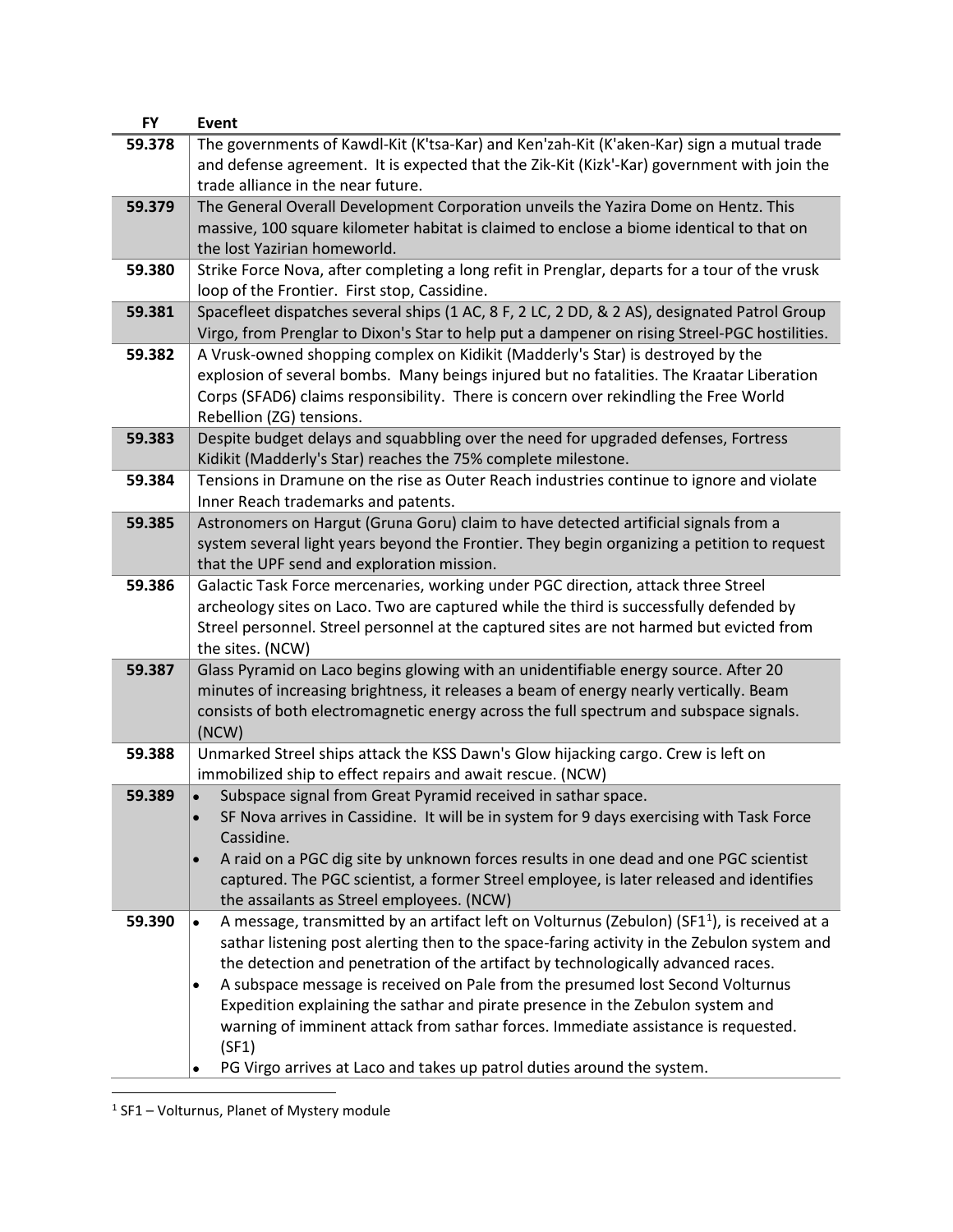| <b>FY</b> | <b>Event</b>                                                                                        |
|-----------|-----------------------------------------------------------------------------------------------------|
|           | A raid on a PGC records vault on Laco results in the loss of all backup data related to the         |
|           | Glass Pyramid activation. Suspected corporate espionage by Streel but no concrete                   |
|           | proof exists. (NCW)                                                                                 |
| 59.391    | Streel sub-orbital shuttle shot down on Laco. Assault scouts from PG Virgo are sent to              |
|           | investigate. Injured crew taken to Tyrell's Landing. (NCW)                                          |
| 59.392    | Fighting breaks out between PGC, Streel, and CDC forces near the site of the downed<br>$\bullet$    |
|           | shuttle over a newly discovered Tetrarch ruins site on Laco exposed by a recent                     |
|           | landslide. (NCW)                                                                                    |
|           | After several days of discussion, the sathar decide to send a "cleansing" fleet to                  |
|           | Volturnus.                                                                                          |
| 59.393    | After deliberations between the Pale Government and the Council of Worlds about the                 |
|           | message from the Zebulon system, UPF Patrol Group Virgo cuts its time in Dixon's Star               |
|           | short and departs Laco for the Truane's Star System on its way to Zebulon.                          |
| 59.394    | Sathar attack fleet (1 AC, 8 F, 2 HC, 2 LC, 6 DD, & 2 FF) depart sathar SCC#5 for Volturnus         |
| 59.395    | Subspace signal received at Laco from unknown location in Sathar space. Images appear in            |
|           | the great pyramid showing a similar complex on a warm, swampy world with a large                    |
|           | number of sathar and a bipedal insect race (Zuraqqor) working around the complex.                   |
| 59.396    | Despite efforts to keep the images contained, news and clips of the images race across the          |
|           | Frontier on the subspace network. Scientists, politicians, and the general populous                 |
|           | speculate as to the cause and meaning.                                                              |
| 59.397    | A new group, calling themselves the Anti-Satharian League (ZG), stage demonstrations on             |
|           | the major population centers of the Frontier and at the Council of Worlds, broadcasting             |
|           | excerpts from the Laco pyramid images and demanding increased military buildup for                  |
|           | Spacefleet.                                                                                         |
| 59.398    | Completing its time in the Cassidine system, SF Nova departs Triad for the Dramune                  |
|           | system to spend some time cooling rising tensions between Inner and Outer Reach.                    |
| 59.399    | A CDC scout ship, the Twilight Moon, returns from charting a jump route to the Rhianna              |
|           | system. Due to preliminary geological findings, CDC decides to keep the route a secret and          |
|           | establish a mining outpost on the planet Alcazzar. (SF4 <sup>1</sup> )                              |
| 59.400    | Most businesses across the Frontier close a day early in anticipation of the big Founding           |
|           | Day celebrations tomorrow, allowing citizens and organizations some extra time to                   |
|           | prepare.                                                                                            |
| 60.001    | UPF Founding Day celebrations occur on most planets across the Frontier to celebrate 6              |
|           | decades of peace. However, there is a subtle undercurrent of concern due to the                     |
|           | recent events on Laco.                                                                              |
|           | The first new sathar ship that will be committed to the coming conflict, a destroyer,               |
|           | emerges from Sathar Starship Construction Center (SSCC) #2, located in the as of yet                |
|           | unexplored (and unnamed) FS30 (SFKH3 <sup>2</sup> ) system.                                         |
| 60.002    | In wake of the Founding Day celebrations, the Frontier Peace Organization hold a rally<br>$\bullet$ |
|           | outside the Council of Worlds headquarters demanding a reduction in Spacefleet and                  |
|           | Landfleet operations. Some small altercations occur with members of the Anti-                       |
|           | Satharian League.                                                                                   |

<span id="page-4-0"></span> $1$  SF4 – Mission to Alcazzar module

<span id="page-4-1"></span> $2$  SFKH3 – Face of the Enemy module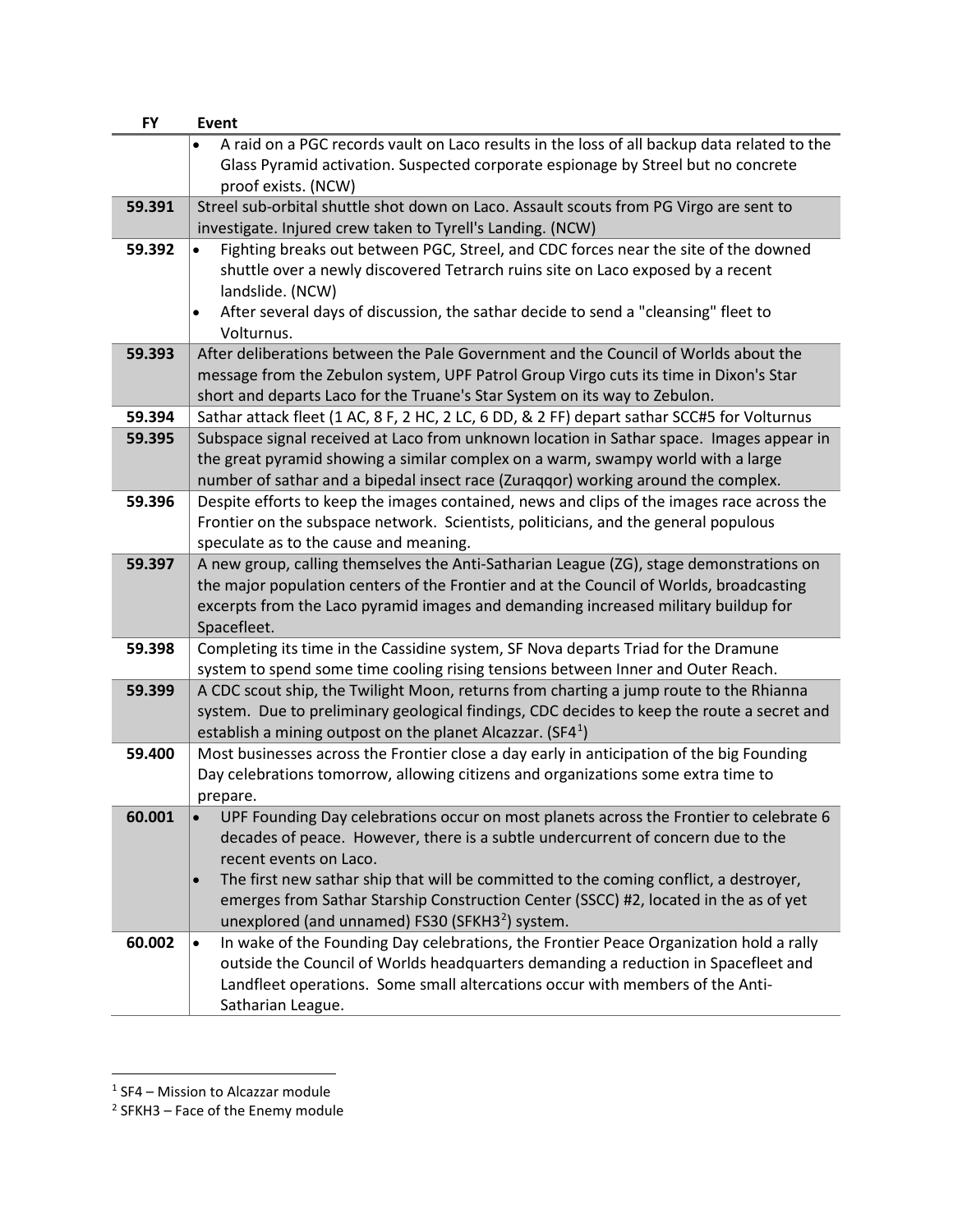| Observance Day on Clarion (White Light) commemorates all who have fallen defending                               |  |
|------------------------------------------------------------------------------------------------------------------|--|
|                                                                                                                  |  |
| the system through history. This year it also continues the UPF Founding Day                                     |  |
| celebration on the planet for an extra day.                                                                      |  |
| 60.003<br>UPF PG Virgo, together with the Pale militia (a frigate and 3 assault scouts), depart for the          |  |
| Zebulon system. Streel additionally sends a frigate, 4 corvettes, and 3 assault scouts to                        |  |
| assist.                                                                                                          |  |
| Council of Worlds reconvenes for its 60th session. Initial topics of debate include events on<br>60.004          |  |
| Laco and Zebulon and their implications for the future of the Frontier.                                          |  |
| Fighting breaks out between Frontier Peace Organization and Anti-Satharian League<br>60.005                      |  |
| supporters outside the Council of Worlds headquarters. Local police have to resort to doze                       |  |
| and tangler grenades and stun weapons to break up the fighting. Over 4 dozen beings                              |  |
| detained.                                                                                                        |  |
| Sathar SSCC#4, near Fromeltar and Klaeok, completes construction of a light cruiser and 4<br>60.006              |  |
| fighters.                                                                                                        |  |
| 60.007<br>SF Nova arrives in the Dramune System. It will remain in system for 15 days as a show of               |  |
| force to help quell rising tensions between Inner and Outer Reach                                                |  |
| 60.008<br>Laco artifacts taken from the PGC chartered freighter, KSS Dawn's Glow, anonymously                    |  |
| arrive at the Triad Institute of Technology (TriTech) and are delivered to their originally                      |  |
| intended recipients. (NCW)                                                                                       |  |
| The Sathar cleansing fleet arrives in the Zebulon system and begins decelerating towards<br>60.009               |  |
| Volturnus. (SF2 <sup>1</sup> )                                                                                   |  |
| The UPF fleet arrives in the Zebulon system and begins decelerating toward Volturnus and<br>60.010               |  |
| the sathar fleet. (SF2)                                                                                          |  |
| 60.011<br>A small freighter, the KKSS Trader's Gambit, misjumps travelling from K'aken-Kar to K'tsa-             |  |
| Kar and ends up in the Sundown system. Damaged engines force the crew to look for a                              |  |
| planet to land on to effect repairs. (SF3 <sup>2</sup> )                                                         |  |
| 60.012<br>Battle of Volkos - Sathar ground troops advance on the ruins of the Eorna city of Volkos.<br>$\bullet$ |  |
| A rag-tag army, composed of members of Volturnus's native races and lead by                                      |  |
| members of the TSES Second Volturnus Expedition, manage to hold off the invaders.                                |  |
| (SF2)                                                                                                            |  |
| Battle of Zebulon - UPF forces engage the Sathar fleet around Volturnus. Although the<br>$\bullet$               |  |
| UPF forces are mostly smaller vessels, the sathar are driven off with only a frigate, 2                          |  |
| destroyers, and a heavy cruiser surviving. UPF losses were 1 UPF LC and AS, 1 Streel                             |  |
| Corvette, and 1 militia AS (SF2)                                                                                 |  |
| 60.013<br>News of defeat at Zebulon reaches sathar space. Clan infighting begins around debate of                |  |
| invasion and who should lead assault. This will continue for several months. At the same                         |  |
| time all the clans begin building up their military.                                                             |  |
| 60.014<br>News of victory over sathar forces in the Zebulon system announced across the Frontier                 |  |
| to mixed reaction. Performance of the Assault Scout in its first major engagement with                           |  |
| sathar forces is deemed a success.                                                                               |  |
| Pale militia and Spacefleet given priority at the Pale and Gran Quivera starship<br>٠                            |  |
| construction centers to replace vessels lost in the battle at Zebulon.                                           |  |
| 60.015<br>The KKSS Trader's Gambit sets down on the planet Starmist in the Sundown system.<br>$\bullet$          |  |
| (SF3)                                                                                                            |  |

<span id="page-5-1"></span><span id="page-5-0"></span> $1$  SF2 – Starspawn of Volturnus module

<sup>2</sup> SF3 – Sundown on Starmist module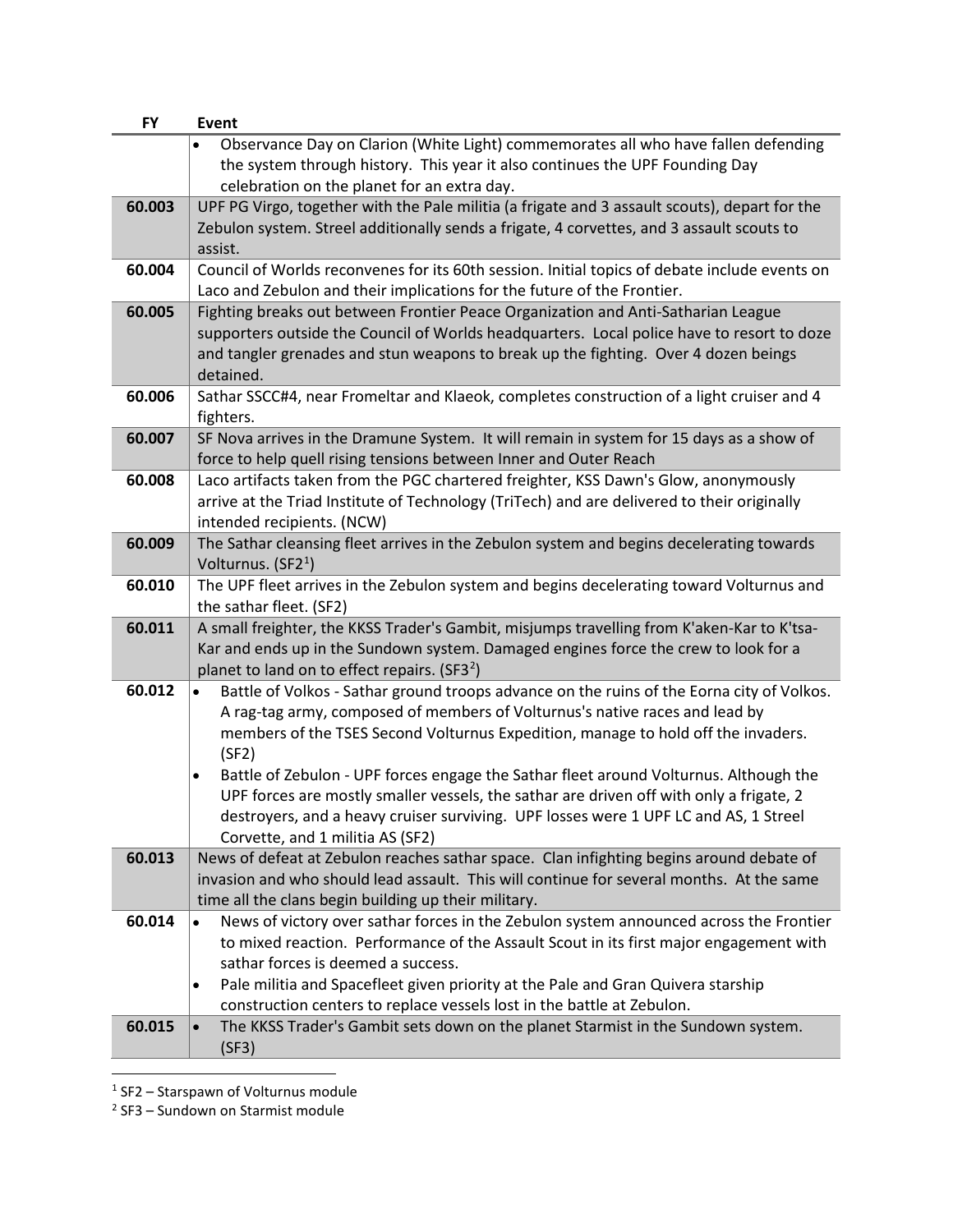| <b>FY</b> | Event                                                                                                                                                                                                |
|-----------|------------------------------------------------------------------------------------------------------------------------------------------------------------------------------------------------------|
|           | Having effected repairs from the battle with the sathar, the Pale militia and Streel ships<br>depart Volturnus (Zebulon) to return to Pale (Truane's Star) while the UPF forces<br>remain on patrol. |
| 60.016    | The Anti-Satharian League stages demonstrations on Pale, Gran Quivera, Triad, and<br>$\bullet$                                                                                                       |
|           | Clarion demanding increased militarization and growth of Spacefleet                                                                                                                                  |
|           | The navigator and second master of the KKSS Trader's Gambit, Maximillian Malligigg,<br>٠                                                                                                             |
|           | makes contact with an intelligent race, the Heliopes, on the planet Starmist (Sundown).                                                                                                              |
|           | (SF3)                                                                                                                                                                                                |
| 60.017    | Leotia (SFKHO <sup>1</sup> ) Valentine Leotus, crown princess of Clarion (White Light), celebrates her                                                                                               |
|           | 32nd birthday (18.5 earth years)                                                                                                                                                                     |
| 60.018    | A listening station in the Kazak system in the Rim detect faint signals of sathar ships in the                                                                                                       |
|           | outer system. Flight vessels are dispatched to investigate.                                                                                                                                          |
| 60.019    | Repairs completed, the KKSS Trader's Gambit leaves Starmist to attempt to return to                                                                                                                  |
|           | charted Frontier space. (SF3)                                                                                                                                                                        |
| 60.020    | The Flight vessels in Kazak arrive at the location of the sathar signals but find nothing more                                                                                                       |
|           | than a faint indication that ships had passed through the area days before. Two ships are                                                                                                            |
|           | left on station while the rest return to base.                                                                                                                                                       |
| 60.021    | Winter begins in earnest on Alcazzar, delaying the start of CDC operations on the planet.                                                                                                            |
|           | The corporation hopes that this delay will throw off any competitor's interest in the                                                                                                                |
|           | mineral rich system. (SF4)                                                                                                                                                                           |
| 60.022    | SF Nova departs the Dramune system for the Fromeltar system                                                                                                                                          |
| 60.023    | The KKSS Trader's Gambit successfully jumps back to the K'tsa-Kar system.                                                                                                                            |
|           | The Pale militia arrives back home from the Zebulon system.                                                                                                                                          |
| 60.024    | Scouting through the Zebulon system, a UPF frigate and assault scout find an ancient                                                                                                                 |
|           | vessel in a distant solar orbit. Investigation reveals it to contain a cache of cryogenically                                                                                                        |
|           | stored Eorna eggs. If still viable, the eggs will secure the survival of that species. (SF3)                                                                                                         |
| 60.025    | Delegates from the Pale militia are dispatched to testify at the Council of Worlds regarding<br>events on Volturnus.                                                                                 |
| 60.026    | Envoy delegation from the Council of Worlds is dispatched from Gran Quivera (Prenglar) to                                                                                                            |
|           | go to Volturnus (Zebulon) to meet with the races of that world.                                                                                                                                      |
| 60.027    | The KSS Trader's Gambit arrives at Kawdl-Kit (K'tsa-Kar).                                                                                                                                            |
| 60.028    | Maximillian Malligigg has a piece of fused metal he found on Starmist analyzed and learns                                                                                                            |
|           | it is the result of nuclear fusion. He begins securing funds to purchase a ship and return to                                                                                                        |
|           | Starmist in advance of an official expedition. (SF3)                                                                                                                                                 |
| 60.029    | Members of the Second Volturnus Expedition raid a small outpost discovered in the logs of                                                                                                            |
|           | Slave City One that was a hideout for the Star Devil. While the Star Devil was not there,                                                                                                            |
|           | valuable information about the Star Devil's dealings in the Frontier are uncovered.                                                                                                                  |
| 60.030    | Worried about the events in the Zebulon system, the Rim Coalition increases spending for                                                                                                             |
|           | the Flight by 50%. Delegation dispatched to the Council of Worlds from Faire (Capella) to                                                                                                            |
| 60.031    | encourage that the Frontier take the Sathar threat seriously.<br>The remnants of the sathar's Zebulon fleet reaches sathar space arriving at the system                                              |
|           | containing sathar starship construction center #5                                                                                                                                                    |
|           | Another destroyer is completed at the sathar starship construction center in the FS30                                                                                                                |
|           |                                                                                                                                                                                                      |
|           | system.                                                                                                                                                                                              |

<span id="page-6-0"></span><sup>1</sup> SFKH0 – Warriors of White Light module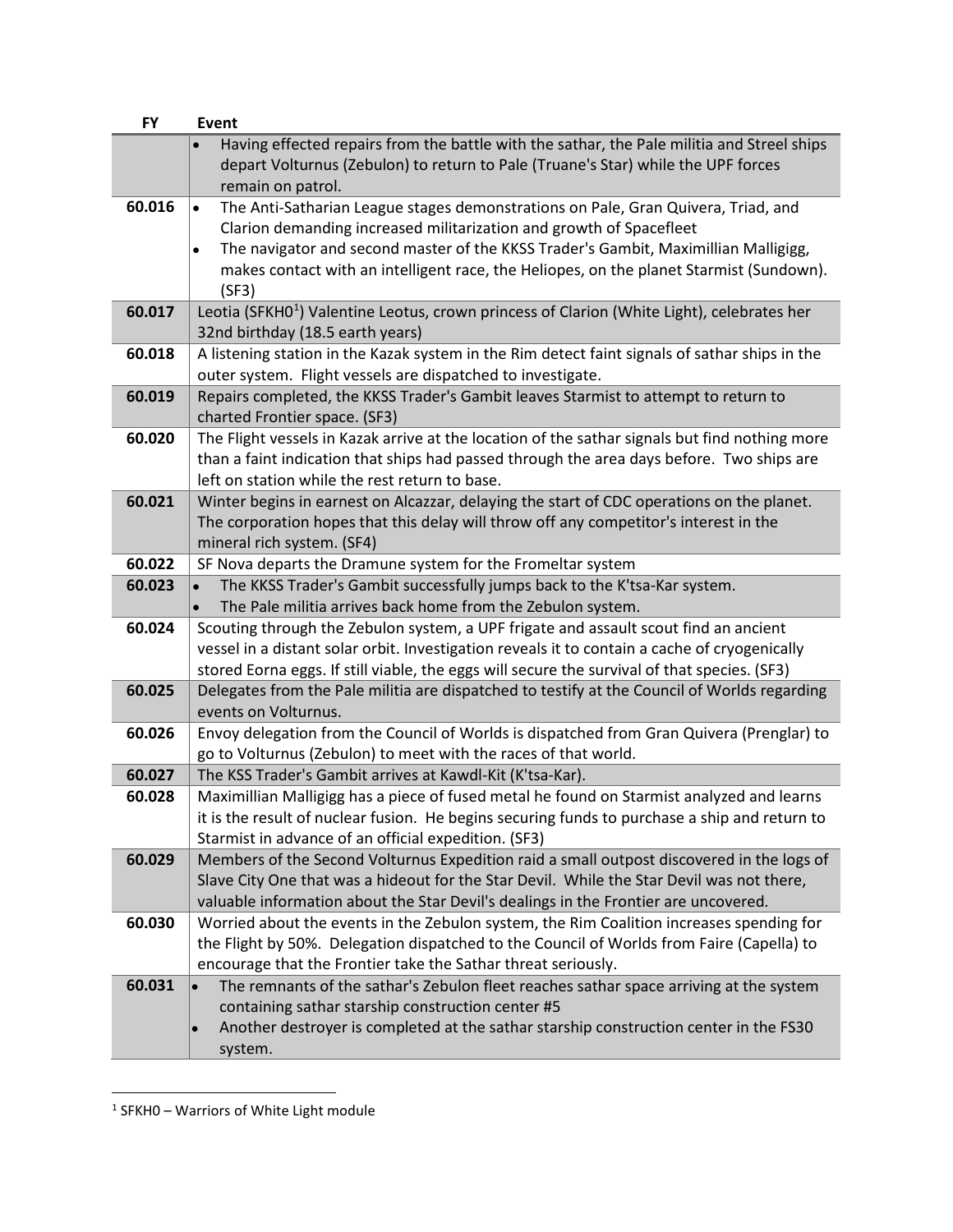| Contestants, spectators, and reporters gather on Hum (Fochrik) for the annual Humma<br>60.032<br>Jump Competition. Speculation is high that the current record in the standing long jump<br>event of 38.272 meters will be surpassed this year.<br>60.033<br>Universal Households unveils its new fashion line at its annual show on Hakosoar (Scree<br>Fron) which is transmitted via subspace radio to all systems in the Frontier. Products<br>immediately go on sale across the Frontier as competitors race to match the new style.<br>After two days of competition, Zonuul Usu of Larg (Fochrik) wins the Humma Jump<br>60.034<br>Competition with a jump of 38.275m, beating the previous species record by 3 millimeters.<br>Two others beat the previous record in the final round of competition but lost to Zonuul.<br>60.035<br>SF Nova arrives in Fromeltar system; it will be in system for 4 days<br>Initial examinations reveal that the Eorna egg cache does in fact contain viable eggs. While<br>60.036<br>overjoyed that they no longer face extinction as a species, concerns about the societal<br>impact of introducing the new Eorna are raised. (SF2)<br>60.037<br>Synthetics Corporation announces a new brand of sports drink that provides the necessary<br>electrolytes for all Frontier and Rim races. Included in the line is a "Hyper Humma"<br>variation with 10x the flavor enhancers to appeal to their deadened sense of taste. It<br>quickly becomes a point of bravado for members of the other race to attempt to consume<br>the "Hyper Humma" variations.<br>Interplanetary Industries CEO Harlon Thow spotted wearing a never before seen style of<br>60.038<br>toxy-rad gauge that is slimmer and more compact than previous styles. Rumors circulate<br>that it is a new device soon to be released by the company.<br>60.039<br>In its first 60 days of operation, the Yazira Dome has had over 1 million visitors, mostly<br>inhabitants of Hentz (Araks). Many across the Frontier denounce the Family of One for not<br>allowing non-yazirian visitors to the planet and the Dome.<br>60.040<br>Sathar vessels are dispatched from the FS30 system toward a staging area somewhere<br>near the Frontier.<br>60.041<br>Sathar Clan Z vessels, previously in route to sathar starship construction center #3 are<br>diverted by clan leaders toward Kizk-Kar.<br>Sathar forces, operating in Saurian(DM103 <sup>1</sup> ) space, launch simultaneous assaults against<br>60.042 |
|-------------------------------------------------------------------------------------------------------------------------------------------------------------------------------------------------------------------------------------------------------------------------------------------------------------------------------------------------------------------------------------------------------------------------------------------------------------------------------------------------------------------------------------------------------------------------------------------------------------------------------------------------------------------------------------------------------------------------------------------------------------------------------------------------------------------------------------------------------------------------------------------------------------------------------------------------------------------------------------------------------------------------------------------------------------------------------------------------------------------------------------------------------------------------------------------------------------------------------------------------------------------------------------------------------------------------------------------------------------------------------------------------------------------------------------------------------------------------------------------------------------------------------------------------------------------------------------------------------------------------------------------------------------------------------------------------------------------------------------------------------------------------------------------------------------------------------------------------------------------------------------------------------------------------------------------------------------------------------------------------------------------------------------------------------------------------------------------------------------------------------------------------------------------------------------------------------------------------------------------------------------------------------------------------------------------------------------------------------------------------------------------------------------------------------------------------------------------------------------------------------------------------------|
|                                                                                                                                                                                                                                                                                                                                                                                                                                                                                                                                                                                                                                                                                                                                                                                                                                                                                                                                                                                                                                                                                                                                                                                                                                                                                                                                                                                                                                                                                                                                                                                                                                                                                                                                                                                                                                                                                                                                                                                                                                                                                                                                                                                                                                                                                                                                                                                                                                                                                                                               |
|                                                                                                                                                                                                                                                                                                                                                                                                                                                                                                                                                                                                                                                                                                                                                                                                                                                                                                                                                                                                                                                                                                                                                                                                                                                                                                                                                                                                                                                                                                                                                                                                                                                                                                                                                                                                                                                                                                                                                                                                                                                                                                                                                                                                                                                                                                                                                                                                                                                                                                                               |
|                                                                                                                                                                                                                                                                                                                                                                                                                                                                                                                                                                                                                                                                                                                                                                                                                                                                                                                                                                                                                                                                                                                                                                                                                                                                                                                                                                                                                                                                                                                                                                                                                                                                                                                                                                                                                                                                                                                                                                                                                                                                                                                                                                                                                                                                                                                                                                                                                                                                                                                               |
|                                                                                                                                                                                                                                                                                                                                                                                                                                                                                                                                                                                                                                                                                                                                                                                                                                                                                                                                                                                                                                                                                                                                                                                                                                                                                                                                                                                                                                                                                                                                                                                                                                                                                                                                                                                                                                                                                                                                                                                                                                                                                                                                                                                                                                                                                                                                                                                                                                                                                                                               |
|                                                                                                                                                                                                                                                                                                                                                                                                                                                                                                                                                                                                                                                                                                                                                                                                                                                                                                                                                                                                                                                                                                                                                                                                                                                                                                                                                                                                                                                                                                                                                                                                                                                                                                                                                                                                                                                                                                                                                                                                                                                                                                                                                                                                                                                                                                                                                                                                                                                                                                                               |
|                                                                                                                                                                                                                                                                                                                                                                                                                                                                                                                                                                                                                                                                                                                                                                                                                                                                                                                                                                                                                                                                                                                                                                                                                                                                                                                                                                                                                                                                                                                                                                                                                                                                                                                                                                                                                                                                                                                                                                                                                                                                                                                                                                                                                                                                                                                                                                                                                                                                                                                               |
|                                                                                                                                                                                                                                                                                                                                                                                                                                                                                                                                                                                                                                                                                                                                                                                                                                                                                                                                                                                                                                                                                                                                                                                                                                                                                                                                                                                                                                                                                                                                                                                                                                                                                                                                                                                                                                                                                                                                                                                                                                                                                                                                                                                                                                                                                                                                                                                                                                                                                                                               |
|                                                                                                                                                                                                                                                                                                                                                                                                                                                                                                                                                                                                                                                                                                                                                                                                                                                                                                                                                                                                                                                                                                                                                                                                                                                                                                                                                                                                                                                                                                                                                                                                                                                                                                                                                                                                                                                                                                                                                                                                                                                                                                                                                                                                                                                                                                                                                                                                                                                                                                                               |
|                                                                                                                                                                                                                                                                                                                                                                                                                                                                                                                                                                                                                                                                                                                                                                                                                                                                                                                                                                                                                                                                                                                                                                                                                                                                                                                                                                                                                                                                                                                                                                                                                                                                                                                                                                                                                                                                                                                                                                                                                                                                                                                                                                                                                                                                                                                                                                                                                                                                                                                               |
|                                                                                                                                                                                                                                                                                                                                                                                                                                                                                                                                                                                                                                                                                                                                                                                                                                                                                                                                                                                                                                                                                                                                                                                                                                                                                                                                                                                                                                                                                                                                                                                                                                                                                                                                                                                                                                                                                                                                                                                                                                                                                                                                                                                                                                                                                                                                                                                                                                                                                                                               |
|                                                                                                                                                                                                                                                                                                                                                                                                                                                                                                                                                                                                                                                                                                                                                                                                                                                                                                                                                                                                                                                                                                                                                                                                                                                                                                                                                                                                                                                                                                                                                                                                                                                                                                                                                                                                                                                                                                                                                                                                                                                                                                                                                                                                                                                                                                                                                                                                                                                                                                                               |
|                                                                                                                                                                                                                                                                                                                                                                                                                                                                                                                                                                                                                                                                                                                                                                                                                                                                                                                                                                                                                                                                                                                                                                                                                                                                                                                                                                                                                                                                                                                                                                                                                                                                                                                                                                                                                                                                                                                                                                                                                                                                                                                                                                                                                                                                                                                                                                                                                                                                                                                               |
|                                                                                                                                                                                                                                                                                                                                                                                                                                                                                                                                                                                                                                                                                                                                                                                                                                                                                                                                                                                                                                                                                                                                                                                                                                                                                                                                                                                                                                                                                                                                                                                                                                                                                                                                                                                                                                                                                                                                                                                                                                                                                                                                                                                                                                                                                                                                                                                                                                                                                                                               |
|                                                                                                                                                                                                                                                                                                                                                                                                                                                                                                                                                                                                                                                                                                                                                                                                                                                                                                                                                                                                                                                                                                                                                                                                                                                                                                                                                                                                                                                                                                                                                                                                                                                                                                                                                                                                                                                                                                                                                                                                                                                                                                                                                                                                                                                                                                                                                                                                                                                                                                                               |
|                                                                                                                                                                                                                                                                                                                                                                                                                                                                                                                                                                                                                                                                                                                                                                                                                                                                                                                                                                                                                                                                                                                                                                                                                                                                                                                                                                                                                                                                                                                                                                                                                                                                                                                                                                                                                                                                                                                                                                                                                                                                                                                                                                                                                                                                                                                                                                                                                                                                                                                               |
|                                                                                                                                                                                                                                                                                                                                                                                                                                                                                                                                                                                                                                                                                                                                                                                                                                                                                                                                                                                                                                                                                                                                                                                                                                                                                                                                                                                                                                                                                                                                                                                                                                                                                                                                                                                                                                                                                                                                                                                                                                                                                                                                                                                                                                                                                                                                                                                                                                                                                                                               |
|                                                                                                                                                                                                                                                                                                                                                                                                                                                                                                                                                                                                                                                                                                                                                                                                                                                                                                                                                                                                                                                                                                                                                                                                                                                                                                                                                                                                                                                                                                                                                                                                                                                                                                                                                                                                                                                                                                                                                                                                                                                                                                                                                                                                                                                                                                                                                                                                                                                                                                                               |
|                                                                                                                                                                                                                                                                                                                                                                                                                                                                                                                                                                                                                                                                                                                                                                                                                                                                                                                                                                                                                                                                                                                                                                                                                                                                                                                                                                                                                                                                                                                                                                                                                                                                                                                                                                                                                                                                                                                                                                                                                                                                                                                                                                                                                                                                                                                                                                                                                                                                                                                               |
|                                                                                                                                                                                                                                                                                                                                                                                                                                                                                                                                                                                                                                                                                                                                                                                                                                                                                                                                                                                                                                                                                                                                                                                                                                                                                                                                                                                                                                                                                                                                                                                                                                                                                                                                                                                                                                                                                                                                                                                                                                                                                                                                                                                                                                                                                                                                                                                                                                                                                                                               |
|                                                                                                                                                                                                                                                                                                                                                                                                                                                                                                                                                                                                                                                                                                                                                                                                                                                                                                                                                                                                                                                                                                                                                                                                                                                                                                                                                                                                                                                                                                                                                                                                                                                                                                                                                                                                                                                                                                                                                                                                                                                                                                                                                                                                                                                                                                                                                                                                                                                                                                                               |
|                                                                                                                                                                                                                                                                                                                                                                                                                                                                                                                                                                                                                                                                                                                                                                                                                                                                                                                                                                                                                                                                                                                                                                                                                                                                                                                                                                                                                                                                                                                                                                                                                                                                                                                                                                                                                                                                                                                                                                                                                                                                                                                                                                                                                                                                                                                                                                                                                                                                                                                               |
|                                                                                                                                                                                                                                                                                                                                                                                                                                                                                                                                                                                                                                                                                                                                                                                                                                                                                                                                                                                                                                                                                                                                                                                                                                                                                                                                                                                                                                                                                                                                                                                                                                                                                                                                                                                                                                                                                                                                                                                                                                                                                                                                                                                                                                                                                                                                                                                                                                                                                                                               |
|                                                                                                                                                                                                                                                                                                                                                                                                                                                                                                                                                                                                                                                                                                                                                                                                                                                                                                                                                                                                                                                                                                                                                                                                                                                                                                                                                                                                                                                                                                                                                                                                                                                                                                                                                                                                                                                                                                                                                                                                                                                                                                                                                                                                                                                                                                                                                                                                                                                                                                                               |
|                                                                                                                                                                                                                                                                                                                                                                                                                                                                                                                                                                                                                                                                                                                                                                                                                                                                                                                                                                                                                                                                                                                                                                                                                                                                                                                                                                                                                                                                                                                                                                                                                                                                                                                                                                                                                                                                                                                                                                                                                                                                                                                                                                                                                                                                                                                                                                                                                                                                                                                               |
|                                                                                                                                                                                                                                                                                                                                                                                                                                                                                                                                                                                                                                                                                                                                                                                                                                                                                                                                                                                                                                                                                                                                                                                                                                                                                                                                                                                                                                                                                                                                                                                                                                                                                                                                                                                                                                                                                                                                                                                                                                                                                                                                                                                                                                                                                                                                                                                                                                                                                                                               |
|                                                                                                                                                                                                                                                                                                                                                                                                                                                                                                                                                                                                                                                                                                                                                                                                                                                                                                                                                                                                                                                                                                                                                                                                                                                                                                                                                                                                                                                                                                                                                                                                                                                                                                                                                                                                                                                                                                                                                                                                                                                                                                                                                                                                                                                                                                                                                                                                                                                                                                                               |
|                                                                                                                                                                                                                                                                                                                                                                                                                                                                                                                                                                                                                                                                                                                                                                                                                                                                                                                                                                                                                                                                                                                                                                                                                                                                                                                                                                                                                                                                                                                                                                                                                                                                                                                                                                                                                                                                                                                                                                                                                                                                                                                                                                                                                                                                                                                                                                                                                                                                                                                               |
|                                                                                                                                                                                                                                                                                                                                                                                                                                                                                                                                                                                                                                                                                                                                                                                                                                                                                                                                                                                                                                                                                                                                                                                                                                                                                                                                                                                                                                                                                                                                                                                                                                                                                                                                                                                                                                                                                                                                                                                                                                                                                                                                                                                                                                                                                                                                                                                                                                                                                                                               |
| saurian forces in the Tischen (FE004) and Dayzer (FE004) systems.                                                                                                                                                                                                                                                                                                                                                                                                                                                                                                                                                                                                                                                                                                                                                                                                                                                                                                                                                                                                                                                                                                                                                                                                                                                                                                                                                                                                                                                                                                                                                                                                                                                                                                                                                                                                                                                                                                                                                                                                                                                                                                                                                                                                                                                                                                                                                                                                                                                             |
| 60.043<br>Several Streel compounds on Laco (Dixon's Star) are captured by Galactic Task Force teams                                                                                                                                                                                                                                                                                                                                                                                                                                                                                                                                                                                                                                                                                                                                                                                                                                                                                                                                                                                                                                                                                                                                                                                                                                                                                                                                                                                                                                                                                                                                                                                                                                                                                                                                                                                                                                                                                                                                                                                                                                                                                                                                                                                                                                                                                                                                                                                                                           |
| and Streel employees are forced to evacuate and return to the Streel headquarter                                                                                                                                                                                                                                                                                                                                                                                                                                                                                                                                                                                                                                                                                                                                                                                                                                                                                                                                                                                                                                                                                                                                                                                                                                                                                                                                                                                                                                                                                                                                                                                                                                                                                                                                                                                                                                                                                                                                                                                                                                                                                                                                                                                                                                                                                                                                                                                                                                              |
| compound in Tyrell's Landing.                                                                                                                                                                                                                                                                                                                                                                                                                                                                                                                                                                                                                                                                                                                                                                                                                                                                                                                                                                                                                                                                                                                                                                                                                                                                                                                                                                                                                                                                                                                                                                                                                                                                                                                                                                                                                                                                                                                                                                                                                                                                                                                                                                                                                                                                                                                                                                                                                                                                                                 |
| SF Nova departs Fromeltar for Kizk-Kar<br>60.044<br>60.045<br>The Rim delegation arrives on Pale (Truane's Star) for a short stopover to meet with the                                                                                                                                                                                                                                                                                                                                                                                                                                                                                                                                                                                                                                                                                                                                                                                                                                                                                                                                                                                                                                                                                                                                                                                                                                                                                                                                                                                                                                                                                                                                                                                                                                                                                                                                                                                                                                                                                                                                                                                                                                                                                                                                                                                                                                                                                                                                                                        |
| Pale government about the sathar situation.                                                                                                                                                                                                                                                                                                                                                                                                                                                                                                                                                                                                                                                                                                                                                                                                                                                                                                                                                                                                                                                                                                                                                                                                                                                                                                                                                                                                                                                                                                                                                                                                                                                                                                                                                                                                                                                                                                                                                                                                                                                                                                                                                                                                                                                                                                                                                                                                                                                                                   |
| 60.046<br>Another destroyer is completed in the SCC in the FS30 system.                                                                                                                                                                                                                                                                                                                                                                                                                                                                                                                                                                                                                                                                                                                                                                                                                                                                                                                                                                                                                                                                                                                                                                                                                                                                                                                                                                                                                                                                                                                                                                                                                                                                                                                                                                                                                                                                                                                                                                                                                                                                                                                                                                                                                                                                                                                                                                                                                                                       |
| Pale militia delegation testifies before the Council of Worlds on Gran Quivera (Prenglar) as<br>60.047                                                                                                                                                                                                                                                                                                                                                                                                                                                                                                                                                                                                                                                                                                                                                                                                                                                                                                                                                                                                                                                                                                                                                                                                                                                                                                                                                                                                                                                                                                                                                                                                                                                                                                                                                                                                                                                                                                                                                                                                                                                                                                                                                                                                                                                                                                                                                                                                                        |
| to the events of the Battles of Zebulon and Volturnus. Debate and deliberation on the                                                                                                                                                                                                                                                                                                                                                                                                                                                                                                                                                                                                                                                                                                                                                                                                                                                                                                                                                                                                                                                                                                                                                                                                                                                                                                                                                                                                                                                                                                                                                                                                                                                                                                                                                                                                                                                                                                                                                                                                                                                                                                                                                                                                                                                                                                                                                                                                                                         |
| need for increased military buildup continues.                                                                                                                                                                                                                                                                                                                                                                                                                                                                                                                                                                                                                                                                                                                                                                                                                                                                                                                                                                                                                                                                                                                                                                                                                                                                                                                                                                                                                                                                                                                                                                                                                                                                                                                                                                                                                                                                                                                                                                                                                                                                                                                                                                                                                                                                                                                                                                                                                                                                                |
| 60.048<br>Rim Coalition delegation departs Pale (Truane's Star) to continue on to Gran Quivera                                                                                                                                                                                                                                                                                                                                                                                                                                                                                                                                                                                                                                                                                                                                                                                                                                                                                                                                                                                                                                                                                                                                                                                                                                                                                                                                                                                                                                                                                                                                                                                                                                                                                                                                                                                                                                                                                                                                                                                                                                                                                                                                                                                                                                                                                                                                                                                                                                |
| (Prenglar) to meet with The Council of Worlds                                                                                                                                                                                                                                                                                                                                                                                                                                                                                                                                                                                                                                                                                                                                                                                                                                                                                                                                                                                                                                                                                                                                                                                                                                                                                                                                                                                                                                                                                                                                                                                                                                                                                                                                                                                                                                                                                                                                                                                                                                                                                                                                                                                                                                                                                                                                                                                                                                                                                 |

<span id="page-7-0"></span> $1$  DM – Dragon Magazine. The number specified is the issue number of the magazine.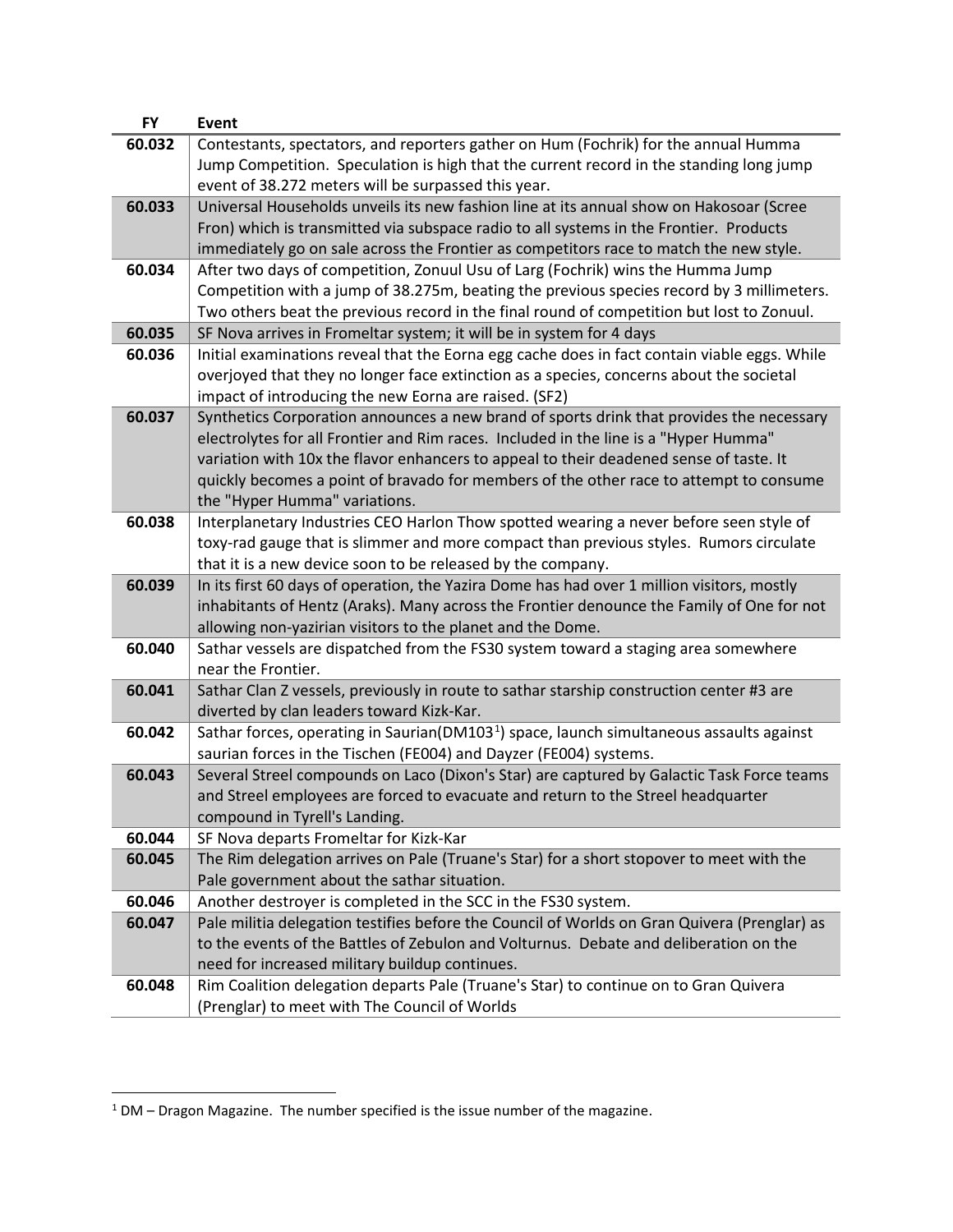| <b>FY</b>        | <b>Event</b>                                                                                                                                                                     |
|------------------|----------------------------------------------------------------------------------------------------------------------------------------------------------------------------------|
| 60.049           | Based on information obtained from the Star Devil lair on Volturnus (Zebulon), the Pale                                                                                          |
|                  | government raids and seizes assets from several business connected with the Star Devil                                                                                           |
|                  | pirate organization.                                                                                                                                                             |
| 60.050           | SF Nova arrives in Kizk-Kar. Will be in-system for 8 days                                                                                                                        |
| 60.051           | Several PGC vessels, just arriving in the Dixon's Star system en route to Laco are destroyed                                                                                     |
|                  | by unknown vessels.                                                                                                                                                              |
| 60.052           | PGC representatives appear before the Council of Worlds requesting Spacefleet aid to                                                                                             |
|                  | protect their vessels in the Dixon's Star system from suspected Streel aggression.                                                                                               |
| 60.053           | Proving the rumors correct, Interplanetary Industries announces a new line of wearable                                                                                           |
|                  | monitoring devices including a new toxy-rad gauge matching the one spotted on CEO                                                                                                |
|                  | Harlon Thow several days earlier. The new line boasts extended battery life and greater                                                                                          |
|                  | accuracy in a smaller package.                                                                                                                                                   |
| 60.054           | Waiting for decisions from the Council of Worlds and Spacefleet, PGC dispatches several                                                                                          |
|                  | vessels from Gran Quivera (Prenglar) to Dixon's Star to serve as a corporate militia in the                                                                                      |
|                  | system.                                                                                                                                                                          |
| 60.055           | Sathar SCC#3, near Kizk-Kar, completes production of a frigate.                                                                                                                  |
| 60.056           | The small raid (1 LC, 2DD) launched by Clan Z arrives in Kizk-Kar system. With SF Nova in                                                                                        |
|                  | system, the UPF ships soundly defeat the sathar ships in the first official battle of what will                                                                                  |
|                  | come to be called the Second Sathar War. SF Nova extends its stay in the system for an                                                                                           |
|                  | extra 7 days.                                                                                                                                                                    |
| 60.057           | Council of Worlds envoys arrive at Volturnus (Zebulon) to meet with leaders of the various                                                                                       |
|                  | native races.                                                                                                                                                                    |
| 60.058           | In wake of the recent sathar attack and activity, the Zik-Kit (Kizk'-Kar) government joins                                                                                       |
|                  | the trade and defense alliance with Kawdl-Kit (K'tsa-Kar) and Ken'zah-Kit (K'aken-Kar)                                                                                           |
|                  | News of the failed raid on Kisk-Kar reaches sathar space. The premature action and its<br>$\bullet$                                                                              |
|                  | failure curries disfavor and Clan Z falls out of favor, losing any chance to leading the                                                                                         |
|                  | attack on the Frontier.                                                                                                                                                          |
| 60.059           | Careful examination of the Eorna eggs has determined that they are, in fact, viable. Eorna                                                                                       |
|                  | on Volturnus (Zebulon) celebrate and declare the day of discovery to be known as the Day                                                                                         |
|                  | of Life to be remembered just as the Day of Doom.                                                                                                                                |
| 60.060           | Members of the Second Volturnus Expedition depart Volturnus to return to Pale.                                                                                                   |
| 60.061           | Sathar SCC in the FS30 system completes construction of half a dozen fighters.                                                                                                   |
| 60.062           | Rim Coalition delegation arrives at Gran Quivera (Prenglar).                                                                                                                     |
| 60.063<br>60.064 | Sathar vessels from the FS30 system arrive at the staging area to await assignments.<br>Rim delegation begins meeting with the Council of Worlds to discuss the sathar situation |
|                  | and the mutual defense of the Frontier and Rim.                                                                                                                                  |
| 60.065           | Supplies intended for Fortress Kdikit in Madderly's Star are stolen/destroyed by pirates                                                                                         |
|                  | while in route to the construction site.                                                                                                                                         |
|                  | SF Nova departs Kisk-Kar for the K'aken-Kar system.                                                                                                                              |
| 60.066           | After several space battles, sathar forces overcome the saurian defenses in the Dayzer                                                                                           |
|                  |                                                                                                                                                                                  |
|                  |                                                                                                                                                                                  |
|                  | system and bombard New Kischen (FE004) obliterating the saurian settlements on the                                                                                               |
|                  | planet.                                                                                                                                                                          |
| 60.067           | The first of Spacefleet's Talnor-D (FE004) communication ships, the UPFS Nexus, emerges                                                                                          |
|                  | from the shipyard at Gran Quivera (Prenglar). It begins a 30-day shakedown cruise with<br>Task Force Prenglar.                                                                   |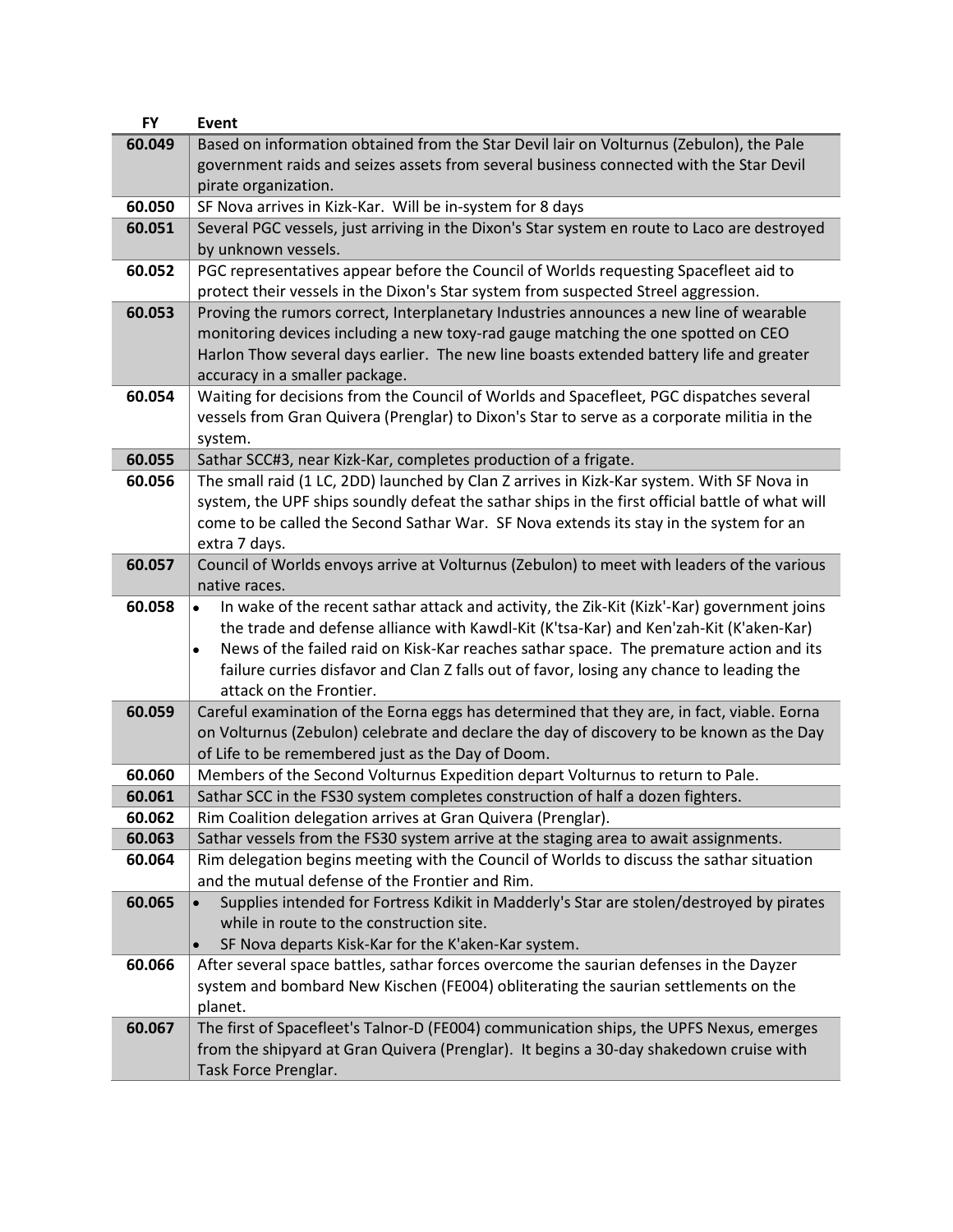| <b>FY</b> | Event                                                                                                                                                       |
|-----------|-------------------------------------------------------------------------------------------------------------------------------------------------------------|
| 60.068    | Sathar forces in the Tischen system finally overcome the saurian defense forces and launch                                                                  |
|           | a planetary bombardment of Kzz-ten (FE004) destroying the settlements on that planet.                                                                       |
|           | The defense of both the Tischen and Dayzer systems have put a serious dent in the sathar                                                                    |
|           | resources for the campaign, buying the saurians some time to bolster Sauria's (FE004)                                                                       |
|           | defenses and work to complete the Great Ark project.                                                                                                        |
| 60.069    | Second Volturnus Expedition members arrive back at Pale to a hero's welcome and receive                                                                     |
|           | recognition for their work in repelling the sathar attacks in that system.                                                                                  |
| 60.070    | Sathar agents in the Frontier begin stepping up activities, especially focused on military<br>and technological sabotage.                                   |
|           | An anti-Streel group, funded by sathar agents, strike at the Streel SCC around Pale,<br>$\bullet$                                                           |
|           | reducing capacity by 63% while repairs are made. Several ships under construction are                                                                       |
|           | damaged but the militia Assault Scout miraculously escapes unscathed.                                                                                       |
| 60.071    | Two small flights of three Saurian Battle Rays (FE004) each are dispatched to investigate                                                                   |
|           | the state of the Tischen and Dayzer systems and determine the strength of sathar forces.                                                                    |
| 60.072    | CEO of Streel, Hilo Headrow (ZG) signs deal with his friend from the Great Sathar War,                                                                      |
|           | Esper Henshaw (ZG), CEO of MerCo, for MerCo to supply several teams to increase the                                                                         |
|           | security at the Streel starship construction center orbiting Pale (Truane's Star) while Streel                                                              |
|           | investigates the source of the recent attack.                                                                                                               |
| 60.073    | SF Nova arrives in the K'aken-Kar system and will remain in system for 8 days.                                                                              |
| 60.074    | Initial damage assessment of the Pale (Truane's Star) starship construction center reveals                                                                  |
|           | that the damage was not as extensive as originally thought. Materials and equipment                                                                         |
|           | shuttled up from the surface quickly bring production capacity back to 58%. Work begins                                                                     |
|           | to restore full capacity.                                                                                                                                   |
| 60.075    | A mountaineering survival team, calling themselves the Spire Dragons, begin their attempt                                                                   |
|           | to traverse coast to summit and climb Mt. Spire (Lossend, Timeon) (ZG) completely on                                                                        |
|           | foot. The team consists of members of all seven Frontier and Rim species with the goal                                                                      |
|           | that a member of each species will reach the top of the Frontier's highest peak.                                                                            |
| 60.076    | Medical Services Organization issues another alert about the drug Ixiol, stating that the use                                                               |
|           | of the drug on Triad (Cassidine) has reached dangerous levels and is impacting work and                                                                     |
|           | economic activity on the planet. They call for the Council of Worlds and Star Law to                                                                        |
|           | investigate the production and trade of the drug.                                                                                                           |
| 60.077    | An independent freighter in the Gruna Garu system claims sighting of an unknown                                                                             |
|           | vessel, roughly the size of a light cruiser bearing UPF markings but not matching any                                                                       |
|           | known UPF vessel type.                                                                                                                                      |
|           | Spacefleet dismisses the sighting as inaccurate claiming no vessel of that type in its                                                                      |
|           | inventory and dispatch a small patrol group (a frigate and 2 assault scouts) from                                                                           |
|           | Prenglar to investigate.                                                                                                                                    |
| 60.078    | Maximillian Malligigg takes possession of the VSS Last Legs, a small freighter, and with a                                                                  |
|           | small crew and scouting party leaves for Starmist. (SF3)                                                                                                    |
| 60.079    | Sathar reinforcements arrive in the Tischen system.<br>$\bullet$                                                                                            |
|           | Members of the Second Volturnus Expedition summoned to the Council of Worlds to<br>testify of events on Volturnus (Zebulon) leading to the Battle of Volkos |
| 60.080    | Sathar reinforcements arrive in the Dayzer system.<br>$\bullet$                                                                                             |
|           | Saurian scout ships arrive in the Tischen and Dayzer systems and begin to probe the                                                                         |
|           | systems while avoiding sathar forces.                                                                                                                       |
| 60.081    | SF Nova departs K'aken-Kar for the K'tsa-Kar system.                                                                                                        |
|           |                                                                                                                                                             |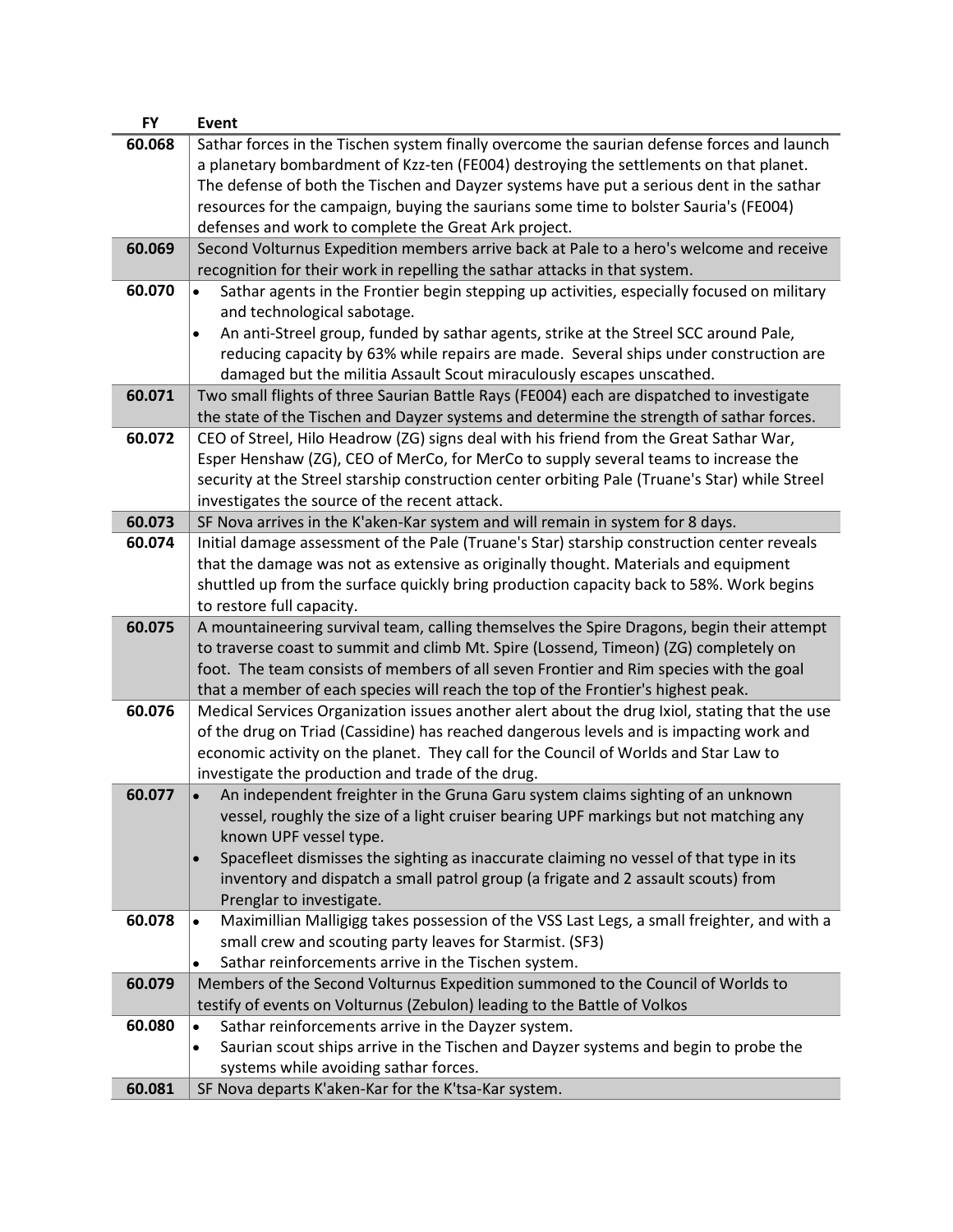| <b>FY</b> | Event                                                                                                                                                                                |
|-----------|--------------------------------------------------------------------------------------------------------------------------------------------------------------------------------------|
| 60.082    | After months of fundraising, a new organization, The Yazira Heritage Foundation,                                                                                                     |
|           | purchases and begins refitting a small vessel to use as an exploration ship. Their goal is to                                                                                        |
|           | reach the star that rumors claim is Yazira.                                                                                                                                          |
| 60.083    | Sathar launch a probing raid into the Sauria system to test saurian defenses. The two-                                                                                               |
|           | destroyer task force is quickly destroyed by a wing of saurian Battle Rays.                                                                                                          |
| 60.084    | After several days of probing, the saurian Battle Rays begin their return to the Sauria                                                                                              |
|           | system.                                                                                                                                                                              |
| 60.085    | Initial repairs begun on the Pale (Truane's Star) starship construction center. Capacity is                                                                                          |
|           | increased to 60% of its original value.                                                                                                                                              |
| 60.086    | After nearly a month of meetings on Volturnus (Zebulon), the Council of Worlds declares                                                                                              |
|           | the planet to hold protectorate status but not full membership. It is deemed that the                                                                                                |
|           | Eorna population is too small while the other races are not advanced enough for full                                                                                                 |
|           | membership.                                                                                                                                                                          |
| 60.087    | The VSS Last Legs arrives at Starmist. Maximillian and the scouting party make contact                                                                                               |
|           | with the planet's natives. (SF3)                                                                                                                                                     |
| 60.088    | Patrol Group Wisdom arrives in the Gruna Garu system and begins investigating the                                                                                                    |
|           | sighting of the unidentified vessel with Spacefleet markings.                                                                                                                        |
| 60.089    | Maximillian Malligigg is captured and taken prisoner by the priests of the Heliope village.                                                                                          |
|           | (SF3)                                                                                                                                                                                |
| 60.090    | Sathar robots, shaped like Heliopes, attack the Heliope village causing destruction of                                                                                               |
|           | many of the buildings. The village temple is partially burned, revealing an alien war                                                                                                |
|           | tank concealed inside. (SF3)                                                                                                                                                         |
|           | SF Nova arrives in the K'sta-Kar system and will remain in system for 12 days.<br>$\bullet$                                                                                          |
| 60.091    | While Maximillian and the scouting party are examining the war tank, sathar robots<br>$\bullet$                                                                                      |
|           | attack the village again. Driving the robots off, they follow them in the tank. (SF3)                                                                                                |
|           | The sathar starship construction center in the FS30 system completes another<br>$\bullet$                                                                                            |
|           | destroyer.                                                                                                                                                                           |
| 60.092    | The retreating robots lead the scouting party to a sathar base. Infiltrating the base, they                                                                                          |
|           | discover it is mostly abandoned and defeat the remaining sathar and agents in place.                                                                                                 |
|           | However, the base is destroyed by an automated self-destruct system. (SF3)                                                                                                           |
| 60.093    | Saurian Battle Rays arrive back in the Sauria system from scouting the Tischen and Dayzer                                                                                            |
|           | systems.                                                                                                                                                                             |
| 60.094    | The alien war tank on Sundown (Starmist) begins behaving erratically and alarms and lights<br>begin to flash. 30 minutes later it self-destructs in a small nuclear explosion. (SF3) |
| 60.095    | Maximillian and survivors of the scouting party leave Sundown (Starmist) to return to                                                                                                |
|           | K'sta-Kar on the VSS Last Legs. (SF3)                                                                                                                                                |
| 60.096    | The TTSS Destiny arrives back in Prenglar after touring the western half of the Frontier,                                                                                            |
|           | visiting Truane's Star, Dixon's Star, and all the yazirian systems (Gruna Garu, Araks, Scree                                                                                         |
|           | Fron, & Athor). Replenishing supplies, it prepares to continue its Grand Tour.                                                                                                       |
| 60.097    | CDCSS Nightwind turns up in the White Light system under the name TSS Star's Gift. CDC                                                                                               |
|           | immediately dispatches a team to recover the ship. (AR)                                                                                                                              |
| 60.098    | Having completed its shakedown cruise, the UPFS Nexus begins a high speed run to join up                                                                                             |
|           | with Strike Force Nova.                                                                                                                                                              |
| 60.099    | Fortress Kdikitt (Madderly's Star) reaches the 80% completion mark. Behind schedule and                                                                                              |
|           | due to the increased sathar activity in the Frontier, the UPF places a priority on operational                                                                                       |
|           | security and getting the fortress completed.                                                                                                                                         |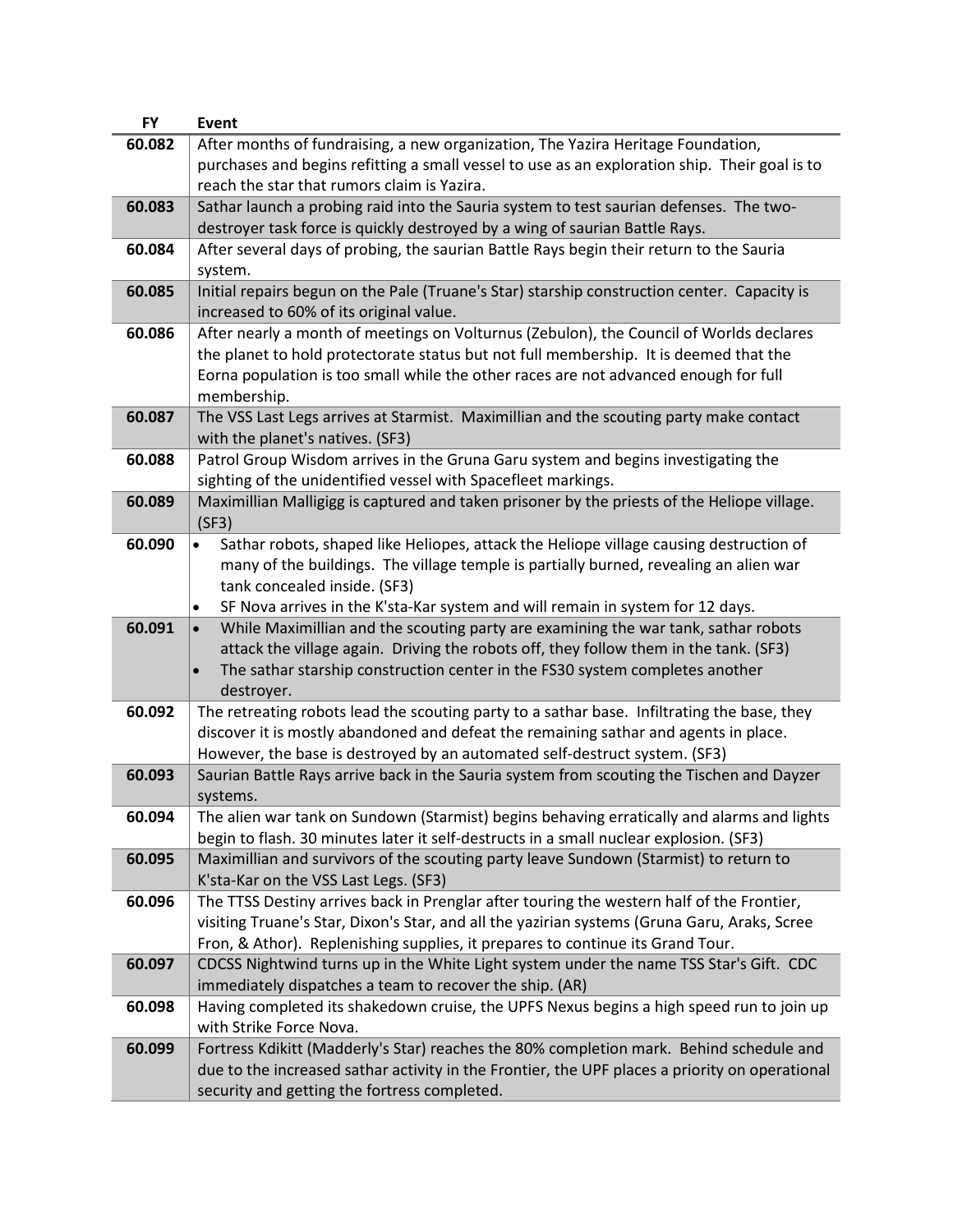| After months of work, a petition with over 100,000 names is submitted to the Council of<br>60.100<br>Worlds demanding investigation of signals detected from Hargurt in a system just beyond<br>the Frontier in the direction of the Vast Expanse. In the intervening months, signals have<br>been detected multiple times from the system.<br>60.101<br>Second Volturnus Expedition members testify before the Council of Worlds about events<br>on Volturnus (Zebulon) leading to the Battle of Volkos.<br>60.102<br>The first of a new class of sathar vessels, the cutter, functionally modeled on the assault<br>$\bullet$<br>scout, is completed at the sathar starship construction center near Zebulon.<br>SF Nova departs K'sta-Kar for the White Light System<br>60.103<br>After months of deliberation, the Council of Worlds votes to increase Spacefleet spending<br>by 10% allowing for the commissioning of several new vessels.<br>After many days of debate, the decision is made to abandon the Tischen and Dayzer<br>60.104<br>systems in face of the sathar forces there and focus all efforts on defending Sauria and<br>completing the Ark program (FE004).<br>60.105<br>The TTSS Destiny departs Gran Quivera (Prenglar) for the Timeon system to continue its<br>Grand Tour of the Frontier. Over 100 passengers have been on the ship for the entire tour<br>and intend to visit every system.<br>CDC team arrives in the White Light System from the Theseus system to attempt to reclaim<br>60.106<br>the CDCSS Nightwind (AR).<br>Assault scout completed at the Gran Quivera (Prenglar) starship construction center to<br>60.107<br>replace the UPF vessel lost at the Battle of Zebulon<br>60.108<br>After over a month of struggle through the jungles, the Spire Dragons reach the foothills of<br>Mount Spire and establish a base camp. Several members of the expedition have perished<br>along the way and people question the wisdom of their approach.<br>60.109<br>A new assault scout is completed at the Pale starship construction center to replace the |
|-----------------------------------------------------------------------------------------------------------------------------------------------------------------------------------------------------------------------------------------------------------------------------------------------------------------------------------------------------------------------------------------------------------------------------------------------------------------------------------------------------------------------------------------------------------------------------------------------------------------------------------------------------------------------------------------------------------------------------------------------------------------------------------------------------------------------------------------------------------------------------------------------------------------------------------------------------------------------------------------------------------------------------------------------------------------------------------------------------------------------------------------------------------------------------------------------------------------------------------------------------------------------------------------------------------------------------------------------------------------------------------------------------------------------------------------------------------------------------------------------------------------------------------------------------------------------------------------------------------------------------------------------------------------------------------------------------------------------------------------------------------------------------------------------------------------------------------------------------------------------------------------------------------------------------------------------------------------------------------------------------------------------------------------------------------------------------------------------------|
|                                                                                                                                                                                                                                                                                                                                                                                                                                                                                                                                                                                                                                                                                                                                                                                                                                                                                                                                                                                                                                                                                                                                                                                                                                                                                                                                                                                                                                                                                                                                                                                                                                                                                                                                                                                                                                                                                                                                                                                                                                                                                                     |
|                                                                                                                                                                                                                                                                                                                                                                                                                                                                                                                                                                                                                                                                                                                                                                                                                                                                                                                                                                                                                                                                                                                                                                                                                                                                                                                                                                                                                                                                                                                                                                                                                                                                                                                                                                                                                                                                                                                                                                                                                                                                                                     |
|                                                                                                                                                                                                                                                                                                                                                                                                                                                                                                                                                                                                                                                                                                                                                                                                                                                                                                                                                                                                                                                                                                                                                                                                                                                                                                                                                                                                                                                                                                                                                                                                                                                                                                                                                                                                                                                                                                                                                                                                                                                                                                     |
|                                                                                                                                                                                                                                                                                                                                                                                                                                                                                                                                                                                                                                                                                                                                                                                                                                                                                                                                                                                                                                                                                                                                                                                                                                                                                                                                                                                                                                                                                                                                                                                                                                                                                                                                                                                                                                                                                                                                                                                                                                                                                                     |
|                                                                                                                                                                                                                                                                                                                                                                                                                                                                                                                                                                                                                                                                                                                                                                                                                                                                                                                                                                                                                                                                                                                                                                                                                                                                                                                                                                                                                                                                                                                                                                                                                                                                                                                                                                                                                                                                                                                                                                                                                                                                                                     |
|                                                                                                                                                                                                                                                                                                                                                                                                                                                                                                                                                                                                                                                                                                                                                                                                                                                                                                                                                                                                                                                                                                                                                                                                                                                                                                                                                                                                                                                                                                                                                                                                                                                                                                                                                                                                                                                                                                                                                                                                                                                                                                     |
|                                                                                                                                                                                                                                                                                                                                                                                                                                                                                                                                                                                                                                                                                                                                                                                                                                                                                                                                                                                                                                                                                                                                                                                                                                                                                                                                                                                                                                                                                                                                                                                                                                                                                                                                                                                                                                                                                                                                                                                                                                                                                                     |
|                                                                                                                                                                                                                                                                                                                                                                                                                                                                                                                                                                                                                                                                                                                                                                                                                                                                                                                                                                                                                                                                                                                                                                                                                                                                                                                                                                                                                                                                                                                                                                                                                                                                                                                                                                                                                                                                                                                                                                                                                                                                                                     |
|                                                                                                                                                                                                                                                                                                                                                                                                                                                                                                                                                                                                                                                                                                                                                                                                                                                                                                                                                                                                                                                                                                                                                                                                                                                                                                                                                                                                                                                                                                                                                                                                                                                                                                                                                                                                                                                                                                                                                                                                                                                                                                     |
|                                                                                                                                                                                                                                                                                                                                                                                                                                                                                                                                                                                                                                                                                                                                                                                                                                                                                                                                                                                                                                                                                                                                                                                                                                                                                                                                                                                                                                                                                                                                                                                                                                                                                                                                                                                                                                                                                                                                                                                                                                                                                                     |
|                                                                                                                                                                                                                                                                                                                                                                                                                                                                                                                                                                                                                                                                                                                                                                                                                                                                                                                                                                                                                                                                                                                                                                                                                                                                                                                                                                                                                                                                                                                                                                                                                                                                                                                                                                                                                                                                                                                                                                                                                                                                                                     |
|                                                                                                                                                                                                                                                                                                                                                                                                                                                                                                                                                                                                                                                                                                                                                                                                                                                                                                                                                                                                                                                                                                                                                                                                                                                                                                                                                                                                                                                                                                                                                                                                                                                                                                                                                                                                                                                                                                                                                                                                                                                                                                     |
|                                                                                                                                                                                                                                                                                                                                                                                                                                                                                                                                                                                                                                                                                                                                                                                                                                                                                                                                                                                                                                                                                                                                                                                                                                                                                                                                                                                                                                                                                                                                                                                                                                                                                                                                                                                                                                                                                                                                                                                                                                                                                                     |
|                                                                                                                                                                                                                                                                                                                                                                                                                                                                                                                                                                                                                                                                                                                                                                                                                                                                                                                                                                                                                                                                                                                                                                                                                                                                                                                                                                                                                                                                                                                                                                                                                                                                                                                                                                                                                                                                                                                                                                                                                                                                                                     |
|                                                                                                                                                                                                                                                                                                                                                                                                                                                                                                                                                                                                                                                                                                                                                                                                                                                                                                                                                                                                                                                                                                                                                                                                                                                                                                                                                                                                                                                                                                                                                                                                                                                                                                                                                                                                                                                                                                                                                                                                                                                                                                     |
|                                                                                                                                                                                                                                                                                                                                                                                                                                                                                                                                                                                                                                                                                                                                                                                                                                                                                                                                                                                                                                                                                                                                                                                                                                                                                                                                                                                                                                                                                                                                                                                                                                                                                                                                                                                                                                                                                                                                                                                                                                                                                                     |
|                                                                                                                                                                                                                                                                                                                                                                                                                                                                                                                                                                                                                                                                                                                                                                                                                                                                                                                                                                                                                                                                                                                                                                                                                                                                                                                                                                                                                                                                                                                                                                                                                                                                                                                                                                                                                                                                                                                                                                                                                                                                                                     |
|                                                                                                                                                                                                                                                                                                                                                                                                                                                                                                                                                                                                                                                                                                                                                                                                                                                                                                                                                                                                                                                                                                                                                                                                                                                                                                                                                                                                                                                                                                                                                                                                                                                                                                                                                                                                                                                                                                                                                                                                                                                                                                     |
|                                                                                                                                                                                                                                                                                                                                                                                                                                                                                                                                                                                                                                                                                                                                                                                                                                                                                                                                                                                                                                                                                                                                                                                                                                                                                                                                                                                                                                                                                                                                                                                                                                                                                                                                                                                                                                                                                                                                                                                                                                                                                                     |
|                                                                                                                                                                                                                                                                                                                                                                                                                                                                                                                                                                                                                                                                                                                                                                                                                                                                                                                                                                                                                                                                                                                                                                                                                                                                                                                                                                                                                                                                                                                                                                                                                                                                                                                                                                                                                                                                                                                                                                                                                                                                                                     |
|                                                                                                                                                                                                                                                                                                                                                                                                                                                                                                                                                                                                                                                                                                                                                                                                                                                                                                                                                                                                                                                                                                                                                                                                                                                                                                                                                                                                                                                                                                                                                                                                                                                                                                                                                                                                                                                                                                                                                                                                                                                                                                     |
|                                                                                                                                                                                                                                                                                                                                                                                                                                                                                                                                                                                                                                                                                                                                                                                                                                                                                                                                                                                                                                                                                                                                                                                                                                                                                                                                                                                                                                                                                                                                                                                                                                                                                                                                                                                                                                                                                                                                                                                                                                                                                                     |
|                                                                                                                                                                                                                                                                                                                                                                                                                                                                                                                                                                                                                                                                                                                                                                                                                                                                                                                                                                                                                                                                                                                                                                                                                                                                                                                                                                                                                                                                                                                                                                                                                                                                                                                                                                                                                                                                                                                                                                                                                                                                                                     |
|                                                                                                                                                                                                                                                                                                                                                                                                                                                                                                                                                                                                                                                                                                                                                                                                                                                                                                                                                                                                                                                                                                                                                                                                                                                                                                                                                                                                                                                                                                                                                                                                                                                                                                                                                                                                                                                                                                                                                                                                                                                                                                     |
|                                                                                                                                                                                                                                                                                                                                                                                                                                                                                                                                                                                                                                                                                                                                                                                                                                                                                                                                                                                                                                                                                                                                                                                                                                                                                                                                                                                                                                                                                                                                                                                                                                                                                                                                                                                                                                                                                                                                                                                                                                                                                                     |
| militia vessel lost at the Battle of Zebulon                                                                                                                                                                                                                                                                                                                                                                                                                                                                                                                                                                                                                                                                                                                                                                                                                                                                                                                                                                                                                                                                                                                                                                                                                                                                                                                                                                                                                                                                                                                                                                                                                                                                                                                                                                                                                                                                                                                                                                                                                                                        |
| 60.110<br>UPFS Nexus arrives at Clarion (White Light) to await the arrival of SF Nova and spends the                                                                                                                                                                                                                                                                                                                                                                                                                                                                                                                                                                                                                                                                                                                                                                                                                                                                                                                                                                                                                                                                                                                                                                                                                                                                                                                                                                                                                                                                                                                                                                                                                                                                                                                                                                                                                                                                                                                                                                                                |
| day training with the White Light Militia.                                                                                                                                                                                                                                                                                                                                                                                                                                                                                                                                                                                                                                                                                                                                                                                                                                                                                                                                                                                                                                                                                                                                                                                                                                                                                                                                                                                                                                                                                                                                                                                                                                                                                                                                                                                                                                                                                                                                                                                                                                                          |
| 60.111<br>SF Nova arrives at Clarion in the White Light system and is joined by UPFS Nexus. It will                                                                                                                                                                                                                                                                                                                                                                                                                                                                                                                                                                                                                                                                                                                                                                                                                                                                                                                                                                                                                                                                                                                                                                                                                                                                                                                                                                                                                                                                                                                                                                                                                                                                                                                                                                                                                                                                                                                                                                                                 |
| remain in system for 19 days.                                                                                                                                                                                                                                                                                                                                                                                                                                                                                                                                                                                                                                                                                                                                                                                                                                                                                                                                                                                                                                                                                                                                                                                                                                                                                                                                                                                                                                                                                                                                                                                                                                                                                                                                                                                                                                                                                                                                                                                                                                                                       |
| 60.112<br>After sneaking onboard just before the ship departs, the CDCSS Nightwind is recaptured by                                                                                                                                                                                                                                                                                                                                                                                                                                                                                                                                                                                                                                                                                                                                                                                                                                                                                                                                                                                                                                                                                                                                                                                                                                                                                                                                                                                                                                                                                                                                                                                                                                                                                                                                                                                                                                                                                                                                                                                                 |
| the CDC operatives and the former employees responsible for assisting in its<br>disappearance are captured. The ship begins its way back to corporate headquarters.                                                                                                                                                                                                                                                                                                                                                                                                                                                                                                                                                                                                                                                                                                                                                                                                                                                                                                                                                                                                                                                                                                                                                                                                                                                                                                                                                                                                                                                                                                                                                                                                                                                                                                                                                                                                                                                                                                                                 |
| 60.113                                                                                                                                                                                                                                                                                                                                                                                                                                                                                                                                                                                                                                                                                                                                                                                                                                                                                                                                                                                                                                                                                                                                                                                                                                                                                                                                                                                                                                                                                                                                                                                                                                                                                                                                                                                                                                                                                                                                                                                                                                                                                              |
| After a long and detailed search of the Gruna Garu system by Patrol Group Wisdom, no<br>evidence is found of the mysterious vessel. The patrol group departs the system to return                                                                                                                                                                                                                                                                                                                                                                                                                                                                                                                                                                                                                                                                                                                                                                                                                                                                                                                                                                                                                                                                                                                                                                                                                                                                                                                                                                                                                                                                                                                                                                                                                                                                                                                                                                                                                                                                                                                   |
| to Prenglar.                                                                                                                                                                                                                                                                                                                                                                                                                                                                                                                                                                                                                                                                                                                                                                                                                                                                                                                                                                                                                                                                                                                                                                                                                                                                                                                                                                                                                                                                                                                                                                                                                                                                                                                                                                                                                                                                                                                                                                                                                                                                                        |
| Attempt is made (but fails) to sabotage Gollwin Academy. Four Spacefleet cadets killed<br>60.114                                                                                                                                                                                                                                                                                                                                                                                                                                                                                                                                                                                                                                                                                                                                                                                                                                                                                                                                                                                                                                                                                                                                                                                                                                                                                                                                                                                                                                                                                                                                                                                                                                                                                                                                                                                                                                                                                                                                                                                                    |
| fighting with saboteurs in the fight to prevent destruction of the station.                                                                                                                                                                                                                                                                                                                                                                                                                                                                                                                                                                                                                                                                                                                                                                                                                                                                                                                                                                                                                                                                                                                                                                                                                                                                                                                                                                                                                                                                                                                                                                                                                                                                                                                                                                                                                                                                                                                                                                                                                         |
| The sathar starship construction center near Kizk-Kar completes construction of a heavy<br>60.115                                                                                                                                                                                                                                                                                                                                                                                                                                                                                                                                                                                                                                                                                                                                                                                                                                                                                                                                                                                                                                                                                                                                                                                                                                                                                                                                                                                                                                                                                                                                                                                                                                                                                                                                                                                                                                                                                                                                                                                                   |
| cruiser.                                                                                                                                                                                                                                                                                                                                                                                                                                                                                                                                                                                                                                                                                                                                                                                                                                                                                                                                                                                                                                                                                                                                                                                                                                                                                                                                                                                                                                                                                                                                                                                                                                                                                                                                                                                                                                                                                                                                                                                                                                                                                            |
| After nearly a year of investigation and undercover work, agents of the Pale government<br>60.116                                                                                                                                                                                                                                                                                                                                                                                                                                                                                                                                                                                                                                                                                                                                                                                                                                                                                                                                                                                                                                                                                                                                                                                                                                                                                                                                                                                                                                                                                                                                                                                                                                                                                                                                                                                                                                                                                                                                                                                                   |
| infiltrate and disrupt a major Star Devil operation in the outer reaches of the Truane's Star                                                                                                                                                                                                                                                                                                                                                                                                                                                                                                                                                                                                                                                                                                                                                                                                                                                                                                                                                                                                                                                                                                                                                                                                                                                                                                                                                                                                                                                                                                                                                                                                                                                                                                                                                                                                                                                                                                                                                                                                       |
| system. Several vessels are seized including a frigate and pair of assault scouts which are                                                                                                                                                                                                                                                                                                                                                                                                                                                                                                                                                                                                                                                                                                                                                                                                                                                                                                                                                                                                                                                                                                                                                                                                                                                                                                                                                                                                                                                                                                                                                                                                                                                                                                                                                                                                                                                                                                                                                                                                         |
| added to the militia's roster.                                                                                                                                                                                                                                                                                                                                                                                                                                                                                                                                                                                                                                                                                                                                                                                                                                                                                                                                                                                                                                                                                                                                                                                                                                                                                                                                                                                                                                                                                                                                                                                                                                                                                                                                                                                                                                                                                                                                                                                                                                                                      |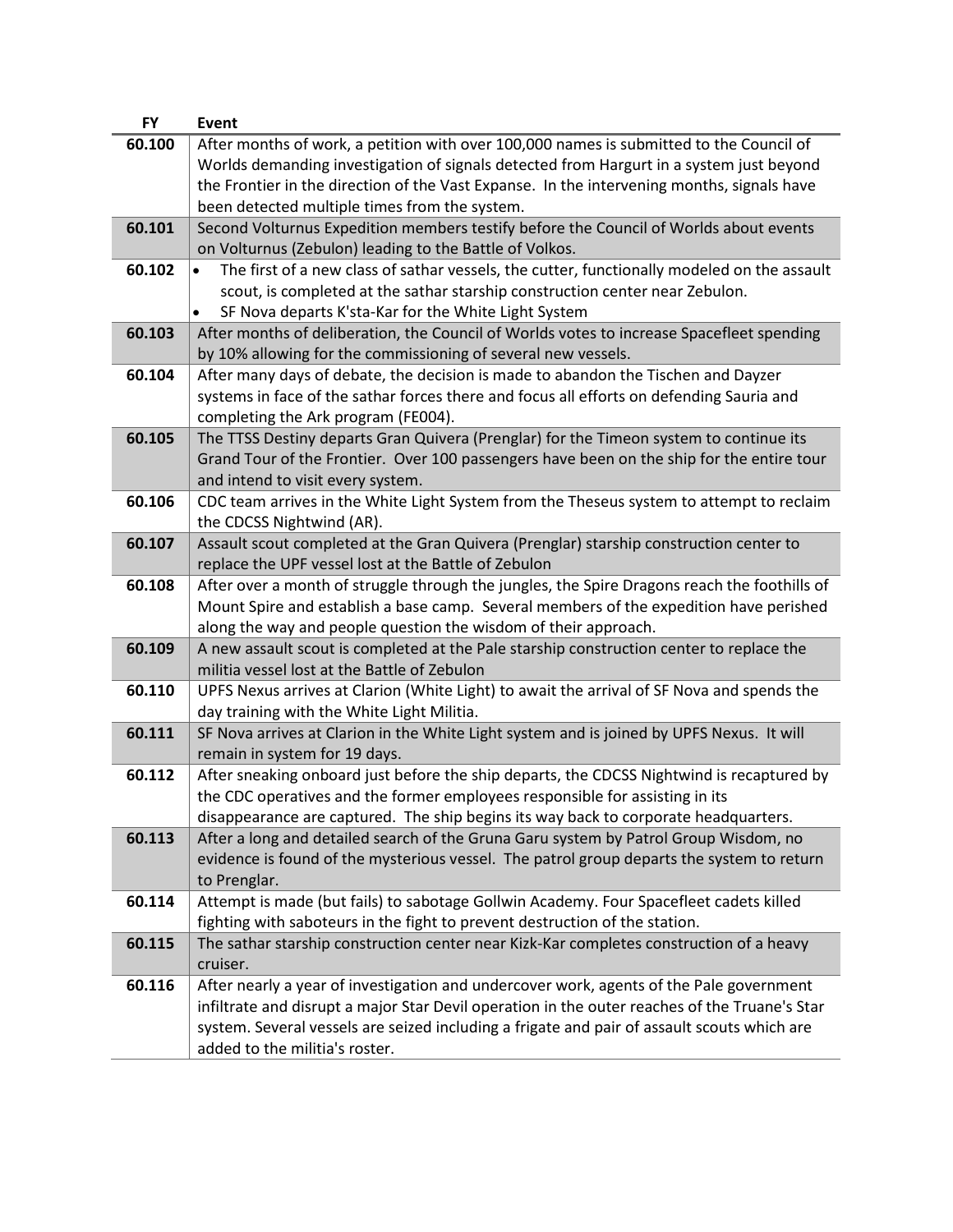| <b>FY</b> | Event                                                                                                                                                                     |
|-----------|---------------------------------------------------------------------------------------------------------------------------------------------------------------------------|
| 60.117    | The first of the saurian Ark ships is completed in orbit around Sauria. While initial testing is                                                                          |
|           | completed by the ship's command crew, the colonists to depart on the ship begin                                                                                           |
|           | assembling on the planet with all of their supplies.                                                                                                                      |
| 60.118    | The first creche of 50 Eorna born from the recovered egg ship are hatched. All of the new                                                                                 |
|           | babies are heathy and appear to be free for any serious defects. Representing a 33%                                                                                       |
|           | increase in the existing Eorna population, there is cautions excitement about the prospect                                                                                |
|           | for the future of the race.                                                                                                                                               |
| 60.119    | Saboteurs strike against the exploration ship being refitted by the Yaziria Heritage                                                                                      |
|           | Foundation damaging it but not destroying it, setting back their efforts. The Foundation                                                                                  |
|           | suspects the Family of One to be behind the attack.                                                                                                                       |
| 60.120    | After months of debate and wrangling, Clan X is given control of the current campaign                                                                                     |
|           | against the Frontier. Clan Y continues to head the campaign against the Saurians.                                                                                         |
| 60.121    | The CDCSS Nightwind arrives in the Madderly's Star System on its way back to Cassidine.                                                                                   |
|           | The ship needs to lay over in the system for several days to complete overhauls on its                                                                                    |
|           | engines.                                                                                                                                                                  |
| 60.122    | After 14 days of climbing, the Spire Dragon mountaineering team has found a location one                                                                                  |
|           |                                                                                                                                                                           |
|           | quarter of the way up Mt. Spire where they establish their first forward camp. Work<br>begins hauling supplies up from the base camp while parts of the team continue the |
|           |                                                                                                                                                                           |
| 60.123    | ascent.<br>Unknown assailants waylay the crew of the CDCSS Nightwind on their last day on station                                                                         |
|           |                                                                                                                                                                           |
|           | Kdikit. While several of the crew are injured, none are killed. The assailants are not so                                                                                 |
|           | lucky and those that are captured are turned over to station authorities for questioning.                                                                                 |
| 60.124    | The Nightwind gets underway for Cassidine                                                                                                                                 |
|           | Beginning of year 2898 on Hum (Fochrik).                                                                                                                                  |
| 60.125    | The CDCSS Nightwind is attacked by a pair of assault scouts as it makes its way out of the                                                                                |
|           | Madderly's Star system. Too far out for assistance from Spacefleet, the ship is damaged                                                                                   |
|           | but manages to damage its pursuers enough to escape, validating the ship's design.                                                                                        |
| 60.126    | Large bomb explodes on Faire in the Capella system. Several hundred are injured and                                                                                       |
|           | dozens are killed. It's not clear who set off the detonation or its purpose.                                                                                              |
| 60.127    | The Medical Services Organization issues an alert about the rise is Ixiol cases in the                                                                                    |
|           | Prenglar system, most notably on Gran Quivera but several cases have been reported on                                                                                     |
|           | the Gollwin Academy. Cadets found using the drug expelled from Spacefleet.                                                                                                |
| 60.128    | The TTSS Destiny arrives in the White Light system on its Grand Tour.                                                                                                     |
| 60.129    | Spacefleet and Star Law launch a joint investigation into the origin and distribution of the                                                                              |
|           | drug Ixiol. While it's believed to originate in the Dramune system, the exact source is still                                                                             |
|           | unknown.                                                                                                                                                                  |
| 60.130    | Strike Force Nova departs White Light for the Timeon system.                                                                                                              |
| 60.131    | The CDCSS Nighwind arrives at Triad and is taken into the CDC shipyards there for repairs                                                                                 |
|           | and inspections.                                                                                                                                                          |
| 60.132    | Its shakedown cruise completed, the first saurian Ark ship begins to load supplies and                                                                                    |
|           | colonists for their exodus from the Saurian system. They don't know where they will end                                                                                   |
|           | up but prepare to flee the nearly inevitable annihilation at the hands of the sathar.                                                                                     |
| 60.133    | The Zik-Kit (Kizk'-Kar), Kawdl-Kit (K'tsa-Kar), and Ken'zah-Kit (K'aken-Kar) Defense Alliance                                                                             |
|           | (ZKKDA) places an order for an assault scout at the Inner Reach (Fromeltar) starship                                                                                      |
|           | construction center to begin building up a militia for the K'aken-Kar system.                                                                                             |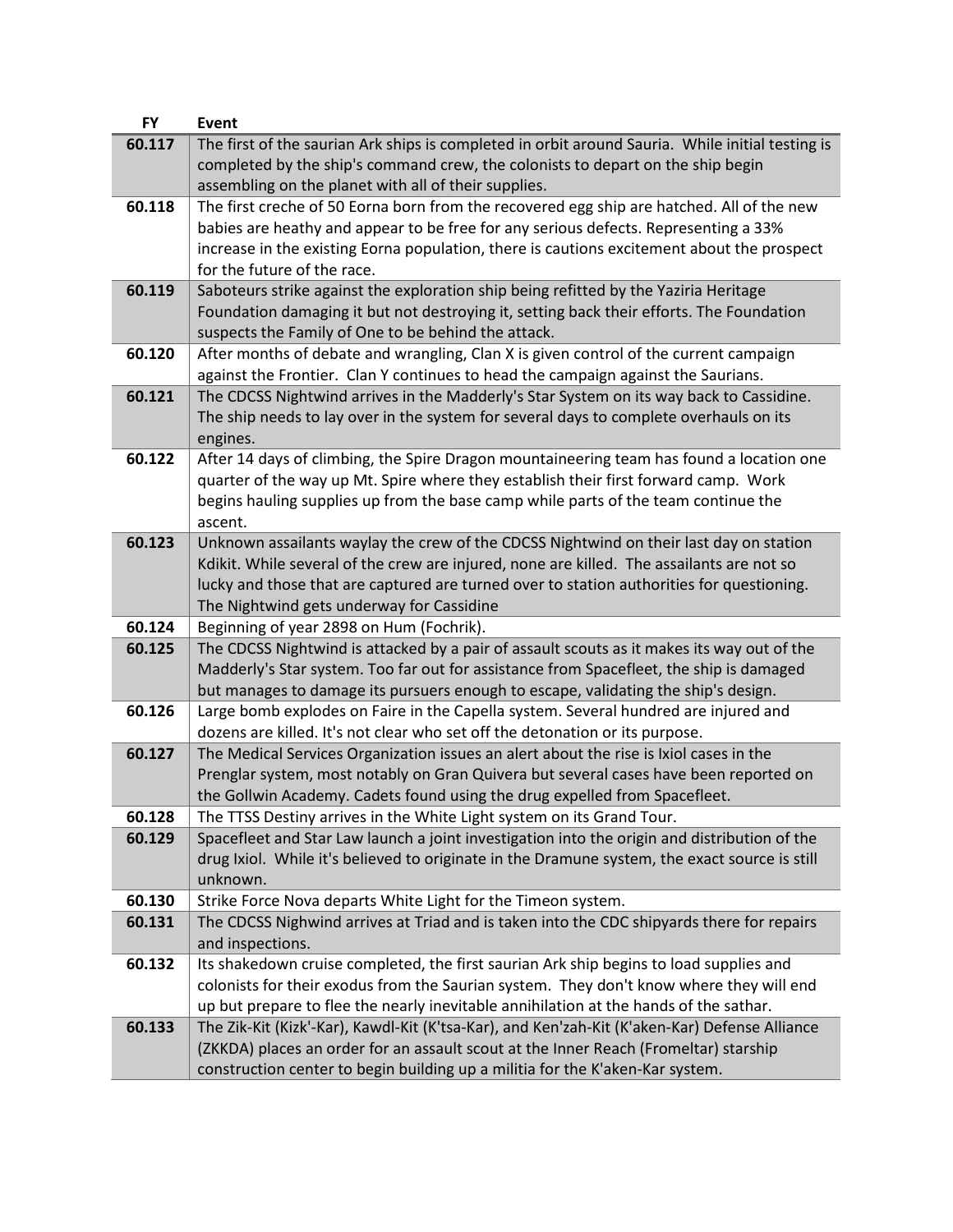| <b>FY</b> | <b>Event</b>                                                                                                                                                                                                                                                                                                                                                      |
|-----------|-------------------------------------------------------------------------------------------------------------------------------------------------------------------------------------------------------------------------------------------------------------------------------------------------------------------------------------------------------------------|
| 60.134    | After weeks of planning and deliberations, Spacefleet initially uses its increased budget to<br>commission two new battleships to be the basis of new Strike Forces. One is to be built at                                                                                                                                                                        |
|           | Gran Quivera (Prenglar) while the other is to be built at Triad (Cassidine)                                                                                                                                                                                                                                                                                       |
| 60.135    | Pale starship construction center repairs continue and capacity reaches 70% of its original<br>value.                                                                                                                                                                                                                                                             |
| 60.136    | Another destroyer is completed at the sathar starship construction center in the FS30<br>system.                                                                                                                                                                                                                                                                  |
| 60.137    | The first of the pirate ships seized in a recent raid (an assault scout) completes its refit and<br>begins service in the Pale militia.                                                                                                                                                                                                                           |
| 60.138    | The Council of Worlds finally addresses the petition regarding signals emanating from a<br>system beyond Hargurt (Gruna Garu) in the Vast Expanse. After listening to the evidence<br>and hearing testimony, the Council creates a "Beyond the Frontier" subcommittee to<br>analyze the data and present a plan for investigation.                                |
| 60.139    | Inbound to Minotaur Station (Minotaur, Theseus), the TTSS Destiny reports a sighting of an<br>unidentified vessel that carried Spacefleet markings and transponder codes but did not<br>respond to hails. The vessel matched the one reported in the Gruna Garu system.                                                                                           |
| 60.140    | Strike Force Nova arrives at Lossend (Timeon). It will remain in system for 6 days.                                                                                                                                                                                                                                                                               |
| 60.141    | The CDCSS Nightwind completes its refit and inspection. It joins the CDC fleet as a regular<br>freight hauler. CDC commissions the next ship in the series, the CDCSS Mystic, designed<br>more as a passenger liner rather than a freighter. The new model's profile is identical to<br>the Nightwind's but swaps out the cargo bays for modular passenger decks. |
| 60.142    | The Spire Dragons continue to make progress finding a location approximately halfway up                                                                                                                                                                                                                                                                           |
|           | Mt. Spire to establish a second advanced camp. Two team members were lost in the<br>ascent to this forward camp. The next three weeks are spend hauling supplies up to this                                                                                                                                                                                       |
|           | second camp and resting at the lower one.                                                                                                                                                                                                                                                                                                                         |
| 60.143    | Construction of the Spacefleet battleship at the Pan Galactic starship construction center<br>orbiting Gran Quivera (Prenglar) begins.                                                                                                                                                                                                                            |
| 60.144    | Construction of the Spacefleet battleship at the Cassidine Development Corporation<br>starship construction center orbiting Triad (Cassidine) begins.                                                                                                                                                                                                             |
| 60.145    | The second assault scout seized in the Star Devil Pirate raid completes its refit and enters<br>service in the Pale militia. With the frigate and other ships reaching completion as well,<br>the militia mounts a recruitment drive to increase its ranks.                                                                                                       |
| 60.146    | Strike Force Nova departs the Timeon system to return to Prenglar.                                                                                                                                                                                                                                                                                                |
| 60.147    | Saboteurs damage the CDC shipyards around Triad, reducing capacity by 27%. The initial<br>hull of the Spacefleet battleship is completely destroyed. Work on the ship will have to be<br>restarted once the wreckage is cleared away.                                                                                                                             |
| 60.148    | Ninland (Minotaur, Theseus) announces the construction of a new Volturnus themed<br>series of attractions allowing for experiences native to that world.                                                                                                                                                                                                          |
| 60.149    | SynthCorp unveils a line of "edible paintballs" for the dralasite youth market on Inner<br>Reach. Bloop's "Every Flavor" Battle Balls are launched with a massive paint ball tourney<br>through downtown Synthtown (Inner Reach, Dramune). The only real losers are those that<br>got tagged by the "rotten egg" flavored balls.                                  |
| 60.150    | With the prospect of several new ships coming on-line in the next few years, Spacefleet<br>starts a recruitment effort to grow its officer ranks in anticipation of staffing the new ships.                                                                                                                                                                       |
| 60.151    | Loading complete, the first saurian Ark ship departs Kischen to search out a new home for<br>the saurian race. This ship heads away from the Frontier, skirting the Vast Expanse.                                                                                                                                                                                 |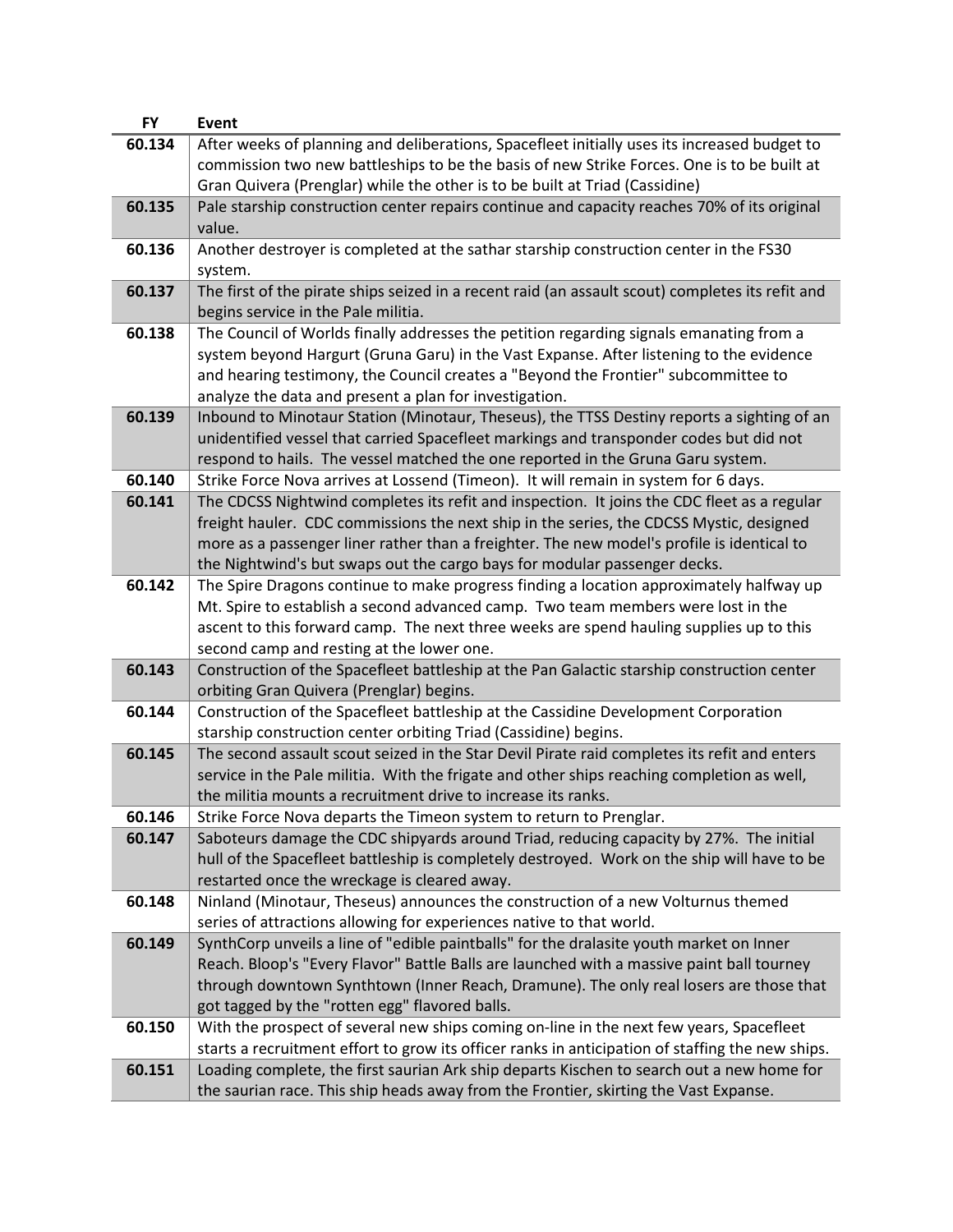| <b>FY</b> | <b>Event</b>                                                                                    |
|-----------|-------------------------------------------------------------------------------------------------|
| 60.152    | Construction begins on the ZKKDA assault scout for the K'aken-Kar system militia.               |
| 60.153    | CDC shipyard around Triad (Cassidine) completes initial cleanup and begins repairs. Work        |
|           | on the Spacefleet battleship is restarted. Construction of the CDCSS Mystic delayed as          |
|           | repairs to the shipyard take precedence.                                                        |
| 60.154    | The TTSS Destiny returns to the White Light system after visiting the Theseus system. After     |
|           | a brief stay it will continue its Grand Tour through the Vrusk and Dralasite loop of the        |
|           | Frontier.                                                                                       |
| 60.155    | Strike Force Nova returns to the Prenglar system where the ships will undergo some              |
|           | routine maintenance before continuing patrol. It will be in the system for 19 days.             |
| 60.156    | Sathar starship construction center near Fromeltar completes construction of a frigate          |
| 60.157    | Pirate frigate seized by Pale militia completes its refit and departs on its maiden cruise as a |
|           | militia vessel, the TSSS Tiger, with a new crew.                                                |
| 60.158    | Forty days after the hatching of the first crèche of Eorna eggs from the lost egg ship, five of |
|           |                                                                                                 |
|           | the babies have passed away due to unknown illnesses. Eorna scientists are scrambling to        |
|           | find the cause of the deaths and prevent the loss of the other newborns.                        |
| 60.159    | The TSSS Tiger, on patrol in the outer Pale system, is set upon by a pair of unidentified       |
|           | assault scouts. Severely damaged, it manages to drive off one of the assault scouts after       |
|           | destroying the other. Other militia assets are dispatched to investigate the wreckage at the    |
|           | Tiger returns to port.                                                                          |
| 60.160    | Pale starship construction center repairs bring it up to 75% capacity.                          |
| 60.161    | The TSSS Tiger returns to the Pale starship construction center where it will spend the next    |
|           | 19 days undergoing extensive repairs.                                                           |
| 60.162    | Sathar starship construction center near Zebulon completes a light cruiser                      |
| 60.163    | The Yaziria Heritage Foundation's exploration ship, the HSS History's Hope, completes its       |
|           | refit in the Hentz (Araks) starship construction center and begins its maiden voyage to         |
|           | Histran (Scree Fron).                                                                           |
| 60.164    | After several weeks of investigation, the probe into the source of Ixiol has made little        |
|           | progress. Believed to be produced by Malco Enterprises, there is no firm evidence as            |
|           | several key agents have vanished while investigating in the Dramune system.                     |
| 60.165    | Several "flavors" of SynthCorp's Bloop's Every Flavor Battle Balls are recalled due to many     |
|           | reported incidents of strange side effects. While the company and MSO investigate, they         |
|           | remain popular and often jokingly referred to as "Missing Every Flavor" Battle Balls.           |
| 60.166    | The Spire Dragons begin the next stage of their ascent of Mt. Spire (Lossend, Timeon) from      |
|           | their second advance camp halfway up the mountain.                                              |
| 60.167    | News leaks of an attack against the corporate headquarters of Nesmith Enterprises of            |
|           | Triad (Malicon Valley, Triad, Cassidine) resulting in the theft of several advanced computer    |
|           | designs and system controls. NET has not made any official announcement of the incident.        |
| 60.168    | Nesmith Enterprises of Triad releases a statement confirming the security breach and            |
|           | indicates that it was executed by unnamed agents of a rival mega-corp working under             |
|           | sathar control. The company is working with Star Law to investigate the incident. No            |
|           | details are given as to what technology may have been compromised.                              |
| 60.169    | The "Beyond the Frontier" committee generates its first report with two major proposals.        |
|           | First that Spacefleet vessels be sent to investigate the signals being received in the Gruna    |
|           | Garu system and second, that a Frontier Expeditionary Force be established to begin             |
|           | probing the systems outside the current Frontier borders.                                       |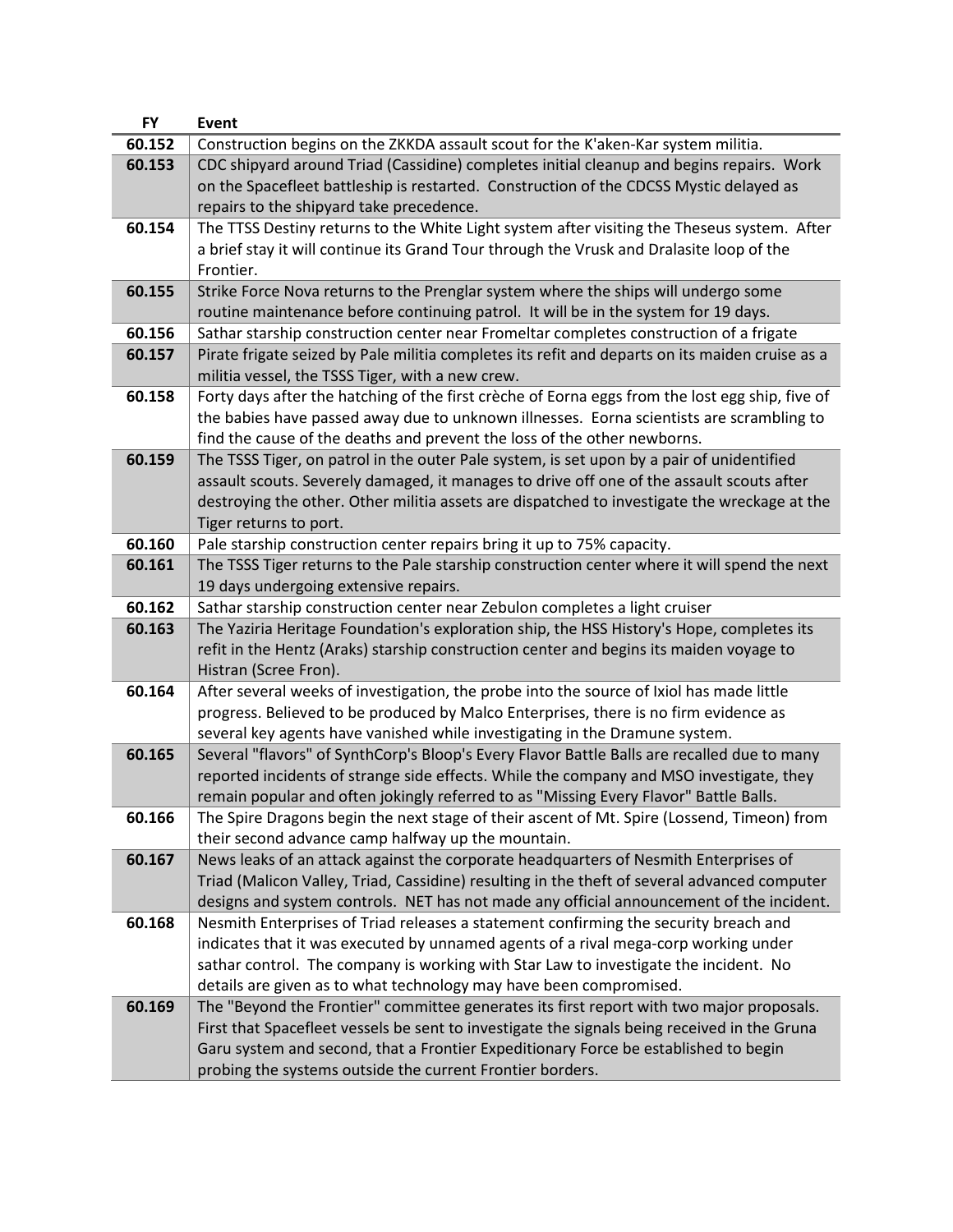| <b>FY</b> | <b>Event</b>                                                                                   |
|-----------|------------------------------------------------------------------------------------------------|
| 60.170    | Word leaks out that some of the technologies lost by the raid on Nesmith Enterprises           |
|           | include command and control systems used on many of the starships in the Frontier.             |
|           | Concerns for the security of Spacefleet and civilian vessels arise.                            |
| 60.171    | Several Interplanetary Industries computer systems across the Frontier randomly lock up        |
|           | and shut down disrupting manufacturing and other business processes. Eventually                |
|           | restored after several hours, millions of credits are lost due to lost productivity.           |
| 60.172    | Interplanetary Industries (II) launches an investigation into the cause of the disruption to   |
|           | determine the cause and how best to prevent it from occurring again. Rumors indicate it        |
|           | was an attack by a rival mega-corp. As Nesmith Enterprises is II's biggest rival (ZG), initial |
|           | suspicion falls on them.                                                                       |
| 60.173    | The HSS History's Hope arrives at Histran (Scree Fron). Preparations begin for its journey     |
|           | into the unknown to attempt to reach the system believed to house Yaziria, the yazirian        |
|           |                                                                                                |
|           | homeworld.                                                                                     |
| 60.174    | Strike Force Nova departs the Prenglar system headed to Gruna Garu on a patrol of the          |
|           | "yazirian" loop of the Frontier. The patrol direction is dictated by the Council of Worlds so  |
|           | that the Strike Force can investigate the signals being received there.                        |
| 60.175    | The life support system on Spacefleet's armed station orbiting Triad shuts down and            |
|           | locks out all access. Control is restored after several tense hours as evacuation plans        |
|           | are organized but ultimately not needed.                                                       |
|           | As this station incident seems to be related to the Nesmith Enterprises incident, Star         |
|           | Law doubles down on its investigation of that event quarantining the station and not           |
|           | allowing anyone to leave.                                                                      |
| 60.176    | A pair of sathar ships (destroyer and frigate) leave the sathar starship construction center   |
|           | near Kizk-Kar on a raid of the Frontier to probe defenses and readiness.                       |
| 60.177    | The Jurak Hangna Foundation (FEO2), makes a sizable contribution to the Yazira Heritage        |
|           | Foundation, joining the Foundation with representation on the board of directors.              |
| 60.178    | Fortress Kdikitt (Madderly's Star) reaches the 85% completion mark.                            |
| 60.179    | After 200 days of operation, the Yaziria dome continues to be very popular with over 3         |
|           | million visitors to date. There is still a great amount of discontent with the lack of         |
|           | accessibility to non-yazirians.                                                                |
| 60.180    | The TSSS Tiger emerges from the shipyards repaired after its encounter on its maiden           |
|           | voyage. It begins another patrol of the system.                                                |
| 60.181    | Sathar starship construction center in the FS30 system completes another destroyer.            |
| 60.182    | Months of work by scientists on Laco (Dixon's Star) and Pale (Truane's Star) have              |
|           | determined that the destination of the transmissions sent and received from Laco are most      |
|           | likely a star system approximately 35 lightyears from Truane's Star.                           |
| 60.183    | The Pale government, in partnership with Streel, decides to mount a major "reconnaissance      |
|           | in force" operation to try to explore a route to the suspected source of the Tetrach           |
|           | transmissions. The three newly acquired militia vessels, along with three Streel corvettes     |
|           | will take on the mission.                                                                      |
| 60.184    | Attacks on PGC headquarters on Gran Quivera result is significant damage and loss of           |
|           | technical data related to manufacture of high-tech military technologies                       |
| 60.185    | Strike Force Nova arrives at Hargut (Gruna Garu). It will remain in system for 20 days as it   |
|           | spends some time investigating the signals received from the direction of the Vast Expanse.    |
| 60.186    | Five fighters are completed at the sathar starship construction center near Fromeltar.         |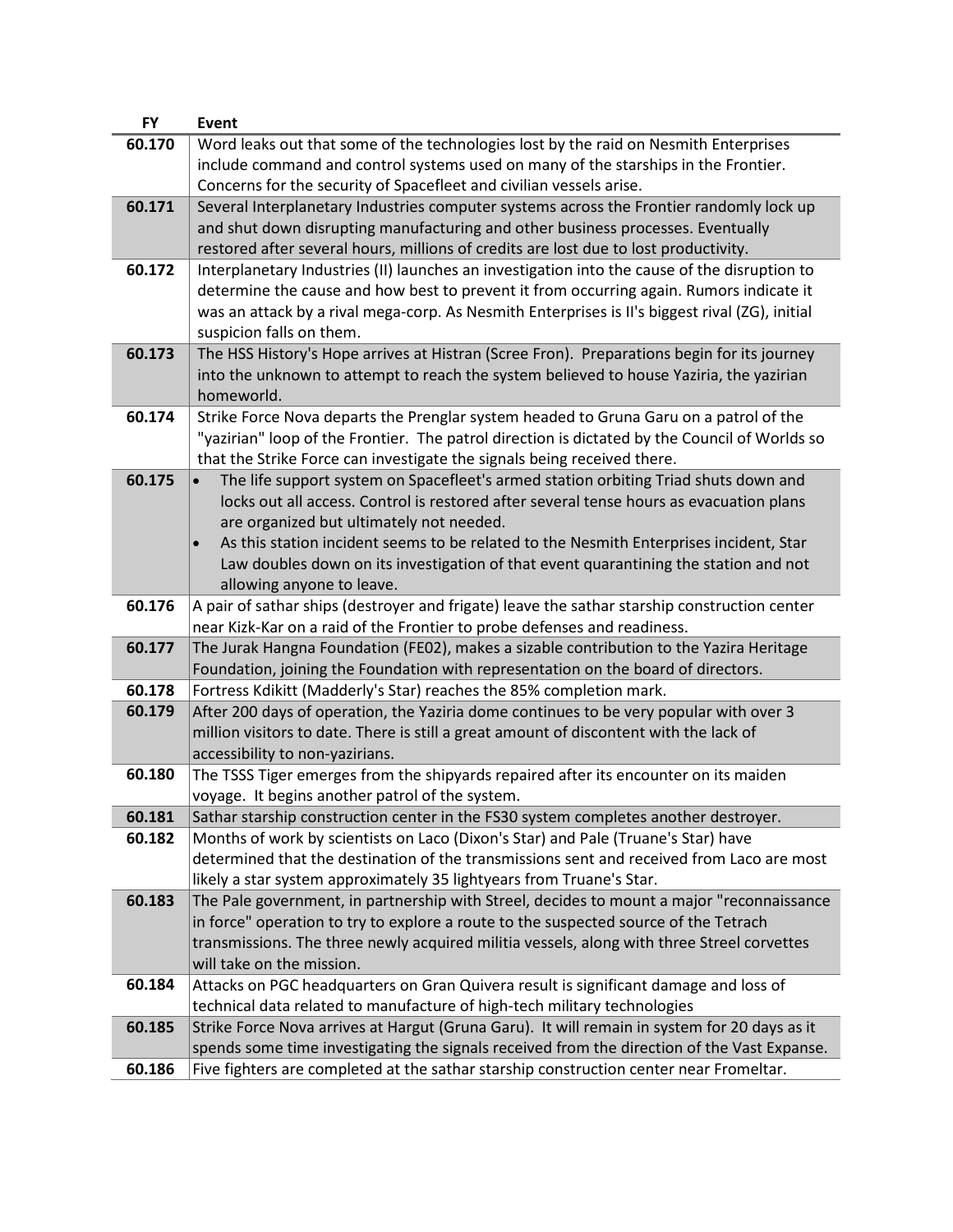| <b>FY</b> | <b>Event</b>                                                                                       |
|-----------|----------------------------------------------------------------------------------------------------|
| 60.187    | The six ships slated to chart the route to the suspected Tetrach system meet at Pale station       |
|           | to make final plans, rotate to their all-volunteer crews, and top off supplies. Dubbed the         |
|           | Discovery Squadron, if successful, they will be gone for the better part of a year.                |
| 60.188    | Having interviewed everyone on the station, Starfleet lifts the quarantine on its armed            |
|           | station orbiting Triad (Cassidine) allowing normal operations to resume. Nearly 100 beings         |
|           | are detained for further questioning.                                                              |
| 60.189    | Civil rights groups protest on Triad (Cassidine) demanding the release of those being held         |
|           | on the orbiting armed station claiming the detainment is unlawful.                                 |
| 60.190    | Reconstruction of the Streel starship construction center (Pale, Truane's Star) continues.         |
|           | The SCC is now at 80% capacity.                                                                    |
| 60.191    | Discovery Squadron leaves Pale (Truane's Star) headed to Zebulon on the first leg of their         |
|           | mission. The first few jumps will be through the Rim to Kazak at which point they will begin       |
|           | moving into uncharted jump routes.                                                                 |
| 60.192    | Approximately half of those detained by Starfleet on the armed station orbiting Triad              |
|           | (Cassidine) are cleared and released. Three of the remaining detainees suddenly admit to           |
|           | being sathar agents and claim responsibility for the sabotage and then promptly die from           |
|           | unknown causes.                                                                                    |
| 60.193    | New formulas for the recalled flavors of SynthCorp's Bloop's Every Flavor Battle Balls are         |
|           | released back into distribution. Aficionados claim to be able to taste the differences but for     |
|           | the most part the release goes unheralded.                                                         |
| 60.194    | Autopsies of the three self-proclaimed sathar agents reveal a small parasitic organism             |
|           | attached to the brainstem. Analysis shows that it has similar biology to sathar bodies             |
|           | recovered during the incursion on Volturnus (Zebulon). Unfortunately, the organism does            |
|           | not appear in any non-invasive detection techniques.                                               |
| 60.195    | Spire Dragons establish final advanced camp about 80% the distance up Mt. Spire. They              |
|           | spend the next month hauling equipment up to establish pressure domes at a height of               |
|           | 35,000 feet to rest in in preparation for their final ascent to the summit. Four more              |
|           | expedition members die.                                                                            |
| 60.196    | Computer and control systems on the Task Force Cassidine flagship, the battleship Admiral          |
|           | Harsevoort, lock crew and officers out for nearly three hours before control is regained.          |
|           | Suspected to be tied to the Nesmith Enterprises break-in, Spacefleet launches an                   |
|           | investigation.                                                                                     |
| 60.197    | The second saurian Ark ship is completed and begins its shakedown cruise. Refugees begin           |
|           | assembling for transport to the ship.                                                              |
| 60.198    | Eighty days after the hatching of the first crèche of Eorna eggs from the lost egg ship, three     |
|           | more of the babies have passed away due to unknown causes. While three of the eight                |
|           | deaths can be attributed to modern diseases that the children don't have built in                  |
|           | immunities for, the other five deaths still remain a mystery.                                      |
| 60.199    | The TTSS Destiny departs the Kizk-Kar system for Fromeltar                                         |
|           | Discovery Squadron arrives in the Zebulon system where it will spend an extra day<br>$\bullet$     |
|           | before continuing on to Capella.                                                                   |
| 60.200    | A new class of recruits enter Gollwin academy. It is expected that many of them will serve         |
|           | their first training tours on the new battleships and other vessels when they are completed.       |
| 60.201    | Caught by a sathar raid entering the Kizk-Kar system, the TTSS Destiny is attacked by<br>$\bullet$ |
|           | the sathar vessels. Destress signals are sent out, but no ships are in range to assist.            |
|           |                                                                                                    |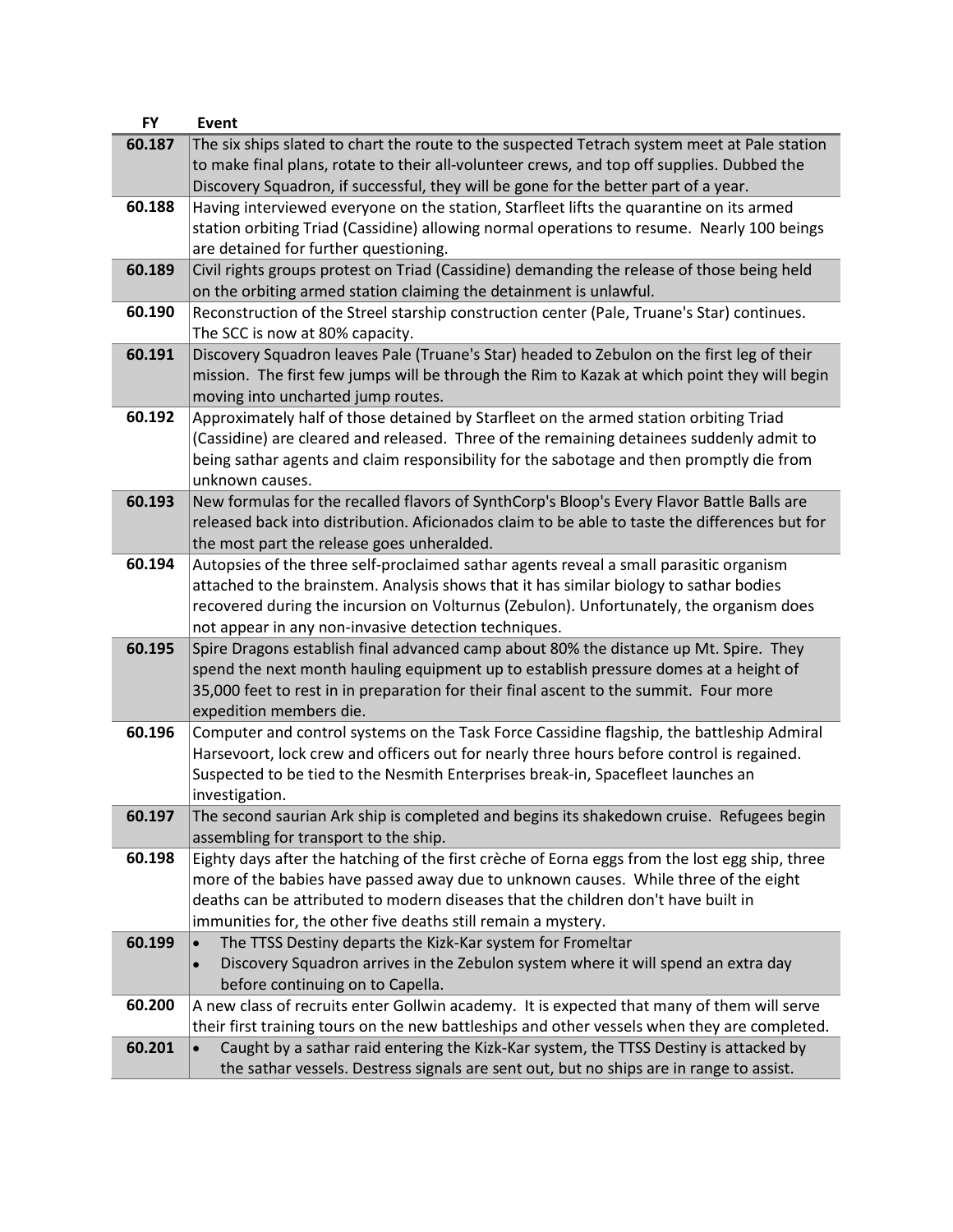| <b>FY</b> | Event                                                                                                                                                     |
|-----------|-----------------------------------------------------------------------------------------------------------------------------------------------------------|
|           | After about an hour, all transmissions from the ship are lost. A pair of armed PGC                                                                        |
|           | freighters head to the last known location.                                                                                                               |
|           | Calls for assistance go out from the Zit-Kit (Kizk-Kar) government and an assault scout<br>$\bullet$                                                      |
|           | from the Fromeltar militia, as well as the assault scout from K'aken-Kar are immediately                                                                  |
|           | dispatched to the Kizk-Kar system                                                                                                                         |
| 60.202    | The PGC freighters arrive at the location of the TTSS Destiny to find a drifting hulk.                                                                    |
|           | Investigation finds no survivors. Several destroyed lifeboats are later recovered as well.                                                                |
| 60.203    | As news of the loss of the TTSS Destiny spread throughout the Frontier, the Anti-Satharian                                                                |
|           | League stage demonstrations in major population centers once again demanding and                                                                          |
|           | increase in funding for Spacefleet and an aggressive search for and destruction of the                                                                    |
|           | sathar worlds.                                                                                                                                            |
| 60.204    | The sathar ships in the Kizk-Kar system attack a small group of freighters headed to                                                                      |
|           | Fromeltar. One of the freighters is destroyed but the sathar frigate takes considerable                                                                   |
|           | damage and the pair of ships retreat.                                                                                                                     |
| 60.205    | Sathar starship construction center near Kizk-Kar completes a frigate.                                                                                    |
|           | Strike Force Nova departs Hargut (Gruna Garu) for the Araks system. After spending                                                                        |
|           | 20 days in the Gruna Garu system, no evidence of the claimed signals have been                                                                            |
|           | detected by and of the Spacefleet vessels.                                                                                                                |
| 60.206    | Trans Travel releases a statement about the loss of the TTSS Destiny and pays out a small                                                                 |
|           | fortune in remuneration to the families of those killed as a gesture of good will. They also                                                              |
|           | place orders for the construction of a number of armed vessels to serve as escorts for their                                                              |
|           | spaceliners.                                                                                                                                              |
| 60.207    | After weeks of debate, an initial charter for the Frontier Expeditionary Force is approved. A                                                             |
|           | young Spacefleet commander, Space Commodore Karl "Rough" Rider (SFKH3), is given                                                                          |
| 60.208    | command of the operation and assigned the task of building the project.<br>Three days out from Hargut (Gruna Garu), the UPFS Nexus, Strike Force Nova's   |
|           | communications ship, detects signals from the direction of the vast expanse that match the                                                                |
|           | profile previously reported. Strike Force Nova aborts the jump to Araks and begins return                                                                 |
|           | to Hargut while monitoring the signals.                                                                                                                   |
| 60.209    | Discovery Squadron arrives at Faire in the Capella system. It will spend a week here                                                                      |
|           | meeting with Rim Coalition representatives to attempt to recruit a few members of The                                                                     |
|           | Flight to make the mission a joint UPF-Rim operation.                                                                                                     |
| 60.210    | Assault scouts from the Fromeltar and K'aken-Kar system arrive at Zit-Kit (Kizk-Kar) and                                                                  |
|           |                                                                                                                                                           |
|           |                                                                                                                                                           |
| 60.211    | begin sweeping the system.                                                                                                                                |
|           | The CDCSS Nightwind arrives in the Kizk-Kar system with an assault scout escort<br>delivering a shipment of security robots to CDC operations on Zit-Kit. |
|           | The CDCSS Nightwind is set upon by the sathar ships and a running battle ensues as the<br>$\bullet$                                                       |
|           | freighter tries to escape and its escort uses its superior maneuverability to fend off the                                                                |
|           | attackers. A distress call goes out and the two militia ships happen to be less than an                                                                   |
|           | hour away.                                                                                                                                                |
|           | The CDC assault scout, having damaged the sathar destroyer considerably, is destroyed                                                                     |
|           | by the sathar vessels just as the militia assault scouts arrive. The militia assault scouts                                                               |
|           | join the battle fresh and defeat both damaged sathar vessels.                                                                                             |
| 60.212    | Shakedown cruise of the second saurian Ark ship is complete. Refugees begin shuttling up<br>to the ship.                                                  |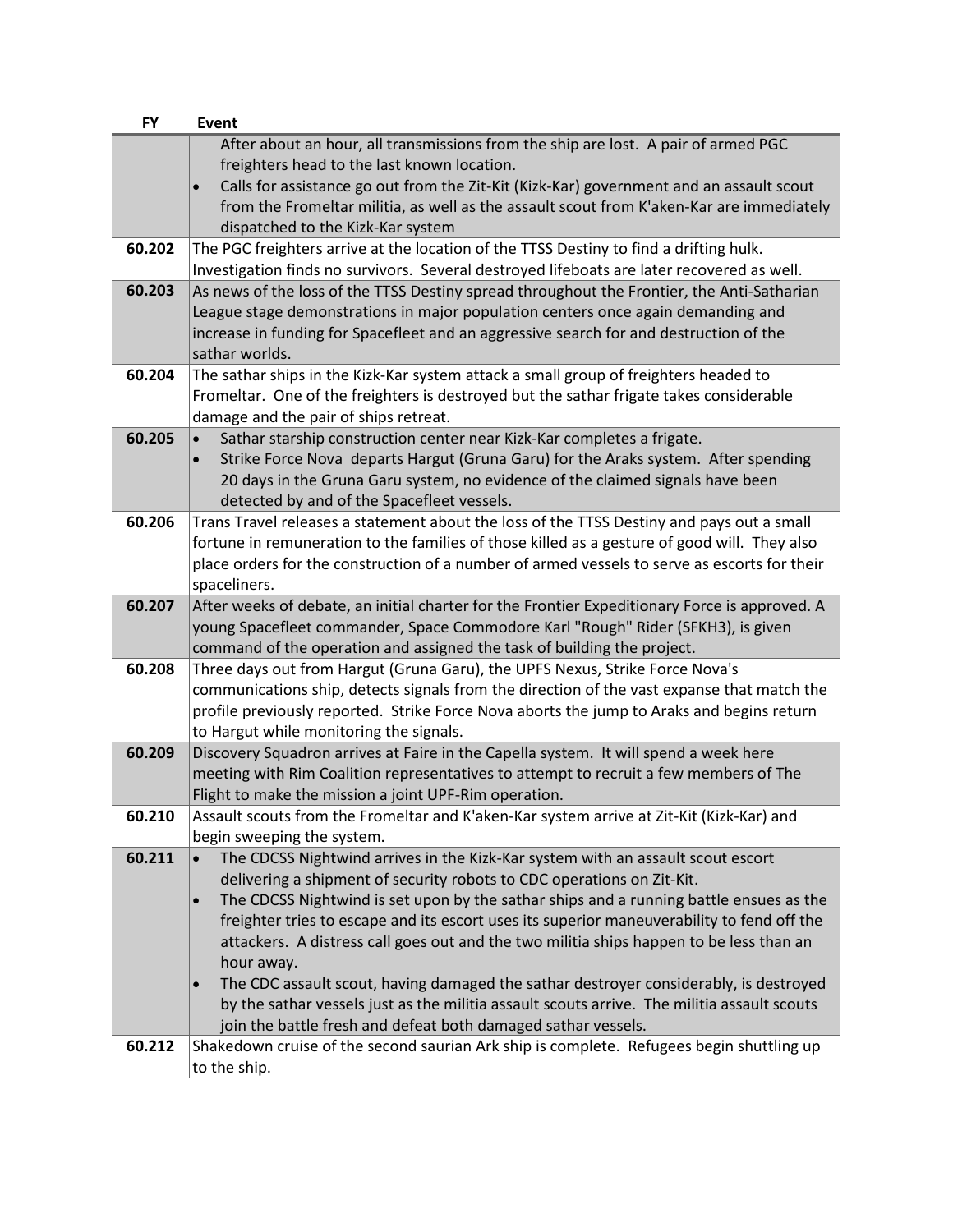| <b>FY</b> | Event                                                                                                                      |
|-----------|----------------------------------------------------------------------------------------------------------------------------|
| 60.213    | Construction of the first of the TransTravel escort vessels, a Streel Red Thunder class                                    |
|           | Corvette, begins in the shipyards in Prenglar.                                                                             |
| 60.214    | Strike Force Nova arrives back at Hargut (Gruna Garu). Collection and analysis of the signals                              |
|           | continue. They seem to be coming from OFS200, and the signal is often masked by                                            |
|           | emissions from the pulsar at OFS203 making observation difficult.                                                          |
| 60.215    | Construction of a pair of TransTravel Assault Scouts begin at the Triad shipyards                                          |
| 60.216    | Sathar starship construction center near Fromeltar (SCC#4) completes a light cruiser.                                      |
| 60.217    | HSS History's Hope departs Histran (Scree Fron) on the first leg of what will most likely be a                             |
|           | multi-year endeavor to attempt to chart a series of jumps to the star that he Yaziria                                      |
|           | Heritage Foundations now believes to be original yazirian home system. The first step will                                 |
|           | be an 8 ly jump to the OFS 224 system.                                                                                     |
| 60.218    | After just over a week of discussion, Discovery Squadron continues on its mission leaving                                  |
|           | the Capella system and headed toward Osak. While the Rim generally supports the mission,                                   |
|           | they are hesitant to officially contribute ships for fear of increasing sathar ire if problems                             |
|           | arise.                                                                                                                     |
| 60.219    | Landing Day celebration held on Hentz (Athor) celebrating the anniversary of the Yazirian                                  |
|           | Exodus arriving in the Frontier region.                                                                                    |
| 60.220    | Having identified and isolated the transmissions, Strike Force Nova departs Hargut (Gruna                                  |
|           | Garu) to head to the Araks system, continuing its tour and looking to attempt to identify                                  |
| 60.221    | the signals in other systems.<br>With the ending of the winter season on Alcazzar, a CDC freighter, the CDCSS Trucker XIV, |
|           | departs Triad (Cassidine) with crew and equipment to establish mining compound on                                          |
|           | Alcazzar (Rhianna) (SF4)                                                                                                   |
| 60.222    | A new cutter is completed at the sathar starship construction center near Zebulon.                                         |
| 60.223    | Loading complete, the second saurian ark ship departs into interstellar space.                                             |
| 60.224    | Construction of another corvette for TransTravel begins at the Fromeltar shipyard.                                         |
| 60.225    | The HSS History's Hope arrives in the OFS 224 system, successfully plotting the outward                                    |
|           | segment of the jump. The crew will spend a few days observing the system while the                                         |
|           | astrogation team calculates the return jump.                                                                               |
| 60.226    | A new destroyer is completed at the sathar starship construction center in the FS30 system.                                |
| 60.227    | Discovery Squadron arrives is the Osak system, where they will spend a two-day layover                                     |
|           | before continuing on to Kazak.                                                                                             |
| 60.228    | Spire Dragons begin their final ascent of Mt. Spire. Over 20 beings, with representatives                                  |
|           | from all seven major Frontier and Rim species, take part in this final ascent which is                                     |
|           | expected to take four days to reach the summit.                                                                            |
| 60.229    | As Discovery Squadron is about to depart the Osak system, they are joined by two Humma-                                    |
|           | crewed vessels from Hum (Fockhrik). One is the equivalent of an assault scout, while the                                   |
|           | other is a small exploration vessel. Having heard of the mission, the humma are more than                                  |
|           | willing to take the fight to the sathar.                                                                                   |
| 60.230    | Strike Force Nova arrives at Hentz (Araks). No signals from OFS200 were detected on the                                    |
|           | inbound leg of the trip. The Strike Force will remain in the system for 14 days searching for                              |
|           | signals from the system and conducting drills.                                                                             |
| 60.231    | Repairs at the CDC starship construction center bring capacity up to 75%.                                                  |
|           | A sudden and serious storm swirls around the summit of Mt. Spire requiring the Spire                                       |
|           | Dragons expedition to hunker down less than 1000m from the summit to wait out the                                          |
|           | storm. They dig in but are very exposed near the mountain's peak                                                           |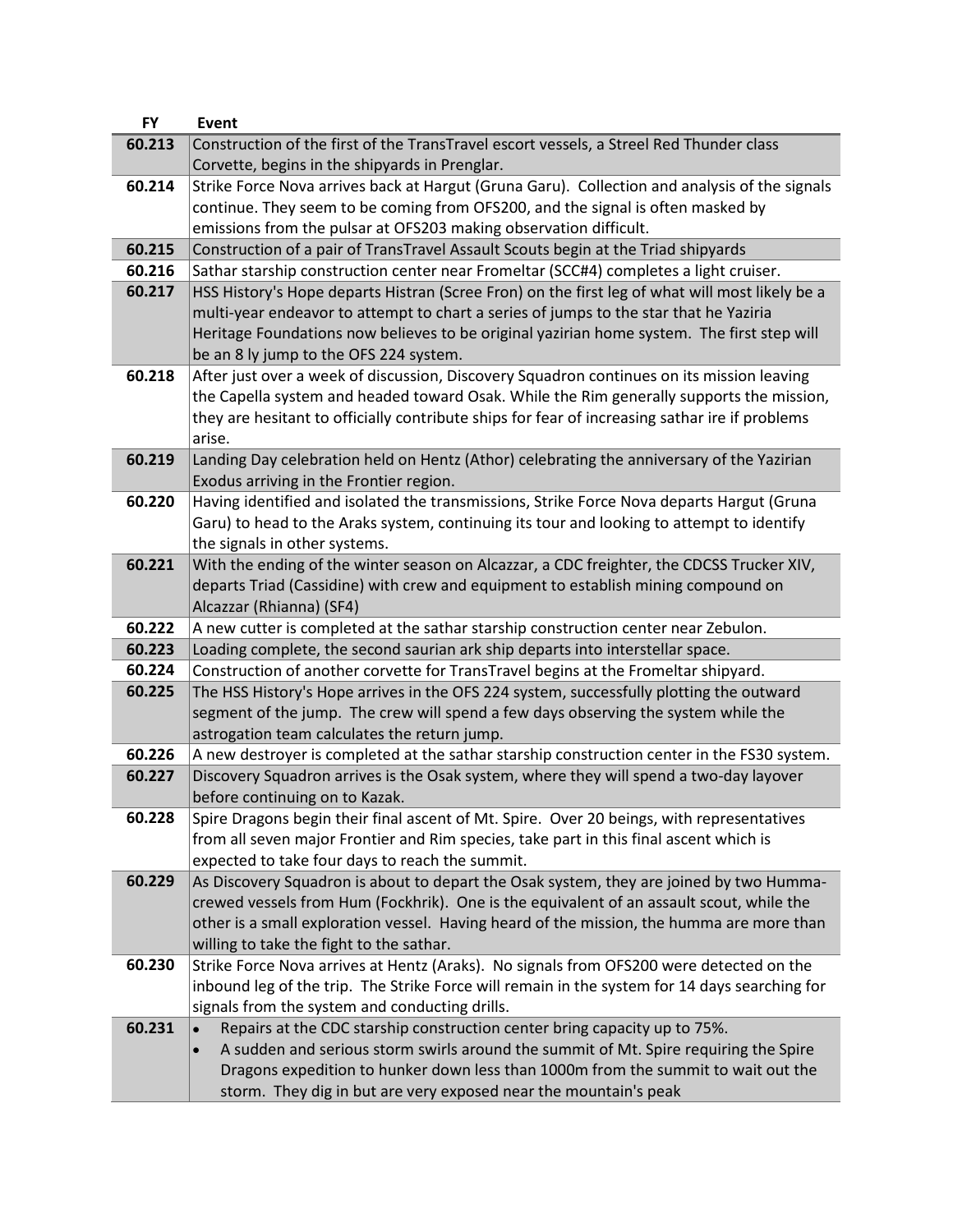| <b>FY</b> | Event                                                                                           |
|-----------|-------------------------------------------------------------------------------------------------|
| 60.232    | With repairs of the CDC starship construction center well underway and progressing, work        |
|           | on the CDCSS Mystic resumes                                                                     |
| 60.233    | After two days, the storm atop Mt. Spire finally clears. Four expedition members were           |
|           | lost during the storm, their shelters having blown away, presumably carrying them with          |
|           | it. The remaining team makes the final ascent reaching the summit about two hours               |
|           | after noon.                                                                                     |
|           | The team reaching the summit consisted of members of all seven Frontier and Rim                 |
|           | races, although there was only one Osakar as the other two Osakar that were part of             |
|           | the summit team were lost in the storm. With another storm rapidly approaching, they            |
|           | take pictures and quickly begin their descent.                                                  |
| 60.234    | Construction of an assault scout for Trans Travel begins in the Minotaur (Theseus) shipyards    |
| 60.235    | The CSCSS Trucker XIV arrives at Alcazzar (Rhianna) and begins shuttling crew and               |
|           | equipment to the surface. Cold conditions slow the initial construction while crews wait for    |
|           | slightly warmer weather.                                                                        |
| 60.236    | The HSS History's Hope successfully completes the return jump to the Scree Fron system          |
|           | fully charting the route to that system. They dock at Histran station to resupply and report    |
|           | the jump to the UPF. The proceeds from the jump registration will be used to help fund the      |
|           | mission.                                                                                        |
| 60.237    | The Spire Dragon summit team makes it safely back to their high-altitude base camp just         |
|           | hours before the new storm hits.                                                                |
| 60.238    | Discovery Squadron arrives at Stenmar (Kazak). This is their last stop in known space and       |
|           | the squadron will spend a week here making sure the ships are fully repaired and stocked        |
|           | for their journey.                                                                              |
| 60.239    | Work begins by the Discovery Squadron astrogators to plot the first new jump route of their     |
|           | trip. Their destination is the star system OFS19, five light years away just above the jump     |
|           | route to the Cryxia system.                                                                     |
| 60.240    | Resupplied, the HSS History's Hope leaves Histran Station (Scree Fron) to return to the         |
|           | OFS224 system and then begin charting the next new jump in its journey.                         |
| 60.241    | Sathar starship construction center in the FS30 system completes another destroyer.             |
| 60.242    | The assault scout for the K'aken-Kar system is completed at the Fromeltar starship              |
|           | construction center. It begins its travel to its home system.                                   |
| 60.243    | After six days of waiting, the storm on Mt. Spire clears and the members of the Spire           |
|           | Dragons team begin their descent from the mountain.                                             |
| 60.244    | Having made no detections of signals from OFS200, Strike Force Nova departs Hentz (Araks)       |
|           | for the Scree Fron system.                                                                      |
| 60.245    | After over thirty days in the Kizk-Kar system with no further sign of sathar ships, the assault |
|           | scouts from Kaken-Kar and Fromeltar begin their return trips to their respective systems.       |
| 60.246    | Discovery squadron begins accelerating toward Void speed on its first jump out the Frontier     |
|           | and Rim region of space.                                                                        |
| 60.247    | Investigations into the source of Ixiol have definitively linked it to Malco Enterprises on     |
|           | Outer Reach (Dramune). Unfortunately, the UPF charter prevents any direct action against        |
|           | the operation without express consent of the planetary government which denies the              |
|           | allegations.                                                                                    |
| 60.248    | Based on the findings regarding Ixiol production on Outer Reach (Dramune), Inner Reach          |
|           | (Dramune) implements a strong inspection policy against any ship coming from Outer              |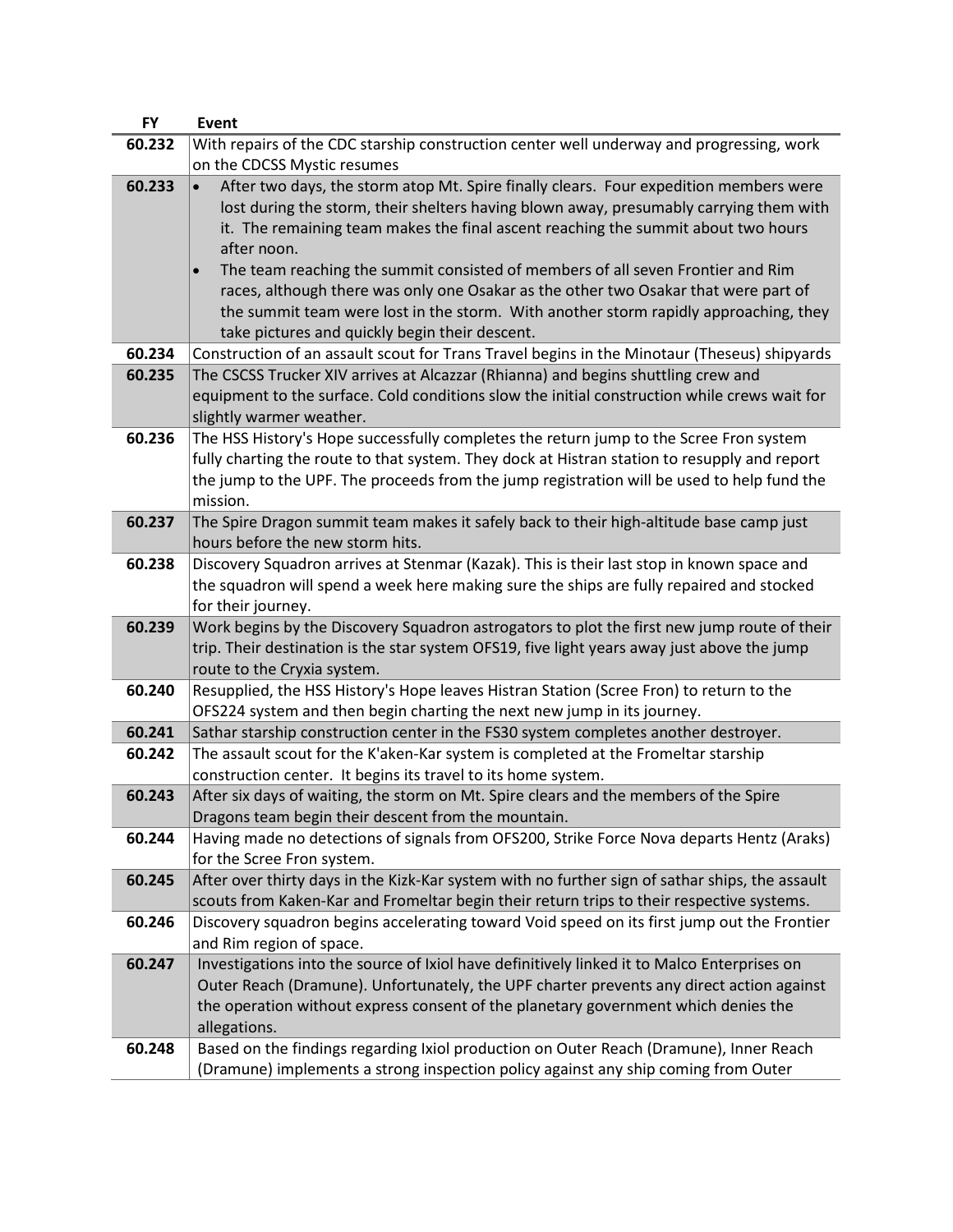| <b>FY</b> | <b>Event</b>                                                                                                                                                                                                                                                                                                                                                                                                                                                                                                                                                              |
|-----------|---------------------------------------------------------------------------------------------------------------------------------------------------------------------------------------------------------------------------------------------------------------------------------------------------------------------------------------------------------------------------------------------------------------------------------------------------------------------------------------------------------------------------------------------------------------------------|
|           | Reach to search and inspect all cargo from that planet before it can be delivered on Inner                                                                                                                                                                                                                                                                                                                                                                                                                                                                                |
|           | Reach.                                                                                                                                                                                                                                                                                                                                                                                                                                                                                                                                                                    |
| 60.249    | HSS History's Hope arrives safely in the OFS224 system. Work begins to chart a jump to                                                                                                                                                                                                                                                                                                                                                                                                                                                                                    |
|           | the neutron star in the OFS221 system, a jump of 7 light years.                                                                                                                                                                                                                                                                                                                                                                                                                                                                                                           |
| 60.250    | Streel starship construction center (Pale, Truane's Star) reaches 90% original capacity as                                                                                                                                                                                                                                                                                                                                                                                                                                                                                |
|           | repairs continue.                                                                                                                                                                                                                                                                                                                                                                                                                                                                                                                                                         |
| 60.251    | Discovery Squadron successfully jumps to the OFS19 system, a small M1 red dwarf star.                                                                                                                                                                                                                                                                                                                                                                                                                                                                                     |
| 60.252    | After a day of deceleration into the OFS19 system, the Discovery Squadron detect radio<br>signals from the direction of one of the inner planets. They appear to be sathar in<br>origin. Subspace radio messages are dispatched back to the Frontier and Rim.<br>The squadron immediately changes vector to not be decelerating directly toward the<br>inner system and the astrogators begin working on calculations for a return jump to                                                                                                                                |
|           | Kazak.                                                                                                                                                                                                                                                                                                                                                                                                                                                                                                                                                                    |
| 60.253    | After a day of collecting signals in the OFS19 system, at least 10 different sathar ships have<br>been detected by Discovery squadron. Composition is unknown.                                                                                                                                                                                                                                                                                                                                                                                                            |
| 60.254    | Strike Force Nova arrives at Histran (Screen Fron). It will spend 11 days in system<br>exercising around both Histran and Hasokar before departing back to the Araks system<br>Eight sathar ships begin accelerating out toward Discovery squadron. Two new ships<br>$\bullet$<br>have been identified but four have gone silent.                                                                                                                                                                                                                                         |
| 60.255    | The militia assault scouts that had been deployed to the Kaken-Kar system arrive back<br>at their home systems. The crews are given some needed shore leave.<br>Calculations complete for the return jump to Kazak, and apparently detected by the<br>$\bullet$<br>sathar vessels, Discovery Squadron begins a hard acceleration to stop and reverse<br>direction for a jump out of the system.                                                                                                                                                                           |
| 60.256    | Discovery Squadron completes the stopping maneuver and begins acceleration out of the<br>system. The sathar vessels are nearly half-way to their position and have a sizable speed<br>advantage. It is questionable if the squadron can reach jump speed before the sathar ships<br>catch them.                                                                                                                                                                                                                                                                           |
| 60.257    | With a known path, the Spire Dragons team make it back to their camp at the base of the<br>mountain after only fourteen days of hiking. All that is left to complete their expedition is<br>to make it back to the coast.                                                                                                                                                                                                                                                                                                                                                 |
| 60.258    | After two days of grueling high-g acceleration, Discovery Squadron manages to enter<br>the Void for the jump back to Kazak just hours before the sathar vessels overtake them.<br>Unfortunately, due to the haste of their departure, the Discovery Squadron, misjumps<br>into a binary star system rather than Kazak.<br>Prior to their jump, the Discovery Squadron identify the sathar vessels as 1 heavy<br>٠<br>cruiser, 1 assault carrier, 1 light cruiser, 2 destroyers, 1 frigate, and 2 ships of a new<br>design approximately the size of the Streel corvettes. |
| 60.259    | The HSS History's Hope jumps into the OFS221 system. While they arrive much further out<br>in the system than planned, the jump is considered a success. They will spend a week in<br>the system studying the neutron star before returning to OFS224.                                                                                                                                                                                                                                                                                                                    |
| 60.260    | After two days of rest from the grueling jump and observations by the astrogators, the<br>Discovery Squadron determines that it is in FS50 system between Kazak and Osak, having<br>overshot their target. Work begins on calculating a jump back to the Kazak system just 4<br>light years away.                                                                                                                                                                                                                                                                         |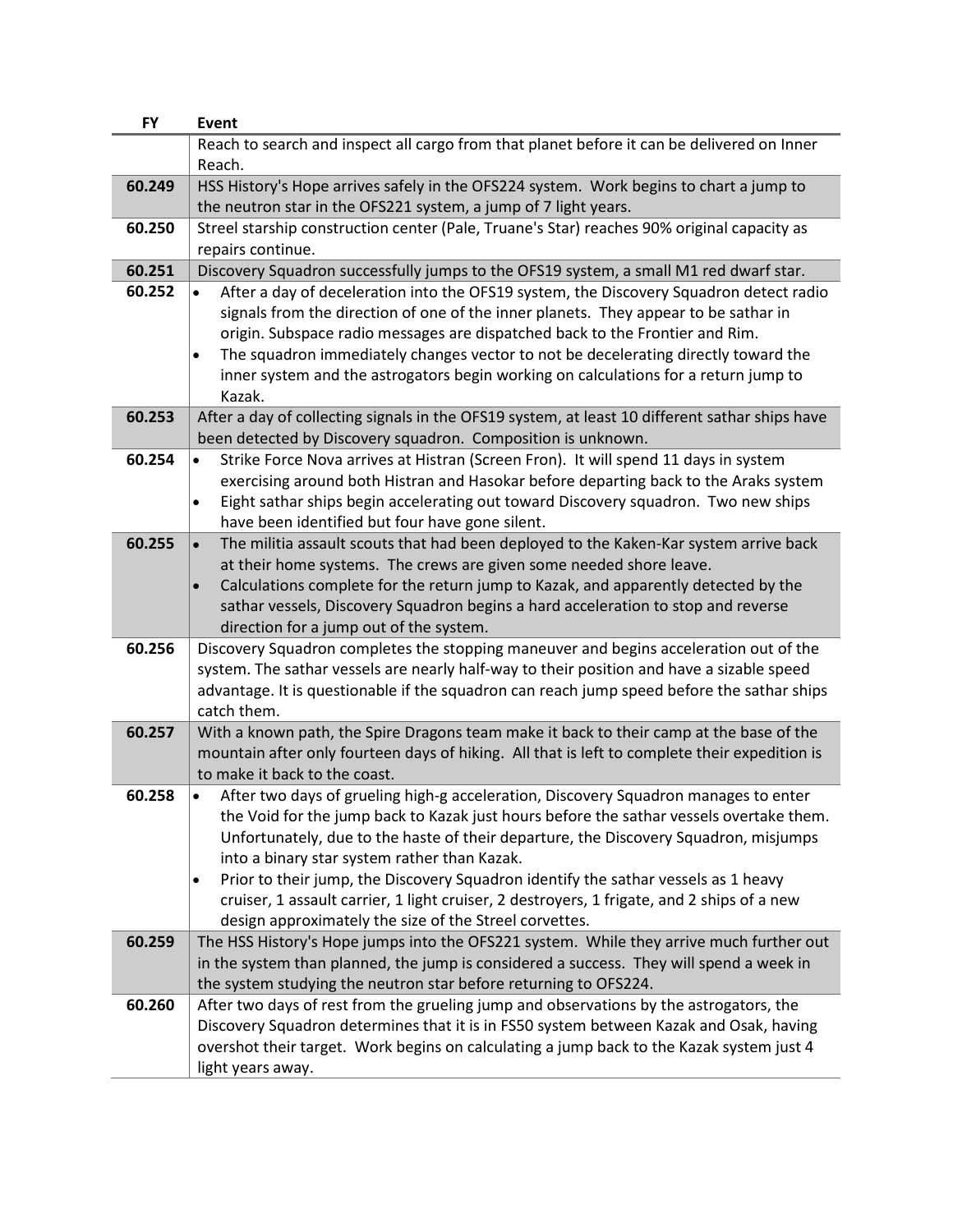| <b>FY</b> | <b>Event</b>                                                                                                              |
|-----------|---------------------------------------------------------------------------------------------------------------------------|
| 60.261    | With preliminary jump calculations done and the crew mostly recovered from their days of                                  |
|           | high-g acceleration, Discovery Squadron begins accelerating toward jump speed for their                                   |
|           | return to Kazak.                                                                                                          |
| 60.262    | While they don't know if the UPF ships detected the starship construction center in                                       |
|           | OFS19, the sathar high command decide to shift some of the assets there to increase                                       |
|           | the defenses.                                                                                                             |
|           | Four destroyers from the FS30 system are dispatched to OFS19. Even with a high-speed<br>$\bullet$                         |
|           | traversal of the jump routes, this will take approximately 80 days.                                                       |
|           | A frigate, light cruiser, assault carrier, and eight fighters are dispatched from the sathar<br>٠                         |
|           | SCC#4 (OFS111) to reinforce OFS19 as well. Much closer, it is only a 20-day trip.                                         |
| 60.263    | The new assault scout arrives in the K'aken Kar system. After a brief checkout, it takes up                               |
|           | regular patrol duties.                                                                                                    |
| 60.264    | The third saurian Ark ship is completed and begins its shakedown cruise.                                                  |
| 60.265    | Strike Force Nova departs Hasokar (Screen Fron) to return to Araks. No signals from                                       |
|           | OFS200 were detected while in the system.                                                                                 |
|           | Discovery Squadron successfully jumps back to the Kazak system. They immediately                                          |
|           | begin broadcasting the details of their findings in the OFS19 system to both Rim and                                      |
|           | UPF contacts.                                                                                                             |
| 60.266    | With receipt of the information about the sathar forces in OFS19, both Spacefleet and the                                 |
|           | Flight begin discussions on how best to deal with the sathar presence. While discussions                                  |
|           | are occurring, the Flight dispatches several ships to both Cryxia and Kazak.                                              |
| 60.267    | HSS History's Hope begins accelerating to return to OFS224 and chart the return leg of the                                |
| 60.268    | jump connection the OFS221 and OFS224 systems.                                                                            |
|           | An order is placed for a second assault scout for the K'aken Kar system at the Fromeltar<br>starship construction center. |
| 60.269    | Crown Princess Leotia Valentine of Clarion (White Light) celebrates her 33rd birthday.                                    |
| 60.270    | Discovery Squadron arrives at Stenmar Station where most of the crew takes a week of                                      |
|           | shore leave.                                                                                                              |
| 60.271    | The sathar starship construction center in the FS30 system completes a destroyer and 6<br>fighters.                       |
| 60.272    | Errors in the astrogation calculations cause the HSS History's Hope to misjump and not                                    |
|           | return to the OFS224 system. Luckily, they end up in the Araks system. While not                                          |
|           | disastrous, the misjump emphasizes for the crew the risk involved in their endeavor.                                      |
| 60.273    | Deciding not to risk trouble with the Family of One authorities on Hentz (Araks). the HSS                                 |
|           | History's Hope decides to not stop at the station and head straight back to Histran (Scree                                |
|           | Fron)                                                                                                                     |
| 60.274    | Businesses on both Inner and Outer Reach (Dramune) lodge formal complaints against the                                    |
|           | new inspection of cargo arriving at Inner Reach from Outer Reach claiming it is hurting                                   |
|           | trade and damaging business. The government refuses to make any changes to the                                            |
|           | process.                                                                                                                  |
| 60.275    | Strike Force Nova arrives at Hentz (Araks). It will spend just 4 days here before heading on                              |
|           | to the Athor system.                                                                                                      |
| 60.276    | A new assault carrier is completed in the sathar starship construction center near                                        |
|           | Fromeltar.                                                                                                                |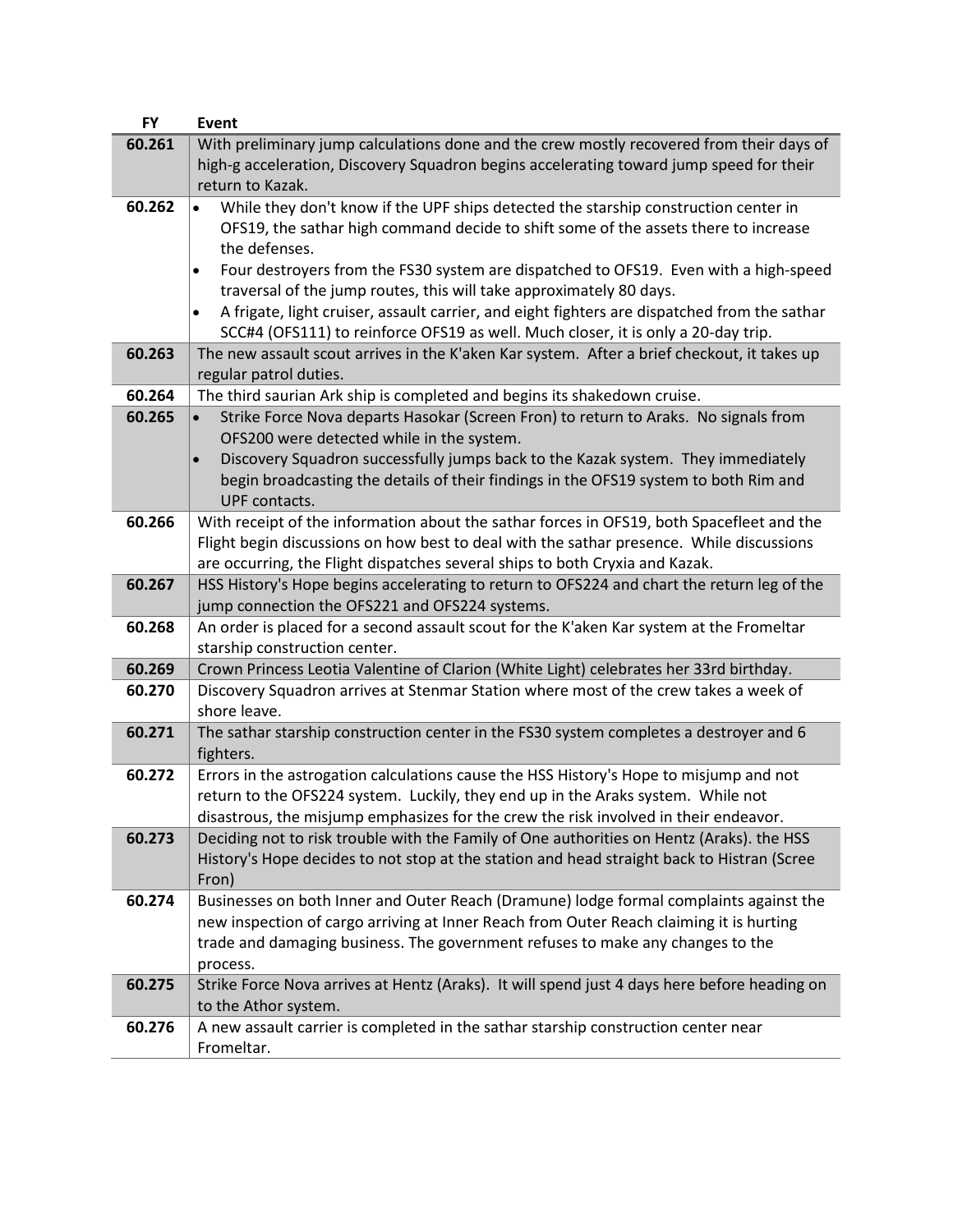| <b>FY</b> | <b>Event</b>                                                                                            |
|-----------|---------------------------------------------------------------------------------------------------------|
| 60.277    | After 20 days backtracking though their original path, the Spire Dragons reach their coastal            |
|           | camp. All told it took just over half a year (202 days) to make the full trek and cost the              |
|           | lives of fifteen of the team's members.                                                                 |
| 60.278    | Newest saurian Ark ship completes its checkout and passengers begin shuttling to the                    |
|           | ship.                                                                                                   |
|           | In order to avoid OFS019 and the sathar forces there, the Discovery Squadron decides<br>$\bullet$       |
|           | to try skirting the edge of the nebula near Kazak and jump to the double star system                    |
|           | OFS017.                                                                                                 |
| 60.279    | Strike Force Nova departs Hentz (Araks) for the Athor system                                            |
| 60.280    | After four weeks of the increased inspections of ships arriving at Inner Reach (Dramune)                |
|           | from Outer Reach (Dramune), authorities have seized millions of credits worth of the drug               |
|           | Ixiol and reported cases of the drugs use on the planet has dropped significantly.                      |
| 60.281    | As news of Inner Reach's (Dramune) success on limited the import of Ixiol spreads around                |
|           | the Frontier, other systems consider similar sanctions. However, many of the systems lack               |
|           | the militia enforcement necessary to make it successful.                                                |
| 60.282    | A heavy cruiser is completed in the sathar starship construction center near Zebulon                    |
|           | (OFS19).                                                                                                |
|           | The frigate, light cruiser, assault carrier, and fighters arrive in OFS19 from OFS111. The<br>$\bullet$ |
|           | forces in the system are now on par with, if not exceeding, the strength of any of the                  |
|           | <b>UPF Task Forces.</b>                                                                                 |
|           | Mistakes in the astrogation calculations, possibly due to the presence of the nebula,<br>٠              |
|           | send the Discovery Squadron off course and they end up in a single star system instead                  |
|           | of the binary system they were shooting for.                                                            |
| 60.283    | The HSS History's Hope arrives safely at Histran Station (Scree Fron) where it will resupply            |
|           | before reattempting to complete charting the jump route between OFS224 and OFS221.                      |
| 60.284    | Construction on the second K'aken-Kar militia assault scout begins.                                     |
| 60.285    | After three days of observations, the astrogators of Discovery Squadron determine that                  |
|           | they are in OFS025 instead of OFS017, having jumped further than intended. No sathar                    |
|           | signals have been detected.                                                                             |
|           | After much discussion, the decision is made for Discovery Squadron to press on. They                    |
|           | prepare to jump to OFS026 which would have been the next system after OFS017.                           |
| 60.286    | The HSS History's Hope departs Histran Station (Scree Fron) headed to OFS224 to resume                  |
|           | its attempt to chart a course to the suspected Yazirian home system.                                    |
| 60.287    | PGC shipyards around Gran Quivera attacked by militants claiming to be Streel supporters,               |
|           | using access derived from the Nesmith Enterprises breach earlier in the year. Production                |
|           | capacity reduced by 38%. Several hulls destroyed but the Spacefleet battleship escaped                  |
|           | unscathed.                                                                                              |
| 60.288    | Strike Force Nova arrives in the Athor system. Originally scheduled to spend seven days in              |
|           | the system, the news from the Discovery Squadron cut that short to only 2 days.                         |
| 60.289    | Strike Force Nova detects extremely faint signals from OFS200 in the Athor system. The                  |
|           | detection confirms that the signals have been being broadcast for years undetected.                     |
| 60.290    | Strike Force Nova departs the Athor system to return to Prenglar.                                       |
| 60.291    | Construction of two TransTravel assault scouts completed at the CDC starship construction               |
|           | center orbiting Triad (Cassidine) and begin traveling to Terldrom (Fromeltar).                          |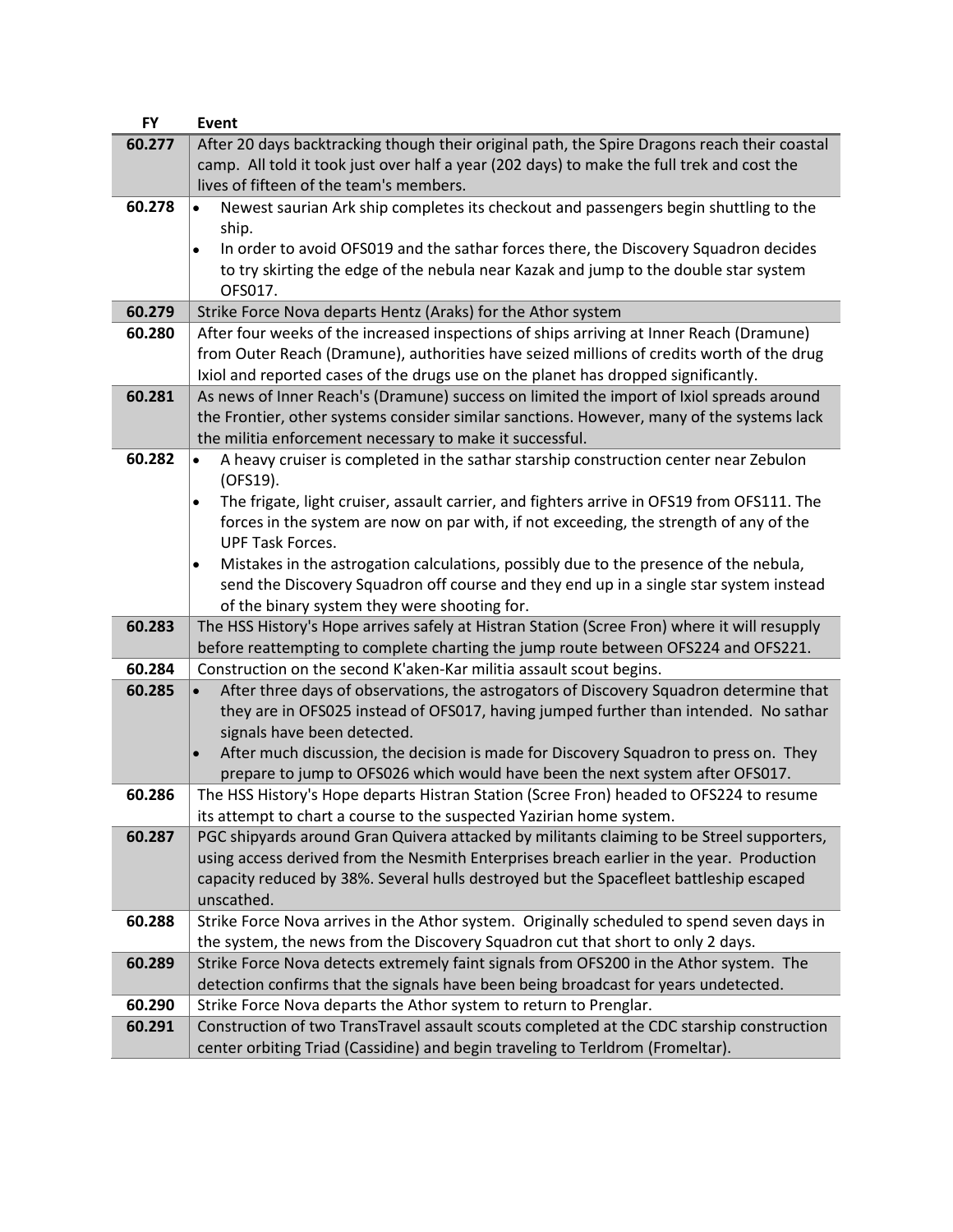| <b>FY</b> | <b>Event</b>                                                                                             |
|-----------|----------------------------------------------------------------------------------------------------------|
| 60.292    | PGC and Star Law release a joint statement that autopsies of several of the saboteurs killed             |
|           | at the PGC shipyard contained the same sathar parasite as the sathar agents that attacked                |
|           | the armed station orbiting Triad (Cassidine).                                                            |
| 60.293    | Loading complete, the third saurian Ark ships departs the Sauria system for destinations                 |
|           | unknown.                                                                                                 |
| 60.294    | The Discovery Squadron successfully arrives in the binary star system OFS026. No                         |
|           | sathar signals have been detected while decelerating into the system.                                    |
|           | The Discovery Squadron begins plotting a jump to the OFS30 system, another binary<br>$\bullet$           |
|           | star system 9 light years away. This will be the longest uncharted jump of their journey.                |
| 60.295    | Sathar SCC#3 completes a heavy cruiser                                                                   |
|           | HSS History's Hope arrives in OFS224 and immediately begins trip to OFS221                               |
| 60.296    | Unbeknownst to the crew, the Matrix virus infects the Jetsom's electronic systems in the                 |
|           | Belenafaer system. (SFAD5 <sup>1</sup> )                                                                 |
| 60.297    | Boarding party of the CMS Osprey killed by smugglers during a routine cargo inspection.                  |
|           | The freighter is destroyed as it tries to flee toward a Void jump. The Clarion Royal Marines             |
|           | post a job opening for new staff. (SFKH0)                                                                |
| 60.298    | Calculations complete and verified, the Discovery Squadron begins accelerating toward                    |
|           | OFS030.                                                                                                  |
| 60.299    | Star Law agents at foil an attempt to explode a bomb at the Council of Worlds                            |
|           | headquarters on Gran Quivera (Prenglar). The suspects claim to me members of the Anti-                   |
|           | Satharian League but the League leaders deny their involvement.                                          |
| 60.300    | Further investigation and interrogation of suspects captured at the Council of Worlds                    |
|           | bombing reveal that they are actually members of the Free Frontiersman Foundation, a                     |
|           | radicalized political faction bent on overthrowing the UPF.                                              |
| 60.301    | Sathar SCC#2 (FS30) completes an assault carrier                                                         |
| 60.302    | Strike Force Nova arrives back at Morgaine's World (Prenglar). Crews are given a week of                 |
|           | shore leave while Spacefleet decided how to best utilize the Strike Force given the recent               |
| 60.303    | discoveries.<br>Discovery Squadron successfully jumps into the OFS030 system but arrive much further out |
|           | than anticipated. However, the jump is considered a success. They begin immediately                      |
|           | monitoring for sathar signals and plotting a jump to the OFS031 system, just five light years            |
|           | away.                                                                                                    |
| 60.304    | HSS History's Hope arrives in OFS221. Calculations begin for jump back to OFS224. The                    |
|           | crew hopes that the second attempt will be more successful than the last.                                |
| 60.305    | After a long investigation, the security leak at Nesmith Enterprises of Triad is attributed to           |
|           | a shadowy faction know as the Investors. Little is known about this organization beyond                  |
|           | that it appears to be supported by very rich financial backers.                                          |
| 60.306    | Calculations complete, the Discovery Squadron begins accelerating toward their jump to                   |
|           | the OFS031 system.                                                                                       |
| 60.307    | Calculations complete, the HSS History's hope begins accelerating for the jump back to                   |
|           | OFS224.                                                                                                  |
| 60.308    | The two destroyers from Patrol Group Virgo, still stationed in the Zebulon system, are                   |
|           | tasked by Spacefleet with a reconnaissance mission to OFS019 and charting the return                     |
|           | jump from OFS019 to Kazak. The two ships depart immediately for Capella.                                 |

<span id="page-23-0"></span> $1$  SFAD5 – Bugs in the System module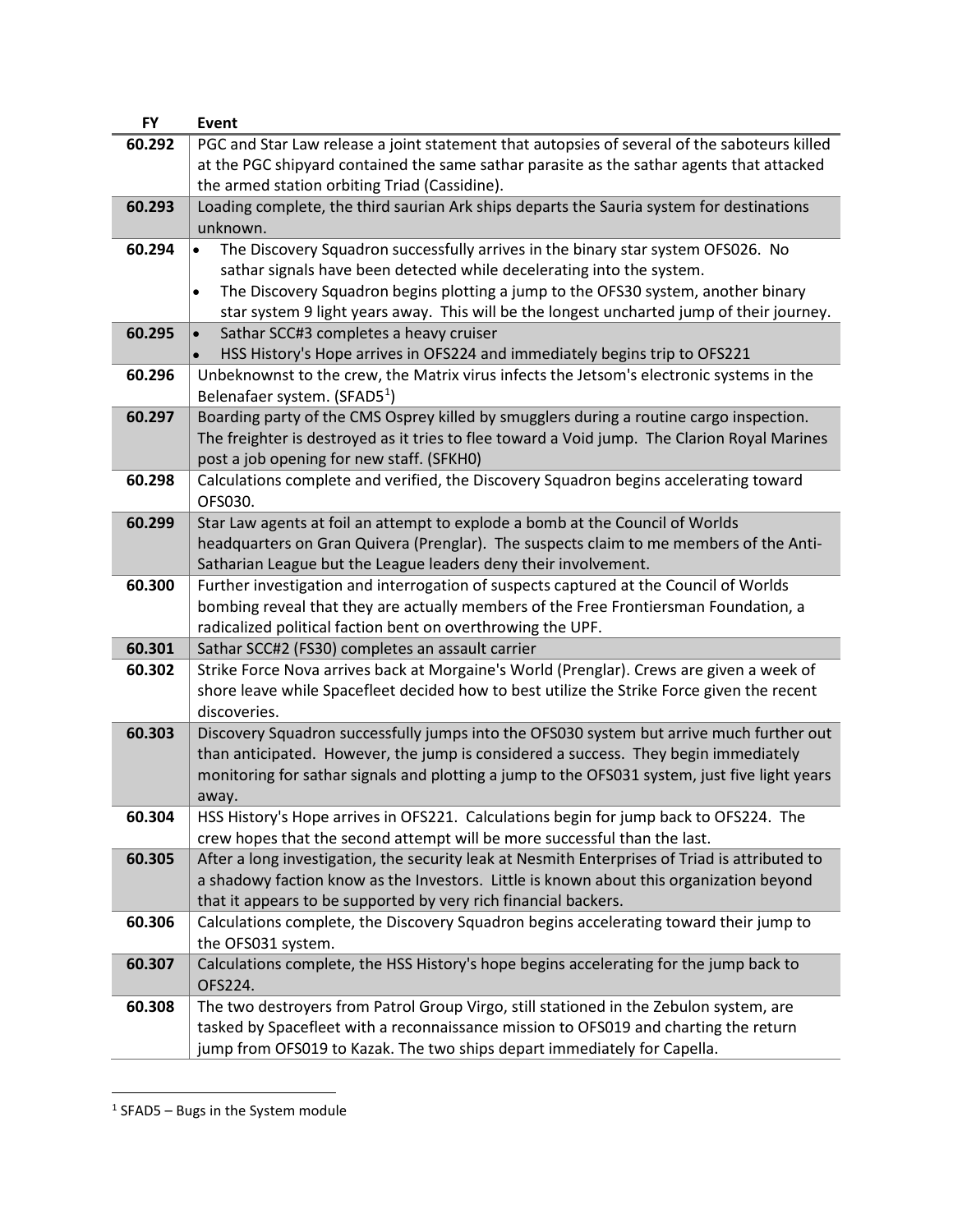| <b>FY</b> | <b>Event</b>                                                                                                                                                                                                                                                                                                                                                                                                                              |
|-----------|-------------------------------------------------------------------------------------------------------------------------------------------------------------------------------------------------------------------------------------------------------------------------------------------------------------------------------------------------------------------------------------------------------------------------------------------|
| 60.309    | Crew of the Jetsom start experiencing minor issues with the ship's electronics (Belnafaer)<br>(SFAD5)                                                                                                                                                                                                                                                                                                                                     |
| 60.310    | Repairs of the Streel starship construction center (Pale, Truane's Star) completed<br>$\bullet$<br>restoring the SCC to full capacity.                                                                                                                                                                                                                                                                                                    |
|           | An assault scout for the TransTravel corporation is completed at the Minotaur<br>$\bullet$<br>(Theseus) starship construction center. It begins its maiden voyage headed to Terldrom<br>(Fromeltar).                                                                                                                                                                                                                                      |
|           | Successfully arriving in the OFS031 system, the Discovery Squadron begins decelerating<br>$\bullet$<br>toward the inner system searching for sathar signals.                                                                                                                                                                                                                                                                              |
| 60.311    | Construction of CDC mining base on Alcazzar (Rhianna) complete, full scale operations<br>begin. (SF4)<br>The two TransTravel assault scouts arrive at Terldrom (Fromeltar).                                                                                                                                                                                                                                                               |
| 60.312    | The HSS History's Hope successfully jumps back to OFS224 and begins decelerating in                                                                                                                                                                                                                                                                                                                                                       |
|           | preparation for a jump back to OFS221. Details of the full jump route are transmitted to<br>Spacefleet.                                                                                                                                                                                                                                                                                                                                   |
| 60.313    | Strike Force Nova is ordered to the Zebulon system while the UPF negotiates with the Rim<br>Coalition to allow the large fleet to traverse Rim space. The Strike Force leaves orbit<br>around Morgaine's World and begins accelerating toward a jump to Dixon's Star.                                                                                                                                                                     |
| 60.314    | After four days in system with no detection of sathar presence, the Discovery Squadron<br>decides to spend an extra week in the system before making their final jump to the OFS070<br>system. This will allow them to catch up on repairs and maintenance for their ships before<br>the final push and allow the astrogators extra time to work on their calculations.                                                                   |
| 60.315    | Having fully recovered from their trek, the Spire Dragons team holds a final press<br>conference on Gran Quivera to recount and discuss the expedition and answers questions<br>about the trip. Thousands attend to hear the details.                                                                                                                                                                                                     |
| 60.316    | Sathar SCC#2 completes a destroyer                                                                                                                                                                                                                                                                                                                                                                                                        |
| 60.317    | Deceleration complete and engine overhauls finished, the HSS History's Hope begins<br>accelerating for jump back to OFS221 to start the next leg of their journey.                                                                                                                                                                                                                                                                        |
| 60.318    | The two UPF destroyers tasked with charting the route from OFS019 to Kazak, now dubbed<br>Patrol Group Flint, arrive in Capella. The crew takes two days of shore leave on Faire<br>before continuing onward.                                                                                                                                                                                                                             |
| 60.319    | Construction of TransTravel corvette complete at Prenglar and the new vessel begins its<br>maiden voyage to Fromeltar.                                                                                                                                                                                                                                                                                                                    |
| 60.320    | Obar Enterprises, a small independent freight company successfully charts the first half of<br>a new jump route from Cassidine to Truane's Star with their small tramp freighter, the TSSS<br>Searcher.                                                                                                                                                                                                                                   |
| 60.321    | After only a week of deliberations, the Rim Coalition authorizes the entry of Strike Force<br>Nova into Rim space. This will be the largest Spacefleet presence to ever enter a Rim<br>system.                                                                                                                                                                                                                                            |
| 60.322    | Repairs, maintenance, and calculations complete, the Discovery Squadron begins their<br>final jump to the OFS070 system which was the destination of the transmission from<br>the Glass Pyramid on Laco (Dixon's Star) nearly a year earlier.<br>Strike Force Nova arrives at Laco (Dixon's Star). They will have a twelve-day layover<br>$\bullet$<br>before continuing on. There is some concern in the Council of Worlds about sending |
|           | such a sizable portion of Spacefleet out of the Frontier.                                                                                                                                                                                                                                                                                                                                                                                 |
| 60.323    | Fourth Saurian Ark Ship is completed and begins its shakedown cruise.                                                                                                                                                                                                                                                                                                                                                                     |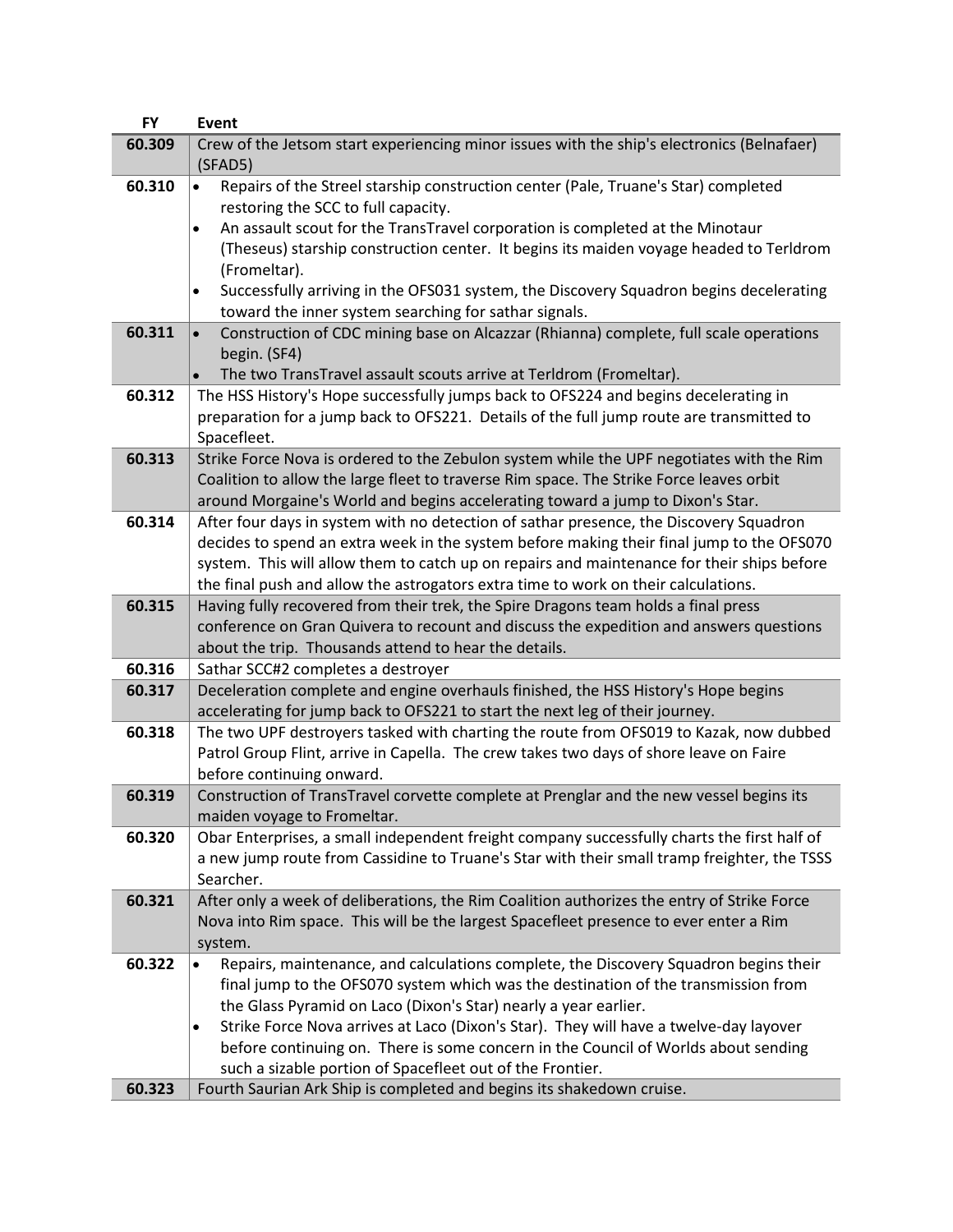| <b>FY</b> | Event                                                                                                                                                            |
|-----------|------------------------------------------------------------------------------------------------------------------------------------------------------------------|
| 60.324    | Patrol Group Flint jumps into the Osak system, they remain near jump speed while                                                                                 |
|           | traversing the system and plotting the jump to Kazak.                                                                                                            |
| 60.325    | The TSSS Searcher arrives at Pale station over two weeks ahead of the time it would                                                                              |
|           | typically take to make a run from Cassidine to Truane's Star and begin unloading their                                                                           |
|           | cargo. They immediately begin looking for a cargo and working on calculations for the                                                                            |
|           | direct return jump.                                                                                                                                              |
| 60.326    | Discovery Squadron successfully jumps in to the OFS070 system. Signals from sathar                                                                               |
|           | vessels are immediately detected upon arrival. A deceleration vector is chosen to                                                                                |
|           | attempt to minimize the signal reaching the inner system and work begins immediately                                                                             |
|           | to calculate a jump out of the system.                                                                                                                           |
|           | Messages are dispatched via subspace radio to both the UPF and Rim Coalitions with all                                                                           |
|           | the jump data and news of the sathar presence.                                                                                                                   |
| 60.327    | HSS History's Hope arrives in OFS221 without incident. Work begins on plotting the next                                                                          |
|           | leg of their jump to OFS222, only 4 lightyears away. They decide to make small jumps to                                                                          |
|           | improve their chances of a successful jump.                                                                                                                      |
| 60.328    | Alpha team descends to Jetsom while Beta team returns to the Moneyspider. Their shuttle                                                                          |
|           | brings the Matrix to the ship infecting the systems in the Moneyspider and Snobol                                                                                |
|           | (Belnafaer) (SFAD5)                                                                                                                                              |
| 60.329    | Patrol Group Flint arrives make the jump to the Kazak system and begin decelerating                                                                              |
|           | toward Stenmar station                                                                                                                                           |
| 60.330    | The TransTravel corvette is completed at the Terldrom (Fromeltar) starship construction                                                                          |
| 60.331    | center.                                                                                                                                                          |
|           | The TSS Dark Shadow is detected smuggling weapons provided by Streel to the<br>Liberation Party on Clarion (White Light). A firefight breaks out between the new |
|           | boarding party of the CMS Osprey and the Dark Shadow's crew. The smugglers are                                                                                   |
|           | taken into custody and the ship impounded. (SFKH0)                                                                                                               |
|           | Deceleration complete, Discovery Squadron, realizing they are no match for the<br>$\bullet$                                                                      |
|           | numerous sathar and other unknown vessels in the system begin accelerating for a                                                                                 |
|           | jump out of the system back to OFS031 system. Luckily, they seem to not have been                                                                                |
|           | detected.                                                                                                                                                        |
| 60.332    | The HSS History's Hope successfully makes the jump to OFS222, a bright blue main                                                                                 |
|           | sequence star, even more massive than Belnafaer. They begin decelerating to prepare for                                                                          |
|           | the return jump to OFS221.                                                                                                                                       |
| 60.333    | Patrol Group Flint arrives at Stenmar station (Kazak) they spend two days refueling and                                                                          |
|           | preparing for the jump to OFS019.                                                                                                                                |
| 60.334    | Strike Force Nova departs Laco (Dixon's Star) for the Truane's Star system.                                                                                      |
|           | The TSSS Searcher departs Pale station with a shipment of titanium to attempt charting                                                                           |
|           | the return jump from the Truane's Star system to the Cassidine system.                                                                                           |
| 60.335    | Patrol Group Flint departs Stenmar station (Kazak) for their jump to OFS019.                                                                                     |
|           | Discovery squadron successfully jumps back to the OFS031 system completely charted                                                                               |
|           | the route between OFS031 and OFS070. They begin plotting a return jump to the                                                                                    |
|           | OFS030 system                                                                                                                                                    |
| 60.336    | Sathar SCC#4 completes a frigate<br>$\bullet$                                                                                                                    |
|           | Shakedown cruise complete, the fourth Saurian Ark Ship begins loading supplies and                                                                               |
|           | passengers                                                                                                                                                       |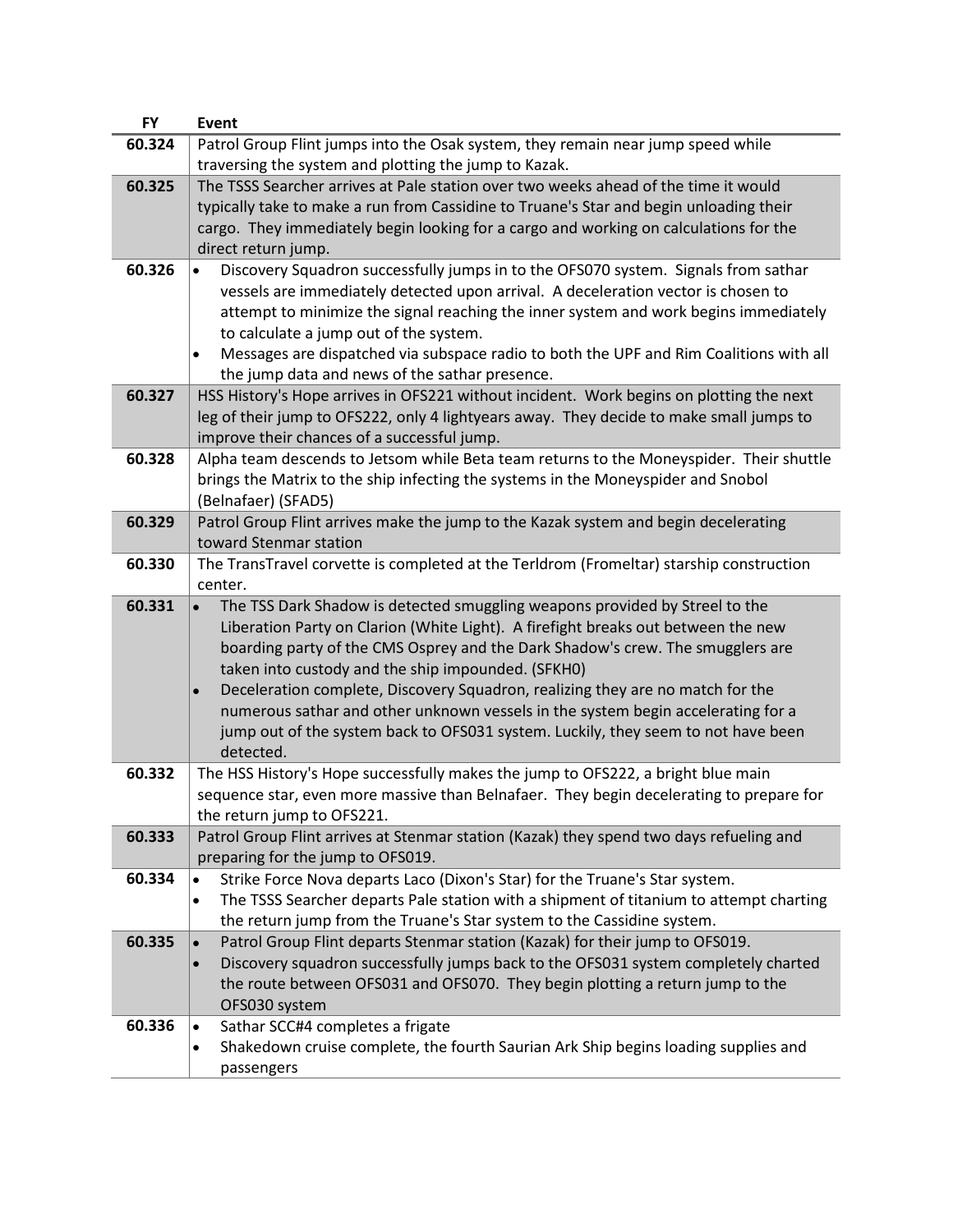| <b>FY</b> | <b>Event</b>                                                                                         |
|-----------|------------------------------------------------------------------------------------------------------|
| 60.337    | Having killed their velocity, the HSSS History's Hope begins acceleration for the return             |
|           | jump to OFS221.                                                                                      |
| 60.338    | The TSSS Searcher successfully jumps into the Cassidine system completing the jump route             |
|           | between the Cassidine and Truane's Star systems. They decided to not report the jump to              |
|           | the UPF immediately and exploit the shorter jump times to move cargo between the two                 |
|           | systems for higher profits.                                                                          |
| 60.339    | During a magnetic storm, the Matrix infection on Jetsom mutates and takes over the                   |
|           | ship's computer system, killing or incapacitating all members of the Alpha team on the               |
|           | ship (Belnafaer) (SFAD5)                                                                             |
|           | Patrol Group Flint arrives in OFS019 on high alert. They immediately detect sathar                   |
|           | radio signals and begin cataloging the sources. Deceleration starts along a vector away              |
|           | from the inner system. They begin the calculations for the return jump.                              |
| 60.340    | Four crew members from the Moneyspider are killed in an attempt to reach the crew on                 |
|           | the stricken Jetsom when their shuttle is damaged in the descent and destroyed. Only six             |
|           | crew remain on the Moneyspider. (SFAD5)                                                              |
| 60.341    | After two days of data collection, Patrol Group Flint has identified nearly 20 different             |
|           | ships in the OFS019 system including two each of frigates, destroyers, light and heavy               |
|           | cruisers, and assault carriers. There are numerous fighters and two of an unidentified               |
|           | new class of ship.                                                                                   |
|           | The HSS History's Hope successfully jumps back to the OFS221 system completely                       |
|           | charting the jump between OFS221 and OFS222. Details are relayed back to the UPF to                  |
|           | collect the bounty. They begin decelerating in preparation for returning to the OFS222               |
|           | system and continuing their exploration.                                                             |
| 60.342    | Sathar SCC#5 (OFS019) completes a cutter                                                             |
|           | The 4 sathar destroyers from FS30 system arrive in OFS019.                                           |
| 60.343    | Deceleration complete, Patrol Group Flint begin accelerating back toward jump speed<br>$\bullet$     |
|           | to return to Kazak as the jump calculations are finalized.                                           |
|           | Strike Force Nova arrives at Pale (Truane's Star). They will have a five day layover to<br>$\bullet$ |
|           | cross train with the Pale militia before heading out to Zebulon.                                     |
| 60.344    | The PGCSS Marionette, which vanished from Terledrom (Fromeltar) without its crew 28<br>$\bullet$     |
|           | years ago, suddenly appears in the White Light system headed directly for Clarion                    |
|           | Station (SFKHO)                                                                                      |
|           | The decelerating sathar destroyers pass very close to the accelerating Patrol Group                  |
|           | Flint. Relative velocities are too large to allow for an engagement but there is now                 |
|           | doubt that the sathar are now aware of the presence of the UPF ships.                                |
|           | Discovery Squadron successfully jump back to the OFS030 system completely charting<br>$\bullet$      |
|           | the route between the OFS030 and OFS031 systems. Work begins on engine overhauls                     |
|           | and plotting the jump to the OFS026 system.                                                          |
| 60.345    | Attempting to approach the PGCSS Marionette, it repeatedly veers away and the the                    |
|           | CMS Osprey is forced to disable its engines and maneuvering jets in order to board the               |
|           | ship.                                                                                                |
|           | The crew of the CMS Osprey find that the ship is being controlled by a deranged cybot                |
|           | calling itself the Puppetmaster. After a zero-g battle with robots controlled by the                 |
|           | Puppetmaster, the cyborg is destroyed and the crew takes control of the ship. (SFKH0)                |
| 60.346    | Repairs to the PGCSS Marionette's engines allow it to be diverted from its collision course          |
|           | with Clarion station. The ship is impounded for inspection.                                          |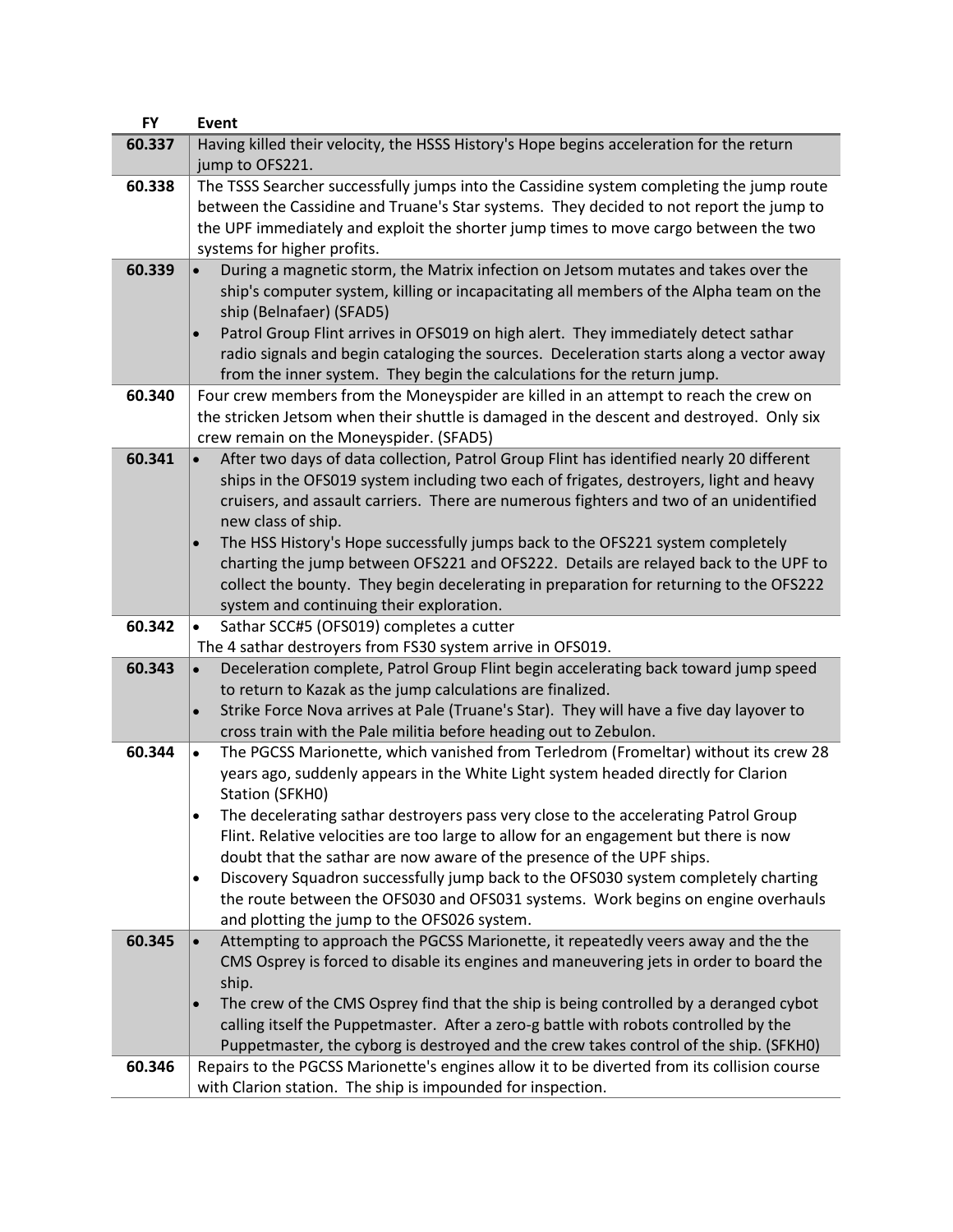| <b>FY</b> | Event                                                                                                                                                                               |
|-----------|-------------------------------------------------------------------------------------------------------------------------------------------------------------------------------------|
| 60.347    | Loading complete, the fourth Saurian Ark Ship departs the Sauria system for destinations                                                                                            |
|           | unknown                                                                                                                                                                             |
| 60.348    | Training with the Pale militia complete, Strike Force Nova departs for the Zebulon<br>$\bullet$                                                                                     |
|           | system.                                                                                                                                                                             |
|           | Patrol Group Flint successfully jumps back to Kazak. Flight forces in the system go on<br>$\bullet$                                                                                 |
|           | high alert.                                                                                                                                                                         |
| 60.349    | TransTravel corvette arrives at Terldrom (Fromeltar)                                                                                                                                |
| 60.350    | After an amazingly long string of bad luck in several of its ventures, the Groth Energy                                                                                             |
|           | Corporation, the major power supplier on Groth (Fromeltar) declares bankruptcy. While                                                                                               |
|           | they maintain power generation, all other corporate activities are frozen.                                                                                                          |
| 60.351    | After nearly half a year of investigation and the death of seven more of the young eorna,                                                                                           |
|           | the cause of the mysterious deaths is finally uncovered. One of the "Great Plan" eorna had                                                                                          |
|           | been sabotaging the endeavor and subtly poisoning the children. He is taken into custody.                                                                                           |
| 60.352    | Patrol Group Flint arrives at Stemnar station where they will remain on alert with units of                                                                                         |
|           | The Flight until Strike Force Nova arrives.                                                                                                                                         |
| 60.353    | Three days after declaring bankruptcy, the Groth Energy Corporation (Groth, Fromeltar) is                                                                                           |
|           | purchased by an undisclosed off-world organization for a fraction of its actual value. The                                                                                          |
|           | new owners immediately begin restoring complete operations.                                                                                                                         |
| 60.354    | Discovery Squadron successfully jumps back into the OFS026 system although they end up                                                                                              |
|           | much further out in the system than intended. The decision is made to try to get to OFS017                                                                                          |
|           | directly and not take the detour caused by their misjump to OFS025.                                                                                                                 |
| 60.355    | Sathar SCC#3 (OFS138) completes a frigate.                                                                                                                                          |
| 60.356    | The HSS History's Hope arrives back in the OFS222 system and begins plotting their next                                                                                             |
|           | jump. This jump will take them beyond the Outer Frontier Sector. Their target star is a                                                                                             |
|           | white dwarf, 6 light years away. They designate this region of space as the Yazira Sector                                                                                           |
|           | and their destination as YS001.                                                                                                                                                     |
| 60.357    | Strike Force Nova arrives at Volturnus (Zebulon) and joins up with Patrol Group Virgo. The                                                                                          |
| 60.358    | crews are given three days shore leave on Volturnus before they leave the Frontier.<br>After several days of investigation and analysis, the eorna responsible for the poisoning of |
|           | the children is diagnosed with a subtle mental illness that caused him to be unable to                                                                                              |
|           | accept the new direction the species was going with the discovery of the egg ship.                                                                                                  |
| 60.359    | In light of the subtle nature of the discovered mental illness, all eorna associated with the                                                                                       |
|           | eorna egg project undergo a deep psychological analysis.                                                                                                                            |
| 60.360    | The TransTravel assault scout arrives at Terldrom (Fromeltar)                                                                                                                       |
|           | Strike Force Nova, joined by the ships of Patrol Group Virgo, leaves orbit around                                                                                                   |
|           | Volturnus (Zebulon) and starts accelerating for their jump to the Capella system in the                                                                                             |
|           | Rim.                                                                                                                                                                                |
| 60.361    | Sathar SCC#2 (FS30) completes a destroyer.                                                                                                                                          |
| 60.362    | Discovery Squadron successfully jumps into the OFS017 system coming in high out of the                                                                                              |
|           | plane of the system. With two near misses, they decided to take some downtime in this                                                                                               |
|           | system to allow the astrogators to rest.                                                                                                                                            |
| 60.363    | Just 10 days after the buyout, the Groth Energy Corporation (GE) has reopened all their                                                                                             |
|           | operations. They also announce a major hike in energy prices. There is much grumbling but                                                                                           |
|           | due to the nature of the Groth (Fromeltar) infrastructure, most customers are locked into                                                                                           |
|           | to GE as their only provider and must pay the higher prices or be cut off.                                                                                                          |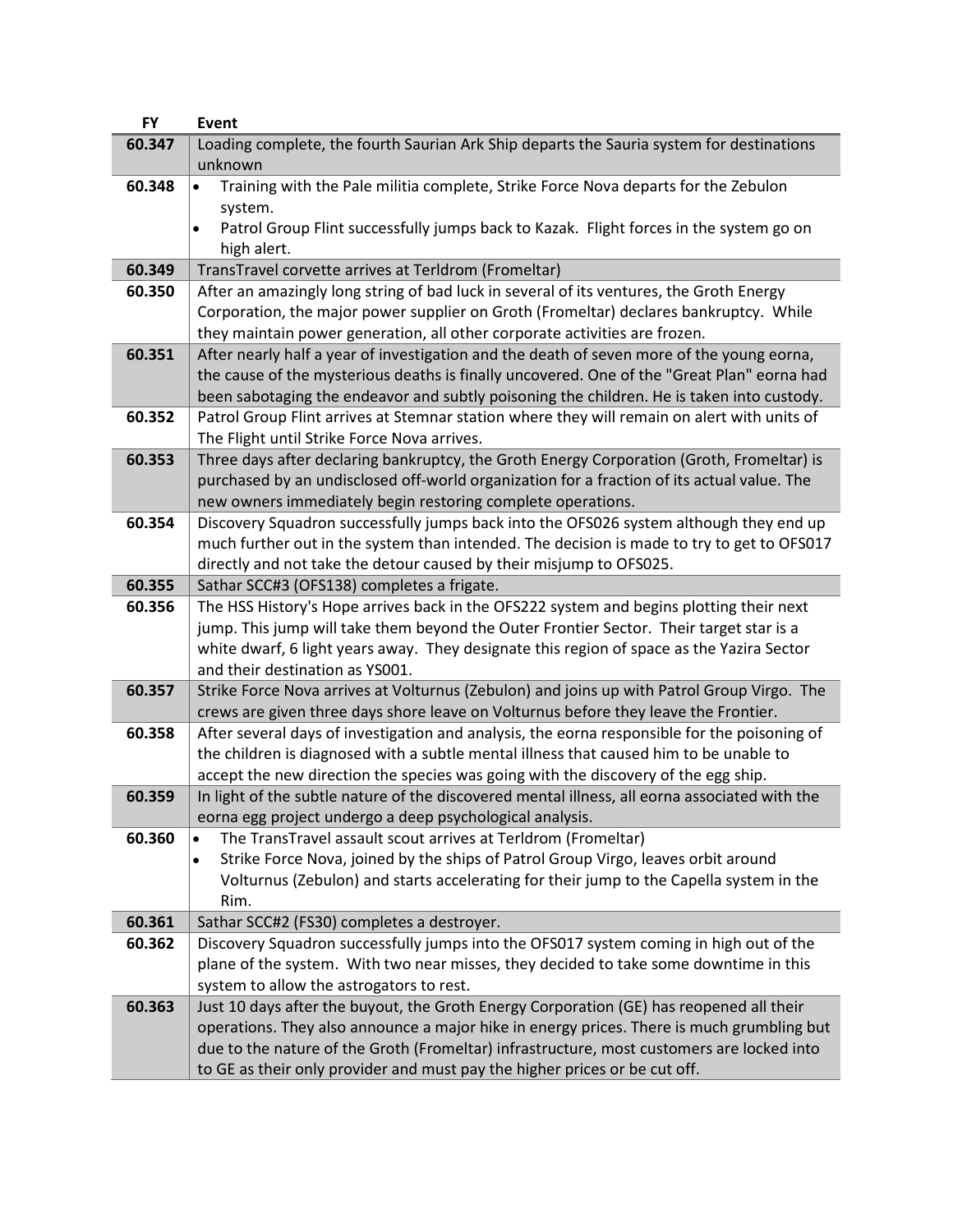| <b>FY</b> | Event                                                                                           |
|-----------|-------------------------------------------------------------------------------------------------|
| 60.364    | The HSS History's Hope successfully jumps to the system designated YS001 and begins             |
|           | deceleration in preparation for their return jump to OFS222. They are the first ship to         |
|           | leave the Outer Frontier Sector into the Vast Expanse in over five decades, none before         |
|           | have ever returned.                                                                             |
| 60.365    | Repairs on the starship construction center orbiting Triad (Cassidine) restore capacity back    |
|           | to 80% of maximum.                                                                              |
| 60.366    | Sathar SCC#4 completes 5 fighters                                                               |
| 60.367    | Confident now that the danger to the newly hatched eorna is past, another cretch of fifty       |
|           | eggs is hatched.                                                                                |
| 60.368    | A freighter, the HHSS Sojourner, traveling from Scree Fron to Araks, stops over at              |
|           | Snobol (Belnafaer) due to engine trouble. The freighter has several passengers in               |
|           | addition to its regular cargo (SFAD5)                                                           |
|           | After several days of rest and time for some needed maintenance, the ships of the<br>$\bullet$  |
|           | Discovery squadron begin accelerating for a jump back to Kazak. This will be their last         |
|           | uncharted jump.                                                                                 |
| 60.369    | Strike Force Nova arrives at Faire (Capella). Fleet officers meet with leaders of the Flight    |
|           | and the Rim Government to discuss plans for the OFS019 system.                                  |
| 60.370    | Responding to a mayday call from the PSS Prenglar Doll, the CMS Osprey engages the<br>$\bullet$ |
|           | pirate ship PVSS Raven, a Streel manufactured corvette that was attacking the PSS               |
|           | Prenglar Doll. The Raven escapes the battle after damaging the Osprey's engines but             |
|           | the crew and cargo of the Prenglar Doll survive the encounter. (SFKHO)                          |
|           | Having completed their deceleration, and jump calculations, the HSS History's Hope<br>$\bullet$ |
|           | begins acceleration back to the OFS222 system.                                                  |
| 60.371    | Captain Akizk of the Moneyspider recruits some of the passengers of the HHSS Sojourner          |
|           | to remain in the system and help him get Jetsom working again and rescue any crew still         |
|           | trapped there.                                                                                  |
| 60.372    | Sathar SCC#5 completes a light cruiser                                                          |
| 60.373    | Discovery Squadron successfully jumps into the Kazak system and begins decelerating             |
|           | toward Stenmar Station. They transmit all their navigation data to the UPF and Rim              |
|           | Coalition forces.                                                                               |
| 60.374    | Construction of second assault scout for the K'aken-Kar militia is completed at the             |
|           | Terldrom (Fromeltar) shipyard. It begins it's journey to it's home system.                      |
| 60.375    | The GLLR-5 recreation robot on the Moneyspider goes haywire attacking Daqor Klarr               |
|           | (vrusk) and Fiator Geauis (dralasite) in the rec room. A symptom of the Matrix infecting        |
|           | the Moneyspider, it is considered a simple programming glitch. (SFAD5)                          |
|           | The HSS History's Hope arrives back in the OFS222 system and begins deceleration.<br>$\bullet$  |
|           | They transmit jump data back to the UPF.                                                        |
| 60.376    | The team recruited by Captain Akizk of the Moneyspider descend to Jetsom to<br>$\bullet$        |
|           | investigate the problems there. They find the platform operating but the life support is        |
|           | keeping the temperature very cold (-10 C). (SFAD5)                                              |
|           | After a week of discussion, no consensus has been reached between the Rim and Strike<br>٠       |
|           | Force Nova as to how best deal with the sathar in OFS019. Strike Force Nova leaves              |
|           | Faire (Capella) to continue on to the Kazak system.                                             |
| 60.377    | Construction completed on the UPF light cruiser in the Gran Quivera (Prenglar) starship         |
|           | construction center, replacing the one lost at the Battle of Zebulon.                           |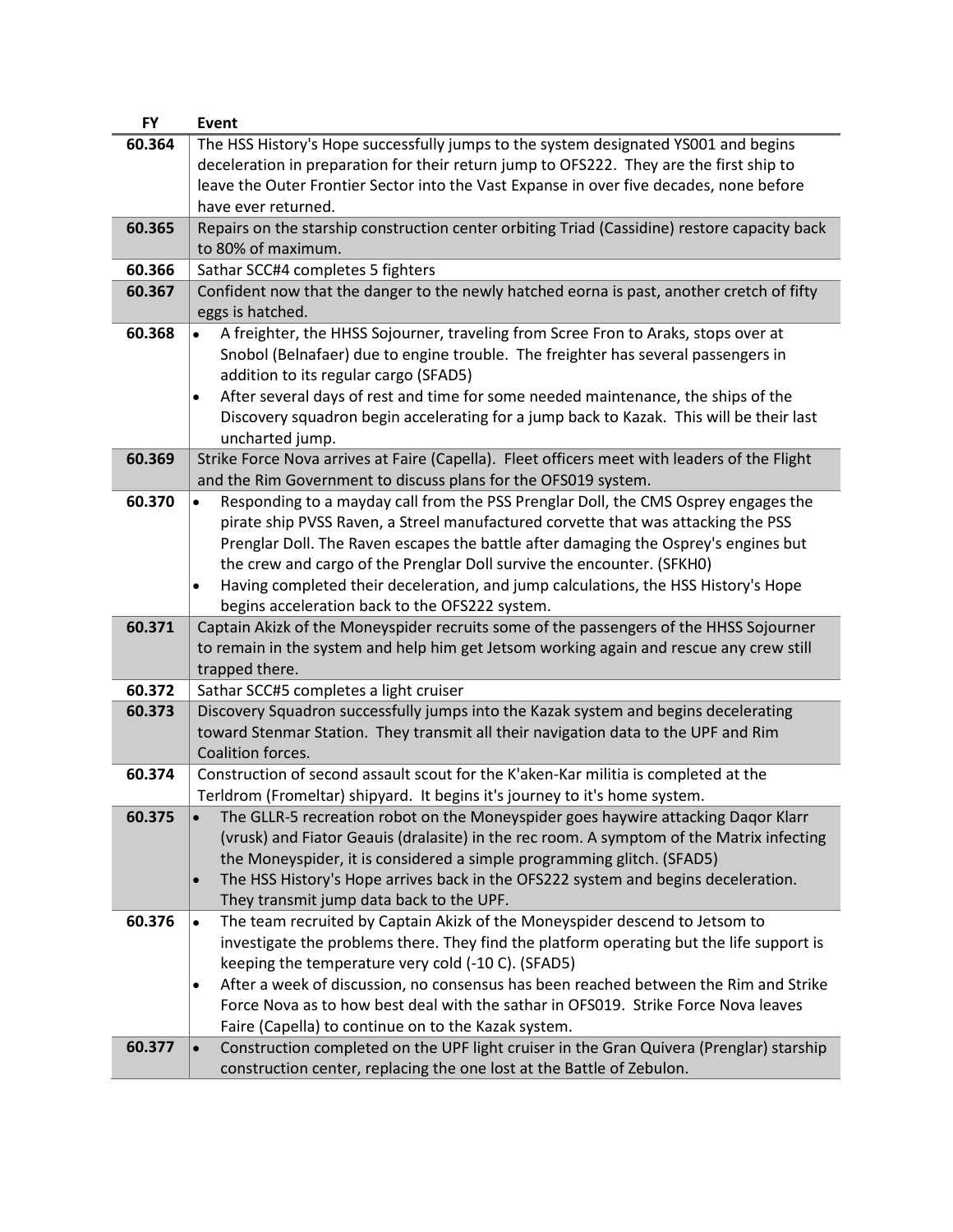| <b>FY</b> | <b>Event</b>                                                                                                                                                                                                                                                                                                                                                                                                                                                                                                                                                                                                                                                                                                                                           |
|-----------|--------------------------------------------------------------------------------------------------------------------------------------------------------------------------------------------------------------------------------------------------------------------------------------------------------------------------------------------------------------------------------------------------------------------------------------------------------------------------------------------------------------------------------------------------------------------------------------------------------------------------------------------------------------------------------------------------------------------------------------------------------|
|           | Exploration of the Jetsom platform reveals one crew member in a freeze field, the body<br>of another in a freeze field whose power failed, and the remains of a third that was<br>killed by the sapes on the platform. The sapes are still alive and the fourth crew<br>member is missing. (SFAD5)                                                                                                                                                                                                                                                                                                                                                                                                                                                     |
| 60.378    | The body of the fourth Jetsom crew member (Akord Zon - vrusk) is found, dead and<br>$\bullet$<br>slumped over her computer terminal in the reactor room. A tear in her insuit resulted<br>in a radiation overdose that killed her. (SFAD5)<br>After two days of work, the rescue team can still not get control of the life support<br>$\bullet$<br>system on the Jetsom. While attempts to correct the system seem to work, they always<br>revert to the very cold temperatures after a few hours. (SFAD5)<br>Discovery Squadron arrives at Stenmar Station. The commanding officer of Patrol<br>$\bullet$<br>Group Flint deputizes the ships to be part of the patrol group until Strike Force Nova<br>arrives and decides the next course of action |
| 60.379    | On its one year anniversary, the Yazira Dome has received over 5 million visitors. During a<br>special celebration, GODCo announces its intent to build a second dome on Hakosaur in<br>the Scree Fron system. Many believe that this is in response to the pressures to allow non-<br>yazirian visitors into the dome on Hentz (Araks).                                                                                                                                                                                                                                                                                                                                                                                                               |
| 60.380    | A wildcat miner in the White Light asteroid belt reports the location of a pirate base in<br>the asteroid Planaron to the Clarion Royal Marines. Plans begin immediately to<br>neutralize the base. (SFKHO)<br>Deceleration complete, the HSS History's Hope begins acceleration back toward YS001<br>$\bullet$<br>to continue their voyage into the uncharted space.                                                                                                                                                                                                                                                                                                                                                                                  |
| 60.381    | On board the Jetsom, hatches start randomly locking and alarms start randomly going<br>$\bullet$<br>off reporting dangerous conditions when none exist. (SFAD5)<br>Strike Force Nova arrives in the Osak system. They maintain velocity near jump speed<br>and begin plotting jump to Kazak.                                                                                                                                                                                                                                                                                                                                                                                                                                                           |
| 60.382    | The four Clarion Royal Marine militia vessels (1 frigate & 3 assault scouts) engage the<br>pirate forces (3 corvettes) at the pirate base. The CMS Wasp is destroyed in the fight and<br>all the militia vessels take damage. The frigate, the CMS Leo, is nearly destroyed as well.<br>The pirate vessels and base are all eliminated. (SFKH0)                                                                                                                                                                                                                                                                                                                                                                                                        |
| 60.383    | An order is placed at the Minotuar starship construction center (Theseus) for two new<br>assault scouts for the Clarion Royal Marines, the CMS Flitter and the CMS Swallow.                                                                                                                                                                                                                                                                                                                                                                                                                                                                                                                                                                            |
| 60.384    | Construction completed on fifth Saurian Ark Ship which begins its shakedown cruise.                                                                                                                                                                                                                                                                                                                                                                                                                                                                                                                                                                                                                                                                    |
| 60.385    | Based on Akord Zon's notes and their experiences over the past week, the rescue crew on<br>the Jetsom establish that the computer and electrical failures are due to the action of a<br>semi-sentient computer virus that Akord had named "the Matrix." (SFAD5)                                                                                                                                                                                                                                                                                                                                                                                                                                                                                        |
| 60.386    | Using Akord Zone's notes and after much experimentation, the rescue team on Jetsom are<br>finally able to wrest control of the life support system from the control of the Matrix. They<br>reset the temperature on the platform to a more comfortable 20 C. (SFAD5)                                                                                                                                                                                                                                                                                                                                                                                                                                                                                   |
| 60.387    | Construction of the CMS Flitter begins                                                                                                                                                                                                                                                                                                                                                                                                                                                                                                                                                                                                                                                                                                                 |
| 60.388    | The rescue team on Jetsom start experiencing issues with their equipment that they<br>brought with them, especially any power packs that they have recharged recently. They<br>register as charged but provide no power. (SFAD5)                                                                                                                                                                                                                                                                                                                                                                                                                                                                                                                       |
| 60.389    | Having arrived back in YS001, the crew of the HSS History's Hope begin maintenance work<br>on the ship while the astrogators work on plotting the jump route for the next leg. The<br>target is a small M dwarf 5 lightyears away.                                                                                                                                                                                                                                                                                                                                                                                                                                                                                                                     |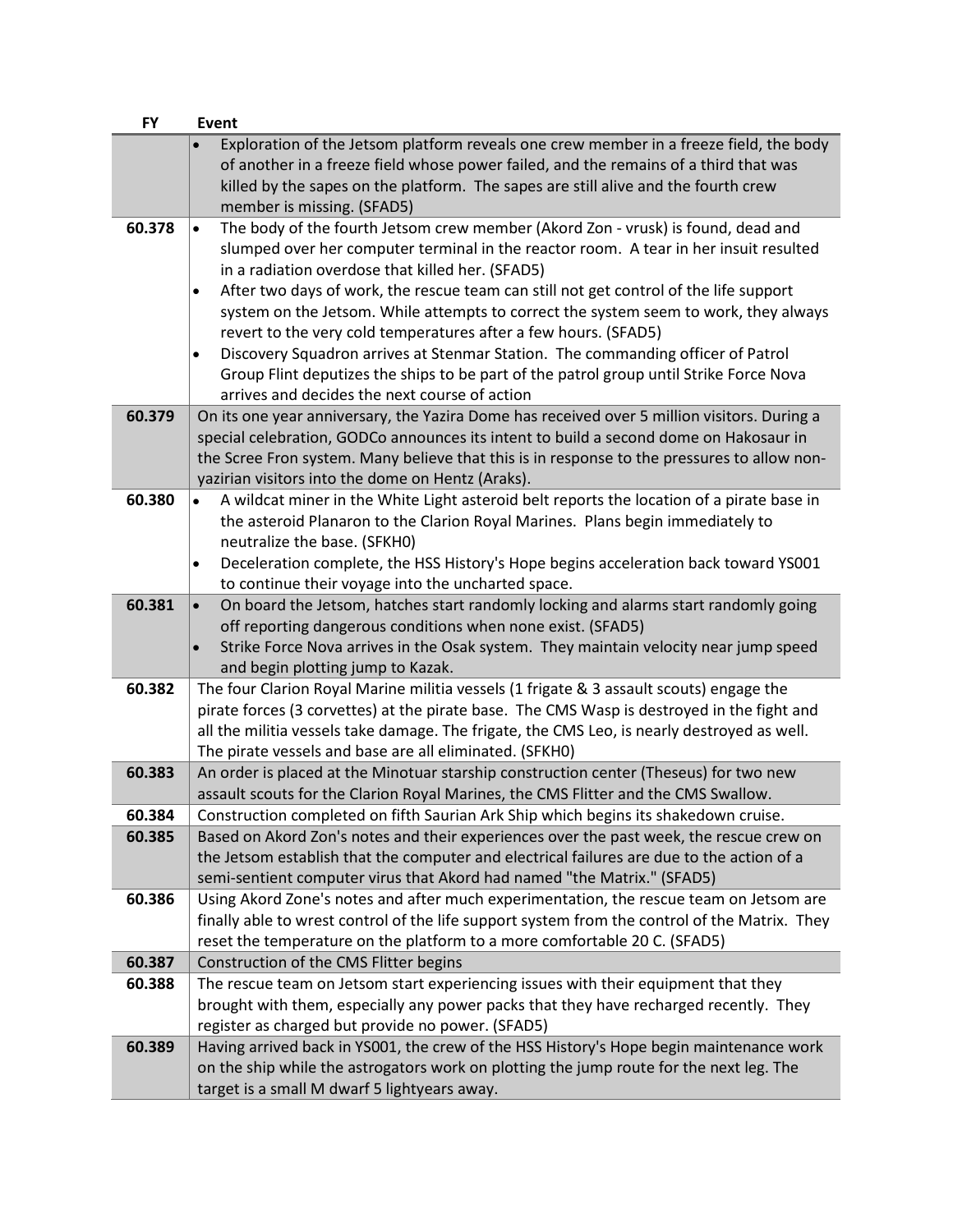| <b>FY</b> | <b>Event</b>                                                                                                                                                                     |
|-----------|----------------------------------------------------------------------------------------------------------------------------------------------------------------------------------|
| 60.390    | Strike Force Nova arrives at Stenmar Station (Kazak). Patrol Group Flint is merged back into                                                                                     |
|           | the Strike Force. Together with Discovery Squadron and the Flight forces in the system,                                                                                          |
|           | the warships represent the greatest collection of ships since the Second Common Muster                                                                                           |
|           | to face the sathar six decades previous.                                                                                                                                         |
| 60.391    | Construction of the CMS Swallow begins                                                                                                                                           |
| 60.392    | The CRL-E1 maintenance robot on Jetsom stops functioning and refuse to move or obey                                                                                              |
|           | any commands. Resetting its mission and functions restores functionality but only for a                                                                                          |
|           | few hours. The rescue team realize that it has become infected by the Matrix. (SFAD5)                                                                                            |
| 60.393    | After reviewing the data from Patrol Group Flint, and in light of the information                                                                                                |
|           | returned by the Discovery Squadron, the commander of Strike Force Nova decides to                                                                                                |
|           | send another scouting mission to OFS019 before making more definite plans.                                                                                                       |
|           | Patrol Group Flint is again detached from the Strike Force and begins accelerating for a                                                                                         |
|           | jump back to the OFS019 system. If possible, they are to remain undetected in the                                                                                                |
|           | system and transmit data back via subspace radio.                                                                                                                                |
| 60.394    | Second K'aken-Kar militia assault scout arrives in its home system.                                                                                                              |
| 60.395    | Repair work and astrogation calculations complete, the HSS History's Hope begins                                                                                                 |
|           | accelerating toward their next system, designated YS002.                                                                                                                         |
| 60.396    | Shakedown cruise complete, the fifth Saurian Ark Ship begins loading of cargo and                                                                                                |
|           | passengers.                                                                                                                                                                      |
| 60.397    | After over two weeks of dealing with issues caused by the Matrix, the rescue team finally                                                                                        |
|           | discover its fatal weakness and start taking measures to destroy the virus and eradicate it                                                                                      |
|           | from the Jetsom platform. (SFAD5)                                                                                                                                                |
| 60.398    | Patrol Group Flint arrives in OFS019 once again. They stay near jump speed with engines                                                                                          |
|           | off to reduce the chance of detection and coast across the system at high velocity. They                                                                                         |
|           | begin cataloging signals from ships in the system.                                                                                                                               |
| 60.399    | The HSS History's Hope initiates the Void Jump to YS02. Unfortunately, due to an error in                                                                                        |
|           | their calculations, they end up in an unknown binary star system. Designating this as YS03,                                                                                      |
|           | they start deceleration and trying to figure out where they ended up.                                                                                                            |
| 60.400    | Preparations, which have been going on for weeks, are finalized on worlds around the<br>$\bullet$                                                                                |
|           | Frontier for a major Founding Day celebration celebrating six full decades of the United                                                                                         |
|           | Planetary Federation. While some events over the past year have been troubling,                                                                                                  |
|           | everyone is determined to make this a celebration to be long remembered.                                                                                                         |
|           | After two days of data collection, Patrol Group Flint catalogs an ever growing sathar<br>presence in the system. They have identified over 25 military vessels including four of |
|           |                                                                                                                                                                                  |
|           | the new, unknown ship type, as well as a station and various ancillary ships. The data is<br>relayed back to Strike Force Nova.                                                  |
| 61.001    | Major Founding Day celebrations held throughout the Frontier. Although there were                                                                                                |
|           | some small incidents, the general mood on every world was very upbeat.                                                                                                           |
|           | Having crossed the system so that their engine emissions should be less noticeable,                                                                                              |
|           | Patrol Group Flint begins decelerating. They have solidified the ship count to 8 fighters,                                                                                       |
|           | 4 of the unknown ships, and 15 capital ships, plus a single space station.                                                                                                       |
| 61.002    | WarTech factories on Hargut (Gruna Garu) attacked by unknown forces. Expecting a lower                                                                                           |
|           | alert level due to the Founding Day celebrations, the attackers underestimate the                                                                                                |
|           | automated defenses and alertness of the security staff and are repulsed with heavy losses.                                                                                       |
|           |                                                                                                                                                                                  |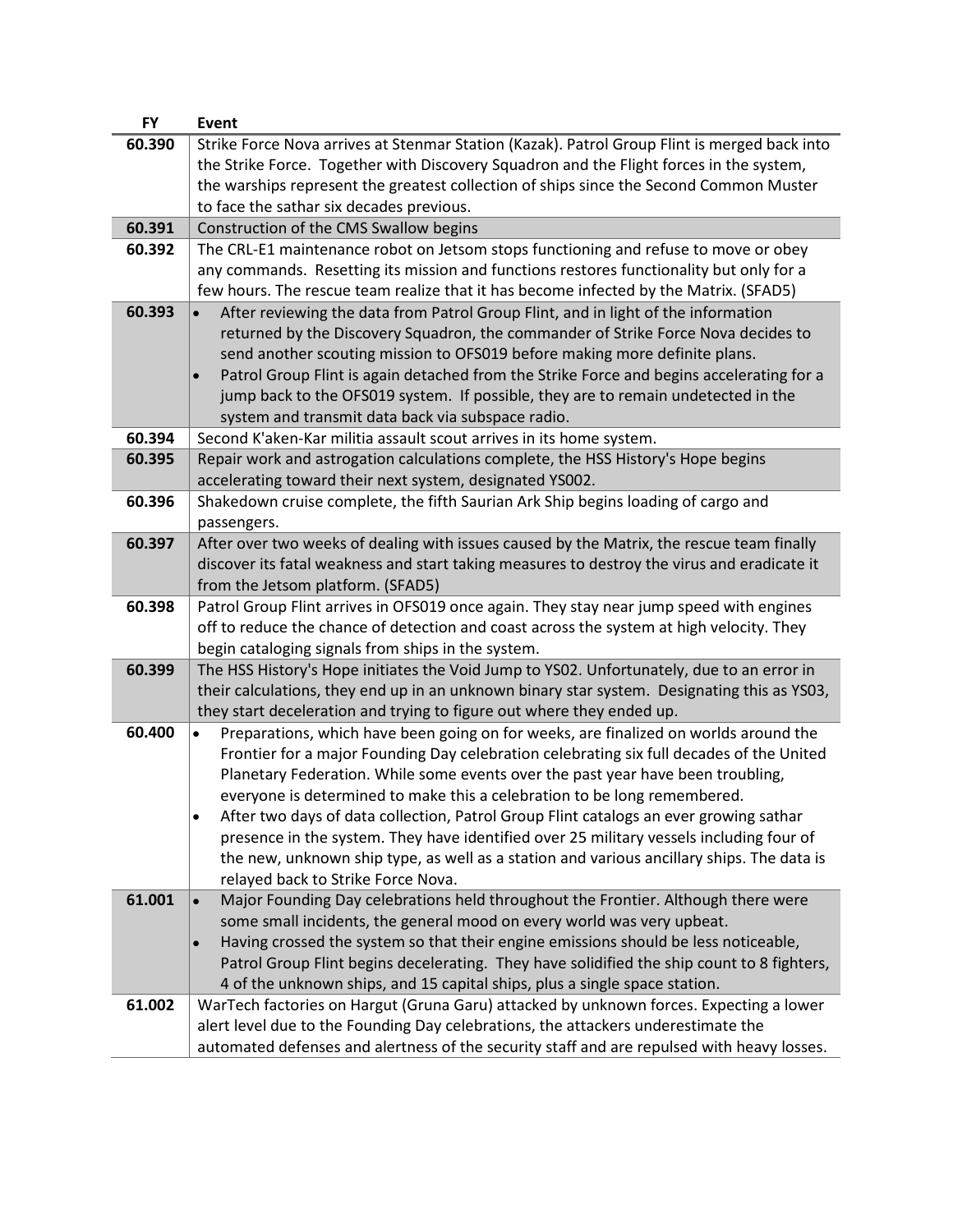| <b>FY</b> | <b>Event</b>                                                                                          |
|-----------|-------------------------------------------------------------------------------------------------------|
| 61.003    | Sathar forces in OFS019 detect the decelerating ships of PG Flint. A light cruiser, two               |
|           | destroyers and a frigate are dispatched under radio blackout to intercept. They boost hard            |
|           | for several hours and then kill their engines, minimizing emissions as they approach.                 |
| 61.004    | Streel files a protest with the Council of Worlds requesting that its ships that were part of         |
|           | Discovery Squadron be released by Strike Force Nova to return to the Frontier as they are             |
|           |                                                                                                       |
|           | private vessels and not part of Spacefleet or a planetary militia.                                    |
| 61.005    | After six days of work, the History's Hope astrogation team finally determines their                  |
|           | location. They shot way beyond their mark arriving in a system that is 6 light years beyond           |
|           | YS02. The good news is that they know where they were, the bad news is that it is well off            |
|           | the path they had planned to take, and they now have two uncharted jumps back to YSO1.                |
| 61.006    | Deceleration complete, Patrol Group Flint continue to monitor the OFS019 system and<br>$\bullet$      |
|           | begins plotting a return jump to Kazak from their current location.                                   |
|           | The Sathar starship construction center in the FS30 system completes a destroyer<br>$\bullet$         |
|           | With only eight days until the orbital window opens for them to return to the<br>$\bullet$            |
|           | Moneyspider, the recovery team on Jetsom has nearly eradicated the Matrix from the                    |
|           | mining platform. The only holdouts are areas where damage prevents them from                          |
|           | pressurizing the area and increasing the temperature.                                                 |
| 61.007    |                                                                                                       |
|           | After three days of deliberations within Spacefleet, the Council of Worlds, and slow<br>$\bullet$     |
|           | communication with Strike Force Nova's commander, all of the ships of Discovery                       |
|           | Squadron are dedeputized and allowed to depart Kazak and return home.                                 |
|           | The six ships of Discovery Squadron from Truane's Star depart immediately upon their<br>$\bullet$     |
|           | release. The two Humma ships stay with the Flight forces in the system.                               |
|           | Repairs of the PGC shipyard (Gran Quivera, Prenglar) restore capacity to 75%.<br>$\bullet$            |
| 61.008    | Patrol Group Flint detect the approaching sathar ships as they begin decelerating and                 |
|           | angling for intercept. With evasion unlikely, the UPF ships send off a subspace radio and             |
|           | begin a hard acceleration to try to escape, while expecting to fight a very uneven battle.            |
| 61.009    | The sathar ships catch Patrol Group Flint. After a short running battle, the two UPF                  |
|           | destroyers are destroyed by the sathar forces which suffer severe damage to the frigate               |
|           | and one destroyer, but all ships survive the battle.                                                  |
| 61.010    | Loading complete, the fifth saurian Ark ships departs the Sauria system for destinations<br>$\bullet$ |
|           | unknown.                                                                                              |
|           | With the destruction of PG Flint, the sathar launch a raid into the Frontier sector to try            |
|           | to draw off the Frontier forces from wherever they are basing from. Two light cruisers,               |
|           | three destroyers, and a frigate leave for Zebulon via a high-speed transit of the Kazak               |
|           | system.                                                                                               |
| 61.011    | The HSS History's Hope's attempt to jump to the YSO2 system from YSO3 fails and they land             |
|           |                                                                                                       |
|           | once again in an unknown binary system of two M dwarf stars. As they decelerate, they                 |
|           | begin trying to work out their position. It seems travel here in the Vast Expanse is more             |
|           | difficult than expected.                                                                              |
| 61.012    | Construction is completed on the CDCSS Mystic at the Triad (Cassidine) shipyards. While it            |
|           | has the same profile as the CDCSS Nightwind, this ship is focused on passenger transport              |
|           | rather than cargo. It begins a shakedown cruise carrying CDC personnel from Triad to                  |
|           | Rupert's Hole and back.                                                                               |
| 61.013    | The Council of Worlds convenes for the FY61 session.                                                  |
| 61.014    | The CMS Osprey docks with a strange looking freighter for what its commanding<br>$\bullet$            |
|           | officer, Lt. Tabbe, says is a "high security" mission. When the airlock opens sathar                  |
|           |                                                                                                       |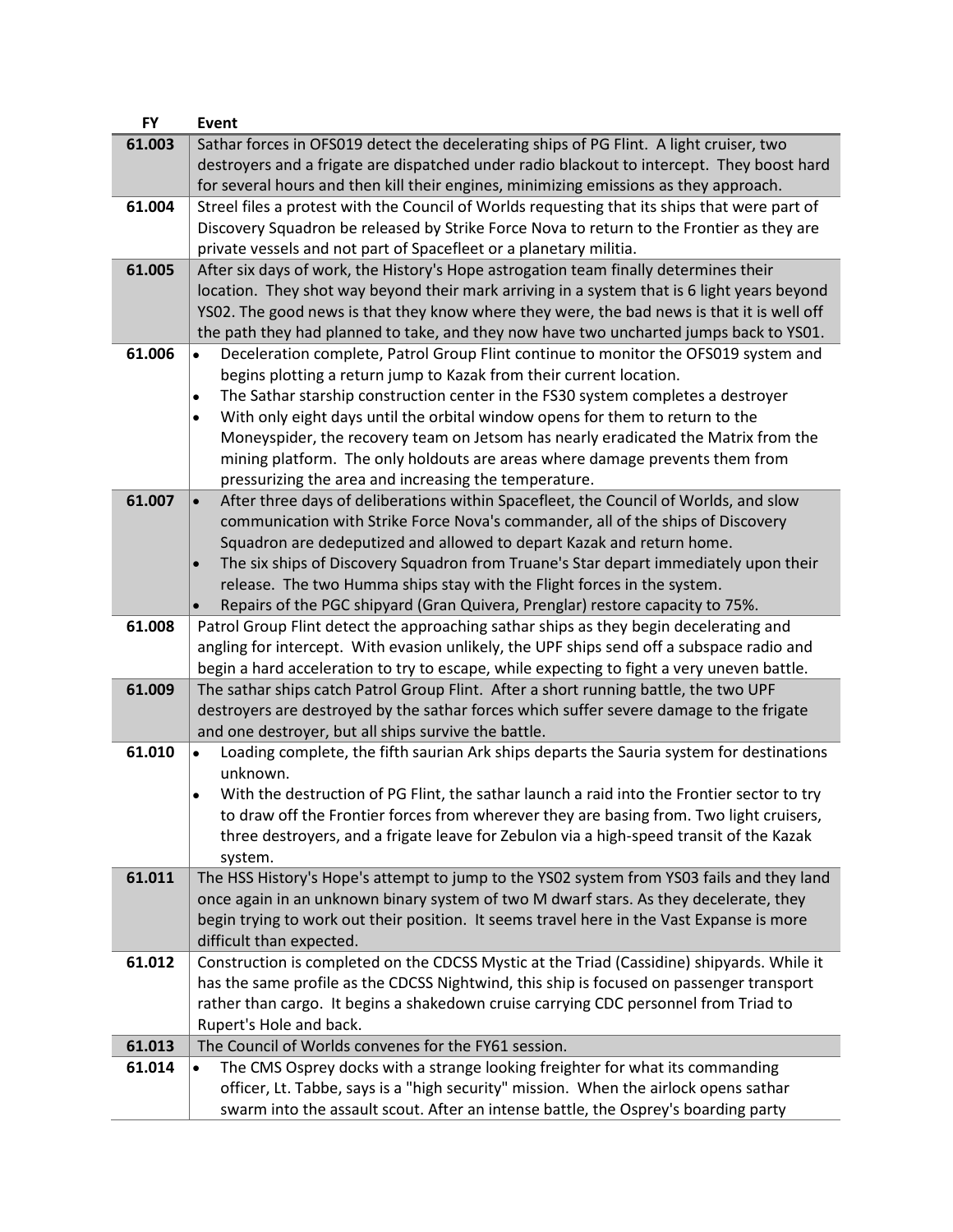| <b>FY</b> | <b>Event</b>                                                                                      |
|-----------|---------------------------------------------------------------------------------------------------|
|           | neutralize the sathar and their agent Lt. Tabbe. The freighter gets away, but the Osprey          |
|           | is saved.                                                                                         |
|           | The sathar ships from OFS019 arrive in Kazak well outside the inner system. They<br>$\bullet$     |
|           | remain near jump speed search the system for signals of Flight or Spacefleet presence             |
|           | in the system.                                                                                    |
| 61.015    | Detecting Strike Force Nova and the Flight forces in the system, the sathar ships begin           |
|           | cataloging the ships detected. They remain near jump speed and coast through the outer            |
|           | system.                                                                                           |
| 61.016    | After five days of around-the-clock work, the astrogators on the HSS History's Hope have          |
|           | determined their location and also uncovered an error in their astrographic catalog that          |
|           | may have been the source of their error. The system is designated YS04.                           |
| 61.017    | After a day of rest, the HSS History's Hope's astrogators begin charting a route to YS01,         |
|           | the closest system with known jump routes. It is a 10 light year jump, the farthest new           |
|           | jump they have charted. OFS219 is closer, at 8 ly, but would require several new jumps            |
|           | to get back to charted space lanes.                                                               |
|           | Discovery Squadron arrives in the Osak system where they spend a day resting before               |
|           | heading on to Capella                                                                             |
| 61.018    | The rescue crew from Jetsom returns to the Moneyspider to the relief of Captain Akizk. As         |
|           | the rescue crew is en route to the Captain's office, the Captain dies, seemingly by suicide.      |
|           | The second in command (Ellen Coopermann, human) doesn't believe their report about                |
|           | the Matrix. (SFAD5)                                                                               |
| 61.019    | The Frontier Expeditionary Force begins organizing a project to explore beyond the                |
|           | Theseus system. A new ship, the UPFS Elanor Moraes (SFKH2 $1$ ) is commissioned for               |
|           | construction at the Minotaur (Theseus) shipyards.                                                 |
| 61.020    | Castuss Wallorr (yazirian), the sape handler on the Moneyspider, is launched out of the           |
|           | ship on a lifeboat. His distress call causes the ship's roboticist, Daqor Klarr (vrusk) to snap   |
|           | and have to be restrained. (SFAD5)                                                                |
| 61.021    | Baralou Ap-Reaverchan (yazirian), Moneyspider's astrogator, is killed in a sudden                 |
|           | explosion in the life support system on Snobol, the asteroid the ship is tethered to.             |
|           | (SFAD5)                                                                                           |
|           | On their return to the Moneyspider from Snobol, the elevator fails and the crew that<br>$\bullet$ |
|           | responded to Baralou's distress call are severely injured. (SFAD5)                                |
|           | In the confusion of the elevator crash, Daqor, sedated in the Moneyspider's medical               |
|           | bay, is killed by an overdose of anesthesia. (SFAD5)                                              |
| 61.022    | Calculations mostly done, the HSS History's Hope begins accelerating for its jump back to         |
|           | the YS01 system.                                                                                  |
| 61.023    | The Moneyspider's security robot malfunctions and starts shooting holes in the gas                |
|           | tanks holding the filtered toxins from the planet's atmosphere. The life support system           |
|           | is also malfunctioning and not filtering the air. Fiator Geauis (dralasite), ship technician      |
|           | is killed due to a sabotaged gas mask. (SFAD5)                                                    |
|           | Ellen Coopermann, as the only survivor of the original crew is the prime suspect, but             |
|           | she convinces the rescue party she is innocent. She begins to believe the rescue teams            |
|           | account of the Matrix and works to help them eradicate it. (SFAD5)                                |
| 61.024    | After many weeks of behind the scenes deals and increasing discontent over the practices          |
|           | of the Groth Energy Corporation, the creation of a new entity is announced, the                   |

<span id="page-32-0"></span><sup>1</sup> SFKH2 – Mutiny on the Eleanor Moraes module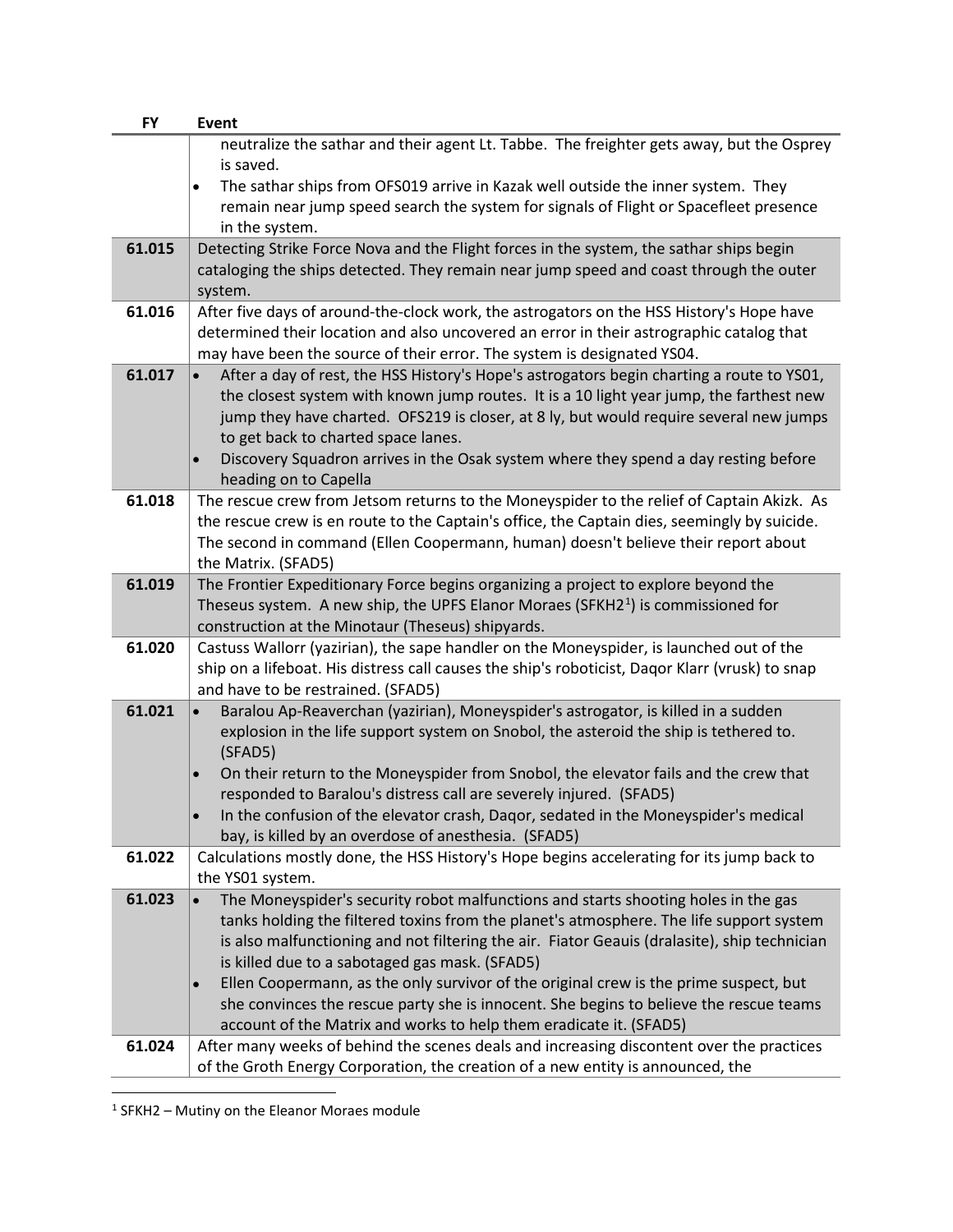| <b>FY</b> | <b>Event</b>                                                                                                                                                                                 |
|-----------|----------------------------------------------------------------------------------------------------------------------------------------------------------------------------------------------|
|           | Consolidated Nebula Energy Group (CNE) (ZG), formed by the merger of the three largest                                                                                                       |
|           | independent energy producers on Groth. All smaller energy producers are invited to join.                                                                                                     |
| 61.025    | Despite their best efforts, the techniques that worked on Jetsom aren't working to                                                                                                           |
|           | destroy the Matrix on Moneyspider. (SFAD5)                                                                                                                                                   |
|           | Looking through the Captain's Computer/Robot System's Manual Ellen learns that<br>$\bullet$                                                                                                  |
|           | Baralou, the astrogator is listed as one of the ship's robots, which means it was not her                                                                                                    |
|           | body recovered in the explosion on Snobol. Baralou becomes the prime suspect of all                                                                                                          |
|           | the deaths. (SFAD5)                                                                                                                                                                          |
| 61.026    | The Sathar starship construction center in OFS111 completes a light cruiser<br>$\bullet$                                                                                                     |
|           | Her secret discovered, Baralou attempts to eliminate Ellen and the rescue team. After a<br>$\bullet$                                                                                         |
|           | running fight through the ship between the surviving crew members and Baralou, who                                                                                                           |
|           | is aided by the ship's robots and automated defense systems, Baralou is neutralized.                                                                                                         |
|           | (SFAD5)                                                                                                                                                                                      |
| 61.027    | The Discovery Squadron arrives at Faire in the Capella system. They spend three days<br>$\bullet$                                                                                            |
|           | on the planet before heading on to Zebulon.                                                                                                                                                  |
|           | The HSS History's Hope successfully jumps into the YS01 and begins decelerating. Jump                                                                                                        |
|           | calculations are begun anew for another attempt at the jump to the YS02 system.                                                                                                              |
|           | With Baralou gone, the remaining crew on the Moneyspider slowly begin to make<br>$\bullet$                                                                                                   |
|           | progress on destroying the Matrix from the Moneyspider's systems. (SFAD5)                                                                                                                    |
| 61.028    | An attempt is made to sabotage the Minotaur (Theseus) shipyards. It is foiled due to                                                                                                         |
|           | increased security after PGC shipyard attack a few months ago.                                                                                                                               |
| 61.029    | Deceleration nearly complete, the HSS History's Hope is set upon by an unidentified,<br>$\bullet$                                                                                            |
|           | armed vessel that does not respond to any attempts to communicate. While obviously                                                                                                           |
|           | of Frontier origin, the vessel is not one that the crew has seen before. An SOS is                                                                                                           |
|           | broadcast via subspace radio to the Frontier.                                                                                                                                                |
|           | In the ensuing fight, the HSS History's Hope's engines are severely damaged but a lucky<br>$\bullet$                                                                                         |
|           | shot by their gunner sends the assailant spinning out of control, ending the fight. The                                                                                                      |
|           | crew rushes to fix the engines and get underway before the assaulting ship can repair                                                                                                        |
|           | itself and return.                                                                                                                                                                           |
| 61.030    | Having remained undetected as they drifted through the outer system, the sathar ships<br>$\bullet$                                                                                           |
|           | in the outer Kazak system begin slowly changing their vector for a jump to Zebulon.                                                                                                          |
|           | Just hours before the relief ship arrives at the Moneyspider, the crew eradicates the<br>$\bullet$<br>last vestiges of the Matrix from the ship. The remaining crew board the relief ship to |
|           | head back to the Prenglar system. (SFAD5)                                                                                                                                                    |
| 61.031    | With the "fall" season approaching CDC decides that winters are too harsh to keep the                                                                                                        |
|           | crew on Alcazzar (Rhianna) and stop operations for the year after mining over 6.3 million                                                                                                    |
|           | credits of resources, mostly gold. (SF4)                                                                                                                                                     |
| 61.032    | Repairs of the HSS History Hope's engines take much longer than expected. Luckily, their                                                                                                     |
|           | assailant failed to return. The crew debates whether they should return to the Frontier for                                                                                                  |
|           | complete repairs or push onward.                                                                                                                                                             |
| 61.033    | After much deliberation, it is decided that the HSS History's Hope will push on but not                                                                                                      |
|           | transmit their completed routes back to the UPF for registration, but only to Histran to                                                                                                     |
|           | track their progress. Calculations are begun again for a jump to YS02.                                                                                                                       |
| 61.034    | Repairs at the PGC shipyard (Gran Quivera, Prenglar) restore capacity to 80%.                                                                                                                |
| 61.035    | Repair work on the Triad SSC continues. The construction center is now at 85% of its                                                                                                         |
|           | original capacity.                                                                                                                                                                           |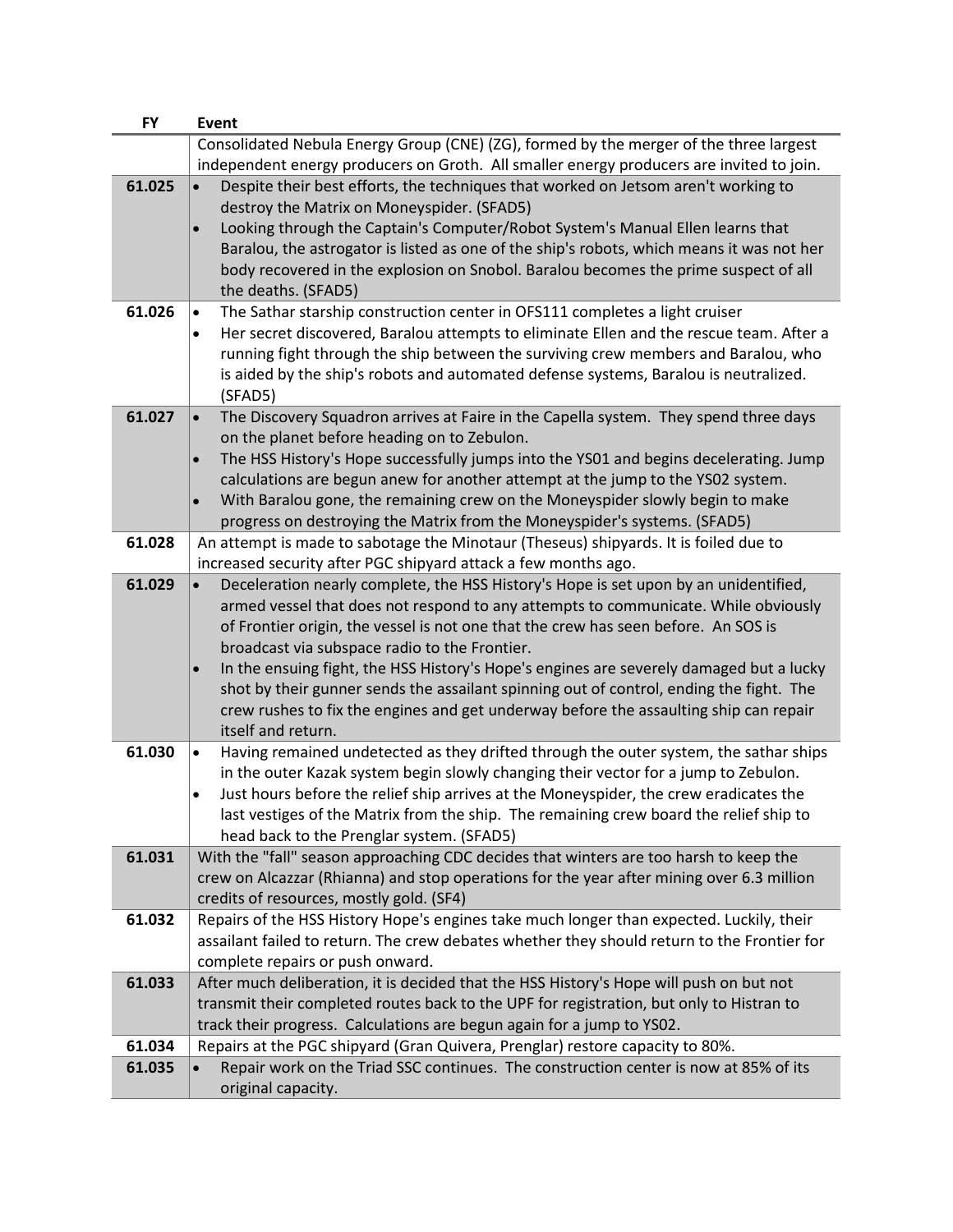| <b>FY</b> | <b>Event</b>                                                                                                                                                                         |
|-----------|--------------------------------------------------------------------------------------------------------------------------------------------------------------------------------------|
|           | The Discovery Squadron makes the jump to the Zebulon system and starts decelerating<br>toward Volturnus.                                                                             |
| 61.036    | The sathar ships from OSF019 make the jump and arrive in the Zebulon system. They<br>$\bullet$<br>start decelerating toward Volturnus.                                               |
|           | Initial calculations complete, the HSS History's Hope begins accelerating once again for<br>$\bullet$                                                                                |
|           | a jump to the YS02 system.                                                                                                                                                           |
| 61.037    | Sathar ships are detected by Discovery Squadron and messages are sent to Spacefleet,                                                                                                 |
|           | Pale (Truane's Star), and Strike Force Nova announcing the sathar presence in the                                                                                                    |
|           | system.                                                                                                                                                                              |
|           | As the only armed vessels in the system, Discovery Squadron is ordered to intercept the                                                                                              |
|           | sathar vessels despite being severely out classed.                                                                                                                                   |
| 61.038    | The decision by Obar Enterprises to not report the Truane's Star-Cassidine jump route has                                                                                            |
|           | paid off nicely. In just 100 days, they have made over 1.6 million credits in gross profits,                                                                                         |
|           | more than double what would have been possible before the jump route was plotted.                                                                                                    |
| 61.039    | Discovery Squadron intercepts the sathar ships. Whether due to a sizable skill                                                                                                       |
|           | differential or simply good luck, the smaller UPF ships manage to destroy all 4 sathar                                                                                               |
|           | vessels. Unfortunately, the militia frigate and one of the Streel corvettes are lost while<br>the other 2 corvettes are severely damaged.                                            |
|           | Realizing that they have too much force projected into the Rim, and that the sathar<br>$\bullet$                                                                                     |
|           | seem to have a way into the Frontier around the ships station in Kazak, Strike Force                                                                                                 |
|           | Nova begins a high-speed transit back to Frontier Space. Patrol Group Virgo is split off                                                                                             |
|           | again and remains in Kazak to bolster the Rim defenses in that system.                                                                                                               |
| 61.040    | After making critical repairs, the remains of the Discovery Squadron begin making their<br>$\bullet$                                                                                 |
|           | way to Volturnus.                                                                                                                                                                    |
|           | The HSS History's Hope successfully arrives in YSO2, much to the relief of her crew.                                                                                                 |
|           | They begin decelerating and plotting the return jump to YS01.                                                                                                                        |
| 61.041    | The sixth saurian Ark Ship is completed and begins its shakedown cruise.                                                                                                             |
| 61.042    | Information is uncovered that the buyout of Groth Energy may have been orchestrated by                                                                                               |
|           | the group known as the Investors. The reporter that uncovered the leak is found dead                                                                                                 |
| 61.043    | after falling off of his 16th story balcony in downtown Port Loren (Gran Quivera, Prenglar).<br>The Discovery Squadron pulls into orbit around Volturnus where they start working on |
|           | more repairs and resupplying the assault scouts which had depleted all their assault                                                                                                 |
|           | rockets in the fight with the sathar.                                                                                                                                                |
| 61.044    | Strike Force Nova jumps into the Osak system but remains near jump speed as they                                                                                                     |
|           | compute the next leg of their jump to Capella                                                                                                                                        |
| 61.045    | Deceleration complete, the HSS History's Hope begin accelerating for the jump back to                                                                                                |
|           | YS01. They are aiming to arrive high in the system to attempt to avoid the assailant that                                                                                            |
|           | was there last time if that ship is still in the system.                                                                                                                             |
| 61.046    | Repairs complete, the Streel corvettes begin accelerating for a jump home to Truane's                                                                                                |
|           | Star. The assault scouts are ordered to stay in the Volturnus system for the time being                                                                                              |
|           | to provide early warning and defense of that system as Spacefleet finalizes it's plans.                                                                                              |
|           | Discovery Squadron is officially dissolved.                                                                                                                                          |
|           | Strike Force Nova jump into the Capella system, again remaining near jump speed as<br>$\bullet$                                                                                      |
| 61.047    | they compute a jump to the Zebulon system.<br>Fortress Kdikit (Madderly's Star) completed.                                                                                           |
|           |                                                                                                                                                                                      |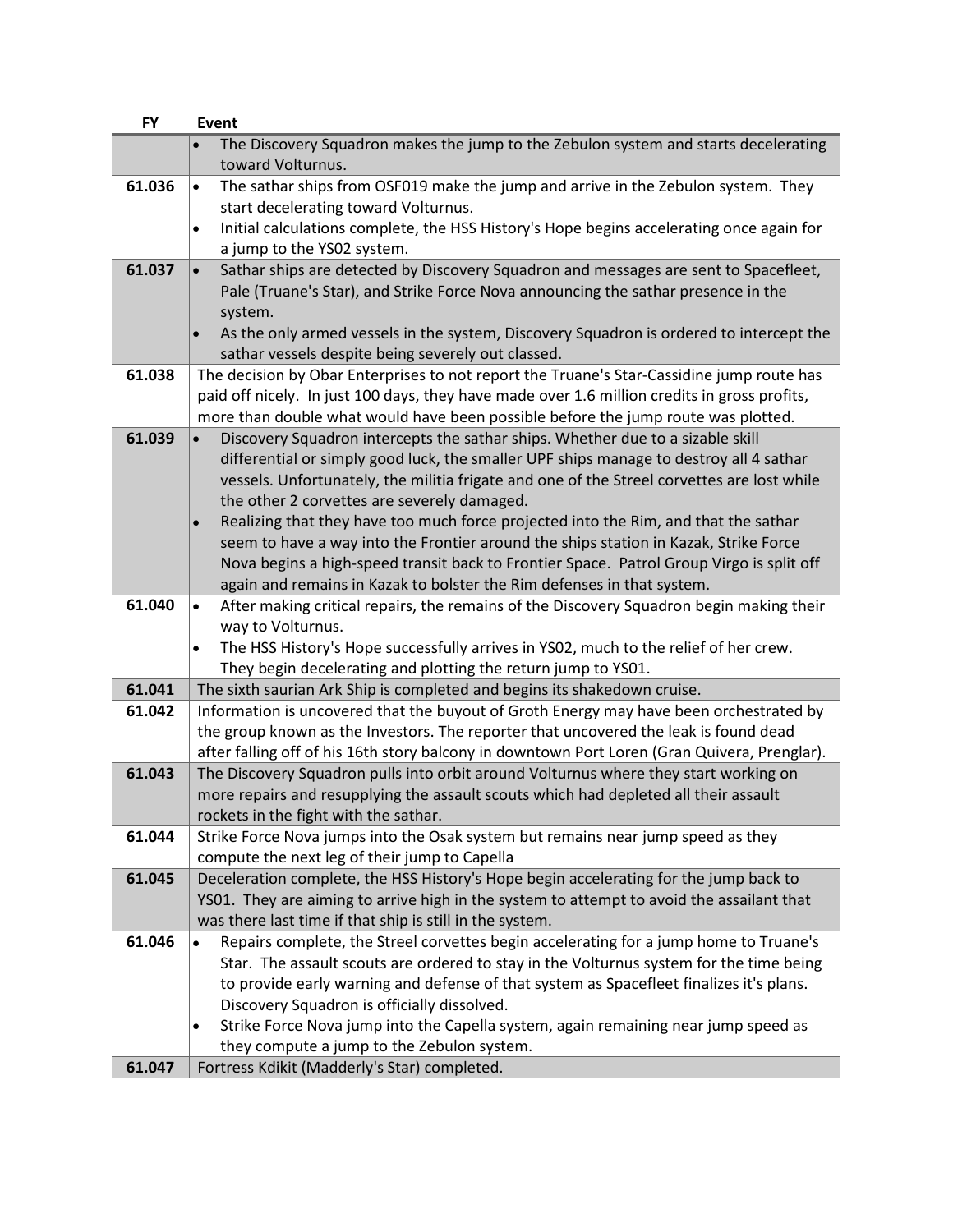| <b>FY</b> | Event                                                                                              |
|-----------|----------------------------------------------------------------------------------------------------|
| 61.048    | After much debate, and heavily swayed by discovery of the sathar presence in OFS019 and            |
|           | the recent events in the Zebulon system, the Council of Worlds authorizes additional               |
|           | spending by Spacefleet to commission several new vessels.                                          |
| 61.049    | With the go-ahead and funding from the Council of Worlds, Spacefleet decides to exercise           |
|           | their development plan Sierra Foxtrot Meteor, which builds out another Strike Force                |
|           | similar to SF Nova. Orders are placed for vessels from various shipyards around the                |
|           | Frontier.                                                                                          |
| 61.050    | The HSS History's Hope successfully makes the jump back to YS01 arriving high in the               |
|           | system as desired. They immediately begin decelerating and scanning the system for any             |
|           | other ships as they start in on engine overhauls and plotting the jump back to YSO2.               |
| 61.051    | The Sathar starship construction center in the FS30 system completes 2 destroyers.                 |
|           | Strike Force Nova jumps into the Zebulon system. They begin decelerating toward                    |
|           | Volturnus.                                                                                         |
|           | After much deliberation, the sathar high command decides to send two of its new                    |
|           | cutter ships to the Kazak system to scout out the UPF and Rim forces there.                        |
| 61.052    | Construction begins on a new UPF assault carrier at the PGC shipyards (Gran Quivera,               |
|           | Prenglar). This is the first of the new ships commissioned for the new Strike Force Meteor         |
|           | group to be built around the battleship already under construction.                                |
| 61.053    | Shakedown cruise complete, passengers begin loading onto the newest saurian Ark                    |
|           | Ship.                                                                                              |
|           | The HSS History's Hope detects emissions from another ship in the YS01 system,                     |
|           | assumed the be their previous assailant. However, the ship is far away on the other                |
|           | side of the system. They believe that they will be able to get out of the system before it         |
|           | could catch them, even if they were already detected.                                              |
| 61.054    | Construction begins on a new Spacefleet light cruiser, part of the new Strike Force Meteor,        |
|           | at the CDC shipyards (Triad, Cassidine).                                                           |
| 61.055    | Strike Force Nova arrives at Volturnus (Zebulon). The two Truane's Star militia assault            |
|           | scouts are released to return to their home system. They begin accelerating toward jump            |
|           | speed.                                                                                             |
| 61.056    | Construction begins on two destroyers for Spacefleet's new Strike Force Meteor at the<br>$\bullet$ |
|           | Hentz (Araks) shipyards                                                                            |
|           | Deceleration, plotting, and engine repairs complete, the HSS History's Hope begins<br>$\bullet$    |
|           | accelerating for their jump back to YSO2. Signals from the other ship in the system                |
|           | change and it seems to be accelerating toward them. However, its distance makes an                 |
|           | intercept nearly impossible.                                                                       |
| 61.057    | Construction begins on two frigates for Spacefleet's new Strike Force Meteor at the                |
|           | Minotaur (Theseus) shipyards.                                                                      |
|           | Sathar cutters arrive in the outer reaches of the Kazak system and begin a slow                    |
|           | deceleration as they gather data on the system.                                                    |
| 61.058    | Repairs at the PGC shipyard (Gran Quivera, Prenglar) restore capacity to 85%.                      |
| 61.059    | After several weeks of short intra system runs, the CDCSS Mystic embarks on its first              |
|           | interstellar journey shuttling several CDC managers to Fromeltar to meet with members of           |
|           | the new Groth Energy Corporation.                                                                  |
| 61.060    | The HSS History's Hope makes the jump to YS02 without encountering the other ship<br>$\bullet$     |
|           | which was still 1.3 AU away when the jump was made. They begin decelerating and                    |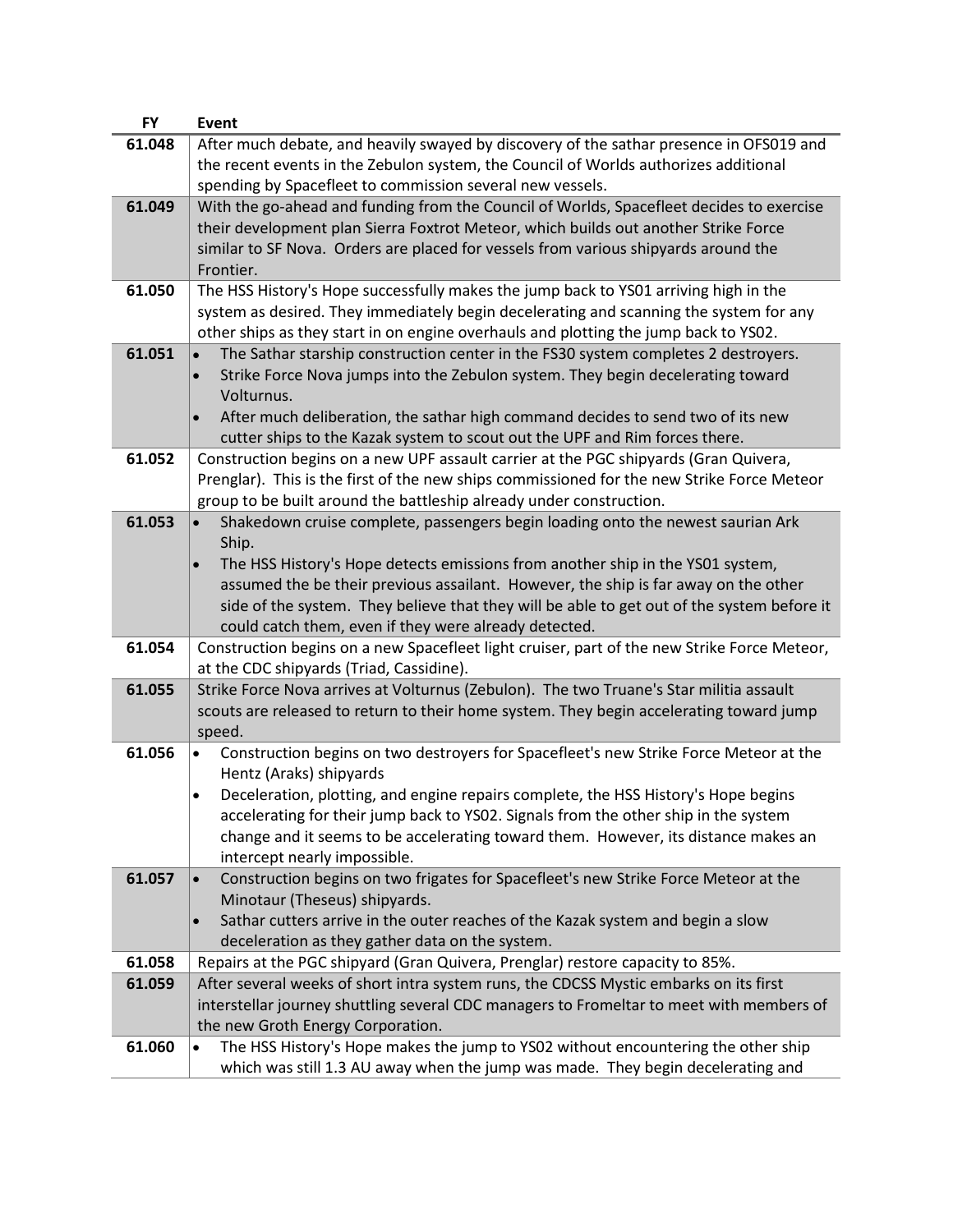| <b>FY</b> | Event                                                                                               |
|-----------|-----------------------------------------------------------------------------------------------------|
|           | plotting their next jump, which after more study of the astrographic data, will be back             |
|           | to YS03, a jump of 6 ly.                                                                            |
|           | Upon arrival in YSO2, the HSS History's Hope sends a subspace message back to Histran<br>$\bullet$  |
|           | informing their organization of the presence of the hostile ship still in the YS01 system           |
|           | and their plans to continue onward. They YS01-YS02 jump data is not transmitted.                    |
| 61.061    | Construction begins on two assault scouts for Strike Force Meteor at the PGC shipyards              |
|           | (Gran Quivera, Prenglar)                                                                            |
| 61.062    | Sathar starship construction center in OFS019 completes a cutter.                                   |
| 61.063    | Sathar cutters in the outer Kazak system complete their deceleration and continue to                |
|           | collect data on the Rim forces in the system. They relay that Strike Force Nova seems to            |
|           | have departed the system.                                                                           |
| 61.064    | The two Truane's Star militia assault scouts arrive back at Pale station. The crews are given       |
|           | a three week leave while the ships are overhauled and repaired in the shipyard before               |
|           | rejoining regular patrol duties.                                                                    |
| 61.065    | Memorial Services held in Valencia City (Clarion, White Light) for the crew of the Clarion          |
|           | Royal Marines frigate lost battling the sathar in the Zebulon system.                               |
| 61.066    | Sathar begin mobilization for final push into the Saurian system.                                   |
| 61.067    | After 100 days all of the newly hatched Eorna infants are still alive and growing healthily.        |
| 61.068    | CDCSS Mystic arrives at Groth Station (Fromeltar) without incident. Its maiden<br>$\bullet$         |
|           | interstellar voyage went off without a hitch.                                                       |
|           | A new sathar starship construction center comes on-line and begins producing ships.<br>$\bullet$    |
|           | This new center is located in a system "south" of Prenglar, OFS203. It is designated                |
|           | <b>SCC#1.</b>                                                                                       |
| 61.069    | After months of data collection and analysis, scientists believe they have cracked the              |
|           | structure of the signals from OFS200. Some of them are voice transmissions in an unknown            |
|           | tongue that sounds similar to recordings of sathar voices.                                          |
| 61.070    | The HSS History's Hope successfully makes the jump from YS02 to YS03 and begin their                |
|           | deceleration and plotting of a jump back to YS02.                                                   |
| 61.071    | Summer ends on Alcazzar. CDC begins pulling staff in preparation for the long winter.               |
|           | Construction begins on two assault scouts for Strike Force Meteor at the CDC shipyards<br>$\bullet$ |
|           | (Triad, Cassidine)                                                                                  |
| 61.072    | With the release of the findings about the signals from OFS200, the Anti-Satharian League           |
|           | stage demonstrations outside the Council of Worlds and Spacefleet headquarters                      |
|           | demanding an immediate attack on the system to eradicate the worms.                                 |
| 61.073    | Loading complete, the sixth saurian Ark Ship departs the Sauria system in search of a new           |
|           | world away from the sathar.                                                                         |
| 61.074    | After over a year of rebuilding and new ship construction, the sathar begin gearing up for          |
|           | final push on the Sauria system.                                                                    |
| 61.075    | Sathar starship construction center in OFS138 completes a heavy cruiser.                            |
| 61.076    | Repairs of Triad Starship Construction Center bring it up to 90% capacity.                          |
| 61.077    | Construction of the CMS Flitter complete at the Minotaur (Theseus) shipyards. The ship              |
|           | begins its maiden voyage to its home system of White Light.                                         |
| 61.078    | After spending ten days in port, the CDCSS Mystic loads passengers for a return trip to             |
|           | Triad (Cassidine). The CDC delegation remains on Groth (Fromeltar) to continue                      |
|           | negotiations with the Consolidated Nebula Energy Group.                                             |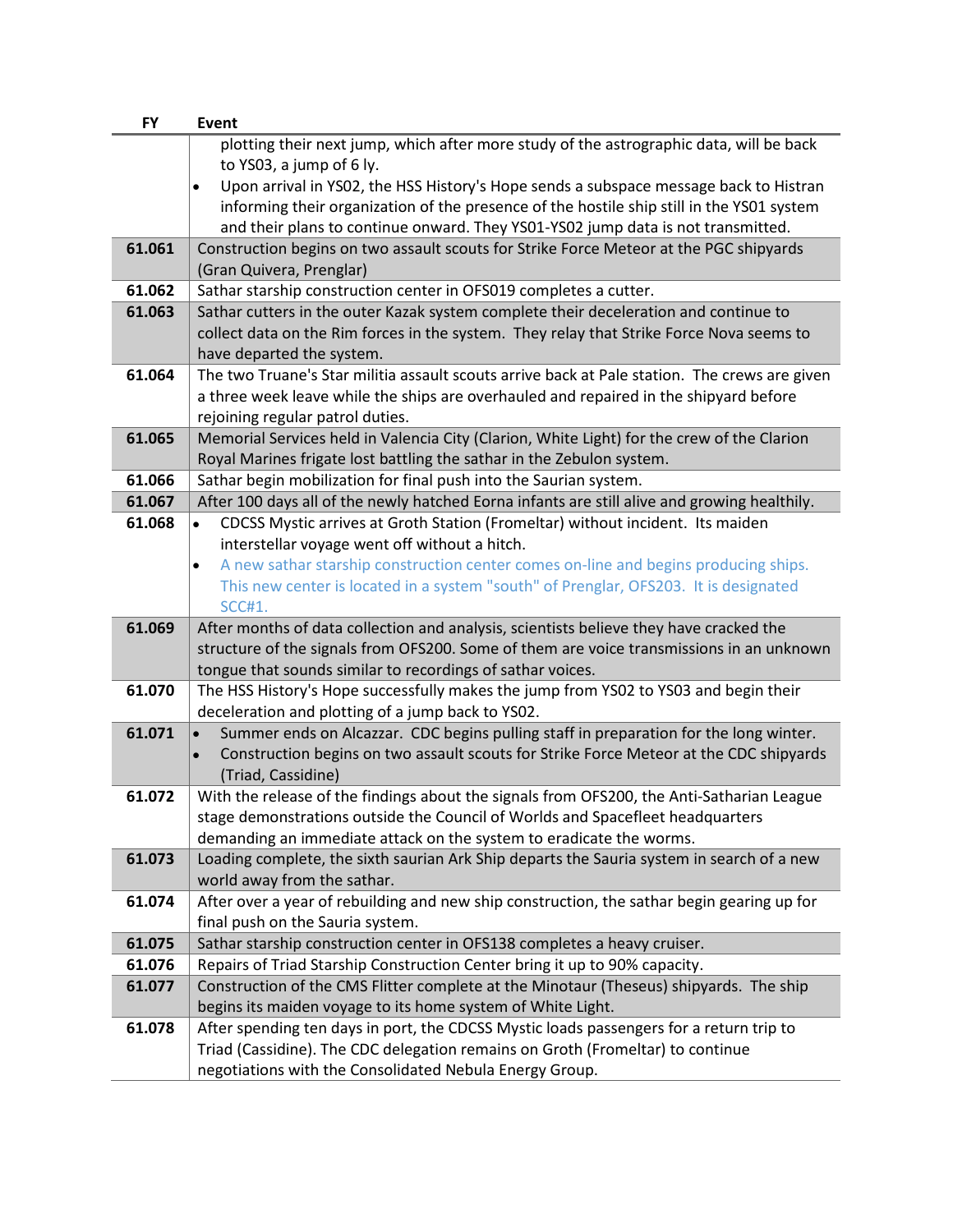| <b>FY</b> | <b>Event</b>                                                                                    |
|-----------|-------------------------------------------------------------------------------------------------|
| 61.079    | The UPFS Eleanor Moraes emerges from the Minotaur (Theseus) shipyard and begins a               |
|           | shakedown cruise as the final members of the crew begin to arrive in the system.                |
| 61.080    | Repairs at the PGC shipyard (Gran Quivera, Prenglar) restore capacity to 90%.                   |
| 61.081    | Construction of the CMS Swallow complete at the Minotaur (Theseus) shipyards. The               |
|           | ship begins its maiden voyage to its home system of White Light.                                |
|           | Sathar SCC#2 (FS30) produces 6 fighters                                                         |
| 61.082    | Construction begins on two assault scouts for Strike Force Meteor at the Streel                 |
|           | shipyards (Pale, Truane's Star).                                                                |
|           | The HSS History's Hope successfully jumps back to the YS02 system completing the<br>$\bullet$   |
|           | YS02-YS03 jump route. They begin decelerating and plotting the jump back to YS03 to             |
|           | begin the next leg of their journey.                                                            |
| 61.083    | The seventh Saurian ark ship is completed and begins its shakedown cruise.                      |
| 61.084    | Garulus Tylappar discovers Chukkas, a protected and beloved species of Inner Reach              |
|           | (Dramune), in shipping crates marked as "Foodstuffs" he was contracted to deliver to            |
|           | Malco Enterprises on Darkworld Station (Outer Reach, Dramune). (SFKH1)                          |
| 61.085    | Worried about being discovered with the new knowledge and unwilling to turn the lovable         |
|           | chukkas over to the Malthar, Garulus takes his ship, the Gullwind, and makes a fast jump        |
|           | to the Cassidine system.                                                                        |
| 61.086    | The UPFS Eleanor Moraes completes its shakedown cruise. With its crew fully assembled,          |
|           | it is tasked with exploring the region beyond Theseus. With over 20 days until the              |
|           | exploration module is complete, the ship will jump to White Light and back to verify that       |
|           | everything is in working order. Calculations begin for a jump to the White Light system.        |
| 61.087    | The CMS Flitter arrives at Clarion Station (White Light). After a final inspection, it is added |
|           | to the Clarion Royal Marine roster and enters official service.                                 |
| 61.088    | Initial calculations complete, the UPFS Elanor Moraes begins accelerating for the jump to       |
|           | the White Light system.                                                                         |
| 61.089    | After a couple of weeks of discussions the CDC delegates reach an agreement with the new        |
|           | Consolidated Nebula Energy Group to supply resources to the new company's power<br>plants.      |
| 61.090    | The Gullwind, having not slowed down upon entering the Cassidine system, completes its          |
|           | astrogation calculations and makes the jump to the Madderly's Star system. It doesn't           |
|           | slow down here either.                                                                          |
| 61.091    | The CMS Swallow arrives at Clarion Station (White Light). After a final inspection, it is       |
|           | added to the Clarion Royal Marine roster and enters official service.                           |
| 61.092    | The HSS History's Hope successfully returns to the YS03. While the engineers work on the        |
|           | drives, the astrogators begin plotting the jump to the next system, a white dwarf-M star        |
|           | binary 11 ly away. This will be the longest uncharted jump yet of the trip.                     |
| 61.093    | A Flight patrol in the outer Kazak system stumble upon the patrolling sathar cutters. One       |
|           | of the cutters is destroyed but the other escapes. One of the Flight assault scouts was also    |
|           | destroyed.                                                                                      |
| 61.094    | With reports from agents in the Frontier that Strike Force Nova has recently left Truane's      |
|           | Star to return to Prenglar, the sathar decided to stand down in OFS019 and start preparing      |
|           | for a major push on the Frontier.                                                               |
| 61.095    | The newest Saurian ark ship completes its shakedown cruise and begins loading                   |
|           | passengers and supplies for its journey into the unknown.                                       |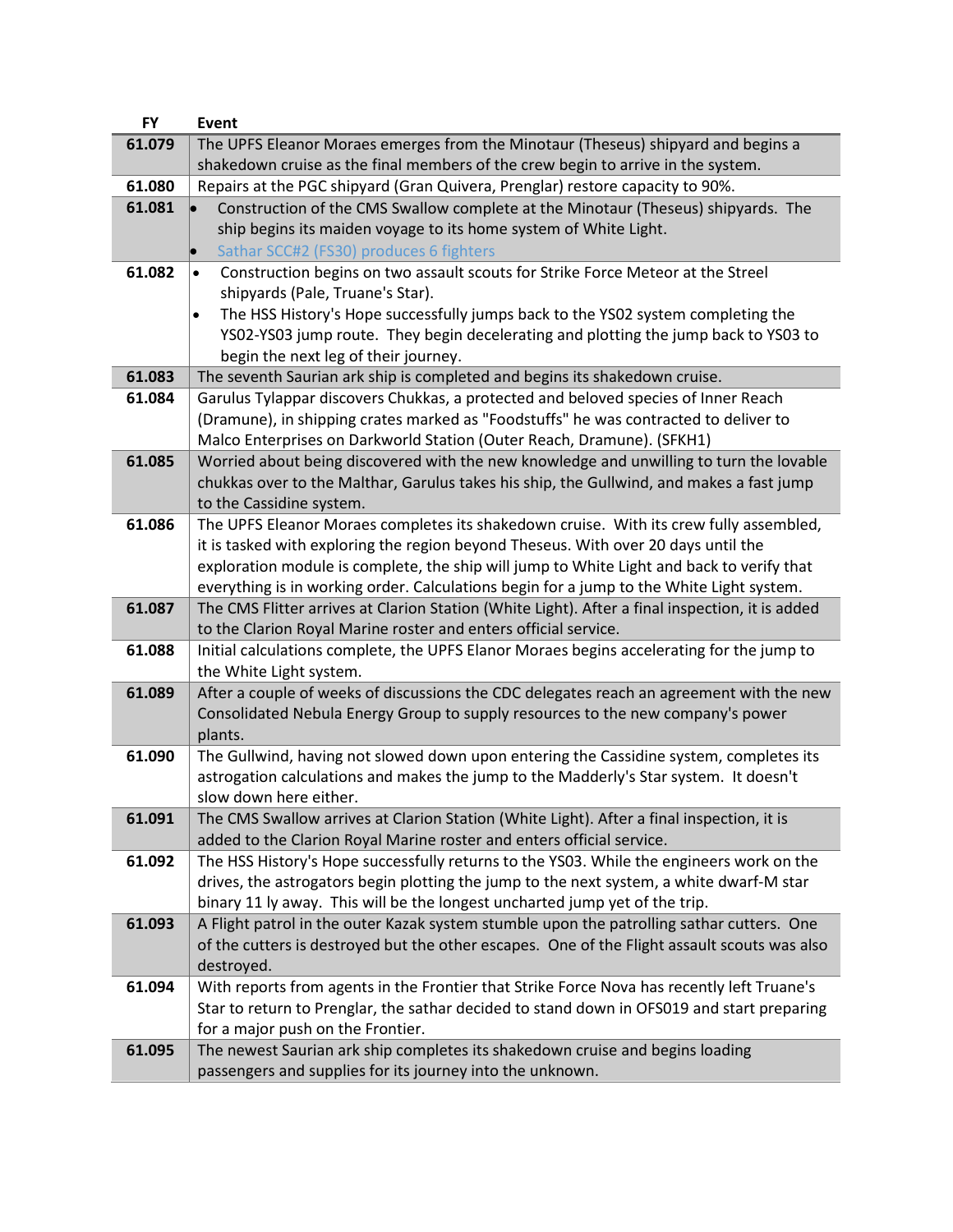| <b>FY</b> | <b>Event</b>                                                                                                                                                               |
|-----------|----------------------------------------------------------------------------------------------------------------------------------------------------------------------------|
| 61.096    | Having left the remains of Patrol Group Virgo in Truane's Star, Strike Force Nova arrives                                                                                  |
|           | back at Morgaine's World (Prenglar).                                                                                                                                       |
|           | Sathar SCC#2 (FS30) produces a destroyer<br>$\bullet$                                                                                                                      |
| 61.097    | The UPFS Eleanor Moraes arrives safely at Clarion Station (White Light). After a full<br>$\bullet$                                                                         |
|           | checkup of the ship, they begin the jump back to Minotaur (Theseus).                                                                                                       |
|           | The surviving sathar cutter in the Kazak system makes the jump back to the OFS019<br>$\bullet$                                                                             |
|           | system.                                                                                                                                                                    |
| 61.098    | After double checking the jump calculations, the HSS History's Hope begins acceleration to                                                                                 |
|           | jump speed. Their destination is designated YS05.                                                                                                                          |
| 61.099    | After an extensive debrief of the crews, Strike Force Nova stands down for maintenance.                                                                                    |
|           | Almost all of the ships enter the PGC SCC at the same time. Several civilian ships are                                                                                     |
|           | removed from the shipyard to make room, upsetting their owners.                                                                                                            |
| 61.100    | After completing overhauls on the ship's engines, the Gullwind departs the Madderly's<br>$\bullet$                                                                         |
|           | Star system for White Light.                                                                                                                                               |
|           | Repairs at the PGC shipyard (Gran Quivera, Prenglar) restore capacity to 95%.<br>$\bullet$                                                                                 |
| 61.101    | Owners of ships ejected from the PGC shipyards lodge a formal complaint with Starfleet                                                                                     |
|           | and the Council of Worlds. However, the UPF charter grants Spacefleet this power during                                                                                    |
|           | "times of crisis" which the CoW has invoked after receiving the reports of SF Nova and the                                                                                 |
|           | sathar buildup in OFS019.                                                                                                                                                  |
| 61.102    | Encouraged by their reception by CDC, the Consolidated Nebula Energy Group (Groth,                                                                                         |
|           | Fromeltar) send delegates to Terledrom (Fromeltar) and Inner Reach (Dramune) to meet                                                                                       |
|           | with energy suppliers there.                                                                                                                                               |
| 61.103    | The HSS History Hope attempts to jump to YS05. Unfortunately, the calculations were                                                                                        |
|           | off and the ship misjumps to an unknown star system with a small M dwarf instead of                                                                                        |
|           | the binary system they were aiming for.                                                                                                                                    |
| 61.104    | They designate the system YS06 and start working on figuring out where they are at.<br>The ship bearing the Consolidated Nebula Energy Group delegates headed to Terledrom |
|           | (Fromeltar) suffers an in-flight explosion, three of the four delegates are killed. No other                                                                               |
|           | passengers are injured but the ship is disabled. Rescue ships from Terledrom dispatched                                                                                    |
|           | immediately.                                                                                                                                                               |
| 61.105    | Repairs of the Triad Starship Construction Center (Cassidine) bring it up to 95%                                                                                           |
|           | capacity.                                                                                                                                                                  |
|           | Sathar SCC#3 (OFS138) produces a frigate                                                                                                                                   |
| 61.106    | Sathar begin what they expect to be a final push on the Sauria system. A massive fleet,                                                                                    |
|           | dwarfing anything seen since the attack on Truane's Star 60+ years ago, leaves the SCC at                                                                                  |
|           | OFS228 and heads to Tischen via OFS177.                                                                                                                                    |
| 61.107    | The UPFS Eleanor Moraes arrives back at Minotaur Station (Theseus). All systems working                                                                                    |
|           | flawlessly. The crew takes three days of leave while waiting for the exploration module to                                                                                 |
|           | be completed.                                                                                                                                                              |
| 61.108    | Investigation of the damaged starliner reveals that the damage was deliberate sabotage                                                                                     |
|           | and not an accident. Star Law takes over the investigation.                                                                                                                |
| 61.109    | The Gullwind departs the White Light system for it's final destination at Minotaur                                                                                         |
|           | <b>Station (Theseus)</b>                                                                                                                                                   |
|           | After six days of around the clock work, the astrogators on the HSS History's Hope<br>$\bullet$                                                                            |
|           | determine their location. They overshot their target by nearly 8 light years. The good                                                                                     |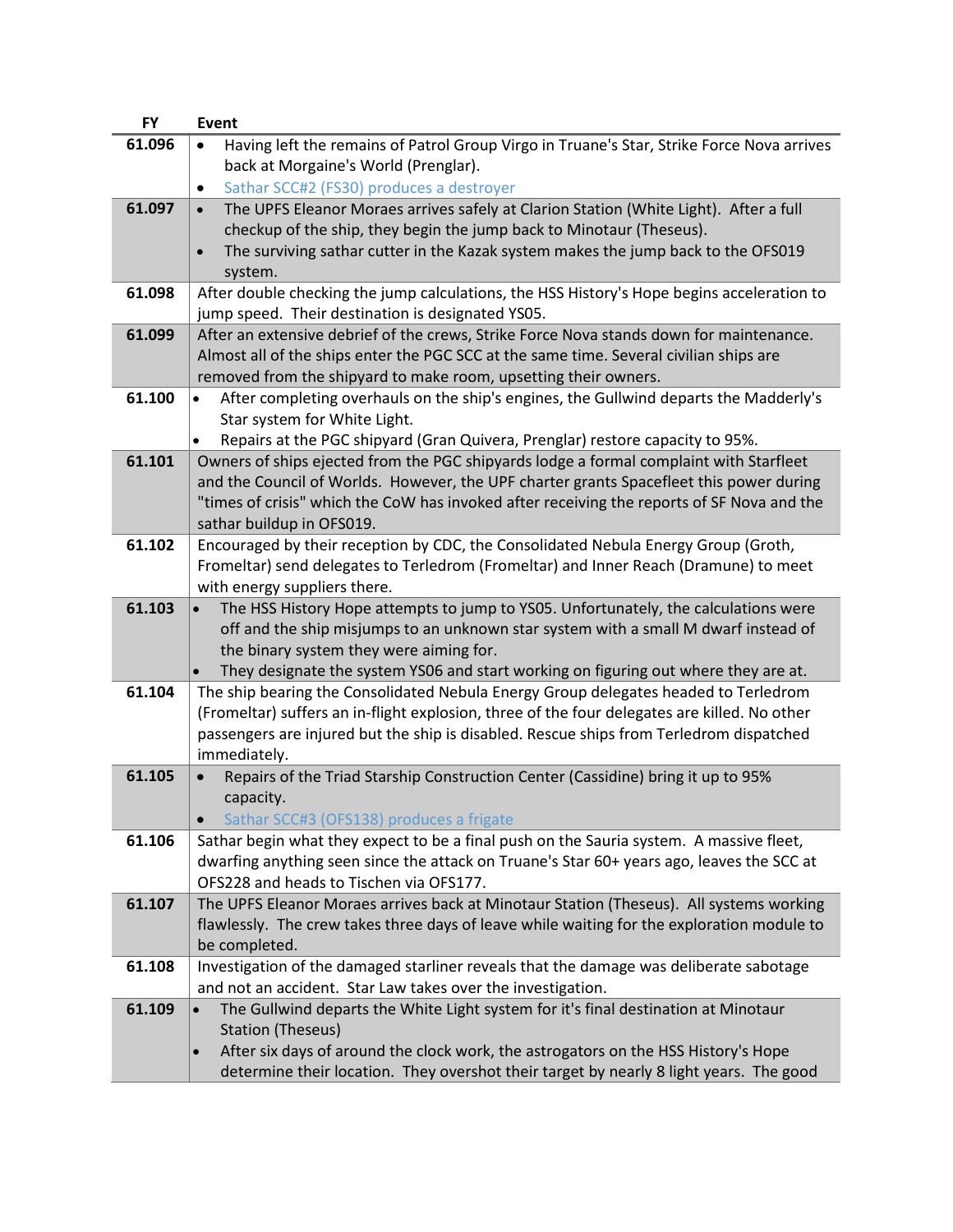| <b>FY</b> | Event                                                                                                                                                                               |
|-----------|-------------------------------------------------------------------------------------------------------------------------------------------------------------------------------------|
|           | news is that this system was to be the next one on their trip. The bad news is that they                                                                                            |
|           | have two uncharted jumps back to a known system.                                                                                                                                    |
| 61.110    | The UPFS Eleanor Moraes's extended exploration module is complete at the Minotaur                                                                                                   |
|           | starship construction center (Theseus). The ship's crew docks with the exploration module                                                                                           |
|           | and pull it into a holding orbit as they begin final preparations for their first jump.                                                                                             |
| 61.111    | The UPFS Eleanor Moraes leaves orbit around Minotaur (Theseus) and begins acceleration                                                                                              |
|           | toward the FS11 system, a binary star system four light years from Theseus.                                                                                                         |
| 61.112    | After 60 hours of initial jump calculations, the crew of the HSS History's Hope begin                                                                                               |
|           | accelerating for a jump back to YS05, eight light years away.                                                                                                                       |
| 61.113    | The investigation by Star Law trace the sabotage that killed the Consolidated Nebula                                                                                                |
|           | employees back to a worker at Groth Station. Local agents are dispatched to bring him in                                                                                            |
|           | for questioning.                                                                                                                                                                    |
| 61.114    | The being thought to be the saboteur of the starliner is finally tracked down and while Star                                                                                        |
|           | Law agents are speaking to him, he is shot by an unknown assailant and killed. After a                                                                                              |
|           | chase through the station, the assailant is cornered and, unable to get away, turns his gun                                                                                         |
|           | on himself and fires, dying instantly.                                                                                                                                              |
| 61.115    | Initial background checks on both the victim (the saboteur) and the hitman that killed him                                                                                          |
|           | reveal that they don't seem to have any connection and are just normal people, neither                                                                                              |
|           | with any sort of record. More investigation will be needed.                                                                                                                         |
| 61.116    | The UPFS Eleanor Moraes successfully jumps to the FS11 system, dubbed Padda.                                                                                                        |
|           | (SFKH2) They begin deceleration toward the binary star system and start scanning the                                                                                                |
|           | system for planets.                                                                                                                                                                 |
|           | Sathar SCC#4 (OFS111) produces a frigate                                                                                                                                            |
| 61.117    | The HSS History's Hope successfully jumps back to the YSO5 system. Remaining near jump                                                                                              |
|           | speed, they immediately get to work on engine overhauls and calculations for the jump                                                                                               |
|           | back to YS03.                                                                                                                                                                       |
| 61.118    | After running all the way across the Frontier from Dramune, the Gullwind arrives at                                                                                                 |
|           | Minotaur station in the Theseus system. The crew start working on engine overhauls and                                                                                              |
|           | replenishing the ship.                                                                                                                                                              |
| 61.119    | Repairs compete for the PGC shipyard (Gran Quivera, Prenglar) restoring the starship                                                                                                |
|           | construction center to full capacity.                                                                                                                                               |
| 61.120    | The sathar war fleet arrives at Tischen were it will spend two days before pushing on to the                                                                                        |
|           | Sauria system.                                                                                                                                                                      |
| 61.121    | The members of the Gullwind crew, all dralasites, are killed by agents hired by Malco on                                                                                            |
|           | Minotaur station (Theseus). Garalus slips the Gullwind from its berth at the station and                                                                                            |
|           | departs for White Light alone.                                                                                                                                                      |
| 61.122    | Crown princess Leotia Valentine Leotus (Clarion, White Light) celebrates her 34th                                                                                                   |
|           | birthday.                                                                                                                                                                           |
|           | Loading complete, the 7 <sup>th</sup> Saurian ark ship begins accelerating to leave the Sauria<br>$\bullet$                                                                         |
|           | system. This one is headed toward the Frontier.                                                                                                                                     |
| 61.123    | The Sathar fleet departs the Tischen system enroute to the Sauria system.<br>$\bullet$<br>SynthCorp launches a limited trial of the "Muffin Button" on Inner Reach (Dramune). For a |
|           | monthly subscription of 1 cr, you receive a button that each time you press it, 2 fresh-                                                                                            |
|           | baked muffins are delivered to your door by robotic courier and 1 cr is charged to your                                                                                             |
|           |                                                                                                                                                                                     |
|           | account.                                                                                                                                                                            |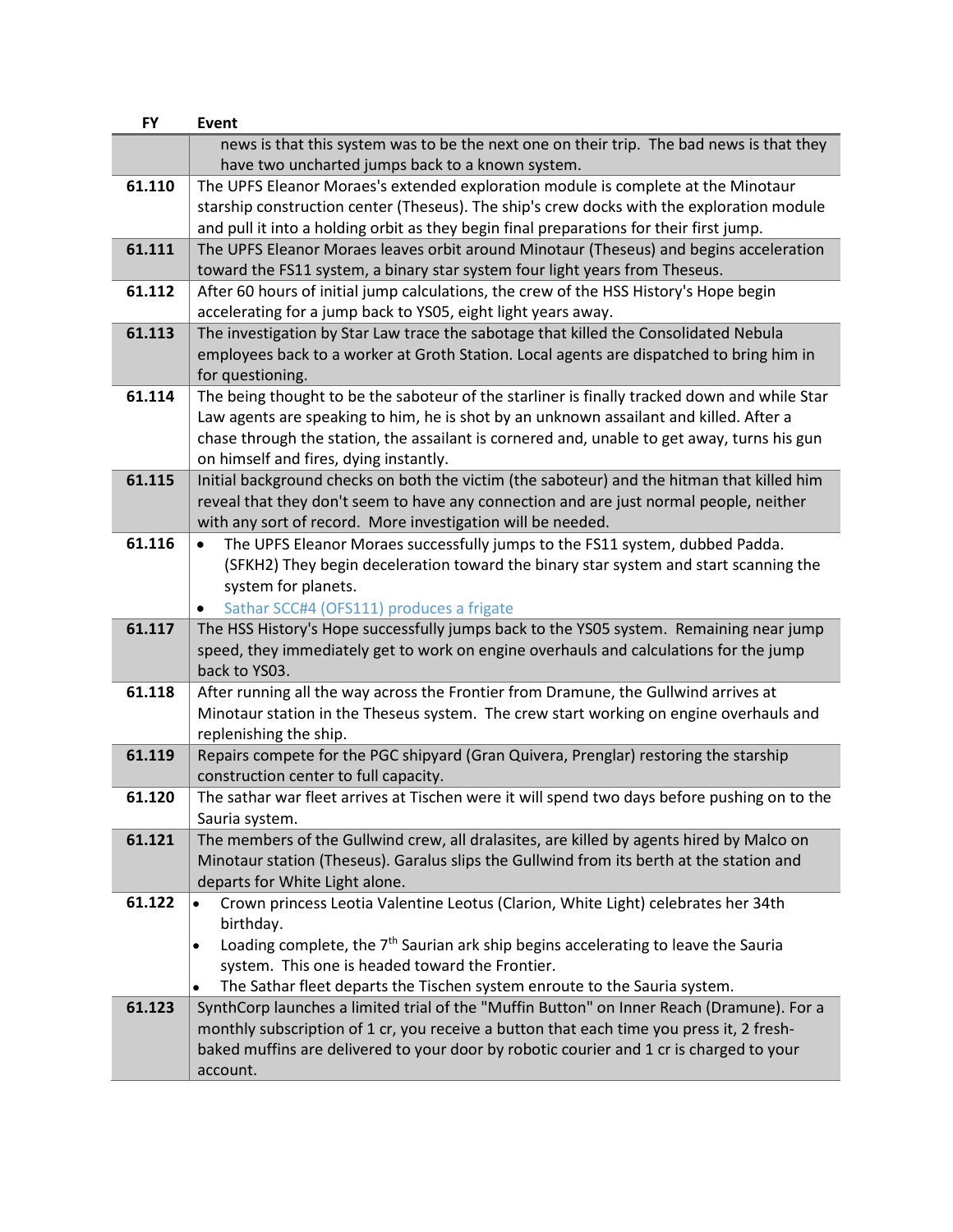| <b>FY</b> | <b>Event</b>                                                                                                                                                                    |  |  |  |
|-----------|---------------------------------------------------------------------------------------------------------------------------------------------------------------------------------|--|--|--|
| 61.124    | Garalus Tylappar docks the beleaguered Gullwind at Clarion Station (White Light) and                                                                                            |  |  |  |
|           | begins looking for a replacement crew. (SFKH1)                                                                                                                                  |  |  |  |
| 61.125    | The last ships of SF Nova leave the PGC shipyards at Gran Quivera (Prenglar). They are                                                                                          |  |  |  |
|           | assigned to patrol the vrusk loop of the Frontier, starting with a trip to the Cassidine                                                                                        |  |  |  |
|           | System where they will exercise and brief Task Force Cassidine on their trip to the Rim                                                                                         |  |  |  |
| 61.126    | Garalus finds a new crew for the Gullwind. While conducting some business in the                                                                                                |  |  |  |
|           | Spacer's Lounge, they are attacked but drive off the assailants.                                                                                                                |  |  |  |
| 61.127    | The Saurian ark ship successfully jumps out of the Sauria system and arrives in the<br>$\bullet$                                                                                |  |  |  |
|           | OFS179 system. They begin scanning for suitable world but don't have high hopes as                                                                                              |  |  |  |
|           | the star is only a small M0 dwarf.                                                                                                                                              |  |  |  |
|           | The new crew get to work repairing the Gullwind's hull which was damaged in the flight<br>$\bullet$                                                                             |  |  |  |
|           | from Dramune.                                                                                                                                                                   |  |  |  |
| 61.128    | After completing and double checking their jump calculations, the HSS History's Hope<br>$\bullet$                                                                               |  |  |  |
|           | successfully jumps back to the YS03 system from YS05. They begin decelerating and<br>start the calculations once again to jump back to the YS05 system.                         |  |  |  |
|           | While working on the hull repair, the new crew of the Gullwind is attacked by the<br>$\bullet$                                                                                  |  |  |  |
|           | leader of the thugs from the Spacer's Lounge with a new group of toughs. They drive                                                                                             |  |  |  |
|           | these attackers away as well.                                                                                                                                                   |  |  |  |
|           | 3 sathar ships (1 DD, 1 LC, 1 AC, designated transit group TG 1) depart SCC#5 (OFS19)<br>$\bullet$                                                                              |  |  |  |
|           | and begin accelerating for a high-speed transit to SCC#4 (OFS111).                                                                                                              |  |  |  |
| 61.129    | After only six days in distribution, SynthCorp has to temporarily suspend orders on the<br>$\bullet$                                                                            |  |  |  |
|           | "Muffin Button" as the dralasites of Inner Reach have overloaded the system.                                                                                                    |  |  |  |
|           | Repairs to the hull complete, the Gullwind immediately departs Clarion station, bound<br>$\bullet$                                                                              |  |  |  |
|           | for the Madderly's Star system.                                                                                                                                                 |  |  |  |
|           | The sathar battle fleet is detected decelerating toward Kischen, the saurian homeworld                                                                                          |  |  |  |
|           | in the Sauria system. All of the saurian defense ships are mobilized to intercept the                                                                                           |  |  |  |
|           | sathar fleet as far from the homeworld as possible.                                                                                                                             |  |  |  |
| 61.130    | Repairs of the Triad Starship Construction Center complete restoring it to full capacity.<br>$\bullet$                                                                          |  |  |  |
|           | Shortly after leaving Clarion Station, the Gullwind is attacked by another armed<br>$\bullet$                                                                                   |  |  |  |
|           | freighter, the Nightshade. They manage to drive off the attackers and escape.                                                                                                   |  |  |  |
|           | The saurian defense fleet engages the sathar ships. Many of the sathar ships are<br>$\bullet$                                                                                   |  |  |  |
|           | damaged or destroyed but the saurian losses are just as bad. The sathar break off the<br>attack and begin retreating toward Tischen. Two saurian Battle Rays are tasked to tail |  |  |  |
|           | the retreating sathar while the other ships return for repairs.                                                                                                                 |  |  |  |
| 61.131    | After 15 days of scanning the Padda system, the crew of the UPF Eleanor Moraes have<br>$\bullet$                                                                                |  |  |  |
|           | discovered no planets orbiting the stars. They begin calculating a jump to the next                                                                                             |  |  |  |
|           | system, dubbed Waller Nexus (FS24)                                                                                                                                              |  |  |  |
|           | Health failing, Garlus collapses. When revived, realizing he has only days to live at<br>$\bullet$                                                                              |  |  |  |
|           | most, he reveals to his new crew the reason for the flight from Dramune and the recent                                                                                          |  |  |  |
|           | attacks and charges them to get the chukkahs safely back to Inner Reach.                                                                                                        |  |  |  |
|           | A second sathar fleet arrives in OFS 184 enroute to the Sessar system.                                                                                                          |  |  |  |
| 61.132    | After accelerating away for two days, the sathar ships In the Sauria system begin                                                                                               |  |  |  |
|           | decelerating again looking to stop somewhere in the outer Sauria system. The two trailing                                                                                       |  |  |  |
|           | Battle Rays radio this information back to Kischen and begin decelerating as well.                                                                                              |  |  |  |
| 61.133    | Shortly before the Gullwind makes the jump to Madderly's Star, Garlus Tylappar passes                                                                                           |  |  |  |
|           | away leaving his new crew to finish the Dramune Run on their own.                                                                                                               |  |  |  |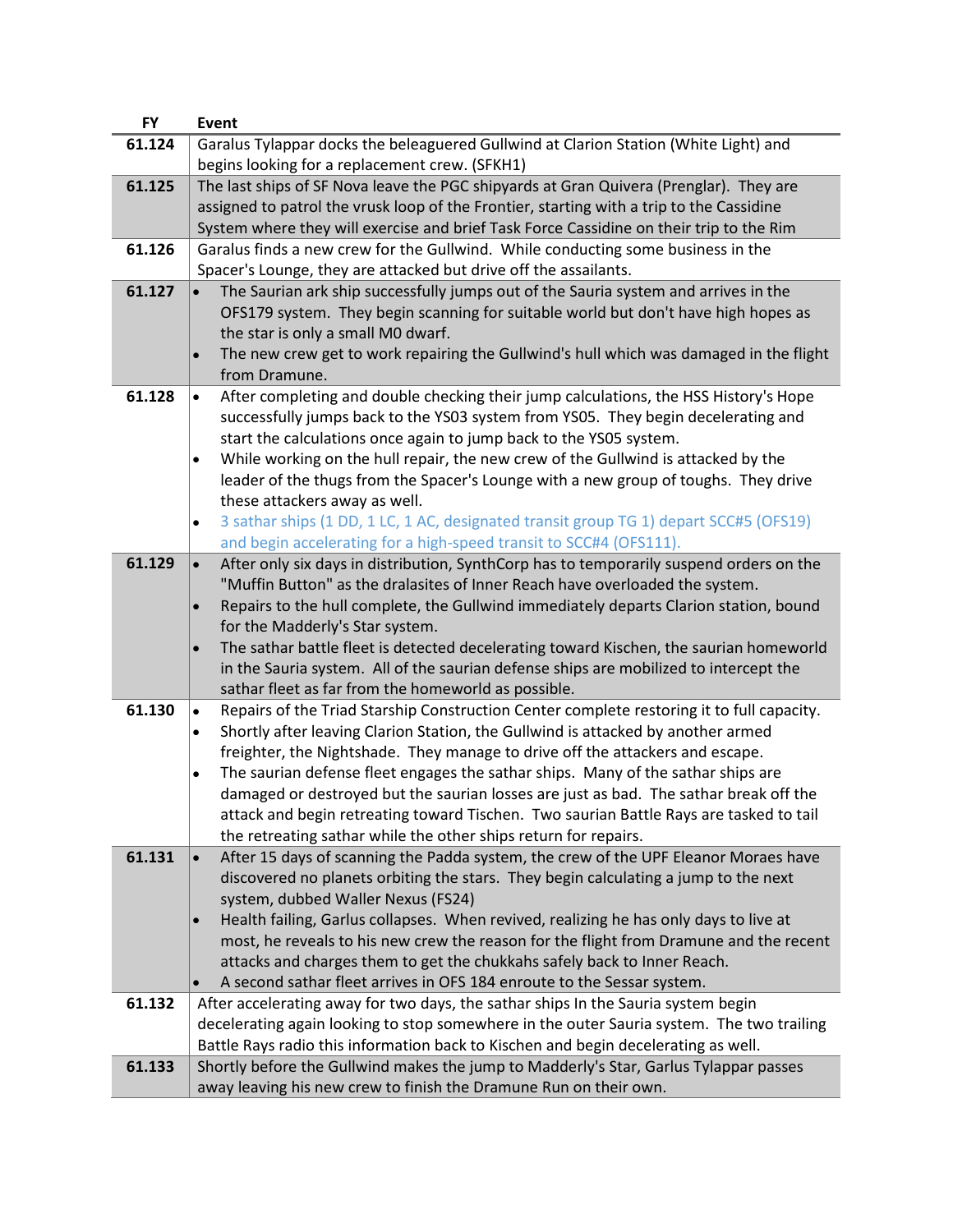| <b>FY</b> | <b>Event</b>                                                                                          |
|-----------|-------------------------------------------------------------------------------------------------------|
| 61.134    | The Gullwind successfully jumps to the Madderly's Star system. The crew immediately get               |
|           | to work on engine overhauls which are a jump overdue. Between the three engines, 108                  |
|           | hours of work are needed to get the overhauls completed.                                              |
| 61.135    | Strike Force Nova arrives in orbit around Triad (Cassidine). They will spend a week here              |
|           | working with TF Cassidine.                                                                            |
| 61.136    | After a week of changes, updates, and upgrades, SynthCorp re-enables its "Muffin Button"              |
|           | service, but with the price doubled to 1cr a muffin.                                                  |
| 61.137    | The second sathar battle fleet arrives at the Rock in the Sessar system. They begin a                 |
|           | massive orbital bombardment of the planet, completely destroying the saurian population               |
|           | there. The saurians manage to get word out via subspace radio to alert the people of                  |
|           | Kischen.                                                                                              |
| 61.138    | Calculations complete, and another 7 days without a planetary detection, the UPF                      |
|           | Eleanor Moraes begins acceleration for a jump to the Waller Nexus system.                             |
|           | In their second 100 days of operation, the OE jump route between Cassidine and<br>$\bullet$           |
|           | Truane's Star yields the company just over 2.5 million in gross profits.                              |
| 61.139    | On their second attempt, the HSS History's Hope successfully jumps from YS03 to YS05,                 |
|           | completing both directions of that jump and fully charting it. The jump data are sent back            |
|           | their supporting foundation but not to the UPF. Work begins to plot the jump back to                  |
|           | YS06.                                                                                                 |
| 61.140    | With the engine overhauls complete, the Gullwind begins accelerating for a jump to the                |
|           | Cassidine system.                                                                                     |
| 61.141    | The Gullwind's radar detects two unidentified ships closing on the freighter. Deciding                |
|           | they don't want another fight, the crew strap into their acceleration chairs and max                  |
|           | out the Gullwind's engines for several hours, avoiding the encounter.                                 |
|           | A destroyer is completed in the sathar SCC#3 (FS30)                                                   |
| 61.142    | The last shipment delivered by Obar Enterprises to Triad (Cassidine), a shipment of rubies            |
|           | from Pale (Truane's Star), triggered a flag in a resource tracking system on Triad due to the         |
|           | speed of the high-profile delivery. It is flagged for future investigation.                           |
| 61.143    | The UPFS Eleanor Moraes successfully arrives in the Waller Nexus system and begins                    |
|           | scanning the system for planets.                                                                      |
| 61.144    | The Gullwind successfully jumps into the Cassidine system and begins deceleration toward              |
|           | Triad station.                                                                                        |
| 61.145    | Strike Force Nova leaves Cassidine and begins accelerating for a jump to the Dramune                  |
|           | system.                                                                                               |
| 61.146    | Calculations nearly complete, the HSS History's Hope begins accelerating for a jump to                |
|           | YS06. If successful, this will complete the jump route between YS06 and YS05.                         |
|           | Initial scans by the UPFS Eleanor Moraes detects a potentially habitable planet orbiting<br>$\bullet$ |
|           | Waller Nexus. An atmoprobe is launched toward the planet. They adjust their                           |
|           | deceleration vector to take them into orbit around the planet which they dub Mahg                     |
|           | Mar.                                                                                                  |
|           | The sathar SCC#4 (OFS111) completes 5 fighters.<br>٠                                                  |
| 61.147    | After scanning the OFS179 system for 20 days, the 7th Saurian ark ship has identified all             |
|           | the planets near the star and none are suitable for colonization. They begin working on               |
|           | jump calculations to their next system.                                                               |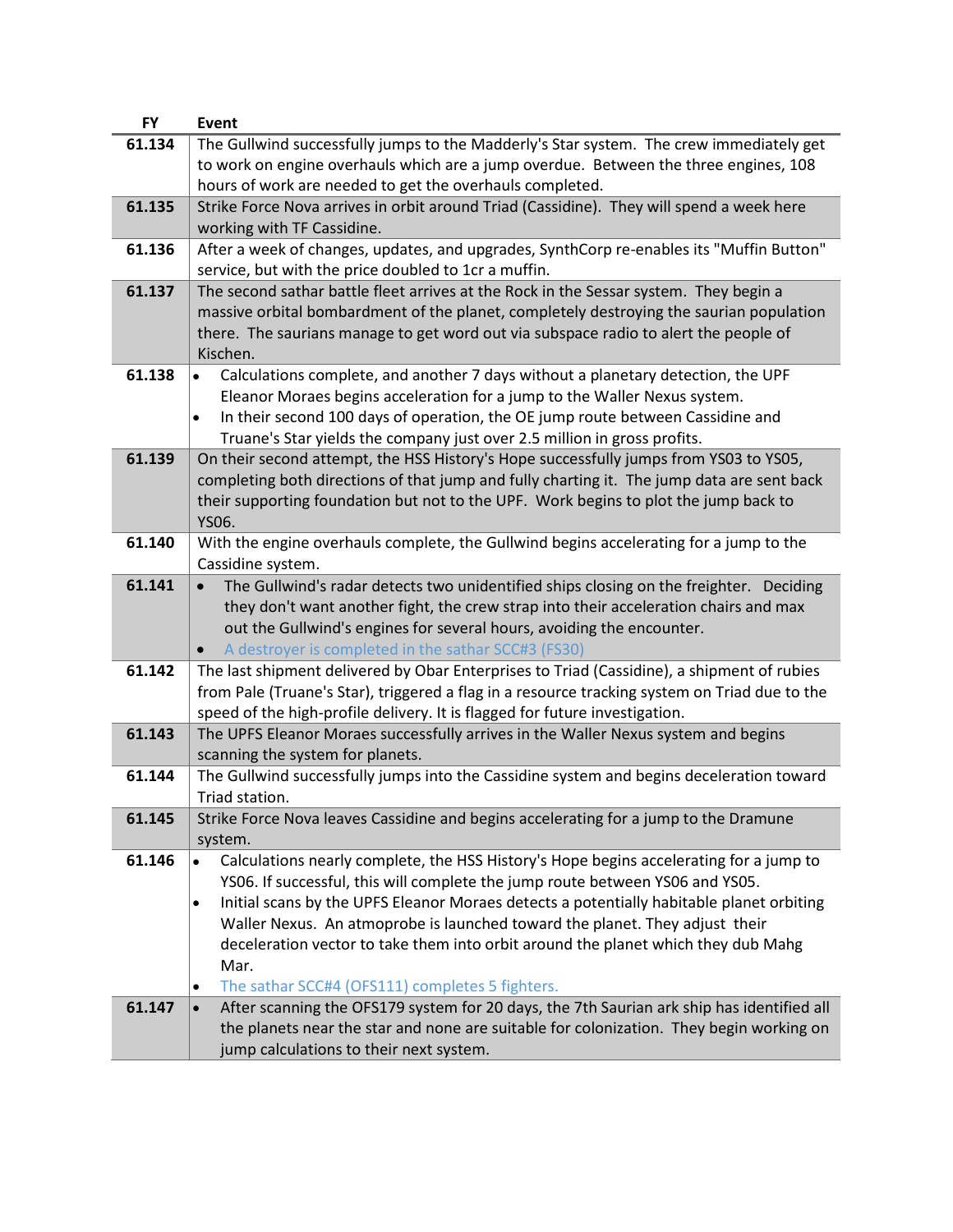| <b>FY</b> | Event                                                                                                                                                                                   |  |
|-----------|-----------------------------------------------------------------------------------------------------------------------------------------------------------------------------------------|--|
|           | Results of the atmoprobe sent to Mahg Mar indicate that the atmosphere is breathable<br>but contains trace toxins. Breathing masks will be required at all time when outside on         |  |
|           | the surface.                                                                                                                                                                            |  |
|           | The 8th Saurian Ark Ship is completed. With sathar ships in the system and suspecting<br>$\bullet$                                                                                      |  |
|           | that the ships that razed Rock (Sessar) will be joining them, the shakedown cruise is                                                                                                   |  |
|           | skipped and loading begins immediately.                                                                                                                                                 |  |
| 61.148    | Arriving at Triad station (Cassidine), the crew of the Gullwind replenish supplies and<br>$\bullet$                                                                                     |  |
|           | spend a day decompressing from their recent encounters before making the final leg of                                                                                                   |  |
|           | their trip to Inner Reach (Dramune).                                                                                                                                                    |  |
|           | Having confirmed the destruction of the saurians on Rock, the Sathar fleet in the Sessar<br>$\bullet$                                                                                   |  |
|           | system begins accelerating toward the Sauria system to join with the other fleet there.                                                                                                 |  |
|           | The ships of sathar TG1 arrive at SCC#4 (OFS111). The destroyer remains in the system<br>$\bullet$                                                                                      |  |
|           | while the remaining ships are joined by 12 fighters (housed in the assault carrier) and<br>another light cruiser. TG1 begins acceleration for a high-speed transit to SCC#3 (OFS        |  |
|           | 136).                                                                                                                                                                                   |  |
| 61.149    | The UPFS Eleanor Moraes settles into orbit around Mahg Mar and begins preparation<br>$\bullet$                                                                                          |  |
|           | for landing on the surface of the planet.                                                                                                                                               |  |
|           | Fearing that this might be the last Ark Ship launched, the Saurians move all of the<br>$\bullet$                                                                                        |  |
|           | remaining cultural artifacts that were planned to be spread out across the remaining 12                                                                                                 |  |
|           | Ark Ships under construction to this one. All resources are dedicated to getting this                                                                                                   |  |
|           | ship underway before the expected sathar attack occurs.                                                                                                                                 |  |
|           | The Gullwind leaves Triad station (Cassidine) and begins accelerating for the final jump                                                                                                |  |
|           | back to Dramune.                                                                                                                                                                        |  |
| 61.150    | The HSS History's Hope successfully jumps to the YS06 system and begins decelerating<br>$\bullet$<br>while planning their next jump.                                                    |  |
|           | A day out from Triad station, the Gullwind is intercepted by an assault scout, the MESS<br>$\bullet$                                                                                    |  |
|           | Maltharia. In the ensuing battle, the assault scout is damaged but takes out the                                                                                                        |  |
|           | Gullwind's engines. It disengages, leaving the freighter adrift. (SFKH1)                                                                                                                |  |
|           | A sathar frigate leaves SCC#4 (OFS111) and begins a high speed transit to SCC#5<br>$\bullet$                                                                                            |  |
|           | (OFS019)                                                                                                                                                                                |  |
| 61.151    | The first two ships for the new Strike Force Meteor emerge from the Pan Galactic<br>$\bullet$<br>shipyards orbiting Gran Quivera (Prenglar). They depart to Morgaine's World (Prenglar) |  |
|           | to begin exercises with elements of Task Force Prenglar.                                                                                                                                |  |
|           | Unable to repair the engines outside a spacedock, the crew of the Gullwind call back to<br>$\bullet$                                                                                    |  |
|           | Triad for assistance. The UPFS Melinda McCoy (destroyer) and UPFS Dirk (assault                                                                                                         |  |
|           | scout) respond to their mayday. (SFKH1)                                                                                                                                                 |  |
|           | After hearing the Gullwind's crew's story, the Melinda McCoy's captain, Commodre<br>$\bullet$                                                                                           |  |
|           | Klat-tic M'tal, a vrusk, arranges a tug to take them back to Triad. He also radios ahead                                                                                                |  |
|           | to SF Nova, current decelerating toward Inner Reach (Drammune) with the story.                                                                                                          |  |
|           | (SFKH1)                                                                                                                                                                                 |  |
| 61.152    | After three days in orbit generating a preliminary map of Mahg Mar's surface, the crew<br>$\bullet$                                                                                     |  |
|           | of the UPFS Eleanor Moraes selects a preliminary landing site and the ship descends to                                                                                                  |  |
|           | the planet's surface. Work begins immediately on overhauling the ship's engines.                                                                                                        |  |
|           | The HSS History's Hope begins accelerating for the jump to their next target system, a<br>$\bullet$                                                                                     |  |
|           | binary M dwarf system 7 light years away.                                                                                                                                               |  |
| 61.153    | The sathar attack fleet from Sessar arrives in the Sauria system. The remains of the<br>$\bullet$<br>sathar fleet still in the system begin accelerating toward Kischen, the saurian    |  |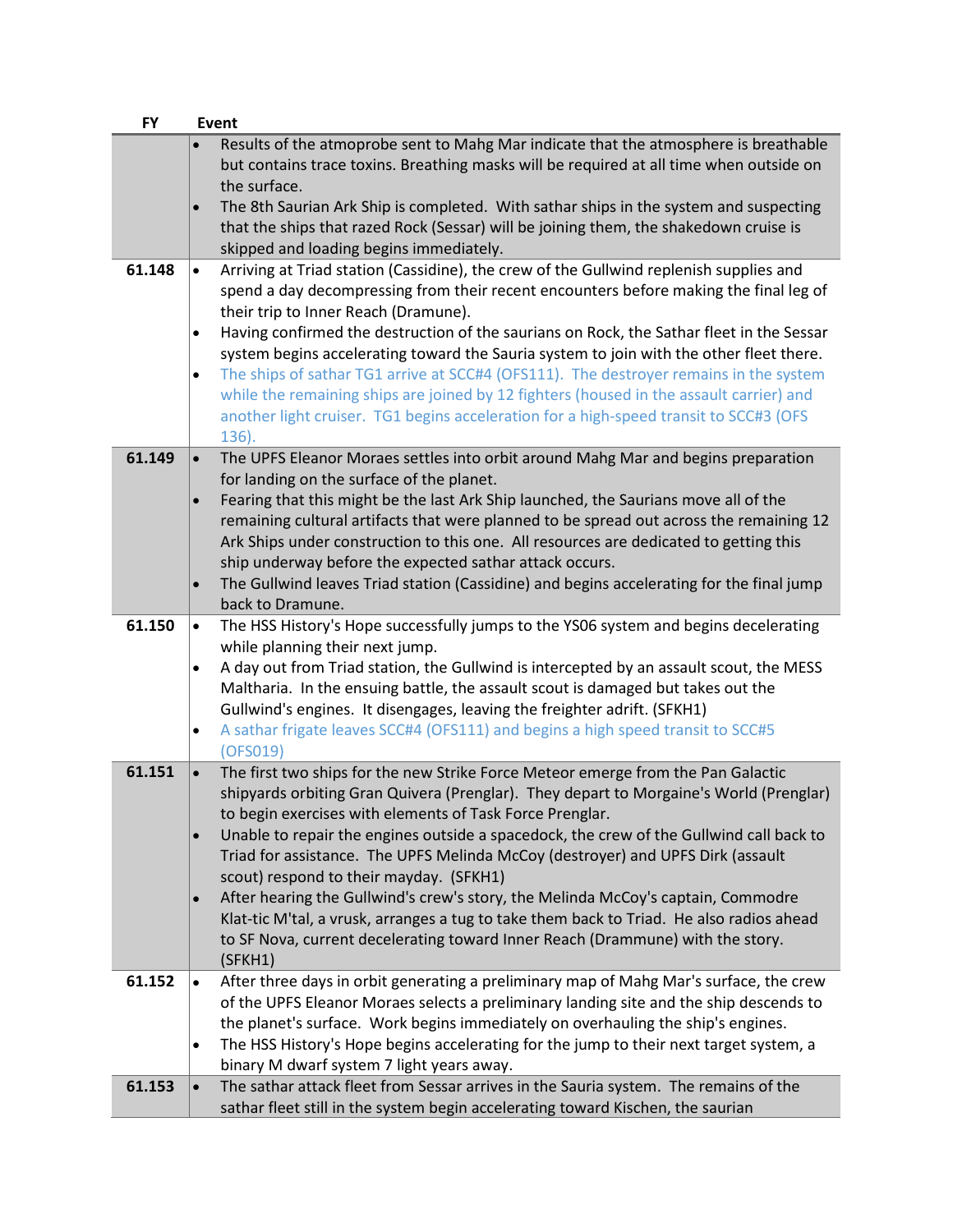| <b>FY</b> | Event                                                                                                                                                             |  |  |
|-----------|-------------------------------------------------------------------------------------------------------------------------------------------------------------------|--|--|
|           | homeworld. The Battle Rays tailing this fleet radio the news home and begin                                                                                       |  |  |
|           | accelerating home as well.                                                                                                                                        |  |  |
|           | The Gullwind arrives back at the CDC shipyards around Triad. Luckily there is room<br>$\bullet$                                                                   |  |  |
|           | available in the shipyard and the Gullwind is immediately admitted for repairs.                                                                                   |  |  |
| 61.154    | Calculations complete, the Saurian ark ship begins accelerating for their jump to the<br>$\bullet$                                                                |  |  |
|           | FS58 system, an F3 start, probably too hot for them but more likely than the M0 star                                                                              |  |  |
|           | they are currently at.                                                                                                                                            |  |  |
|           | Strike Force Nova arrives at Inner Reach (Dramune), they only spend a day at the<br>$\bullet$<br>station before continuing on to Fromeltar.                       |  |  |
| 61.155    | The decelerating fleet from Sessar is detected by the saurian forces, three days away<br>$\bullet$                                                                |  |  |
|           | from the planet.                                                                                                                                                  |  |  |
|           | Fully repaired, and short on cash, the Gullwind departs the CDC shipyards and once<br>$\bullet$                                                                   |  |  |
|           | again begins accelerating toward Dramune.                                                                                                                         |  |  |
| 61.156    | Overhaul of the first engine complete, the captain of the UPFS Eleanor Moraes,<br>$\bullet$                                                                       |  |  |
|           | Winston Marlboro, authorizes an initial scouting expedition to survey the surrounding                                                                             |  |  |
|           | area. Preparations begin for an expedition that will leave in the morning. (SFKH2)                                                                                |  |  |
|           | After a day of acceleration, the crew of the Gullwind have noticed that they have a<br>$\bullet$                                                                  |  |  |
|           | shadow, a pair of ships following their course but always remaining just at the edge of                                                                           |  |  |
|           | radar range. They suspect it is the UPF Melinda McCoy and Dirk but cannnot confirm                                                                                |  |  |
|           | this. (SFKH1)                                                                                                                                                     |  |  |
| 61.157    | With the sathar fleet less than a day away, loading of the last Ark Ship is aborted with<br>$\bullet$                                                             |  |  |
|           | only 90% of the material goods and 50% of passengers loaded. The ship departs                                                                                     |  |  |
|           | Kischen with a small military escort and heads toward the Precipice system, the last                                                                              |  |  |
|           | remaining saurian system.                                                                                                                                         |  |  |
|           | A small detachment of the sathar fleet breaks off from decelerating and begins<br>$\bullet$<br>accelerating in an attempt to catch the departing ark ship.        |  |  |
|           | The HSS History's Hope successfully completes the jump to the new system, which they<br>$\bullet$                                                                 |  |  |
|           | designate as YS07. Decelerations commences as they prepare to plot the return leg of                                                                              |  |  |
|           | the jump.                                                                                                                                                         |  |  |
|           | Shortly after Captain Marlboro, along with most of the ship's crew, departs to begin<br>$\bullet$                                                                 |  |  |
|           | surveying the surrounding area via airship, Bill Terry, first officer of the Eleanor Moraes,                                                                      |  |  |
|           | turns on the remaining crew and stuns or otherwise incapacitates them, taking over the                                                                            |  |  |
|           | ship. (SFKH2)                                                                                                                                                     |  |  |
|           | With the ship secure, Terry remotely orders the survey robot accompanying the airship<br>$\bullet$                                                                |  |  |
|           | to attack and destroy the airship. The captain is injured as is the chief engineer. After a                                                                       |  |  |
|           | brief message from Terry explaining that he is abandoning them on the planet, he cuts                                                                             |  |  |
|           | all communications between the survey party and the ship. (SFKH2)                                                                                                 |  |  |
|           | Salvaging what equipment they can, the uninjured members of the survey party are<br>$\bullet$                                                                     |  |  |
|           | ordered by Captain Marlboro to take the survey robot and proceed overland to<br>recapture the Eleanor Moraes. There is still 45 hours of work to do on the ship's |  |  |
|           | engines before Terry can leave so they must hurry. (SFKH2)                                                                                                        |  |  |
| 61.158    | Battle of Kischen - The remaining saurian forces engage the attacking sathar vessels.<br>$\bullet$                                                                |  |  |
|           | After hours of battle, the saurian forces are destroyed but the sathar vessels are                                                                                |  |  |
|           | similarly devastated.                                                                                                                                             |  |  |
|           | The remaining sathar forces around Kischen begin bombarding the planet, paying<br>$\bullet$                                                                       |  |  |
|           | particular attention to heavily industrialized areas. The remaining ark ships under                                                                               |  |  |
|           | constructions are destroyed.                                                                                                                                      |  |  |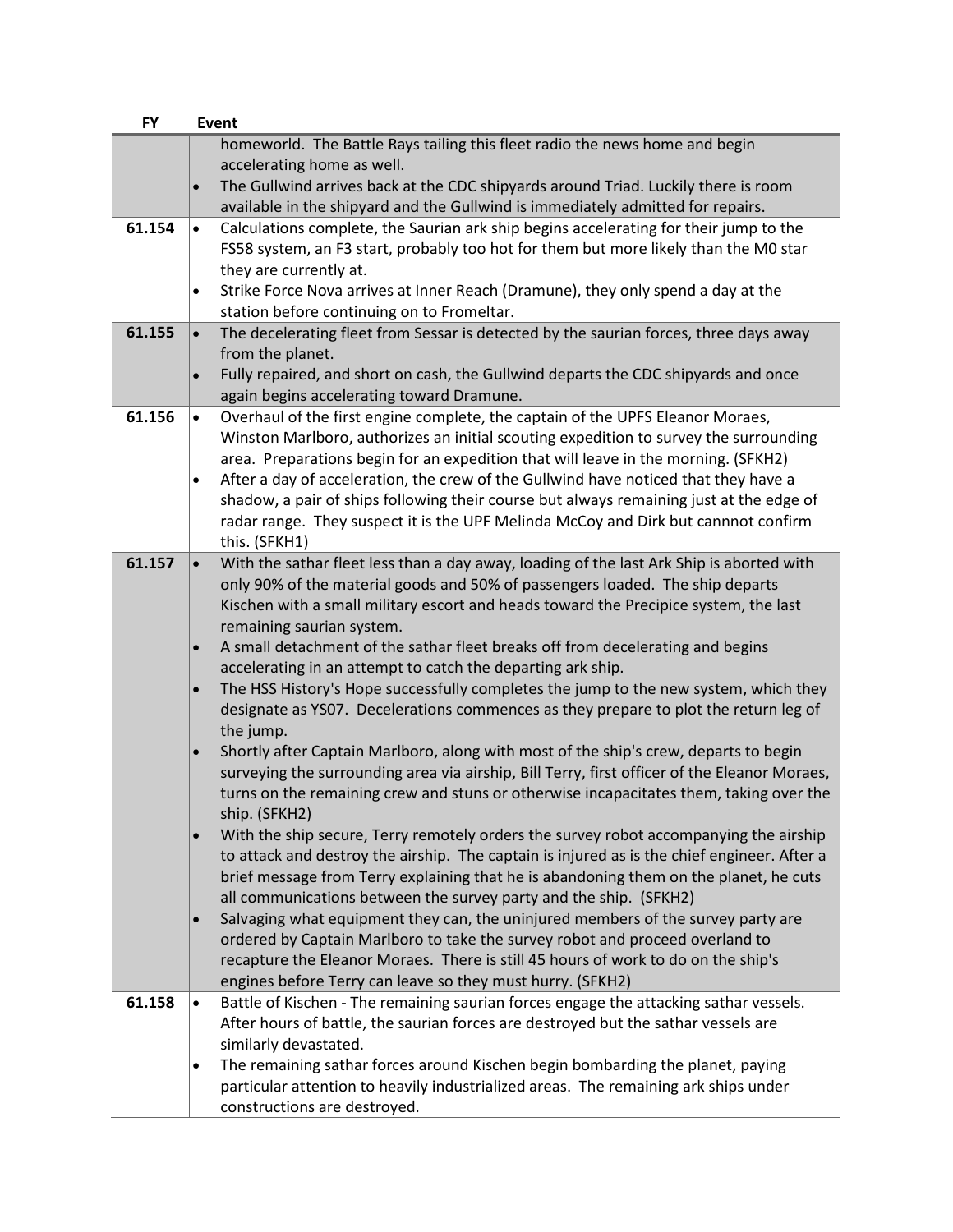| <b>FY</b> |           | Event                                                                                                                                                                     |
|-----------|-----------|---------------------------------------------------------------------------------------------------------------------------------------------------------------------------|
|           | $\bullet$ | Three days out from Inner Reach, a small group of ships breaks off from SF Nova and                                                                                       |
|           |           | begin decelerating back toward the inner system.                                                                                                                          |
|           | $\bullet$ | The crew of the Eleanor Moraes continues their travel back toward the ship. Bill Terry                                                                                    |
|           |           | uses some of the survey robots remaining at the ship to attempt to ambush the party                                                                                       |
|           |           | while en route but they manage to defeat both of his attempts and overcome the                                                                                            |
|           |           | natural obstacles in their way. (SFKH2)                                                                                                                                   |
| 61.159    | $\bullet$ | The 7th saurian Ark Ship successfully jumps to the FS58 system. They begin                                                                                                |
|           |           | decelerating and scanning for planets.                                                                                                                                    |
|           | $\bullet$ | Strike Force Nova makes the jump to the Fromeltar system and begins decelerating                                                                                          |
|           |           | toward Terledrom.                                                                                                                                                         |
|           | $\bullet$ | Realizing that he won't get the engine overhaul completed before the rest of the crew                                                                                     |
|           |           | arrives, Bill Terry begins preparing the Eleanor Moraes for liftoff anyway. (SFKH2)                                                                                       |
|           | $\bullet$ | The Eleanor Moraes crew arrives at the ship before Terry is ready to lift off. Breaching                                                                                  |
|           |           | the defenses he has put in place, they gain access to the ship. In a tense standoff on                                                                                    |
|           |           | the bridge, the crew convinces Terry to surrender. (SFKH2)                                                                                                                |
| 61.160    | $\bullet$ | The Gullwind makes the jump to the Dramune system and begins decelerating toward                                                                                          |
|           |           | Inner Reach. Almost immediately, their shadow reappears and hail the Gullwind,                                                                                            |
|           |           | identifying themselves as the Melinda McCoy and the Dirk. They begin decelerating                                                                                         |
|           |           | with the Gullwind, slowly closing the gap between the ships. (SFKH1)                                                                                                      |
|           | $\bullet$ | With the ship secured, and the captain and chief engineer recovered from the airship                                                                                      |
|           |           | crash site, the crew of the UPFS Eleanor Moraes send a subspace message back to                                                                                           |
|           |           | Theseus informing the Frontier Expeditionary Force HQ of the recent events and their                                                                                      |
| 61.161    |           | status.                                                                                                                                                                   |
|           | $\bullet$ | The last saurian Ark Ship successfully jumps to the Precipice system. They immediately<br>radio ahead to the outpost there to prepare for a full evacuation as they begin |
|           |           | decelerating toward the planet Edge. The sathar ships pursuing them return to the                                                                                         |
|           |           | main force orbiting Kischen.                                                                                                                                              |
|           | $\bullet$ | Two assault scouts, part of the new Strike Force Meteor, are completed at the Triad                                                                                       |
|           |           | starship construction center. The UPF crew takes command of the vessels and begin                                                                                         |
|           |           | accelerating for a jump to Prenglar.                                                                                                                                      |
|           | $\bullet$ | The UPFS Eleanor Moraes receives a response from the FEF HQ that the CMS Osprey is                                                                                        |
|           |           | being dispatched from White Light with material and personnel to effect repairs. The                                                                                      |
|           |           | Moraes crew is to continue their primary mission of surveying the planet until the                                                                                        |
|           |           | Osprey arrives in 28 days.                                                                                                                                                |
| 61.162    | $\bullet$ | Deceleration complete, the HSS History's Hope begins accelerating for the jump back to                                                                                    |
|           |           | YS06.                                                                                                                                                                     |
|           | $\bullet$ | After two days of deceleration, just as they are approaching the orbit of Outer Reach,                                                                                    |
|           |           | the Gullwind and its escorts are enveloped by a powerful jamming field preventing all                                                                                     |
|           |           | communications. They are assaulted by 9 vessels (3 frigates, 2 corvettes, & 4 assault                                                                                     |
|           |           | scouts) that include the Outer Reach militia.                                                                                                                             |
|           | $\bullet$ | After a brief but intense battle, the UPF vessels are destroyed and the Gullwind is                                                                                       |
|           |           | disabled and taken in tow. The Gullwind and UPF ships manage to destroy one of the                                                                                        |
|           |           | corvettes and an Outer Reach militia assault scout as well as severely damage one of                                                                                      |
|           |           | the frigates. While under tow, the jamming field is maintained to prevent                                                                                                 |
|           |           | communication.                                                                                                                                                            |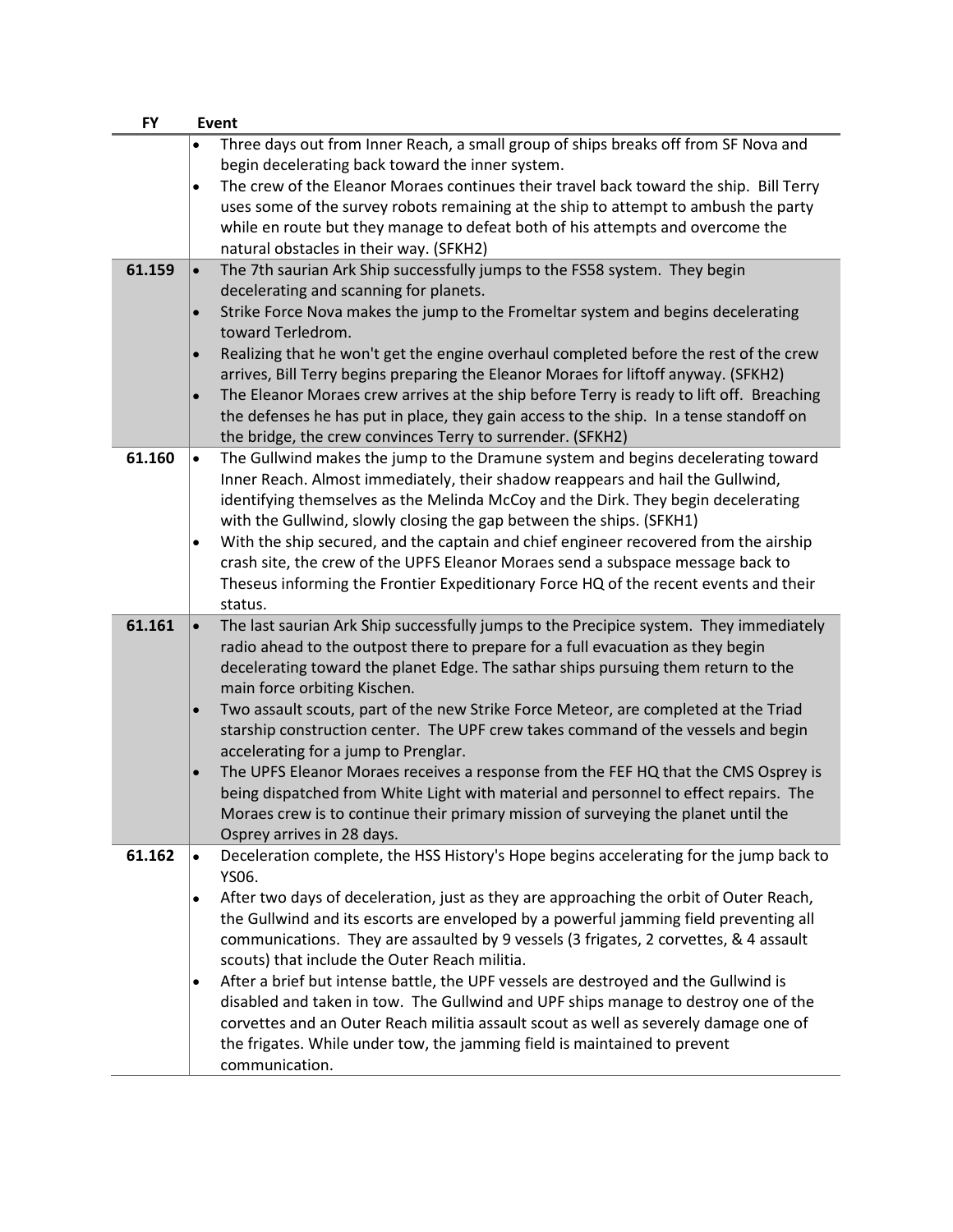| <b>FY</b> | Event                                                                                                                                                                                 |
|-----------|---------------------------------------------------------------------------------------------------------------------------------------------------------------------------------------|
| 61.163    | Strike Force Nova arrives in orbit around Terledrom (Fromeltar). They will remain in<br>the system for 16 days while it waits for the ships detached in the Dramune system to         |
|           | catch up.                                                                                                                                                                             |
|           | The CMS Osprey begins accelerating for Theseus and the first leg of their mission to<br>$\bullet$<br>rescue the UPFS Eleanor Moraes.                                                  |
| 61.164    | Now slowed in the inner system, the 7th saurian Ark Ship discovers a habitable planet.<br>$\bullet$                                                                                   |
|           | However, due to the intensity of the star (F3 vs their native G8), the high gravity (1.5g)                                                                                            |
|           | and slow rotation (40 hours), they deem the planet unsuitable. Preparations are made                                                                                                  |
|           | to depart the system.                                                                                                                                                                 |
|           | The Gullwind arrives at Darkworld station, home the Malthar who orchestrated their<br>$\bullet$<br>capture. The crew is overwhelmed by the Malthar's robots when they refuse to leave |
|           | the ship.                                                                                                                                                                             |
| 61.165    | The 7th saurian Ark Ship begins accelerating for their next jump which will take them to                                                                                              |
|           | the Theseus system.                                                                                                                                                                   |
|           | Having destroyed all visible traces of the saurian population on the planet Kischen, the<br>$\bullet$                                                                                 |
|           | sathar fleet begins accelerating toward the Precipice system.                                                                                                                         |
| 61.166    | The 8th saurian Ark Ship arrives in orbit around the planet Edge (Precipice) and<br>immediately deploys shuttles to start loading the population.                                     |
| 61.167    | The HSS History's Hope successfully jumps back to YS06 completely charting the route                                                                                                  |
|           | between the two systems. They relay the jump data back to their home foundation on                                                                                                    |
|           | Histran via subspace radio and begin the return journey back to YS07.                                                                                                                 |
| 61.168    | After incorporating lessons learned from the false start and several weeks of successful                                                                                              |
|           | operations, Synthcorp's "Muffin Button" is declared a success and begins to roll out in                                                                                               |
| 61.169    | other locations on Inner Reach.<br>With the population and as many supplies as possible loaded from Edge, the 8th saurian                                                             |
|           | arkship begins accelerating out of the Precipice system. They decide to follow the general                                                                                            |
|           | direction of the 7th Ark ship and begin accelerating toward OFS191.                                                                                                                   |
| 61.170    | The two new UPF assault scouts arrive at Morgaine's World (Prenglar) and join up with<br>$\bullet$                                                                                    |
|           | their sister ships exercising with Task Force Prenglar.                                                                                                                               |
|           | The 7th saurian Ark Ship successfully jumps into the Theseus system where they<br>$\bullet$                                                                                           |
|           | immediately detect radio signals from the inhabitants and ships in the system.<br>Vectoring their deceleration to stop deep in the outer system, the saurians begin<br>$\bullet$      |
|           | studying the signals coming from the inner system. They are not detected by the                                                                                                       |
|           | system's inhabitants.                                                                                                                                                                 |
|           | The sathar ships make the jump to the Precipice system. They detect the saurian ark<br>$\bullet$                                                                                      |
|           | ship beginning its acceleration out of the system. Several ships are detached at high                                                                                                 |
|           | speed to try to intercept it.                                                                                                                                                         |
| 61.171    | The sathar frigate arrives at SCC#5 (OFS019)<br>$\bullet$<br>The CMS Osprey arrives at Minotaur station (Theseus) where they are briefed on all the                                   |
|           | details available about their jump route and the Moraes crew and status. They take on                                                                                                 |
|           | additional supplies for the stricken ship.                                                                                                                                            |
| 61.172    | Two more assault scouts, destined to be part of Strike Force Meteor, are completed at<br>$\bullet$                                                                                    |
|           | the Streel shipyards orbiting Pale (Truane's Star). The UPF crews take possession of the                                                                                              |
|           | ships and begin accelerating for a jump to Dixon's Star and then to Prenglar.                                                                                                         |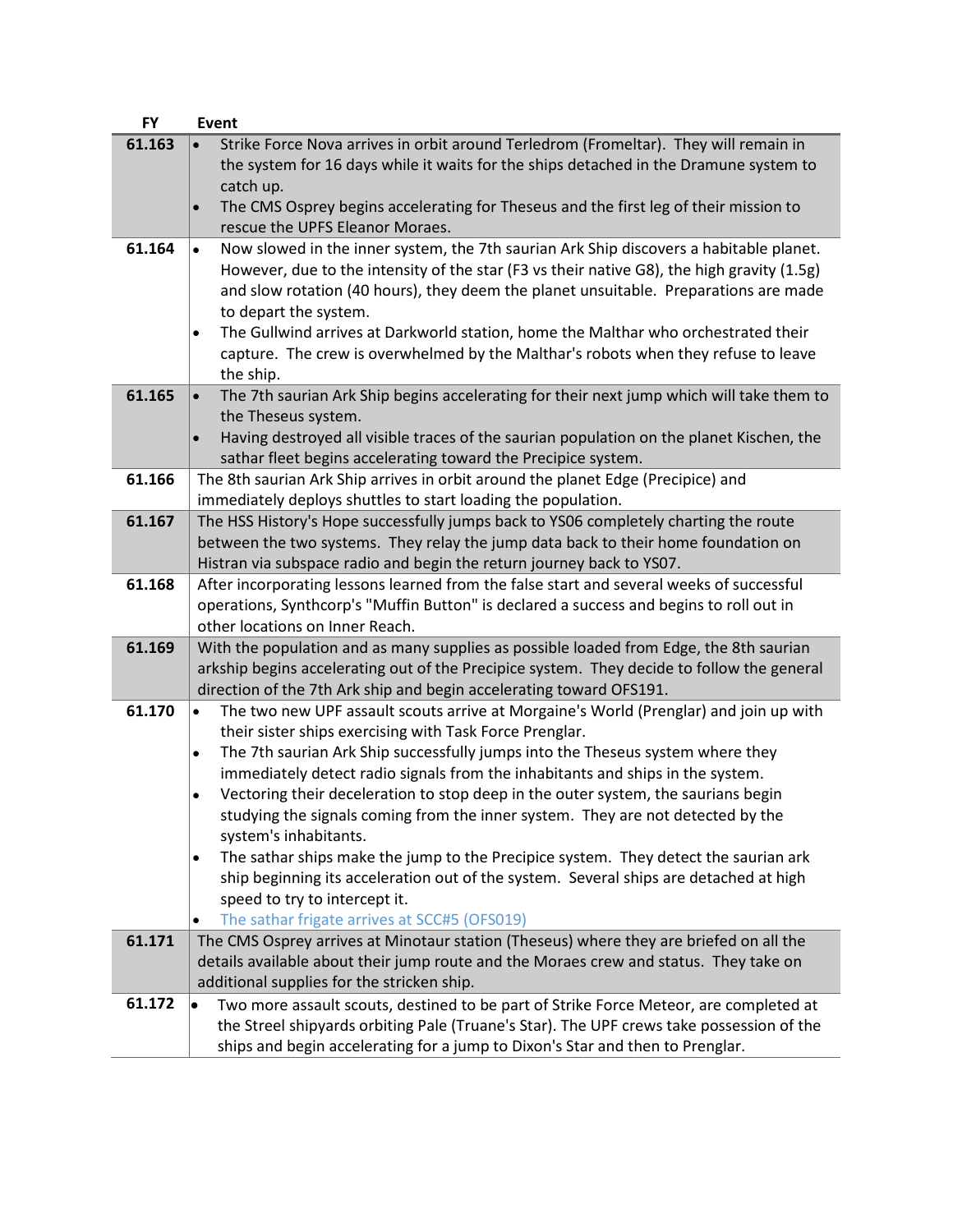| <b>FY</b> | Event                  |                                                                                                                                                                                                                                                                                       |
|-----------|------------------------|---------------------------------------------------------------------------------------------------------------------------------------------------------------------------------------------------------------------------------------------------------------------------------------|
|           |                        | The ships of sathar TG1 arrive at SCC#3 (OFS136). They are joined by another assault<br>carrier (with 8 fighters), 3 heavy cruisers, and 3 frigates. They depart immediately and<br>begin accelerating for a high-speed transit to OFS167.                                            |
| 61.173    | $\bullet$<br>$\bullet$ | The Osprey departs Minotaur (Theseus) for their jump to the Padda system.<br>The sathar vessels overtake the 8th Ark Ship just hours before it is ready to jump. The<br>escort vessels, combined with the defenses of the Ark Ship, put up a heroic defense.                          |
|           | $\bullet$              | The escort vessels sacrifice themselves to ensure the escape of the Ark Ship and<br>manage to damage the pursuing sathar vessels enough that the Ark Ship, while severely<br>damaged itself, can escape their pursuers and slip alone into the Void. They arrive<br>safely in OFS191. |
|           | $\bullet$              | The Sathar battle fleet arrives in orbit around Edge (Precipice). They meet no<br>resistance and begin bombing the planet.                                                                                                                                                            |
| 61.174    | $\bullet$              | Decelerating toward the inner regions of the OFS191 system, the 8th saurian Ark Ship                                                                                                                                                                                                  |
|           |                        | begins scanning the binary star system.                                                                                                                                                                                                                                               |
|           | $\bullet$              | After being sedated and interrogated for 10 days, the crew of the Gullwind is taken to                                                                                                                                                                                                |
|           |                        | meet with the Malthar. On the return to their cells, their guards are set upon by<br>chukkahs running free in the station. They escape to the docking bay where the                                                                                                                   |
|           |                        | Gullwind is being held. (SFKH1)                                                                                                                                                                                                                                                       |
|           | $\bullet$              | Next to the Gullwind's bay, the crew discovers a room with cages of imprisoned                                                                                                                                                                                                        |
|           |                        | chukkahs and transport containers for them. Loading as many as they can into the                                                                                                                                                                                                      |
|           |                        | transport containers and on to the Gullwind, they then depart the station just as a                                                                                                                                                                                                   |
|           |                        | swarm of combat robots attack the ship. (SFKH1)                                                                                                                                                                                                                                       |
|           | $\bullet$              | As the Gullwind departs Darkworld station, the Malthar's ships pursue and attempt to<br>destroy the vessel. The fight is quickly joined by both the Inner Reach militia and the                                                                                                       |
|           |                        | elements of Strike Force Nova (LC, 2xFF, 4xAS) in the system. (SFKH1)                                                                                                                                                                                                                 |
|           | $\bullet$              | With the Spacefleet ships quickly turning the tide of the battle, the pirate and Outer                                                                                                                                                                                                |
|           |                        | Reach militia ships scatter. The Third Dramune War is over. (SFKH1)                                                                                                                                                                                                                   |
| 61.175    | $\bullet$              | Arriving at Inner Reach, the crew of the Gullwind give a full report to the Inner Reach<br>Government and Spacefleet on their discovery and the events of the Dramune Run.                                                                                                            |
|           |                        | The crew discovers that Garlus left the Gullwind to them in his will.                                                                                                                                                                                                                 |
|           | $\bullet$              | After a quick resupply, the element of SF Nova that survived the battle depart for the                                                                                                                                                                                                |
|           |                        | Fromeltar system to rejoin the Strike Force.                                                                                                                                                                                                                                          |
|           |                        | Destruction of the saurian world Edge (Precipice) complete, the sathar battle fleet                                                                                                                                                                                                   |
| 61.176    | $\bullet$              | begins acceleration to return to the Sauria system.<br>Just a few hours before making the jump to the Padda system, the CMS Osprey detects                                                                                                                                            |
|           |                        | unknown radio signals in the outer system. The ship's energy sensors confirm several                                                                                                                                                                                                  |
|           |                        | faint sources in the same direction. They have passed close to the saurian Ark Ship and                                                                                                                                                                                               |
|           |                        | its escorts and detected some intership communications.                                                                                                                                                                                                                               |
|           | $\bullet$              | The CMS Osprey attempts to contact the unknown radio source but receives no                                                                                                                                                                                                           |
|           |                        | response. They radio the contact back to Minotuar and continue on their way to the                                                                                                                                                                                                    |
|           | $\bullet$              | Padda system.<br>After analyzing the report from the CMS Osprey, the destroyer, frigate, and two assault                                                                                                                                                                              |
|           |                        | scouts of the Theseus milita begin boosting toward the location of the contact.                                                                                                                                                                                                       |
| 61.177    | $\bullet$              | The HSS History's hope arrives back in the YS07 system and begins deceleration.                                                                                                                                                                                                       |
|           |                        | Unfortunately, all jumps forward from here are 10-12 light years long. The team begins                                                                                                                                                                                                |
|           |                        | weighing which of the five systems would make the most sense for progress beyond it.                                                                                                                                                                                                  |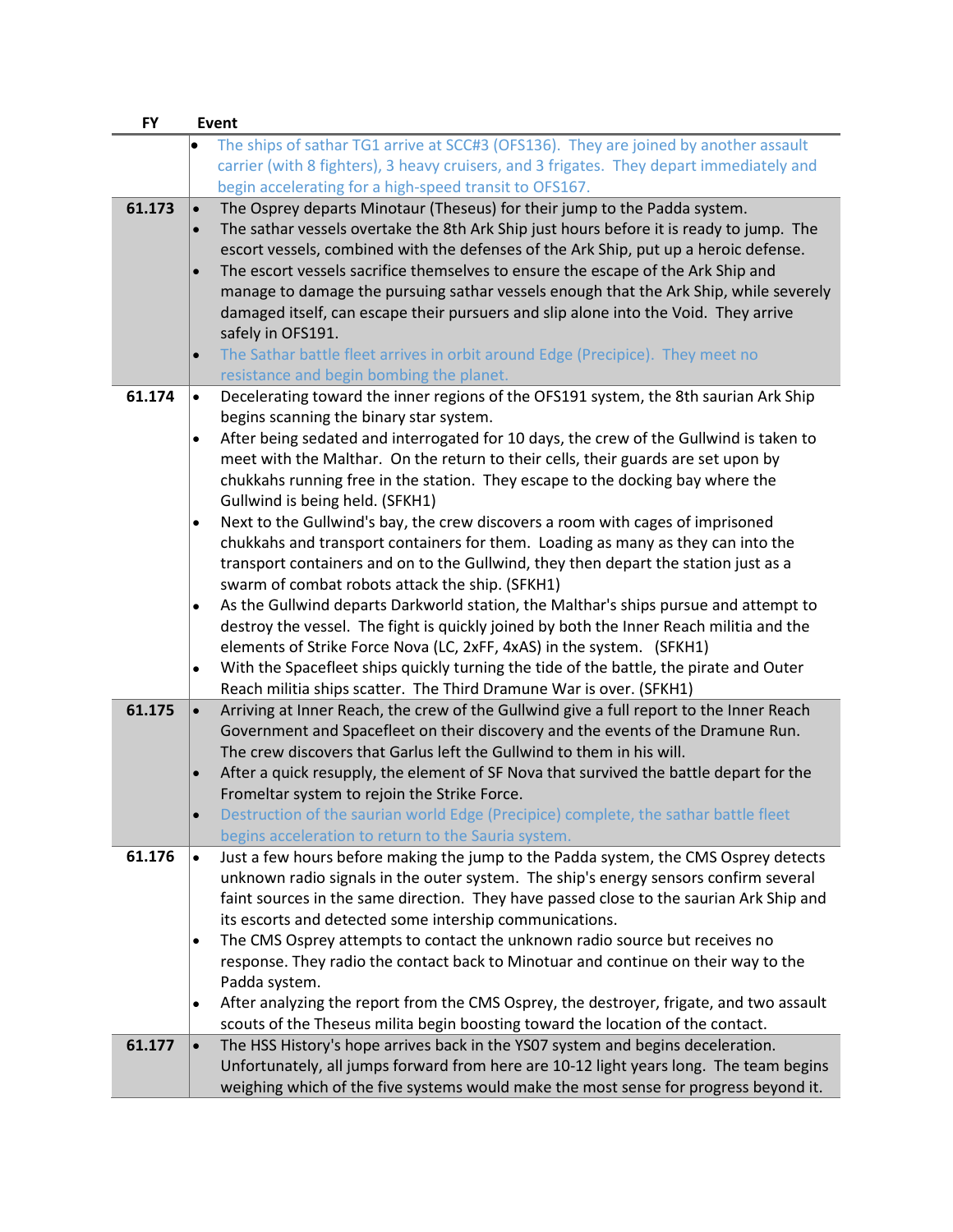| <b>FY</b> | <b>Event</b>                                                                                          |  |
|-----------|-------------------------------------------------------------------------------------------------------|--|
|           | The CMS Osprey successfully jumps to the Padda system. They immediately begin                         |  |
|           | working on the jump calculations to the Waller Nexus system while not slowing down,                   |  |
|           | only angling their vector toward that system.                                                         |  |
|           | The saurians detect the militia ships traveling toward them. Given their analysis of the              |  |
|           | radio signals collected so far from the system and the CMS Osprey, they believe the                   |  |
|           | species living here are not allied with the Sathar and decide to risk communication.                  |  |
| 61.178    | With the militia ships only a day away and now decelerating toward their location, the<br>$\bullet$   |  |
|           | saurians open communications, attempting to contact the approaching ships. The                        |  |
|           | Theseus militia receives the communication attempt and responds in kind. They also                    |  |
|           | notify Minotaur of the development.                                                                   |  |
|           | While initial communication between the saurians and UPF is difficult, both due to the<br>$\bullet$   |  |
|           | long light delay as the signals travel between the ships, and the lack of a common                    |  |
|           | language, progress is made as the distance between the ships decrease and the                         |  |
|           | saurians' computers translate Pan-Gal into saurian.                                                   |  |
| 61.179    | The Theseus militia ships arrive at the location of the saurian Ark Ship and its escorts.             |  |
|           | They are impressed by the design of the saurian Battle Rays and the sheer size of the                 |  |
|           | Ark Ship itself.                                                                                      |  |
|           | Rudimentary communications between the saurians and Frontier races are established                    |  |
|           | and the story of the saurians' flight are related to the crews of the UPF ships. This                 |  |
|           | information is relayed back to Minotaur.                                                              |  |
|           | The Minotaur government notifies the UPF Council of Worlds via subspace radio of the<br>$\bullet$     |  |
|           | detection of the saurian vessels and their contact with them.                                         |  |
|           | The detachment of SF Nova arrives in the Fromeltar system from Dramune. The<br>$\bullet$              |  |
|           | remainder of the Strike Force beings accelerating for a jump to the Kizk-Kar system.                  |  |
| 61.180    | Having found no suitable planets in the OFS191 system, the 8th saurian Ark Ship begins<br>$\bullet$   |  |
|           | accelerating for a jump to the OFS179 system.                                                         |  |
|           | The Council of Worlds temporarily suspends all other deliberations to discuss and<br>$\bullet$        |  |
|           | debate what to do about the saurians.                                                                 |  |
|           | Several sathar ships (1 AC, 1 HC, 1 LC, & 6 fighters, designated TG2) leave SCC#2 (FS30)<br>$\bullet$ |  |
|           | and begin accelerating for a high-speed transit to new SCC#1 (OFS203).                                |  |
| 61.181    | Having picked a system as their next target, and with deceleration complete, the crew<br>$\bullet$    |  |
|           | of the HSS History's Hope begin work on jump calculations for the next leg of their                   |  |
|           | journey, a M5 dwarf 12 light years away.                                                              |  |
|           | The detached ships from SF Nova rejoin the main group as it accelerates toward Kisk-<br>$\bullet$     |  |
|           | Kar.                                                                                                  |  |
| 61.182    | Calculations complete, the CMS Osprey jumps into the Waller Nexus system and begins<br>$\bullet$      |  |
|           | decelerating toward Mahg Mar. They radio the UPFS Eleanor Moraes to establish                         |  |
|           | communication with the downed ship.                                                                   |  |
|           | The UPFS Elanor Moraes responds to the hail from the CMS Osprey and transmit the<br>$\bullet$         |  |
|           | survey data they have collected along with coordinates for the Osprey to find the                     |  |
|           | Moraes.                                                                                               |  |
|           | The sathar SCC#5 (OFS019) completes a cutter and light cruiser.<br>٠                                  |  |
| 61.183    | As the Council of Worlds continue discussion, the Minotuar (Theseus) government, under                |  |
|           | pressure from many of the citizens of their world, invite the saurians to bring their ships           |  |
|           | into the inner system.                                                                                |  |
| 61.184    | While working on jump calculations and surveying the YS07 system, the radar system                    |  |
|           | on the HSS History's Hope suddenly stops working.                                                     |  |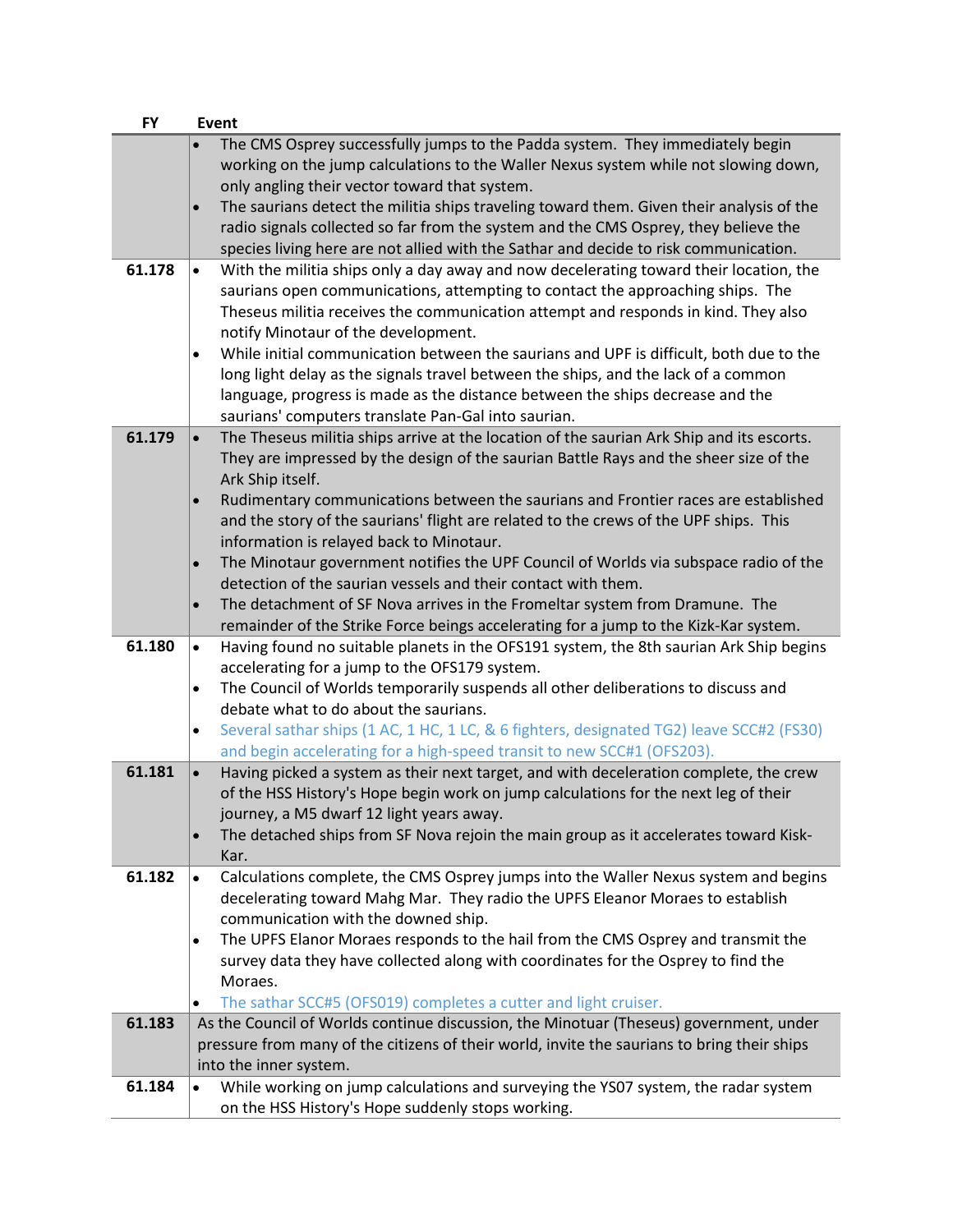| <b>FY</b> | <b>Event</b>                                                                                           |
|-----------|--------------------------------------------------------------------------------------------------------|
|           | As the engineers begin to work on HSS History's Hope's radar, they realized that they                  |
|           | have been out so long that they have missed their annual maintenance. They discover                    |
|           | several other systems that may cause problems in the future.                                           |
|           | With it being about 100 days to make a high speed transit, perform the maintenance,<br>$\bullet$       |
|           | and return to their current location, the HSS History's Hope crew must decide if they                  |
|           | should return or press forward with an increased chance of breakdowns in future                        |
|           | jumps.                                                                                                 |
|           | The sathar fleet arrives back at Kischen (Sauria). They begin an aggressive patrol of the<br>$\bullet$ |
|           | system looking for any survivors or other ships that escaped their initial attack.                     |
| 61.185    | After two days on internal debate, the saurians begin accelerating toward Minotaur,<br>$\bullet$       |
|           | escorted by the militia ships.                                                                         |
|           | The 8th saurian Ark Ship successfully jumps to the OSF179 system. The immediately<br>$\bullet$         |
|           | detect a beacon left by the 7th ark ship indicating that the system had been surveyed                  |
|           | but nothing suitable found. Deciding that the neutron star in OFS192 is a non-starter,                 |
|           | they begin plotting a course to FS58 and shifting their vector for the jump.                           |
| 61.186    | After four days of deceleration, the Osprey settles into orbit around Mahg Mar (Waller<br>$\bullet$    |
|           | Nexus). After a couple of orbits to orient their mapping systems, they locate the UPFS                 |
|           | Elanor Moraes and descend to the planet's surface, landing just a few hundred meters                   |
|           | from the survey vessel.                                                                                |
|           | With repairs still ongoing on the HSS History's Hope's radar system, the crew comes<br>$\bullet$       |
|           | down on the side of caution and decide to return to Scree Fron for maintenance. The                    |
|           | calculations for the jump forward are aborted and calculations are started to jump back                |
|           | to YS06.                                                                                               |
|           | The Sathar SCC#2 (FS30) completes a destroyer. It along with six others, depart the SCC<br>$\bullet$   |
|           | and begin accelerating for a high-speed transit to OFS 167.                                            |
| 61.187    | With the arrival of the CMS Osprey and the supplies it brought, the repairs on the UPFS                |
|           | Eleanor Moraes begin to progress much quicker. Captain Dentin takes command of the                     |
|           | expedition and begins sending out the survey robots to scout the surrounding terrain.                  |
| 61.188    | SF Nova arrives in orbit around Zit-kit In the Kisk-Kar system. They will remain here for<br>$\bullet$ |
|           | 6 days.                                                                                                |
|           | The saurian ships settle into orbit around Minotaur (Theseus). Constant holovid<br>$\bullet$           |
|           | coverage has greatly increased the public interest in these strangely graceful ships.                  |
| 61.189    | The Theseus militia establishes a "no fly" zone around the saurian vessels to keep away                |
|           | all the curious onlookers attempting to visit and observe the ship up close in their small             |
|           | shuttles and private yachts.                                                                           |
|           | Having discovered what appears to be some sort of village about 30 km away members<br>$\bullet$        |
|           | of the Moraes crew are sent by Captain Dentin to investigate with the Osprey crew                      |
|           | continues working on the repairs. (SFKH3)                                                              |
| 61.190    | The two newest assault scouts for SF Meteor arrive at Gollwin Station orbiting<br>$\bullet$            |
|           | Morgaine's World (Prenglar). They are debriefed and join with their fellow assault                     |
|           | scouts and formed into Patrol Group Meteor until the capital ship complete                             |
|           | construction.                                                                                          |
|           | About 3/4 of the way to the village the crew of the UPF Eleanor Moraes discover a<br>٠                 |
|           | strange, small vehicle containing the bodies of two dead sathar and what appears to be                 |
|           | a small, functioning robot. They radio the find back to the Osprey which sends out                     |
|           | another team to collect the vehicle. (SFKH3)                                                           |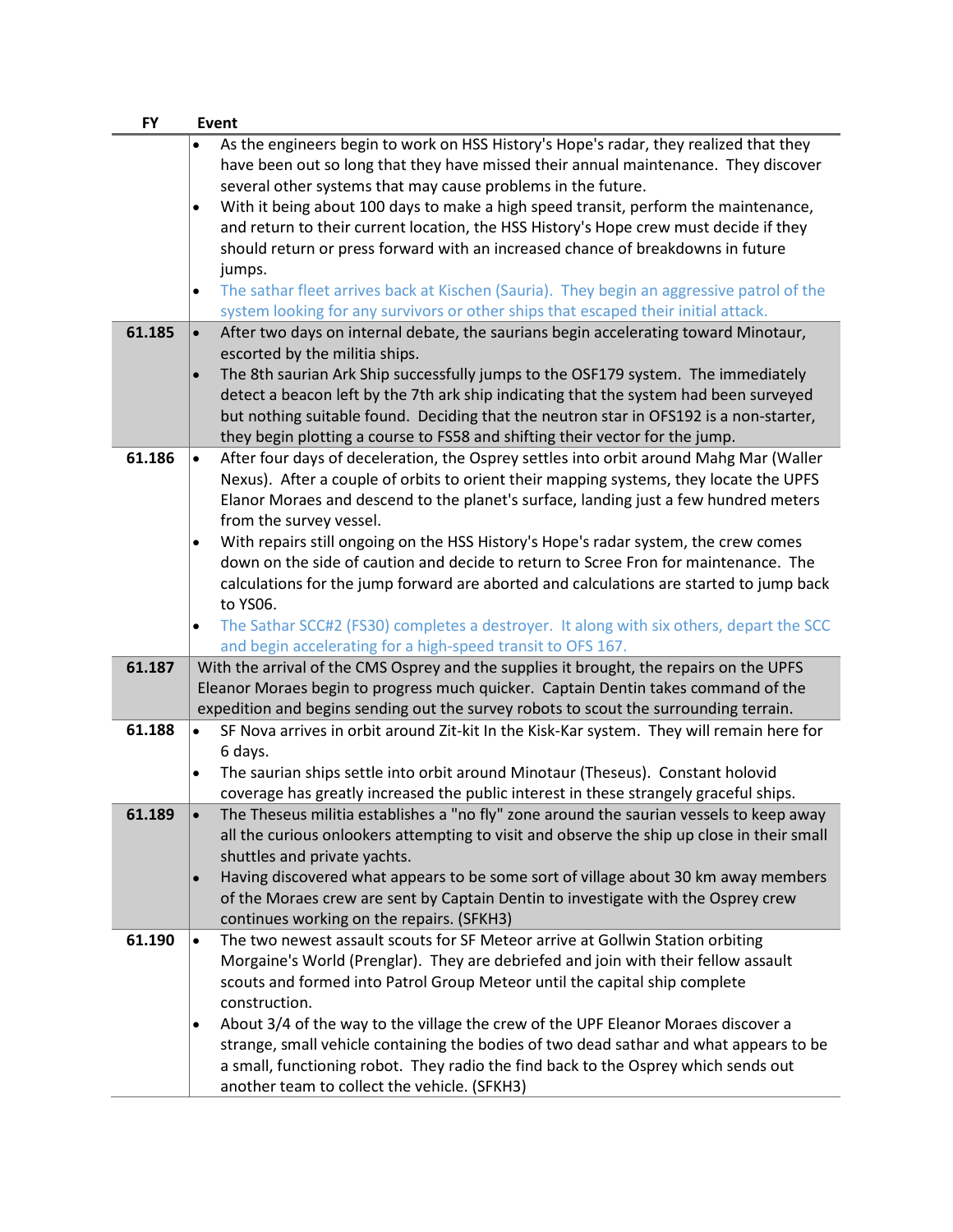| <b>FY</b> | Event                                                                                                                                                                        |
|-----------|------------------------------------------------------------------------------------------------------------------------------------------------------------------------------|
|           | With about 3 km left to the village, the Moraes crew reaches a tall cliff that their                                                                                         |
|           | explorer cannot climb. They need to continue the rest of the way on foot. They camp                                                                                          |
|           | at the base of the cliff for the night. (SFKH3)                                                                                                                              |
| 61.191    | The saurians agree to send an envoy to meet with members of the Minotaur<br>$\bullet$                                                                                        |
|           | government aboard Minotaur station. They request that the captains of the militia                                                                                            |
|           | vessels they had met originally be present at the meeting.                                                                                                                   |
|           | Security is enhanced on Minotaur station in preparation for the historic first meeting                                                                                       |
|           | with the Saurians. Several protest groups are dispersed that were threatening to                                                                                             |
|           | become violent.                                                                                                                                                              |
|           | As the crew of the UPFS Eleanor Moraes reach the top of the cliff, a strange, birdlike                                                                                       |
|           | creature briefly emerges from the underbrush and then disappears again. The crew can                                                                                         |
|           | see it crouching in the bushes and decide to wait to see what happens. (SFKH3)                                                                                               |
|           | After a several minutes, the creature emerges again from the underbrush and begins                                                                                           |
|           | trying to talk to the Moraes crew. Establishing some basic communication with the aid                                                                                        |
|           | of a polyvox, the creature, Beet-Chest, begins leading them to his village. (SFKH3)<br>Meeting with the village elders, the Moraes crew learn that the sathar had arrived on |
|           | the planet about 3 months ago and 2 sathar attacked a party of the Notui (what the                                                                                           |
|           | bird-like creatures call themselves) and were killed by the Notui. The crew spends the                                                                                       |
|           | night in the village after reporting in.                                                                                                                                     |
| 61.192    | Patrol Group Meteor is dispatched to White Light via Timeon.<br>$\bullet$                                                                                                    |
|           | The saurian delegation arrives at Minotaur stations. Large crowds line the passages                                                                                          |
|           | hoping to catch a glimpse of the visitors, but they are quickly moved away from the                                                                                          |
|           | crowds. After several hours of discussion, they return to their ships.                                                                                                       |
|           | Having determined the general direction of where the sathar's ship landed (roughly in                                                                                        |
|           | the same direction from the village as the UPFS Eleanor Moraes), the Moraes crew                                                                                             |
|           | return to their ship to confer with Captain Dentin.                                                                                                                          |
| 61.193    | Calculation and course corrections complete, the 8th saurian Ark Ship jumps to the                                                                                           |
|           | FS58 system. They again detect a beacon from the 7th Ark Ship and realize they are still                                                                                     |
|           | following the previous ship.                                                                                                                                                 |
|           | Having completed jump calculations and gotten the radar system fixed, the HSS                                                                                                |
|           | History's Hope begins accelerating toward YS06, they plan to make a high speed transit                                                                                       |
|           | back to Scree Fron spending only enough time in each system to overhaul engines and                                                                                          |
|           | make jump calculations.<br>The saurians of the 7th ark ship return to Minotaur station to continue their discussions                                                         |
|           | with members of the UPF and Minotaur governments, returning once again to their                                                                                              |
|           | ships at the end of the day. This continues for the next several days.                                                                                                       |
|           | Sathar Transit Group 1 arrive in the inner system of OFS167. They begin patrolling the<br>$\bullet$                                                                          |
|           | system and waiting for other ships to arrive.                                                                                                                                |
| 61.194    | After much deliberation the saurians of the 8th Ark Ship decide that jumping through<br>$\bullet$                                                                            |
|           | the nebula again (which would take them to the Tristkar system) would not be the best                                                                                        |
|           | plan, and like the 7th Ark Ship before them, start plotting a jump to the Theseus                                                                                            |
|           | system.                                                                                                                                                                      |
|           | Strike Force Nova departs Zit-Kit (Kisk-Kar) for the K'aken-Kar system.<br>$\bullet$                                                                                         |
|           | Sathar TG1 is reformed consisting of 1 AC (with 6 fighters), 1 HC, 1 LC, and 1 frigate. It<br>$\bullet$                                                                      |
|           | departs OFS167 immediately for a high-speed transit to SCC#1 (OFS203)                                                                                                        |
|           | A new transit group (TG3) is formed from the ships at OFS167. Consisting of 1 HC, 1 AC                                                                                       |
|           | and 7 fighters, it begins accelerating for a high-speed transit to SCC#2 (FS30).                                                                                             |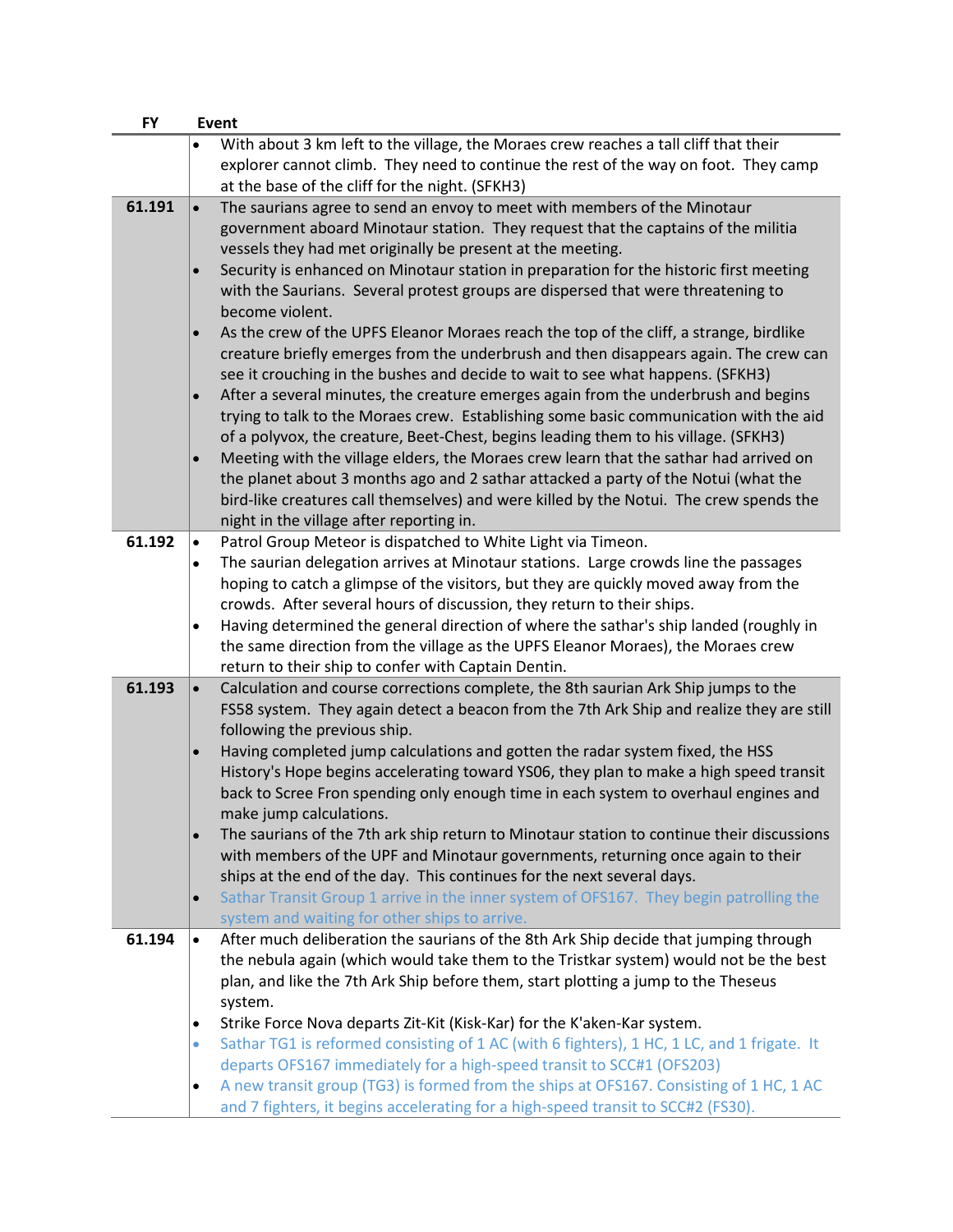| <b>FY</b> | Event                                                                                                                        |
|-----------|------------------------------------------------------------------------------------------------------------------------------|
| 61.195    | After three days of detailed survey by the robots, no trace of the sathar ship can be found                                  |
|           | on land and Captain Dentin suspects that it landed in the water of the nearby river. The                                     |
|           | Moraes' crew sets out to try to find some trace of it along the river.                                                       |
| 61.196    | A delegation from White Light, including Crown Princess Leotia Valentine Leotus, arrives at                                  |
|           | Minotaur station and joins the deliberations with the Saurians.                                                              |
| 61.197    | Jump calculations complete, the 8th saurian Ark Ship begins accelerating toward the                                          |
|           | Theseus system.                                                                                                              |
|           | After two days of careful search along the riverbanks, the Moraes crew discover a metal                                      |
|           | cable attached to a stake in the ground, partially buried in the sand, and extending out                                     |
|           | into the river. Investigation shows some sort of small craft submerged in the river at                                       |
|           | the other end of the cable.                                                                                                  |
| 61.198    | HSS History's Hope jumps into the YS06 system and begin immediately working on the<br>$\bullet$                              |
|           | engines and jump calculations for a jump to YS05.                                                                            |
|           | Using spacesuits with improvised weight belts, the Moraes crew investigate the<br>$\bullet$                                  |
|           | submerged vessel. It is a hull size 2 ship of sathar design never seen before. They                                          |
|           | locate the airlock at the other end of the cable but do not attempt to enter.                                                |
| 61.199    | Descending again to the sathar ship, the Moraes crew breach the security system on the                                       |
|           | airlock and enter the ship. Fighting through the ship's defenses, they gain control of the                                   |
|           | ship with only minor damage to the ship and no serious injuries to the crew.                                                 |
| 61.200    | After a day of examining the sathar vessel, the Moraes crew discover what appears to<br>$\bullet$                            |
|           | be a sathar base of operations for the ship located in the FS30 system and astrogation                                       |
|           | data to get there. They send a report back to the Frontier Expeditionary Force HQ on                                         |
|           | Clarion.                                                                                                                     |
|           | Sathar Transit Group 2 (1 AC, 1 HC, 4 DD, & 8 fighters), arrive at the newly operating<br>$\bullet$<br><b>SCC#1 (OFS203)</b> |
| 61.201    | PG Meteor arrives in orbit around Lossend (Timeon). They plan to spend two days here                                         |
|           | before continuing on to Clarion (White Light).                                                                               |
| 61.202    | The 8th saurian Ark ship successfully jumps into the Theseus system and immediately<br>$\bullet$                             |
|           | detect radio signals from the inner system. A few hours later they detect the 7th Ark                                        |
|           | Ship and establish communications.                                                                                           |
|           | The UFPS Eleanor Moraes and CMS Osprey receive orders from the Frontier<br>$\bullet$                                         |
|           | Expeditionary Force commander to select a crew to man the sathar scout ship. The                                             |
|           | three ships are to jump to the FS30 system and attempt to capture the sathar base.                                           |
|           | PG Meteor's time in Timeon is cut short and their orders are changed to proceed<br>$\bullet$                                 |
|           | immediately to the Theseus system to support Frontier Expeditionary Force operation                                          |
|           | in the FS30 system. They leave immediately for the White Light system.                                                       |
| 61.203    | Strike Force Nova arrives at Ken'zah-Kit in the K'aken-Kar system. They will remain in                                       |
|           | this system for 18 days patrolling the outer system.                                                                         |
|           | Engine overhauls and jump calculations complete, the HSS History's Hope jumps back                                           |
|           | to the YS05 system and begins working on the jump to YS03.                                                                   |
| 61.204    | After two days of preparation, the UPFS Eleanor Moraes, CMS Osprey, and the sathar scout                                     |
|           | ship (now named the UPFS Backdoor) lift off from Mahg Mar and begin accelerating toward                                      |
|           | the FS 30 system using the captured astrogation data. (SFKH4 $^1$ )                                                          |

<span id="page-50-0"></span><sup>1</sup> SFKH4 – The War Machine module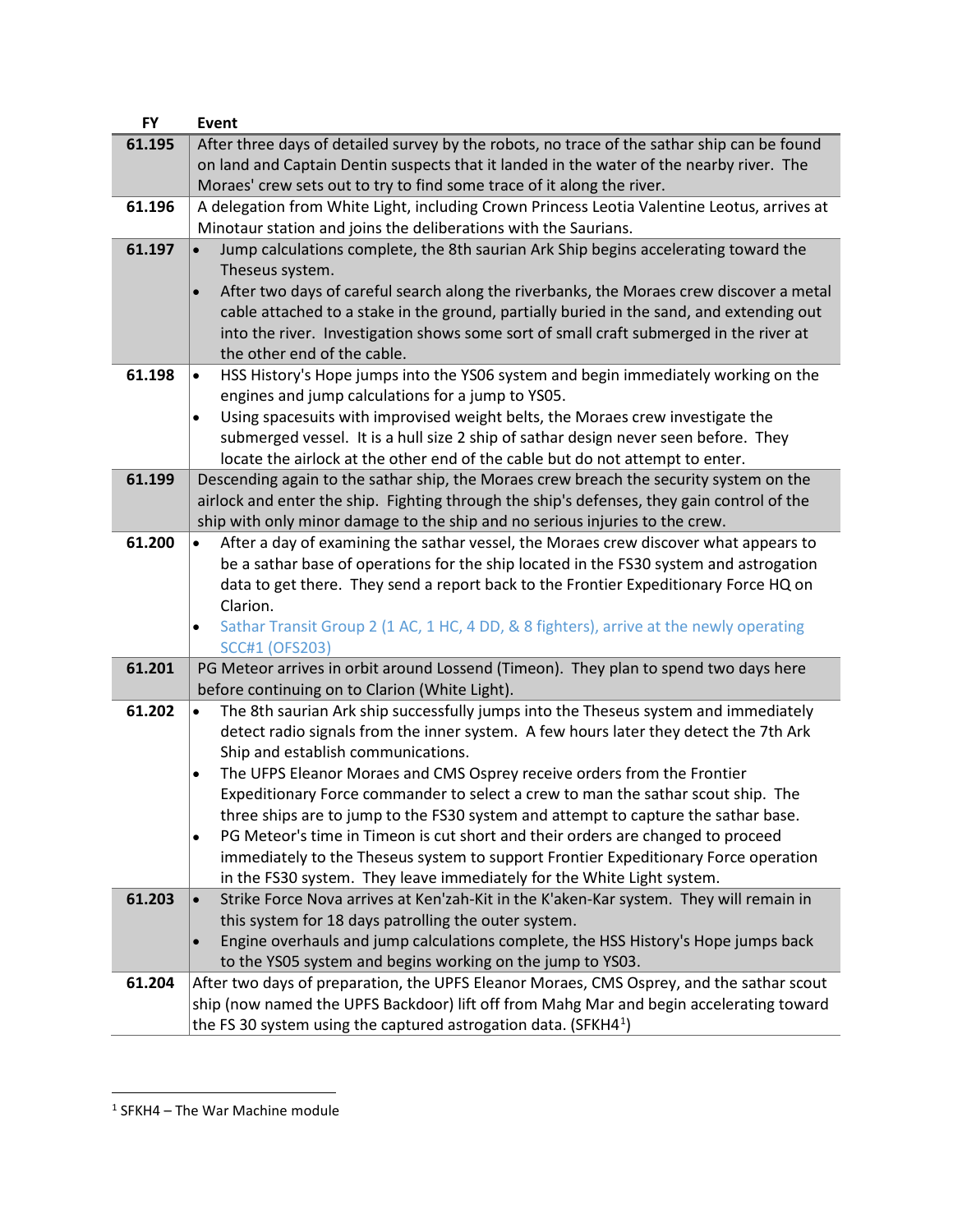| <b>FY</b> | Event                                                                                                   |
|-----------|---------------------------------------------------------------------------------------------------------|
| 61.205    | After over a week of deliberations, discussions, and subspace communications all of the                 |
|           | Frontier, Princess Leotia of Clarions extends a formal invitation from her world to the                 |
|           | Saurians to set up an initial settlement there.                                                         |
| 61.206    | PG Meteor successfully jumps into the White Light system. They do not slow down but<br>$\bullet$        |
|           | immediately begin calculations for the 10 light year jump to Theseus.                                   |
|           | The second saurian Ark ships joins the first one in orbit around Minotaur and delegates<br>$\bullet$    |
|           | from that ship join the discussions.                                                                    |
| 61.207    | Two UPF Frigates slated for SF Meteor are completed in the Minotaur (Theseus)<br>$\bullet$              |
|           | shipyards. They begin a short shakedown cruise while they wait for the arrive of the                    |
|           | assault scouts in PG Meteor.                                                                            |
|           | After two days of internal discussions, the saurians agree to send one of the ark ships to<br>$\bullet$ |
|           |                                                                                                         |
|           | White Light for direct discussions about settling on Clarion, at least initially. Princess              |
|           | Leotia offers to accompany them personally on their vessel as a show of good faith.                     |
| 61.208    | The UPFS Eleanor Moraes, CMS Osprey, and UPFS Backdoor successfully jump into the<br>$\bullet$          |
|           | FS30 system. They begin decelerating toward the location of the sathar base,                            |
|           | codenamed Base Alpha. (SFKH4)                                                                           |
|           | The first ship, a light cruiser, is completed at the new sathar SCC#1 (OFS203) south of<br>$\bullet$    |
|           | Prenglar.                                                                                               |
| 61.209    | The HSS History's Hope jumps into the YSO3 system and begins work on the jump back<br>$\bullet$         |
|           | to YSO2.                                                                                                |
|           | Sathar Transit Group 3 arrives at SCC#2 (FS30)                                                          |
| 61.210    | After 3 days of preparation, the 7th saurian Ark Ship leaves orbit around Minotaur and                  |
|           | begins accelerating for a jump to the White Light system.                                               |
| 61.211    | Jump calculations complete, PG Meteor jumps to the Theseus system and begins                            |
|           | decelerating toward Minotaur.                                                                           |
| 61.212    | After four days of deceleration, the UPF ships approach the location of Base Alpha in<br>$\bullet$      |
|           | the FS30 system. They realize that the base is a small assault carrier. Leaving the other               |
|           | ships behind, the captured sathar scout ship (UPFS Backdoor) approaches the carrier.                    |
|           | (SFKH4)                                                                                                 |
|           | The UPFS Backdoor is pulled in to a docking bay of the sathar carrier. After an intense<br>٠            |
|           | battle through the decks of the sathar vessel, the crew manages to capture the ship and                 |
|           | eject its engines before they can overload and destroy the vessel. (SFKH4)                              |
| 61.213    | Several ships, independently dispatched by members of the True Yaziria society, arrive in               |
|           | YS01. They discover several Family of One vessels in the system patrolling for the eventual             |
|           | arrival of the HSS History's Hope as it returns to the Frontier.                                        |
| 61.214    | The HSS History's Hope jumps to the YSO2 system arriving safely. They begin work to<br>$\bullet$        |
|           | make the jump back to YS01.                                                                             |
|           | The True Yaziria ships engage the Family of One ships destroying one, crippling another,<br>$\bullet$   |
|           | and driving off the remaining two. The FoO ships are trailed until they jump out of the                 |
|           | YS01 system.                                                                                            |
|           | Four sathar fighters arrive from the inner system to investigate the explosions of the<br>٠             |
|           | sathar carrier's engines. A battle ensues between the CMS Osprey, UPF Eleanor                           |
|           | Moraes, UPFS Backdoor, and the sathar fighters. The UPF forces win but the Moraes is                    |
|           | severely damaged. (SFKH4)                                                                               |
| 61.215    | The 7th saurian Ark Ship jumps into the White Light system and begins decelerating                      |
|           | toward Clarion. Princess Leotia radios ahead to alert her father of their arrival.                      |
|           |                                                                                                         |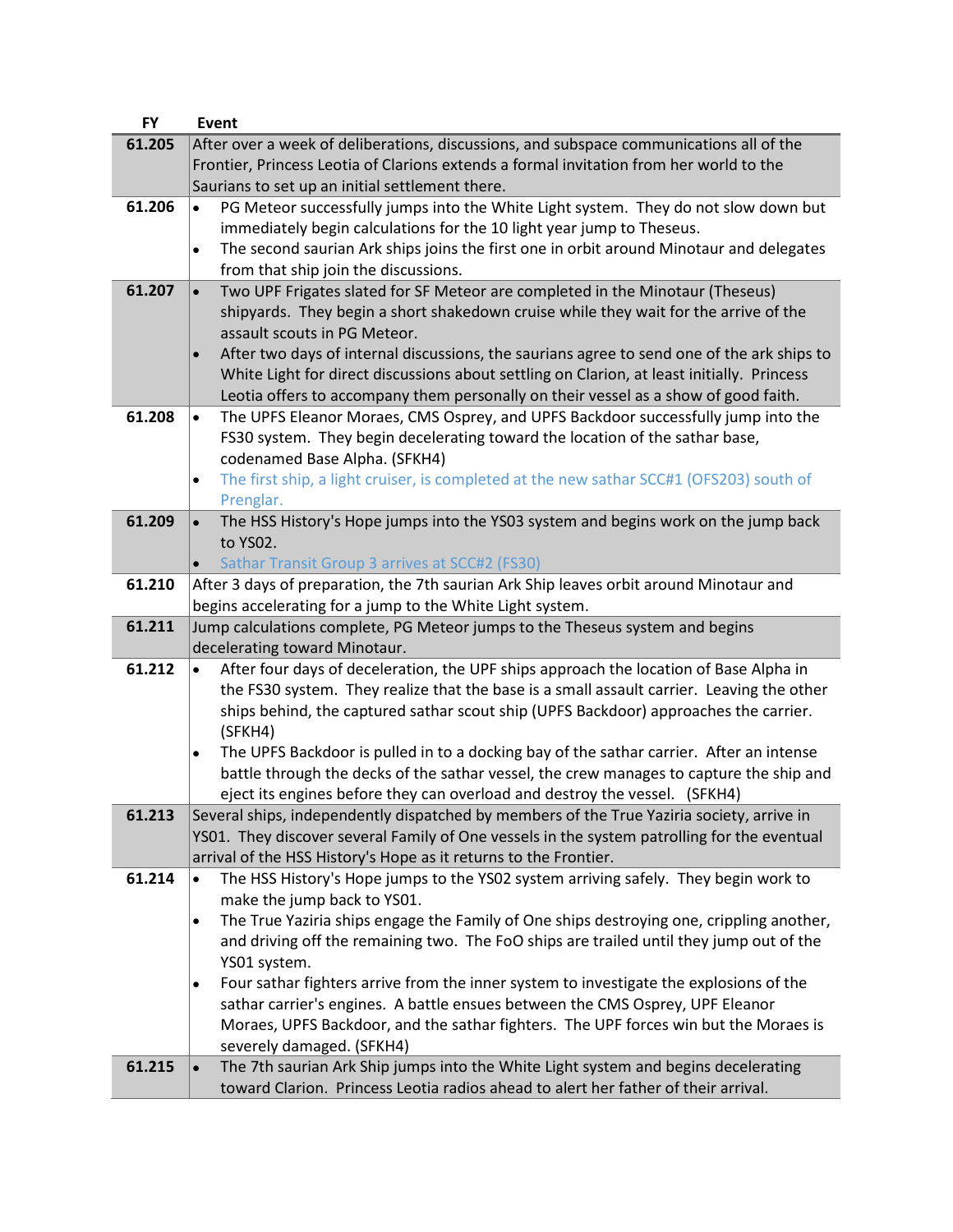| <b>FY</b> | <b>Event</b>                                                                                                                                                                                                                                                                                                                                                                                                                                                                                                                                                                                                                                                                                                                                                                                   |
|-----------|------------------------------------------------------------------------------------------------------------------------------------------------------------------------------------------------------------------------------------------------------------------------------------------------------------------------------------------------------------------------------------------------------------------------------------------------------------------------------------------------------------------------------------------------------------------------------------------------------------------------------------------------------------------------------------------------------------------------------------------------------------------------------------------------|
|           | PG Meteor arrives at Minotaur station, the assault scout crews are given two days of<br>rest before they are given their next assignment. The two frigates join the assault<br>scouts, and the ships are temporarily assigned to the Frontier Expeditionary Force<br>under Commander Reider.                                                                                                                                                                                                                                                                                                                                                                                                                                                                                                   |
| 61.216    | After two days of engine overhauls and repairs, a small chemically propelled rocket<br>approaches the UPF ships in the FS30 system. Capturing the rocket, they determine that it<br>is a message requesting a meeting from some unknown group. They radio back to FEF<br>headquarters. (SFKH4)                                                                                                                                                                                                                                                                                                                                                                                                                                                                                                 |
| 61.217    | The UPF forces in FS30 receive orders from Commander Reider to make contact with<br>whomever sent the rocket and learn as much about the sathar in the system as<br>possible. He is personally bringing reinforcements.<br>PG Meteor is split into two groups. One (a frigate and 4 AS) are sent to the FS26 system<br>$\bullet$<br>to see if any sathar ships were pursuing the saurians and establish a forward screen<br>there. The other (a frigate and 2 AS), commanded by Commander Reider, depart for<br>the trip to FS30.<br>After completing preparations, the crew of the UPFS Eleanor Moraes depart for the<br>$\bullet$<br>rendezvous point indicated by the map in the rocket. (SFKH4)                                                                                            |
| 61.218    | The full White Light Militia, sans the CMS Osprey, boost out from Clarion station to<br>$\bullet$<br>meet the saurian Ark Ship.<br>The sathar SCC#1 (OFS218) completes a frigate.<br>$\bullet$                                                                                                                                                                                                                                                                                                                                                                                                                                                                                                                                                                                                 |
| 61.219    | With everything ready to go, the crew of the HSS History's Hope prepares to jump back<br>$\bullet$<br>to the YS01 system. They go on high alert as this is the system they were attacked in<br>before and are worried that there will be trouble again.<br>Jumping in to the YS01 system, the crew of the HSS History's Hope detect radio signals<br>$\bullet$<br>from several different ships. Initially concerned, they soon realize that these ships are<br>there as escorts, not antagonists. Work begins on jump calculations as the ships in the<br>inner system accelerate to join them.                                                                                                                                                                                                |
|           | The Eleanor Moraes crew arrives at the rendezvous point, a small asteroid that has<br>$\bullet$<br>been hollowed out into a space station. After docking they meet with a new race,<br>called the Mhemne. (SFKH4)<br>Two sathar destroyers arrive at SCC#3 (OFS138) and join the forces there.<br>$\bullet$                                                                                                                                                                                                                                                                                                                                                                                                                                                                                    |
| 61.220    | The 7th saurian Ark Ship, together with the White Light militia, settle into orbit around<br>$\bullet$<br>Clarion. Preparations are begun to send a delegation to the surface.<br>After a day of negotiations, the UPF forces and the Mhemne reach an agreement to<br>$\bullet$<br>work against the sathar in the system. They plan to slip to the surface of the planet<br>(Snowball) and contact the resistance there and investigate the sathar factories on the<br>surface. (SFKH4)                                                                                                                                                                                                                                                                                                        |
| 61.221    | SF Nova prepares to depart the K'aken-Kar system and begins accelerating toward the<br>$\bullet$<br>K'tsa-Kar system.<br>UPF forces descend to the surface of Snowball (FS30). After fighting off a Sathar<br>$\bullet$<br>hovercraft, they make contact with the Mhemne resistance on the surface. (SFKH4)<br>After consulting with Commander Reider, the UPF forces, assisted by the Mhemne<br>$\bullet$<br>resistance, begin a series of raids on the sathar factories on the surface of Snowball to<br>disrupt sathar operations while they wait for PG Lancet to arrive in system. (SFKH4)<br>Descending to the surface of Clarion (White Light), the saurian delegation are met by<br>$\bullet$<br>King Leotus and Princess Leotia as welcome guests. The next several days are spent in |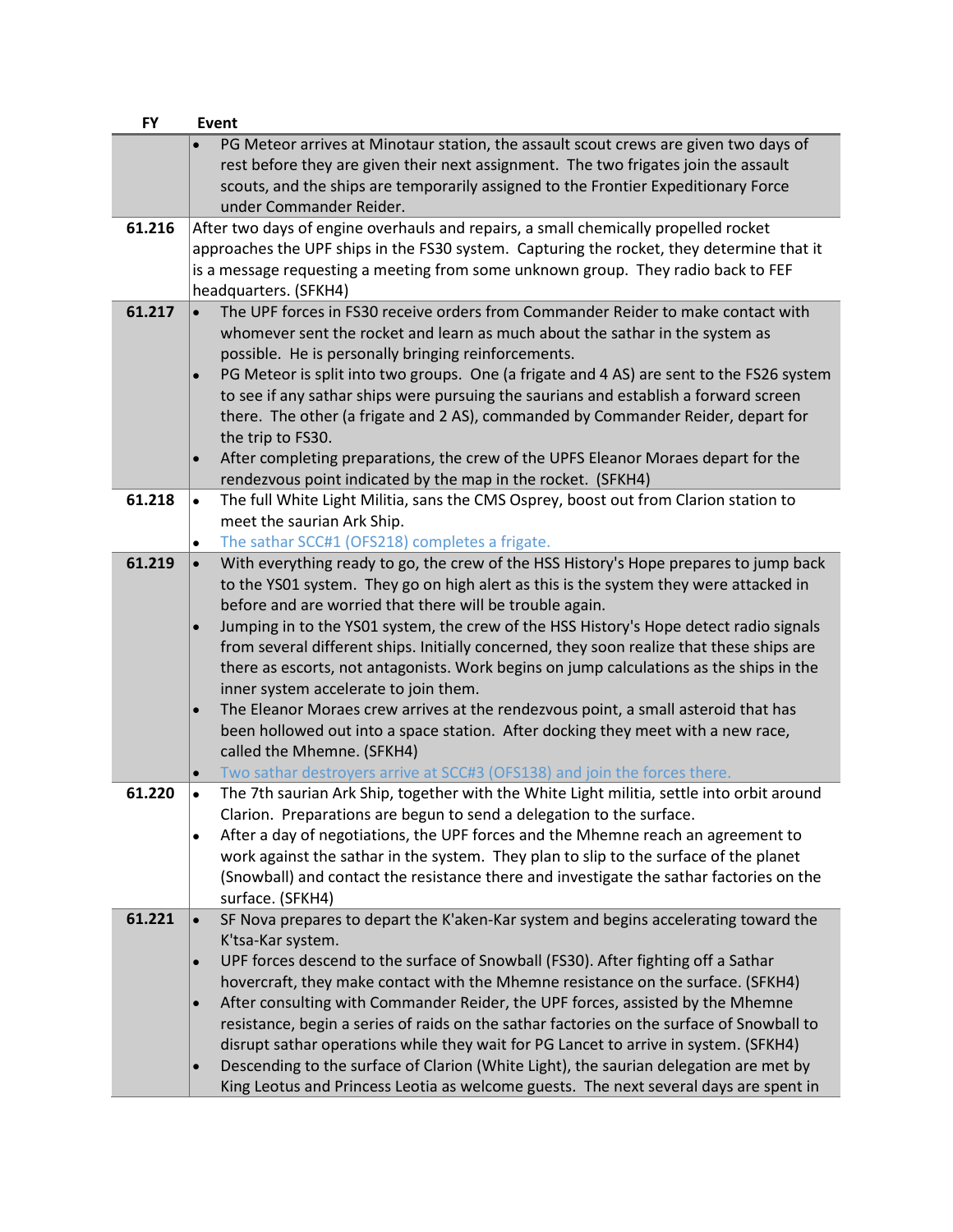| <b>FY</b> | <b>Event</b>                                                                                                                                                                                                                                                                                                                                                                                                                                                                                                                                                                                                                                                                                                                             |
|-----------|------------------------------------------------------------------------------------------------------------------------------------------------------------------------------------------------------------------------------------------------------------------------------------------------------------------------------------------------------------------------------------------------------------------------------------------------------------------------------------------------------------------------------------------------------------------------------------------------------------------------------------------------------------------------------------------------------------------------------------------|
|           | meetings, festivities, and other activities to introduce the saurians to the Clarion<br>culture.                                                                                                                                                                                                                                                                                                                                                                                                                                                                                                                                                                                                                                         |
| 61.222    | The larger portion of PG Meteor (retaining the PG Meteor designation) arrive in the<br>$\bullet$<br>FS26 system. They don't detect any sathar signals but do detect the saurian beacon.<br>They begin decelerating toward the inner system.<br>The smaller portion of PG Meteor, now designated PG Lancet, arrive in the Padda<br>$\bullet$<br>system. They begin calculations for a jump to the Waller Nexus system without slowing<br>down.                                                                                                                                                                                                                                                                                            |
| 61.223    | After two days of discussions, the saurian delegation, escorted by Princess Leotia, begin a<br>multi-day tour of Clarion to look for sites where the saurians could set up a permanent<br>settlement.                                                                                                                                                                                                                                                                                                                                                                                                                                                                                                                                    |
| 61.224    | Joined by the True Yaziria escort vessels, the HSS History's Hope jumps to the OFS222<br>$\bullet$<br>system. They immediately begin engine overhauls and plotting the next jump to<br>OFS221.<br>The last sathar Transit Group, TG1, arrives at sathar SCC#1 (OFS203). All ships stand<br>$\bullet$<br>down and complete any maintenance needed after their recent maneuvers.                                                                                                                                                                                                                                                                                                                                                           |
| 61.225    | After training the Mhemne resistance fighters, the combined UPF/Mhemne force make<br>their first raid on a sathar factory. Catching the factory unprepared, they overwhelm the<br>defenses and manage to capture one of the sathar shuttles. (SFKH4)                                                                                                                                                                                                                                                                                                                                                                                                                                                                                     |
| 61.226    | PG Meteor arrives in the inner system of FS26. The ships split up to begin exploring the<br>planets there while remaining alert for sathar vessels.                                                                                                                                                                                                                                                                                                                                                                                                                                                                                                                                                                                      |
| 61.227    | After completing engine overhauls and the astrogation calculations, PG Lancet jumps<br>$\bullet$<br>into the Waller Nexus system. The immediately begin work to jump to the FS30<br>system, again without slowing down.<br>Resting a day after their first assault, the UPF/Mhemne force on the surface of<br>Snowball attack a second sathar factory. This fight proves to be a bit more challenging<br>as the factory is on alert after the first attack. The factory is destroyed but the<br>attacking forces are unable to capture another shuttle. (SFKH4)                                                                                                                                                                          |
| 61.228    | After 5 days of guided exploration, the saurians decide on a location in the southern<br>hemisphere of Clarion that is about a quarter of the way around the planet from Valencia,<br>Clarion's capital. They return to their ships to begin preparations for establishing the<br>settlement.                                                                                                                                                                                                                                                                                                                                                                                                                                            |
| 61.229    | After another day of rest, the UPF/Mhemne forces attack the third known sathar<br>factory. This is the most vicious fight yet and the sathar forces intentionally destroy all<br>the shuttles when it is apparent they will lose the fight. (SFKH4)<br>Strike Force Nova settles into orbit around Kwadl-Kik (K'tsa-Kar). They will remain here<br>for only 2 days before continuing on to Clarion (White Light) to meet the saurians in<br>that system.<br>HSS History's Hope and escorts jump to the neutron star system OFS221. While there<br>$\bullet$<br>was a hint of ship radio signals, it is lost in the natural radio noise from the pulsar.<br>Work begins on engine overhauls and jump calculations for the trip to OFS224. |
| 61.230    | After four days examining all the planets in the inner system of FS26, the ships of PG<br>Meteor settle into orbit around one of the two habitable planet in the system to compare<br>notes and prepare for a departure back to Theseus.                                                                                                                                                                                                                                                                                                                                                                                                                                                                                                 |
| 61.231    | SF Nova departs Kwadl-Kik (K'tsa-Kar) for Clarion (White Light)                                                                                                                                                                                                                                                                                                                                                                                                                                                                                                                                                                                                                                                                          |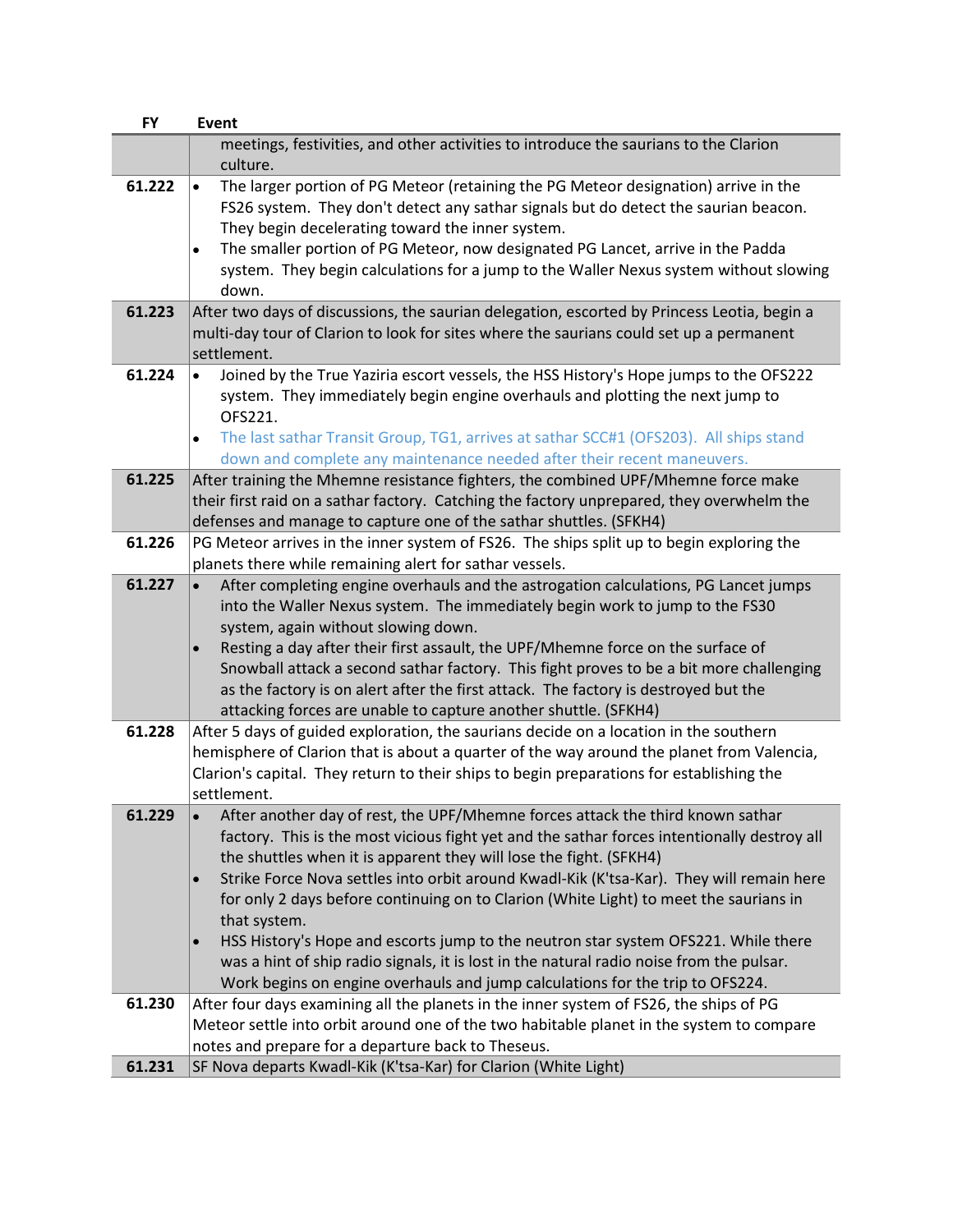| <b>FY</b> | Event                                                                                                                                                                                                                                           |
|-----------|-------------------------------------------------------------------------------------------------------------------------------------------------------------------------------------------------------------------------------------------------|
| 61.232    | PG Lancet completes their preparations and jumps into the FS30 system. They begin                                                                                                                                                               |
|           | decelerating toward the inner system and establish communications with the UPF forces                                                                                                                                                           |
|           | there.                                                                                                                                                                                                                                          |
| 61.233    | After four days of searching, the UPF/Mhemne forces on Snowball find another sathar<br>$\bullet$<br>factory. After a bloody and desperate fight, the UPF/Mhemne forces gain control of                                                          |
|           | the factory and manage to capture an additional shuttle before it can be destroyed by<br>the sathar forces. (SFKH4)<br>One day before the ships are ready to jump to OFS224, the HSS History's Hope and<br>$\bullet$                            |
|           | escorts are attacked by 3 unknown vessels (2 corvettes and a Lightspeed Lady class<br>privateer). In the ensuing battle, two of the escorts are destroyed and the History's<br>Hope is damaged, but they manage to destroy the attackers        |
| 61.234    | Investigating the wreckage of the ships that attacked the HSS History's Hope points to<br>$\bullet$                                                                                                                                             |
|           | the involvement of the Family of One but the evidence is inconclusive. The ships repair<br>what damage they can and resume preparations for the jump to OFS224.                                                                                 |
|           | On-board preparations complete, the first shuttle loads of materials for their new<br>$\bullet$<br>settlement depart the 7th saurian Ark Ship for the surface of Clarion.                                                                       |
|           | Within hours of their landing, protesters arrive at the saurian settlement site and<br>$\bullet$<br>attempt to disrupt the operations. However, the Clarion Royal Constabulary, already                                                         |
|           | on-site to maintain order, quickly gets the situation under control.                                                                                                                                                                            |
| 61.235    | The HSS History's Hope jumps to the OFS224 system on high alert. However, there is no<br>indication of hostile forces and they begin preparation for the jump to Scree Fron.                                                                    |
| 61.236    | Two destroyers, slated to join Strike Force Meteor, are completed in the Hentz (Araks)                                                                                                                                                          |
|           | shipyards. They begin a shakedown cruise to Prenglar via the Gruna Garu system.                                                                                                                                                                 |
|           | Strike Force Nova jumps into the White Light System and begins decelerating toward<br>$\bullet$<br>Clarion                                                                                                                                      |
|           | The UPF ships under Command Reider in the FS30 system initiate Operation Cracker to<br>$\bullet$<br>attack and draw off the sathar ships from the occupied Mhemne L4 station.                                                                   |
|           | The ensuing battle of Operation Cracker manages to destroy many the remaining sathar<br>$\bullet$<br>fighters in the system which seemed to have very poor pilots. The sathar LC and AC<br>retreat to the strong defenses of the planet's moon. |
|           | Simultaneous with Operation Cracker, the CMS Osprey, UPFS Eleanor Moraes and the<br>$\bullet$                                                                                                                                                   |
|           | two captured sathar shuttles lift off from the surface of Snowball and approach the L4<br>station.                                                                                                                                              |
|           | Gaining access to the L4 station, the UPF/Mhemne forces wage a running battle with<br>$\bullet$                                                                                                                                                 |
|           | the sathar forces occupying the station in an attempt to capture it before the sathar<br>can destroy the station and kill the inhabitants.                                                                                                      |
|           | Having successfully captured the L4 station, the UPF and Mhemne forces brace for a<br>$\bullet$<br>sathar counterattack.                                                                                                                        |
|           | Instead of attacking, the sathar abandon their positions on Snowball's moon, the<br>$\bullet$                                                                                                                                                   |
|           | planet's surface, and head to the L5 station. All sathar installations are destroyed by                                                                                                                                                         |
|           | nuclear blast. Surprisingly, the Mhemne installations and cities are not destroyed.                                                                                                                                                             |
|           | After collecting fighters at the L5 station, the remaining ships begin accelerating for a<br>$\bullet$                                                                                                                                          |
|           | jump out of the system. As they leave L5 station, the sathar ships under construction at                                                                                                                                                        |
|           | the L5 station are destroyed by explosions.                                                                                                                                                                                                     |
|           | After waiting to ensure the sathar don't double back, Commander Reider pursues the<br>$\bullet$                                                                                                                                                 |
|           | sathar vessels as they continue to accelerate. The sathar send their inexperienced                                                                                                                                                              |
|           | fighters after the UPF ships which are destroyed in the ensuing fight. The UPF remain                                                                                                                                                           |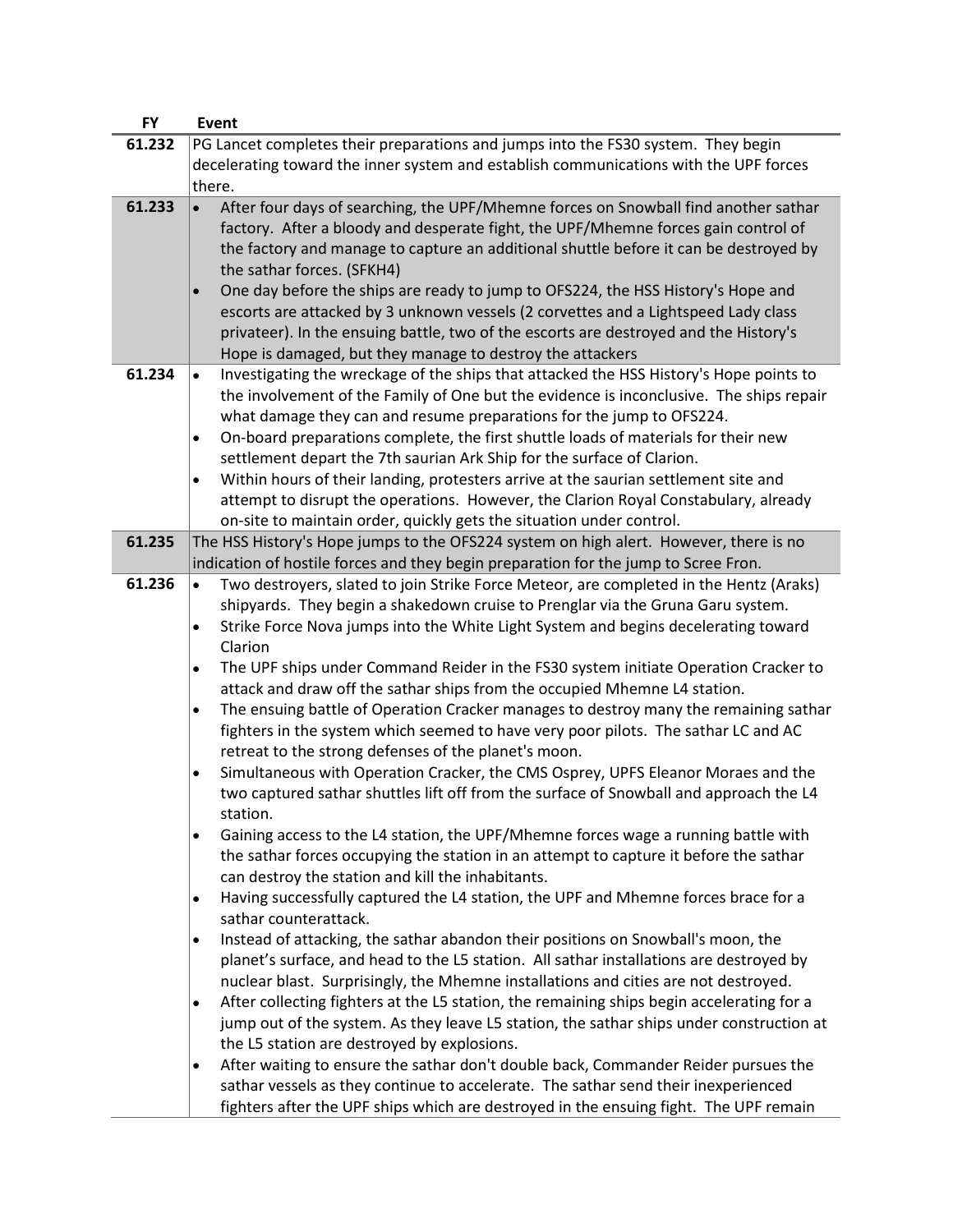| <b>FY</b> | <b>Event</b>                                                                                                          |
|-----------|-----------------------------------------------------------------------------------------------------------------------|
|           | safely out of range of the sathar ships' heavier weapons as they trail them out of the                                |
|           | system.                                                                                                               |
|           | Sathar SCC#4 (OFS111) completes a frigate                                                                             |
| 61.237    | After a week of additional patrols in the FS26 system, PG Meteor begins acceleration for a                            |
|           | jump back to the Theseus system.                                                                                      |
| 61.238    | Due to the scrutiny after the rubies deliver, Obar Enterprises takes some lower profile                               |
|           | cargos for the next few runs on their secret jump route between Truane's Star and                                     |
|           | Cassidine. While not as profitable as the last few runs, they still gross 1.365 million credits.                      |
| 61.239    | News of the events in the FS30 system leak to the public on Gran Quivera (Prenglar). The                              |
|           | Frontier Peace Organization stage a protest outside the Council of Worlds building                                    |
|           | demanding a cease of hostilities against the sathar and a stop to Spacefleet expansion.                               |
| 61.240    | The HSS History's Hope and her remaining escorts jump in the Scree Fron system and<br>$\bullet$                       |
|           | begin decelerating to Hakosaur.                                                                                       |
|           | Strike Force Nova arrives at Clarion and settles into berths at Fortress Redoubt. They<br>$\bullet$                   |
|           | open communications with the commanders of the saurian vessels to arrange a                                           |
|           | meeting between the ship captains to discuss sathar tactics observed by both forces.                                  |
|           | The sathar HC and AC from FS30 jump into the OFS179 system, they maintain their high<br>$\bullet$                     |
|           | velocity and begin calculations for a jump to the OFS 168 system. Commander Reider                                    |
|           | turns his ships around to return to the inner system.                                                                 |
| 61.241    | Responding to the activities of the Frontier Peace Organization, the Anti-Satharian League                            |
|           | stage a counter protest demanding even greater Spacefleet and Star Law funding. The two                               |
|           | groups clash and the Port Loren police have to intervene to stop the fighting.                                        |
| 61.242    | The commanders of the Strike Force Nova vessels meet with their saurian counterparts.<br>$\bullet$                    |
|           | Over the next 6 days, they host each other on the various ships and stations and trade<br>intelligence on the sathar. |
|           | While most of the information on the sathar flows from the saurians to the UPF, the<br>$\bullet$                      |
|           | recent experiences of the Discovery Squadron provide some information to flow the                                     |
|           | other direction                                                                                                       |
| 61.243    | After months of negotiations, the Consolidated Nebula Energy Group has signed on all the                              |
|           | independent power distributors on Groth (Fromeltar) and many distributors on Terledrom                                |
|           | (Fromeltar) and Inner Reach (Dramune). They continue to recruit others and begin sending                              |
|           | delegates to other systems as well.                                                                                   |
| 61.244    | The HSS History's Hope arrives back at Hakosaur and lands at the starship repair facility on                          |
|           | the surface. While the ship goes in for maintenance, the crew take a much-deserved rest                               |
|           | and spend time with their families.                                                                                   |
| 61.245    | The two UPF destroyers arrive at Hargut (Gruna Garu), while the rest of the crew takes a bit                          |
|           | of shore leave, the astrogators get to work immediately on the calculations for the long                              |
|           | jump to Prenglar.                                                                                                     |
| 61.246    | The sathar forces in the Sauria system, having finished the cleansing of that system,                                 |
|           | begin accelerating for a jump to the Tischen system, the first leg of a journey back to                               |
|           | their base in OFS228, the site of another sathar starship construction center (SCC#10)                                |
|           | PG Meteor arrives back at Minotaur Station (Theseus). They transmit their findings in<br>$\bullet$                    |
|           | FS26 back to UPF Headquarters. The crews are given 3 days of shore leave.                                             |
|           | The sathar HC and AC from FS30 arrive in OFS168. They begin calculations for a jump to<br>$\bullet$                   |
|           | OFS167.                                                                                                               |
| 61.247    | Initial jump calculations complete, the two UPF destroyers at Hargut (Gruna Garu) leave<br>$\bullet$                  |
|           | the station and begin accelerating for their jump to Prenglar.                                                        |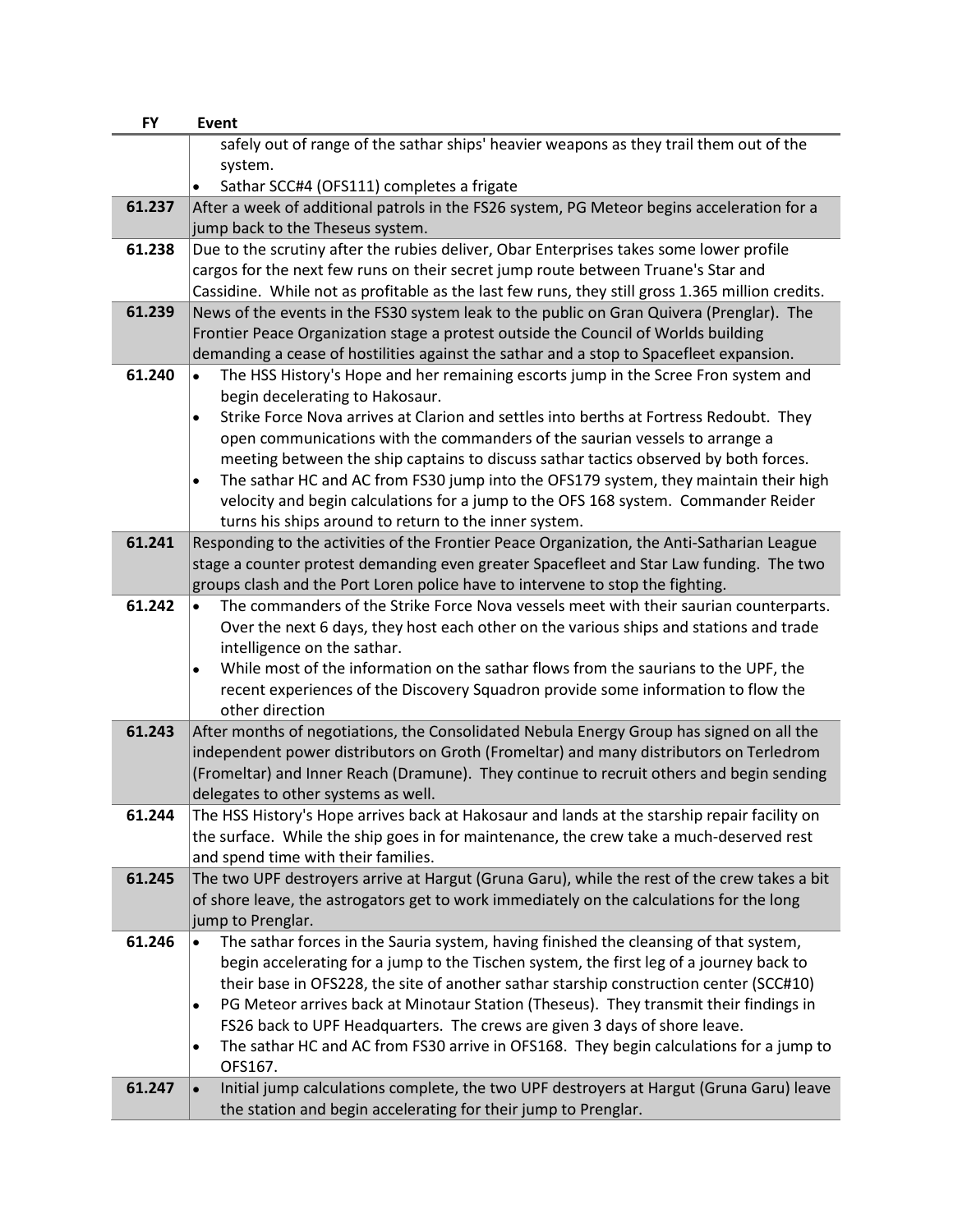| <b>FY</b> | <b>Event</b>                                                                                                                                                                            |
|-----------|-----------------------------------------------------------------------------------------------------------------------------------------------------------------------------------------|
|           | Commander Reider arrives back at Snowball with PG Lancet. The CMS Osprey is                                                                                                             |
|           | released to return back to Clarion (White Light). It begins accelerating for a jump back                                                                                                |
|           | to Waller Nexus.                                                                                                                                                                        |
| 61.248    | Meetings with the saurians complete, Strike Force Nova departs Fortress Redoubt and<br>$\bullet$                                                                                        |
|           | begins accelerating for a jump to Madderly's Star.                                                                                                                                      |
|           | Calculations complete, the sathar HC and AC in OFS168 jump into the OFS167 system.<br>$\bullet$                                                                                         |
|           | The begin decelerating to join the other ships rendezvoused there.                                                                                                                      |
| 61.249    | PG Meteor in split apart once more. 3 Assault scouts, keeping the PG Meteor designation,                                                                                                |
|           | leave Minotaur station and begin accelerating for a jump to Clarion (White Light). The                                                                                                  |
|           | frigate and remaining assault scout, designated PG Liberty, start accelerating for a jump to                                                                                            |
|           | Padda.                                                                                                                                                                                  |
| 61.250    | The FS30 system, in consultation with the Mhemne population, is named the Liberty<br>$\bullet$                                                                                          |
|           | system in UPF records.                                                                                                                                                                  |
|           | After over a year on patrol, PG Virgo departs the Kazak system to return to the Frontier.<br>$\bullet$                                                                                  |
| 61.251    | It will make a high-speed transit back to Pale (Truane's Star).<br>After a week of ship maintenance and crew leave, the HSS History's Hope emerges from the                             |
|           | starship repair facility with a clean bill of health. The crew prepares to depart once again                                                                                            |
|           | into the Yazira sector to continue their voyage of discovery.                                                                                                                           |
| 61.252    | The CMS Osprey arrives in the Waller Nexus system. They maintain their high velocity and                                                                                                |
|           | begin calculations for a jump to the Padda system.                                                                                                                                      |
| 61.253    | Preparations complete, and fully restocked with food and fuel, the HSS History's Hope,                                                                                                  |
|           | along with three other vessels acting as escorts, leave Hakosaur (Screen Fron) for a jump to                                                                                            |
|           | OFS224. They plan to make another high-speed transit back to YS07 to continue their                                                                                                     |
|           | exploration.                                                                                                                                                                            |
| 61.254    | PG Liberty arrives in the Padda system where they maintain their high velocity and begin                                                                                                |
|           | calculations for a jump to the Waller Nexus system.                                                                                                                                     |
| 61.255    | Sathar SCC#3 (OFS138) completes a heavy cruiser and frigate. These are the last of the                                                                                                  |
|           | ships that will comprise the initial volley of what will come to be known as the Second                                                                                                 |
|           | Sathar War.                                                                                                                                                                             |
|           | PG Virgo jumps into the Osak system and begins calculations for the jump to the                                                                                                         |
|           | Capella system.                                                                                                                                                                         |
| 61.256    | The two destroyers designated as part of SF Meteor arrive at Gollwin Station                                                                                                            |
|           | (Morgaine's World, Prenglar).                                                                                                                                                           |
|           | The CMS Osprey arrives in the Padda system and establishes contact with PG Liberty<br>$\bullet$<br>briefing them on the events in the Liberty system. They maintain their high velocity |
|           | and begin calculations for a jump back to Theseus.                                                                                                                                      |
| 61.257    | SF Nova arrives at the new Fortress Kdikit (Kdikit, Madderly's Star). They begin a series of                                                                                            |
|           | maneuvers to fine tune the station's tracking systems.                                                                                                                                  |
| 61.258    | PG Meteor arrives at Fortress Redoubt (Clarion, White Light). UPF High Command<br>$\bullet$                                                                                             |
|           | decides to station the patrol group there indefinitely while the remainder of the ships                                                                                                 |
|           | for the strike force are completed. They will assemble here as they are finished.                                                                                                       |
|           | The SF Meteor destroyers are dispatched from Gollwin Academy (Morgaine's World,<br>$\bullet$                                                                                            |
|           | Prenglar) with orders to join up with the other ships in White Light. They begin                                                                                                        |
|           | accelerating for a jump to Timeon.                                                                                                                                                      |
|           | PG Liberty jump into the Waller Nexus system. They begin calculations for their final<br>$\bullet$                                                                                      |
|           | jump to the Liberty system.                                                                                                                                                             |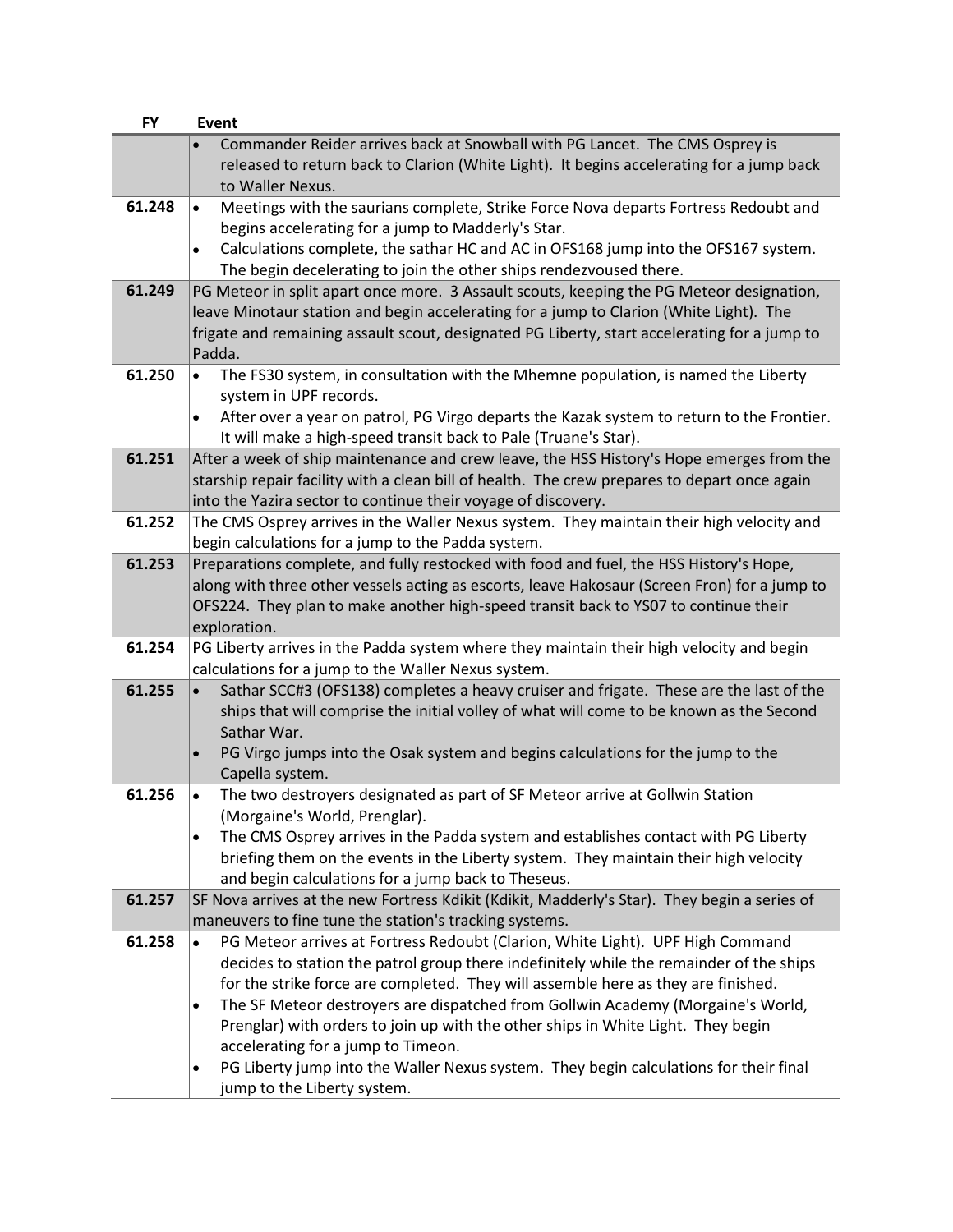| <b>FY</b> | Event                                                                                                          |
|-----------|----------------------------------------------------------------------------------------------------------------|
|           | The CMS Osprey jumps into the Theseus system. Deciding to head straight home, they                             |
|           | continue at high velocity across the system and begin calculations for the jump to                             |
|           | White Light.                                                                                                   |
|           | The HSS History's Hope and her escorts jump into the OFS224 system. They begin<br>$\bullet$                    |
|           | overhauling the ships' engines and calculating their jump to OFS221.                                           |
| 61.259    | After several weeks of intensive work, the first saurian dwellings on Clarion (White Light)                    |
|           | are completed and ready to be occupied. They just need the power generator to be                               |
|           | finished.                                                                                                      |
| 61.260    | PG Virgo jump into the Capella system and begins work for the jump back to the Zebulon                         |
|           | system.                                                                                                        |
| 61.261    | PG Liberty jumps into the Liberty system and begins decelerating toward Snowball.                              |
| 61.262    | The first power generator at the saurian settlement is completed and brought on-line. The                      |
|           | construction crews can now move into permanent residences and begin working on                                 |
|           | expanding the settlement.                                                                                      |
| 61.263    | The CMS Osprey jumps into the White Light system and begins decelerating toward<br>$\bullet$                   |
|           | Clarion and home.                                                                                              |
|           | The HSS History's Hope and her escorts jump into the OFS221 system and begin work                              |
|           | on jump calculations for the jump to OFS222 and work on overhauling the ships'                                 |
|           | engines.                                                                                                       |
| 61.264    | A small fleet of sathar ships, consisting of 1 HC, 1 AC, 1 LC, 4 DD, 2 FF, and 8 fighters),                    |
|           | designated Sathar Battle Fleet F1 (SBF-F1) arrive at SCC#5 (OFS019) from deeper in sathar<br>controlled space. |
| 61.265    | After eight days of exercises with the crews of Fortress Kdikit, SF Nova departs Kdikit<br>$\bullet$           |
|           | (Madderly's Star) for a jump to Triad (Cassidine).                                                             |
|           | PG Virgo arrives in the Zebulon system and begins work for the jump back to Pale                               |
|           | (Truane's Star).                                                                                               |
| 61.266    | Sathar Fleet SBF-C1 (1 HC, 1 LC, 2 DD, & 1 FF) departs SCC#3 (OFS138) and begin<br>$\bullet$                   |
|           | accelerating for a jump to the OFS137 system.                                                                  |
|           | PG Liberty arrives at Snowball (Liberty) and joins up with PG Lancet. The assault scout<br>$\bullet$           |
|           | in PG Lancet is transferred to PG Liberty, with the UPFS Flying Cloud (frigate), UPFS                          |
|           | Eleanor Moraes, and UPF Backdoor (sathar scout ship) remaining attached to PG                                  |
|           | Lancet.                                                                                                        |
| 61.267    | The SF Meteor destroyers arrive at Lossend (Timeon).                                                           |
|           | The CMS Osprey arrives back at Clarion. The ship is immediately put into the starship<br>$\bullet$             |
|           | construction center for maintenance, repairs, and refits while the crew is given some                          |
|           | much needed leave.                                                                                             |
| 61.268    | Sathar Fleet SBF-B1 (1 HC, 1 LC, 2 DD, & 1 FF) departs the rendezvous point in OFS167<br>$\bullet$             |
|           | and begins accelerating for a jump to the OFS166 system.                                                       |
|           | The HSS History's Hope and escorts jump into the OFS222 system. They begin work on<br>$\bullet$                |
|           | engine overhauls and jump calculations for the YS01 system.                                                    |
| 61.269    | The SF Meteor destroyers depart Lossend (Timeon) and begin accelerating for a jump<br>$\bullet$                |
|           | to the White Light system.                                                                                     |
|           | After three days debriefing the commander of PG Liberty and introducing him to the<br>$\bullet$                |
|           | Mhemne contacts, Captain Reider and PG Lancet depart Snowball (Liberty) for a jump                             |
|           | back to the Waller Nexus system and a high speed transit to Minotaur (Theseus).                                |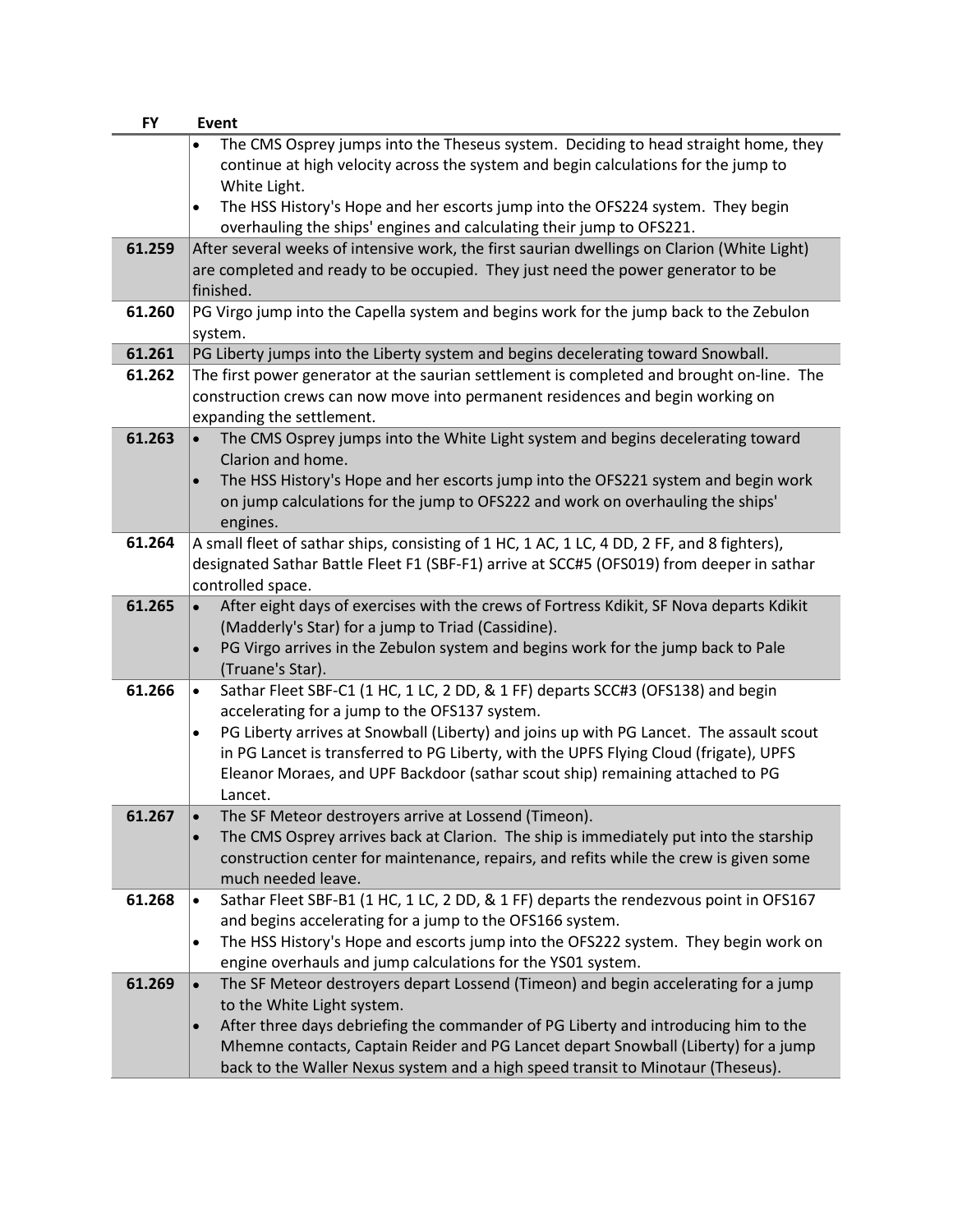| <b>FY</b> | <b>Event</b>                                                                                           |  |
|-----------|--------------------------------------------------------------------------------------------------------|--|
| 61.270    | Sathar Fleet SBF-A1 (2 HC, 2AC, 1 LC, 4 DD, 2 FF & 14 fighters) departs SCC#1 (OFS203)<br>$\bullet$    |  |
|           | and begin accelerating for a jump to the FS12 system.                                                  |  |
|           | PG Virgo arrives in the Truane's Star system and begins decelerating toward Fortress                   |  |
|           | Pale (Pale, Truane's Star).                                                                            |  |
| 61.271    | Sathar Fleets SBF-E1 (1 HC, 1 LC, 2 DD, & 1 FF) and SBF-F1 depart SCC#5 (OFS019) and                   |  |
|           | begin accelerating for a jump to the Kazak system in the Rim.                                          |  |
|           | Sathar fleet SBF-C1 arrives in the OFS137 system. It maintains its high speed and begins               |  |
|           | calculations for a jump to OFS136.                                                                     |  |
| 61.272    | Sathar Fleet SBF-D1 (1 HC, 1 LC, 2 DD, & 1 FF) departs SCC#4 (OFS111) and begins<br>$\bullet$          |  |
|           | accelerating for a jump to the OFS020 system.                                                          |  |
|           | The HSS History's Hope and escorts jump into the YS01 system. They detect<br>$\bullet$                 |  |
|           | transmissions from several other ships in the system. Hoping to avoid a confrontation,                 |  |
|           | they begin work on engine overhauls and jump calculations for the YS02 system.                         |  |
| 61.273    | Sathar fleet SBF-B1 arrives in the OFS166 system. It maintains its high speed and begins               |  |
|           | calculations for a jump to FS33.                                                                       |  |
| 61.274    | Sathar fleet SBF-C1 arrives in the OFS136 system. It maintains its high speed and begins<br>$\bullet$  |  |
|           | calculations for a jump to FS56.                                                                       |  |
|           | Strike Force Nova arrives at Triad (Cassidine). They will spend just 2 days in the system<br>$\bullet$ |  |
|           | exercising with Task Force Cassidine before heading back to Morgaine's World                           |  |
|           | (Prenglar).                                                                                            |  |
|           | PG Lancet arrives in the Waller Nexus system. They immediately begin work on<br>$\bullet$              |  |
|           | overhauling the ships' engines and plotting a jump to Padda.                                           |  |
| 61.275    | Sathar fleet SBF-A1 arrives in the FS12 system. It maintains its high speed and begins                 |  |
|           | calculations for a jump to Prenglar.                                                                   |  |
|           | Another small fleet of sathar ships, consisting of 2 LC, 3 DD, & 1 FF, designated SBF-F2<br>$\bullet$  |  |
|           | arrive at SCC#5 (OFS019) from deeper in sathar controlled space.                                       |  |
|           | PG Virgo arrives at Fortress Pale (Pale, Truane's Star). The crews are given a week of                 |  |
|           | leave while the ships go into the starship construction center for repairs and                         |  |
|           | maintenance.                                                                                           |  |
| 61.276    | Sathar fleets SBF-E1 and SBF-F1 arrive in the Kazak system. SBF-F1 begins decelerating<br>$\bullet$    |  |
|           | toward the inner system to engage the Rim forces there. SBF-E1 maintains its high                      |  |
|           | speed and begins calculations for a jump to Zebulon.                                                   |  |
|           | Sathar fleet SBF-B1 arrives in the FS33 system. It maintains its high speed and begins<br>$\bullet$    |  |
|           | calculations for a jump to K'tsa-Kar.                                                                  |  |
|           | SF Nova leaves Triad (Cassidine) for a jump to Morgaine's World (Prenglar)<br>$\bullet$                |  |
| 61.277    | Sathar fleet SBF-D1 arrives in the OFS020 system. It maintains its high speed and                      |  |
|           | begins calculations for a jump to Fromeltar.                                                           |  |
|           | Sathar fleet SBF-C1 arrives in the FS56 system. It maintains its high speed and begins<br>$\bullet$    |  |
|           | calculations for a jump to Kisk-Kar.                                                                   |  |
|           | The sathar fleet (SBF-F1) decelerating toward Stenmar (Kazak) are detected by Rim<br>$\bullet$         |  |
|           | forces in the system (10 F, 3 AS, 2 FF, 2 DD, 1 LC), alerts go out to systems in the Rim               |  |
|           | and the Frontier                                                                                       |  |
|           | Just hours before the engine overhauls are complete and the HSS History's Hope is                      |  |
|           | ready to jump once again, the ship and her escorts are attacked by three unidentified                  |  |
|           | vessels.                                                                                               |  |
|           | A running battle ensues as the escorts attempt to screen the HSS History's Hope long<br>$\bullet$      |  |
|           | enough to make the jump. In the ensuing fight, one of the escort vessels is destroyed                  |  |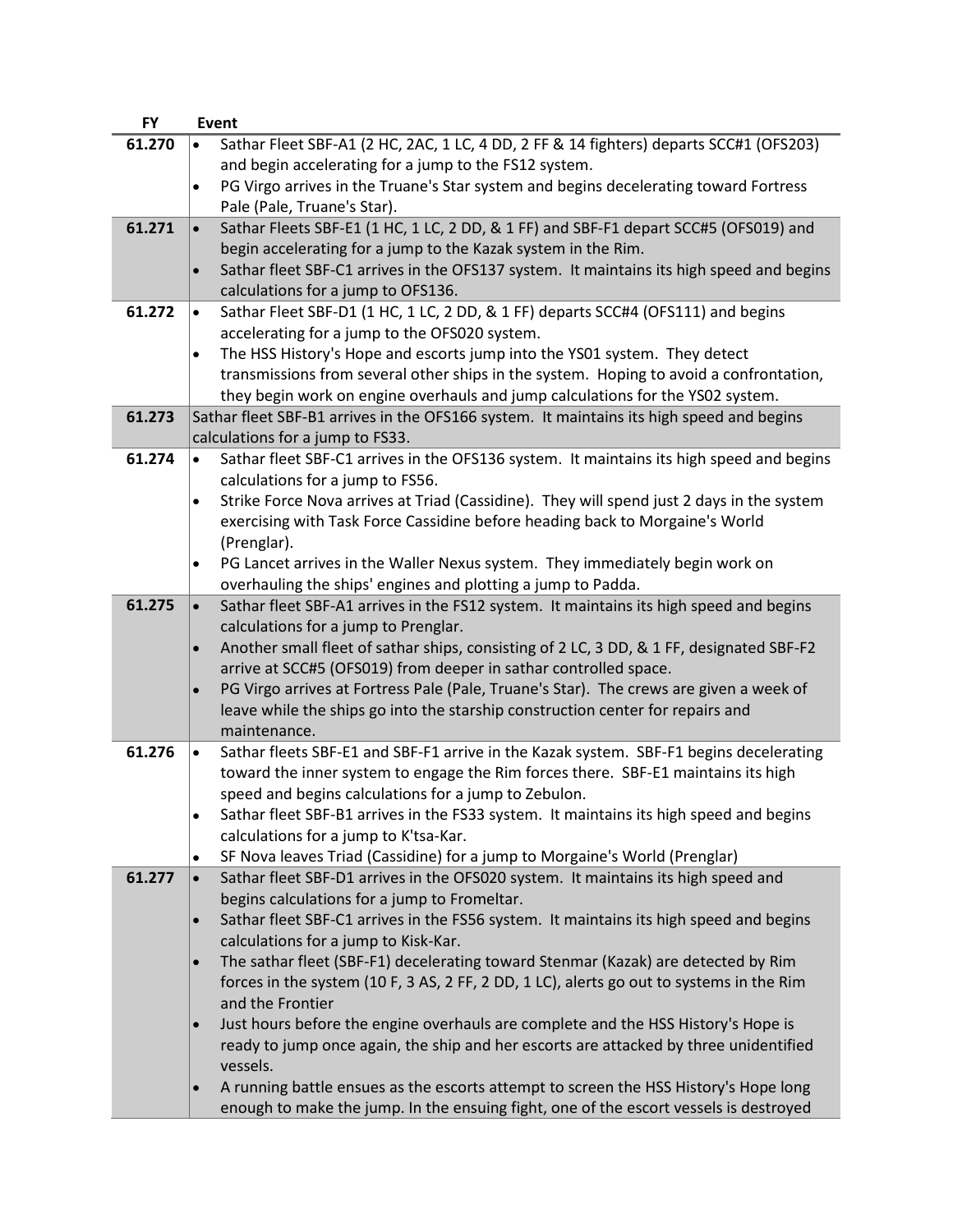| <b>FY</b> | <b>Event</b>                                                                                                                                                                                                                                                                                                                                                                                                                                |
|-----------|---------------------------------------------------------------------------------------------------------------------------------------------------------------------------------------------------------------------------------------------------------------------------------------------------------------------------------------------------------------------------------------------------------------------------------------------|
|           | along with two of the attacking ships. The last attacker manages to get a hit in on the<br>History's Hopes engines but it is not enough to stop the ship and it slips into the Void.<br>After the HSS History's Hope jumps out of the YS01 system, the remaining escorts ships<br>$\bullet$<br>finish off the final attacker. After the fight, the escorts repair what damage they can<br>and begin heading back to Scree Fron for repairs. |
| 61.278    | Now in the YS02 system, the crew of the HSS History's Hope works on repairing the<br>$\bullet$<br>battle damage to their ship and preparing for the next leg of their journey, a jump to<br>the YS03 system.                                                                                                                                                                                                                                |
|           | The 2 destroyers arrive at Fortress Redoubt (Clarion, White Light). They join with the<br>other ships of PG Meteor which now consists of the two destroyers and 3 assault<br>scouts.                                                                                                                                                                                                                                                        |
|           | With the alert from the Kazak system, PG Virgo's maintenance is fast tracked and the<br>$\bullet$<br>crews are recalled from leave after only 3 days.                                                                                                                                                                                                                                                                                       |
| 61.279    | PG Lancet makes the jump to the Padda system. Work begins immediately on the engines<br>and calculations for the jump to Minotaur (Theseus).                                                                                                                                                                                                                                                                                                |
| 61.280    | Sathar battle fleets appear in five different Frontier system within hours of one another<br>$\bullet$<br>and most begin decelerating towards the inhabited worlds in those systems. SBF-A1<br>arrives in the Prenglar system, SBF-B1 arrives in K'tsa-Kar, SBF-C1 arrives in Kizk-Kar,<br>SBF-D1 arrives in Fromeltar, and SBF-E1 arrives in Zebulon.                                                                                      |
|           | Unlike the other sathar fleets, SBF-E1 doesn't slow down in Zebulon but prepares for a<br>$\bullet$<br>jump to the Truane's Star system.                                                                                                                                                                                                                                                                                                    |
|           | Due to the alert sent out by forces in the Kazak system, these fleets are detected within<br>$\bullet$<br>hours of their arrival in system. Alerts are broadcast all across the Frontier.                                                                                                                                                                                                                                                   |
|           | Task Force Cassidine, leaving its minelayer in the Cassidine system, departs on a high-<br>$\bullet$<br>speed risk jump to Dramune.                                                                                                                                                                                                                                                                                                         |
|           | PG Meteor is dispatched on a high risk run to reinforce the armed station at K'tsa-Kar as<br>$\bullet$<br>there is no militia in that system. The Clarion Royal Marines (1 FF, 4 AS) join PG<br>Meteor.                                                                                                                                                                                                                                     |
|           | The two ZKKDA assault scouts, currently in K'aken-Kar also depart on a high risk run to<br>$\bullet$<br>the K'tsa-Kar system per the defense agreement.                                                                                                                                                                                                                                                                                     |
|           | Both of the planetary militias of Dramune independently agree to make a high speed<br>$\bullet$<br>risk jump to the Fromeltar system to assist with the defense of that system, hoping to<br>stop the sathar before they can get any further into the Frontier.                                                                                                                                                                             |
|           | Strike Force Nova arrives in the Prenglar system within hours of the sathar fleet<br>$\bullet$<br>appearing. They begin decelerating to engage the sathar fleet simultaneously with Task<br>Force Prenglar.                                                                                                                                                                                                                                 |
|           | Sathar Fleet SBF-B2 (1 HC, 1 AC, 3 DD, 1 FF, 7 F) departs the rendezvous point in OFS167<br>$\bullet$<br>and begins accelerating for a jump to the OFS166 system.                                                                                                                                                                                                                                                                           |
| 61.281    | Battle of Stenmar (Kazak) between Rim forces (1 LC, 2 DD, 2FF, 3 AS, 10 F & 1 fortified<br>$\bullet$<br>station) and SBF-F1. The sathar forces are completely destroyed and the Rim only lose<br>1 LC, 2 DD, and 1 AS with the station severely damaged. Word of the victory is<br>broadcast across the Rim and Frontier.                                                                                                                   |
|           | PG Lancet jumps back into the Theseus system and is dissolved. The UPFS Eleanor<br>$\bullet$<br>Moraes and UPFS Backdoor break off from the group and start decelerating toward<br>Minotaur. The UPFS Flying Cloud remains at velocity and starts working on the jump to<br>White Light.                                                                                                                                                    |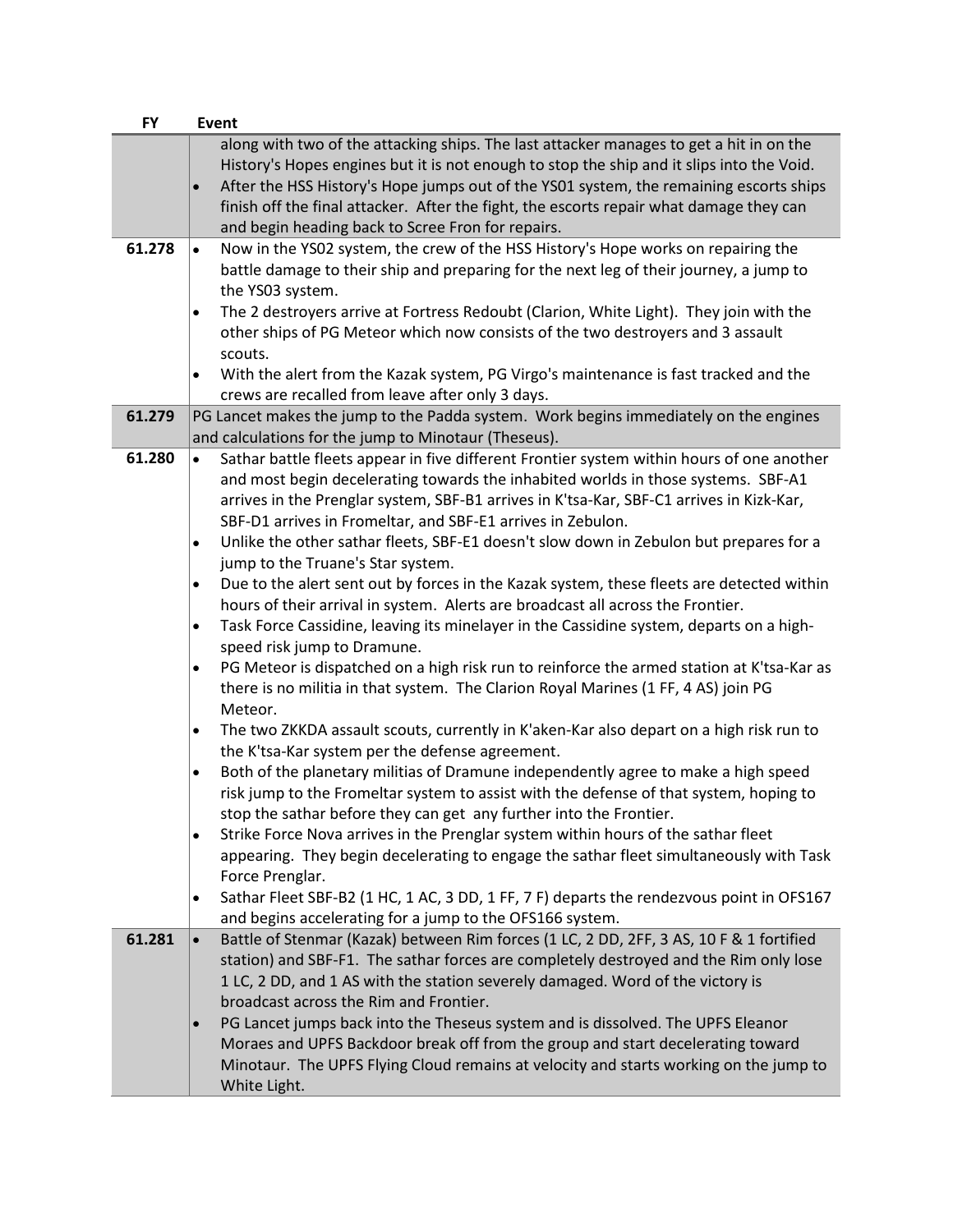| <b>FY</b> |           | <b>Event</b>                                                                                                                                                                                                                                                                                                                                |
|-----------|-----------|---------------------------------------------------------------------------------------------------------------------------------------------------------------------------------------------------------------------------------------------------------------------------------------------------------------------------------------------|
|           | $\bullet$ | The last of the ships of PG Virgo emerge from their maintenance in the Streel shipyards<br>(Pale, Truane's Star). The crews go on high alert as they monitor the sathar progress<br>across the Frontier. While cheered by the news of the Flight's victory in Kazak, they<br>mourn the loss of friends made while stationed in that system. |
| 61.282    | $\bullet$ | The sathar forces from the Sauria system arrive back at their base, SCC#10 (OFS228)                                                                                                                                                                                                                                                         |
|           |           | where they stand down to effect repairs from the recent campaign.                                                                                                                                                                                                                                                                           |
|           | $\bullet$ | Sathar fleet SBF-E1 jumps into the Truane's Star system and begins decelerating toward                                                                                                                                                                                                                                                      |
|           |           | Pale. The Truane's Star militia, along with PG Virgo, prepare to meet them.                                                                                                                                                                                                                                                                 |
|           | $\bullet$ | Task Force Cassidine successfully jumps into the Dramune system, they maintain the                                                                                                                                                                                                                                                          |
|           |           | high speed and start working on a risk jump to Fromeltar.                                                                                                                                                                                                                                                                                   |
|           | $\bullet$ | The Dramune militias successfully jump into the Fromeltar system and begin                                                                                                                                                                                                                                                                  |
|           |           | decelerating toward Terledrom, the apparent destination of the sathar forces in that                                                                                                                                                                                                                                                        |
|           |           | system.                                                                                                                                                                                                                                                                                                                                     |
|           |           | PG Meteor and the White Light militia successfully jump into the K'tsa-Kar system and                                                                                                                                                                                                                                                       |
|           |           | begin decelerating toward the planet and sathar forces approaching it.<br>The ZKKDA assault scouts also successfully arrive in the K'tsa-Kar system and race to                                                                                                                                                                             |
|           | $\bullet$ | join the fight.                                                                                                                                                                                                                                                                                                                             |
| 61.283    | $\bullet$ | Sathar Fleets SBF-E2 (1 HC, 1 AC, 1 LC, 1 DD, 1 FF, & 8 fighters) and SBF-F2 depart SCC#5                                                                                                                                                                                                                                                   |
|           |           | (OFS019) and begin accelerating for a jump to the Kazak system in the Rim. After the                                                                                                                                                                                                                                                        |
|           |           | initial loss in the Kazak system, the sathar commit their 4 new cutters to SBF-F2 to                                                                                                                                                                                                                                                        |
|           |           | boost the strength of that fleet.                                                                                                                                                                                                                                                                                                           |
|           | $\bullet$ | Deciding that PG Liberty can provide advanced warning if sathar start to come from                                                                                                                                                                                                                                                          |
|           |           | that direction, the Theseus militia, together with the remaining saurian forces in                                                                                                                                                                                                                                                          |
|           |           | Theseus, begin accelerating for a jump to the White Light system.                                                                                                                                                                                                                                                                           |
| 61.284    | $\bullet$ | The HSS History's Hope jumps to the YSO3 system and begins preparations for a jump to                                                                                                                                                                                                                                                       |
|           | $\bullet$ | YS05.<br>Sathar fleet SBF-B2 arrives in the OFS166 system. It maintains its high speed and begins                                                                                                                                                                                                                                           |
|           |           | calculations for a jump to FS33.                                                                                                                                                                                                                                                                                                            |
|           | $\bullet$ | TF Cassidine makes the jump to the Fromeltar system and begin a hard deceleration.                                                                                                                                                                                                                                                          |
|           |           | They won't arrive in time for the initial battle but can engage any sathar forces                                                                                                                                                                                                                                                           |
|           |           | remaining in the system if the militias cannot successfully hold the line.                                                                                                                                                                                                                                                                  |
| 61.285    | $\bullet$ | Battle of Zik-Kit (Kisk-Kar) - Overwhelmed by the forces of SBF-C1 the two militia assault                                                                                                                                                                                                                                                  |
|           |           | scouts and the armed station are destroyed with only minimal damage to the sathar                                                                                                                                                                                                                                                           |
|           |           | vessels.                                                                                                                                                                                                                                                                                                                                    |
|           | $\bullet$ | Battle of Terledrom (Fromeltar) - The combined militias of Dramune and Fromeltar                                                                                                                                                                                                                                                            |
|           |           | quickly overwhelm the sathar forces in an intense 20-minute battle. The only loss is the<br>Inner Reach destroyer with the 2 Outer Reach destroyers sustaining heavy damage.                                                                                                                                                                |
|           | $\bullet$ | Battle of Kawdl-Kit (K'sta-Kar) With some amazing gunnery by the UPF and militia                                                                                                                                                                                                                                                            |
|           |           | forces, the sathar fleet is reduced to scrap in just 20 minutes. However, before they are                                                                                                                                                                                                                                                   |
|           |           | destroyed, they manage to obliterate the armed station orbiting Kawdl-Kit. No UPF or                                                                                                                                                                                                                                                        |
|           |           | militia forces were lost although the CMS Osprey sustained some hull damage that will                                                                                                                                                                                                                                                       |
|           |           | require a shipyard to repair.                                                                                                                                                                                                                                                                                                               |
|           | $\bullet$ | Battle of Gran Quivera (Prenglar) - Approaching cautiously due to the expected                                                                                                                                                                                                                                                              |
|           |           | minefield, the sathar's slow speed limits their maneuverability and they are                                                                                                                                                                                                                                                                |
|           |           | overwhelmed by the combined forces of TF Prenglar and SF Nova in less than an hour.                                                                                                                                                                                                                                                         |
|           |           | The UPF only lose 2 F, 5 AS, 1 DD, and 2 LC in the battle. Several other ships will require                                                                                                                                                                                                                                                 |
|           |           | shipyard repairs.                                                                                                                                                                                                                                                                                                                           |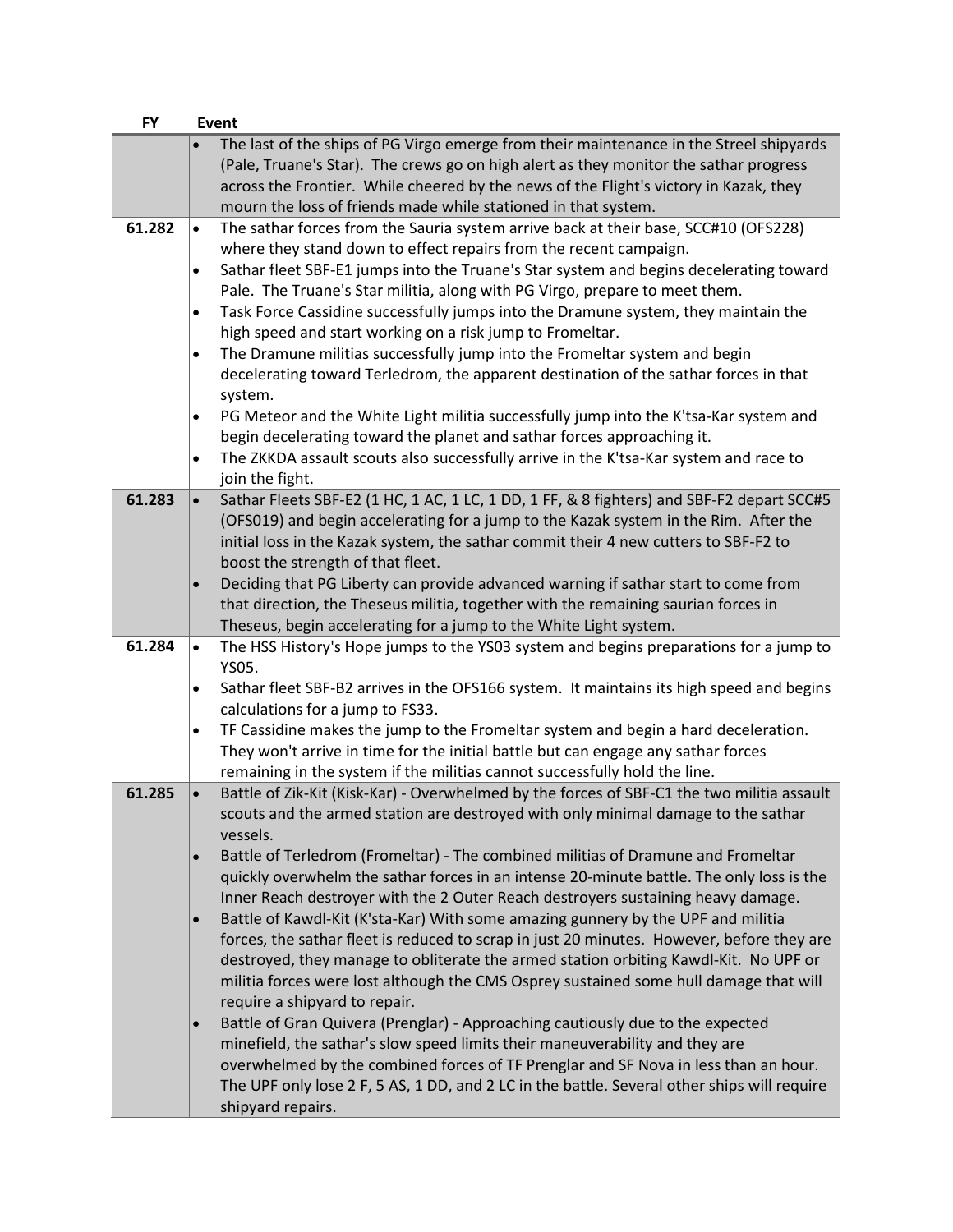| <b>FY</b> | Event                                                                                                                                                                                                                                                                                                                                               |
|-----------|-----------------------------------------------------------------------------------------------------------------------------------------------------------------------------------------------------------------------------------------------------------------------------------------------------------------------------------------------------|
| 61.286    | The UPFS Flying Cloud jumps into the White Light system. It maintains its high speed<br>$\bullet$<br>while performing engine overhauls and jump calculations to get to K'sta-Kar and join up                                                                                                                                                        |
|           | with PG Meteor.<br>The CMS Osprey leaves Kawdl-Kit and begins accelerating for a jump back to the<br>$\bullet$                                                                                                                                                                                                                                      |
|           | shipyards orbiting Clarion. The White Light SCC has space for up to a HS 4 ship so space<br>is held for the Osprey.                                                                                                                                                                                                                                 |
|           | A HS 8 freighter completes its annual maintenance at the Terledrom SCC giving a total<br>$\bullet$<br>of 12 HS of space in the SCC. The two Outer Reach frigates are immediately admitted                                                                                                                                                           |
|           | for repairs.<br>Orbiting high above Zik-Kit the sathar ships spend the day rearming but make no move<br>$\bullet$<br>toward the planet. All UPF and militia ships that were in battles the previous day also                                                                                                                                        |
|           | spend the day rearming and checking that all systems are ready to go.<br>With the militias in control of the Fromeltar system, Task Force Cassidine immediately<br>$\bullet$                                                                                                                                                                        |
|           | starts calculations and acceleration for a jump to the K'izk-Kar system.                                                                                                                                                                                                                                                                            |
| 61.287    | Sathar fleet SBF-B2 arrives in the FS33 system. It maintains its high speed and begins<br>$\bullet$<br>calculations for a jump to K'tsa-Kar.                                                                                                                                                                                                        |
|           | Battle of New Pale (Truane's Star) - Sathar target the smaller UPF vessels to great effect<br>$\bullet$                                                                                                                                                                                                                                             |
|           | destroying 5 fighters, 6 AS, and 1 LC while only losing a DD & LC. While their remaining                                                                                                                                                                                                                                                            |
|           | ships are damaged, so are the remaining UPF vessels which are unable to purse as the<br>sathar break off the fight.                                                                                                                                                                                                                                 |
|           | After finishing what battle repairs they can, the remnants of SBF-E1 start accelerating<br>$\bullet$<br>for a jump to the Zebulon system.                                                                                                                                                                                                           |
|           | SBF-C1 leaves orbit around Zit-Kit (Kizk-Kar) and begin accelerating for a jump to the<br>$\bullet$<br>Kaken-Kar system.                                                                                                                                                                                                                            |
|           | Spacefleet now has several damaged ships in need of immediate repair and a need to<br>$\bullet$<br>replace ships lost in battles with the sathar. However, there is no space in most SCCs<br>across the Frontier and especially in Prenglar.                                                                                                        |
|           | Given the state of the Frontier's starship construction centers, and expecting things to<br>$\bullet$<br>get worse, Spacefleet addresses the Council of Worlds and requests that the Wartime<br>Construction Control clause of the UPF charter be invoked. A relic of the original<br>charter, it has never been invoked in the history of the UPF. |
|           | Receiving word of the departure of SBF-C1, PG Meteor and the K'aken-Kar militia, now<br>$\bullet$<br>rearmed, begin accelerating for a jump to the K'aken-Kar system to meet the on-<br>coming sathar forces.                                                                                                                                       |
| 61.288    | Sathar fleets SBF-E2 and SBF-F2 arrive in the Kazak system. SBF-F2 begins decelerating<br>$\bullet$<br>toward the inner system to engage the Rim forces there. SBF-E2 maintains its high<br>speed and begins calculations for a jump to Zebulon.                                                                                                    |
|           | Shortly after their arrival in the Kazak system, the sathar fleets are detected and an<br>$\bullet$<br>alert is sent out. The Rim forces brace for another battle.                                                                                                                                                                                  |
|           | Space clears in the Outer Reach (Dramune) SCC and construction starts on a new<br>$\bullet$                                                                                                                                                                                                                                                         |
|           | Destroyer for the Inner Reach militia.                                                                                                                                                                                                                                                                                                              |
|           | Space clears in the CDC shipyards orbiting Triad (Cassidine), Spacefleet convinces the<br>$\bullet$<br>shipyard managers to start construction of 5 fighters and another assault scout,                                                                                                                                                             |
|           | preempting the regular construction schedule.<br>One of the Outer Reach frigates completes its repairs in the Terledrom (Fromeltar)<br>٠<br>shipyard freeing up 5 HS of space.                                                                                                                                                                      |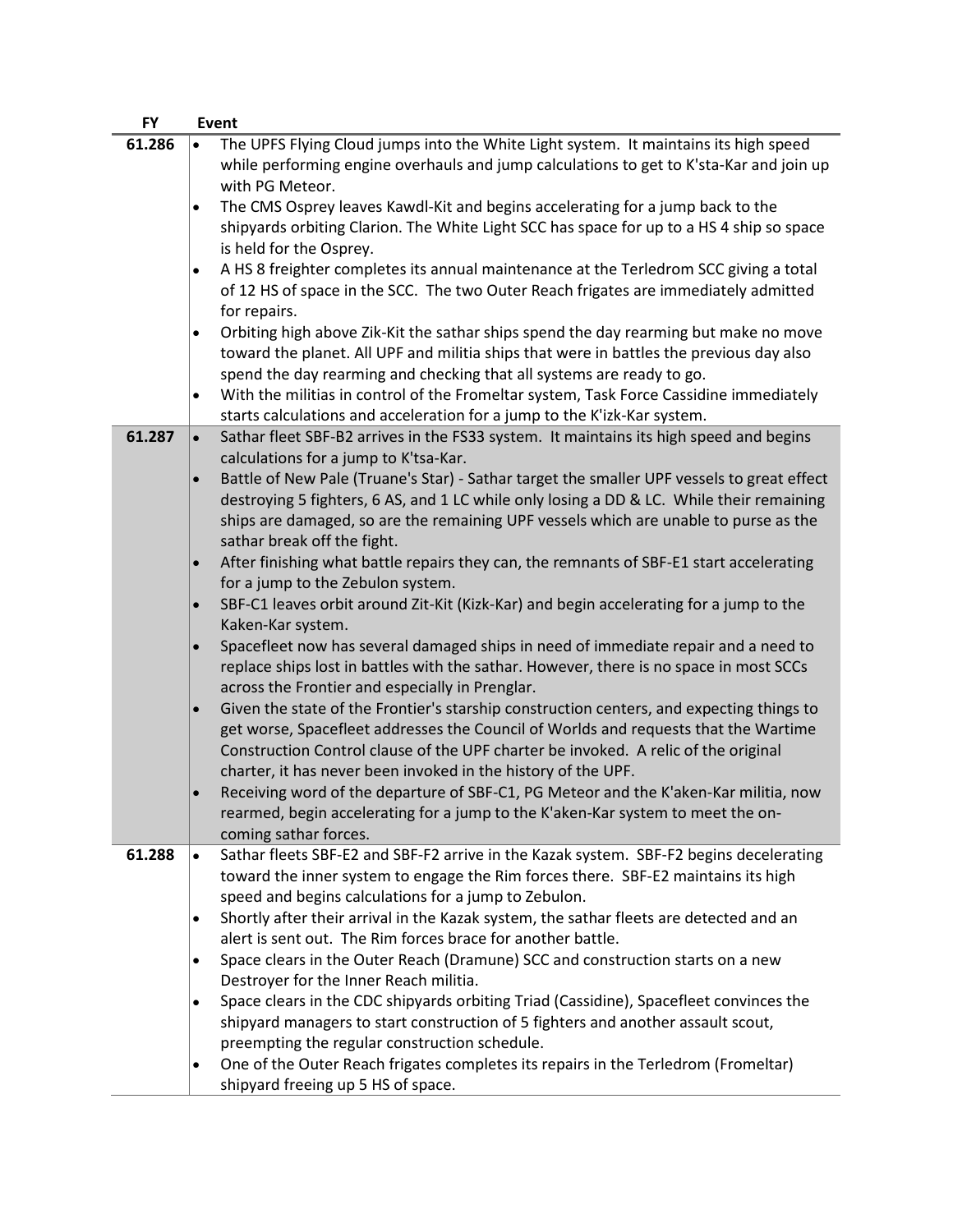| <b>FY</b> | Event                                                                                                                         |
|-----------|-------------------------------------------------------------------------------------------------------------------------------|
| 61.289    | Receiving the alert from Kazak, Spacefleet realize they only have 10-11 days to                                               |
|           | reinforce Truane's Star. Replenishing SF Nova's order of battle with ships from TF                                            |
|           | Prenglar, but having to leave the damaged assault carrier and its fighters behind, it                                         |
|           | begins a high risk jump to Dixon's Star and then on to Truane's Star.                                                         |
|           | Betting that Cassidine is safe, the third UPF Minelayer is ordered to Fromeltar. It begins<br>$\bullet$                       |
|           | accelerating for a jump to Dramune as the first leg of its trip.                                                              |
|           | Realizing that there is still enough room in the Outer Reach (Dramune) SSC, Spacefleet<br>$\bullet$                           |
|           | gets construction started on a new assault scout before anything else can be moved in.                                        |
|           | The second Outer Reach frigate completes its repairs in the Terledrom (Fromeltar)                                             |
|           | shipyard freeing up 5 more HS of space. As HS 10 mining ship is moved in to the                                               |
|           | shipyard for its annual maintenance.                                                                                          |
| 61.290    | Two-day end of year celebration on Hum begins. With the events currently happening<br>$\bullet$                               |
|           | in the Rim and Frontier, the celebrations are more subdued than normal.                                                       |
|           | The HSS History's Hope arrives in YS05 and begin preparations for the jump to YS06.<br>$\bullet$                              |
|           | Overhauls complete, the UPFS Flying Cloud jumps into the K'sta-Kar system. It remains<br>$\bullet$                            |
|           | at high speed working on calculations for a jump to K'aken-Kar with the rest of PG                                            |
|           | Meteor. It will be just a day behind them.                                                                                    |
|           | More space opens up in the CDC shipyards (14 HS worth). However, having just                                                  |
|           | ٠<br>bumped six ships ahead in the queue for Spacefleet, they resist efforts to start more                                    |
|           |                                                                                                                               |
|           | military construction giving the space to a large freighter that has been waiting over a<br>month for its annual maintenance. |
|           |                                                                                                                               |
|           | Space opens up in the Minotaur (Theseus) shipyards (6 HS worth). The Theseus<br>٠                                             |
|           | government starts construction of a new destroyer for the militia although they suspect                                       |
|           | the hull will be assigned to Spacefleet.                                                                                      |
|           | Space opens up (4 HS worth for a total of 6 free) in the Terledrom (Fromeltar) SCC. The<br>$\bullet$                          |
|           | Terledrom government alerts Spacefleet of the availability and starts construction on 2                                       |
|           | assault scouts, one for Spacefleet and one for the militia.                                                                   |
|           | Space (8 HS) opens up in the PGC shipyard at Gran Quivera (Prenglar) as a freighter<br>$\bullet$                              |
|           | completes maintenance. After the recent battle, shipyard owners are more than happy                                           |
|           | to hold the space for Spacefleet. The damaged assault scout and frigate are moved in                                          |
|           | immediately and begin repairs.                                                                                                |
|           | TF Cassidine jumps into the Kizk-Kar system. They don't slow down but immediately<br>$\bullet$                                |
|           | begin working on engine overhauls and calculating a jump to K'aken-Kar.                                                       |
| 61.291    | Sathar fleet SBF-E2 arrives in the Zebulon system. They don't slow down but begin<br>$\bullet$                                |
|           | immediate calculations for a jump to the Truane's Star system.                                                                |
|           | Sathar fleet SBF-B2 arrives in the K'tsa-Kar system and starts decelerating toward the<br>$\bullet$                           |
|           | White Light Militia ships there. PG Meteor and the K'aken-Kar militia are less than 10                                        |
|           | hours from jumping out of the system when the sathar are detected.                                                            |
|           | Realizing that the K'aken-Kar militia will suffer the same fate as the K'izk-Kar militia if<br>$\bullet$                      |
|           | they return to face the sathar alone, PG Meteor continues with them for the jump to                                           |
|           | K'aken-Kar.                                                                                                                   |
|           | SF Nova jumps into the Dixon's Star system. Working feverishly on overhauls to the                                            |
|           | assault scouts' engines, they begin calculating the jump to Truane's Star.                                                    |
|           | The UPF assault scout and frigate complete their hull repairs after a single day in the<br>$\bullet$                          |
|           | PGC shipyard (Gran Quivera, Prenglar) and return to active duty.                                                              |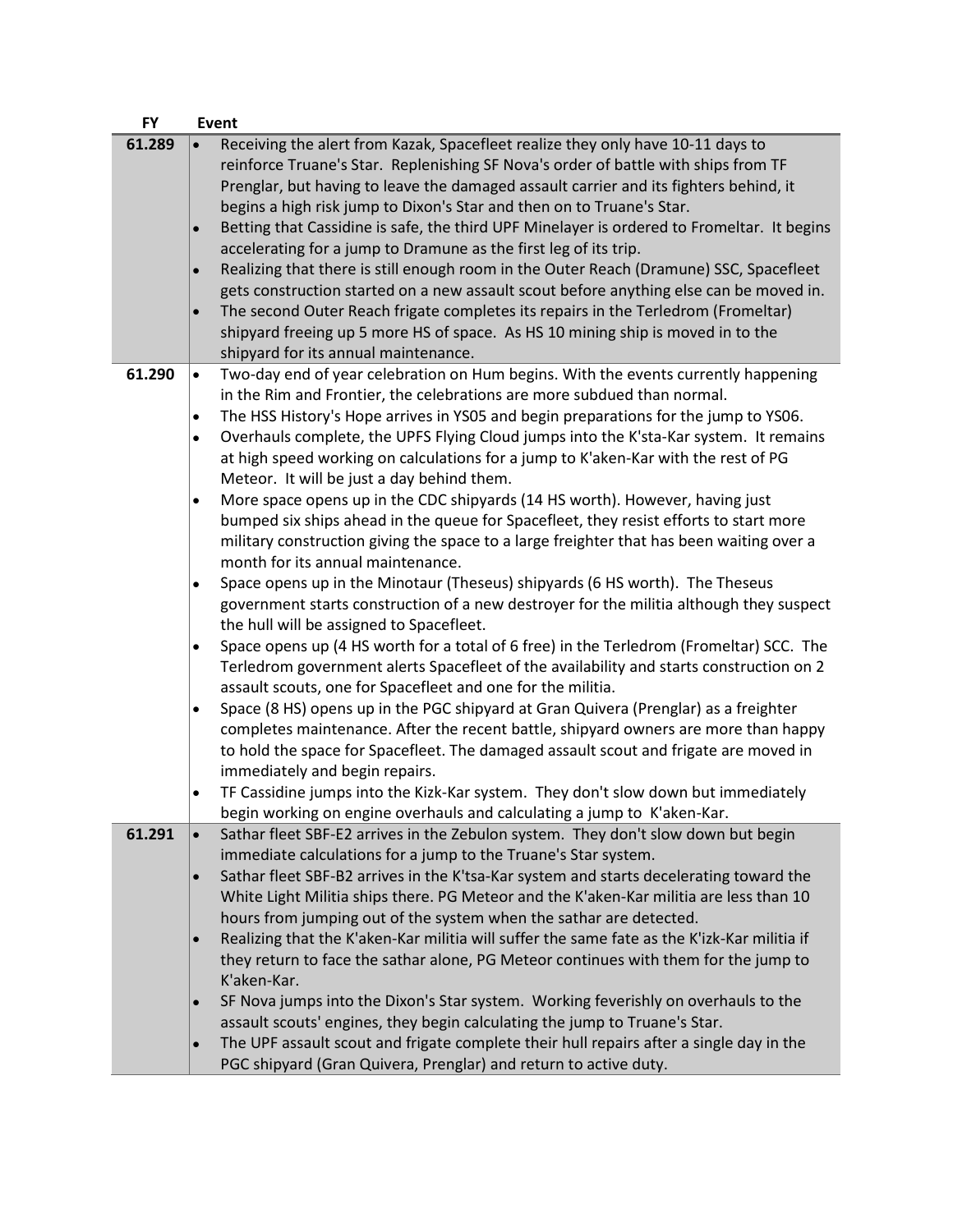| <b>FY</b> | <b>Event</b>                                                                                                                                                                                                                                                                                                                                                            |
|-----------|-------------------------------------------------------------------------------------------------------------------------------------------------------------------------------------------------------------------------------------------------------------------------------------------------------------------------------------------------------------------------|
|           | Another 6 HS of space open up in the PGC shipyards (Gran Quivera, Prenglar) for a total<br>of 16 HS of space available. The damaged assault carrier is moved into the shipyard to                                                                                                                                                                                       |
|           | have its engines repaired.<br>Realizing that they cannot withstand the incoming sathar force, the White Light militia<br>$\bullet$<br>starts plotting a jump back to their home system. They delay departure, however,<br>acting as bait and hoping to draw SBF-B2 deeper into the system so they don't jump<br>immediately after PF Virgo or straight to White Light.  |
| 61.292    | SBF-C1 jumps into the K'aken-Kar system and begins decelerating toward the planet.<br>$\bullet$<br>PG Meteor and the K'aken-Kar militia jump into the K'aken-Kar system and begin<br>decelerating to meet the sathar.                                                                                                                                                   |
|           | The Theseus militia, along with the second saurian Ark Ship arrive in orbit around<br>$\bullet$<br>Clarion (White Light). The saurians join their sister ships in orbit while the Theseus<br>militia confers with the Clarion Royal Marines and Fortress Redoubt to establish<br>defensive plans.                                                                       |
|           | SBF-E1 jumps into the Zebulon system and establish contact with SBF-E2 relaying full<br>$\bullet$<br>details of their encounter. They start working on a jump to Kazak System and then back<br>to SCC#5 (OFS019) for repairs.                                                                                                                                           |
|           | The UPF assault carrier's engines complete their repairs. With 16 HS of space available<br>$\bullet$<br>at the PGC shipyards, Spacefleet begins construction on a fighter, an assault scout, and<br>a light cruiser.                                                                                                                                                    |
| 61.293    | Second Battle of Stenmar (Kazak) - seriously out gunned, the Rim forces are nearly all<br>destroyed with only a single fighter surviving. They manage to take out a sathar light<br>cruiser and cutter before being overwhelmed.                                                                                                                                        |
|           | The UPFS Flying Cloud jumps into the K'aken-Kar system. It remains at high speed to<br>$\bullet$<br>catch up with the rest of PG Meteor and will execute a hard deceleration to match<br>speed with the group when it does.                                                                                                                                             |
|           | Having succeeded in drawing SBF-B2 into the K'sta-Kar system, the White Light militia,<br>$\bullet$<br>reluctant to abandon Kawdl-Kit, begins acceleration for their jump home.<br>Seeing the White Light militia start to leave the system, SBF-B2 changes course and<br>$\bullet$                                                                                     |
|           | start accelerating for a jump to K'aken-Kar to join SBF-C1.<br>The UPF minelayer jumps into the Dramune system. It doesn't slow down but begins<br>$\bullet$                                                                                                                                                                                                            |
|           | calculations for its jump to Fromeltar.<br>Space (5HS) opens up in the Hentz (Araks) shipyards. It is not immediately filled as there<br>is a larger ship waiting on maintenance.                                                                                                                                                                                       |
| 61.294    | SBF-E2 jumps into the Truane's Star system and begin decelerating toward New Pale.<br>SF Nova arrives in the Truane's Star system just hours after the sathar. Unfortunately,<br>$\bullet$<br>they arrived much farther out in the system than anticipated. They begin a fast run and<br>hard deceleration toward New Pale in order to arrive before the sathar forces. |
|           | Seeing more and more sathar ships arriving in the Frontier, the Council of Worlds stops<br>blocking the activation the Wartime Construction Control (WCC) clause in the UPF<br>Charter. Spacefleet is granted complete control of all starship construction centers in<br>the Frontier.                                                                                 |
|           | With the activation of the WCC clause, Spacefleet, with the assistance of Star Law,<br>move to take control of the shipyards. They temporarily suspend any new maintenance<br>work while they sort out the schedule and priorities.                                                                                                                                     |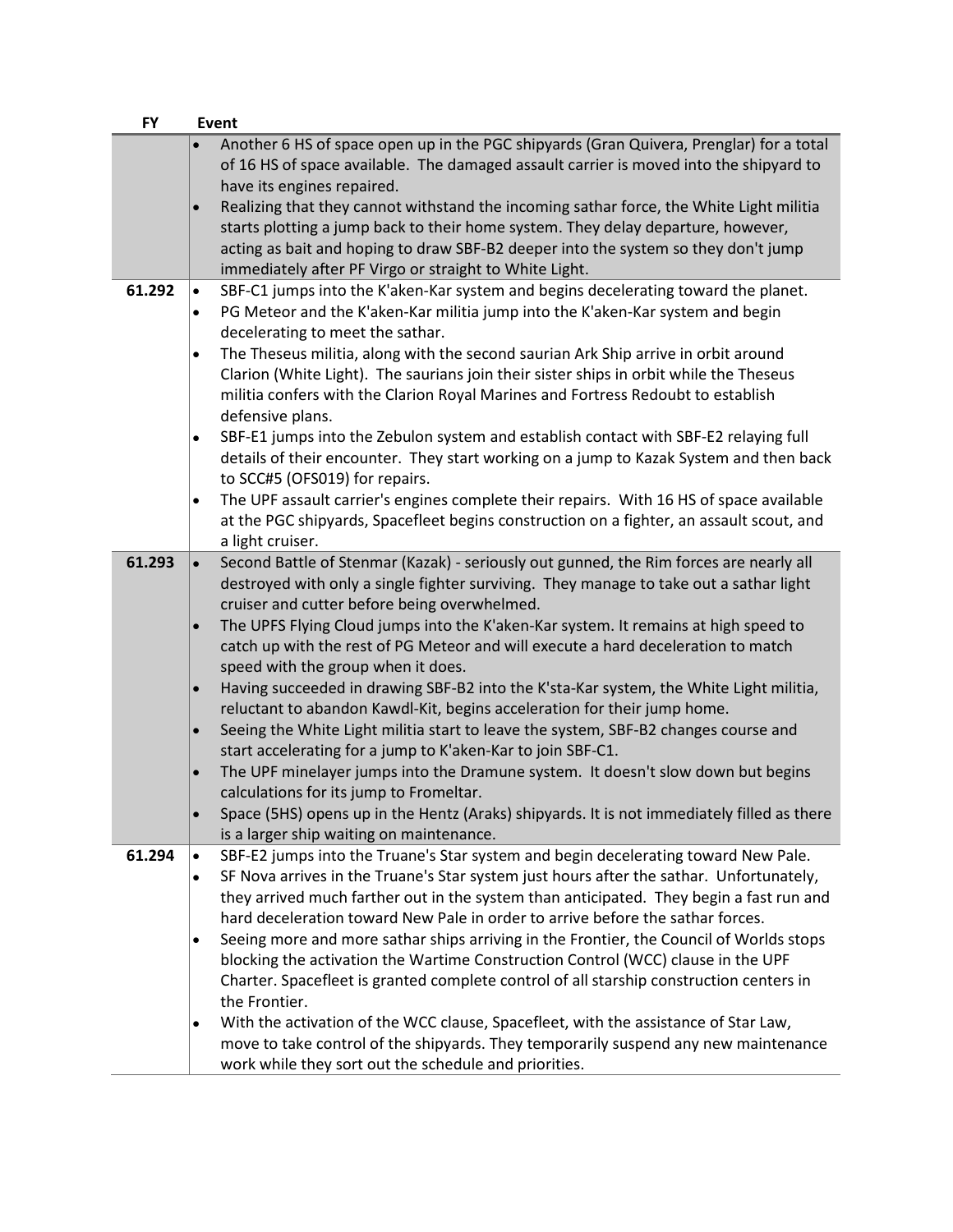| <b>FY</b> | Event                                                                                                                                                                                                                                                                                                                                                                                                                                                                                                                                                                                                                                                                                                                                                                                                                                                                                                                                                                                                                                                                                                                                                                                                                                                                                                                                                                                                                                                                                                                                                                                                                                                            |
|-----------|------------------------------------------------------------------------------------------------------------------------------------------------------------------------------------------------------------------------------------------------------------------------------------------------------------------------------------------------------------------------------------------------------------------------------------------------------------------------------------------------------------------------------------------------------------------------------------------------------------------------------------------------------------------------------------------------------------------------------------------------------------------------------------------------------------------------------------------------------------------------------------------------------------------------------------------------------------------------------------------------------------------------------------------------------------------------------------------------------------------------------------------------------------------------------------------------------------------------------------------------------------------------------------------------------------------------------------------------------------------------------------------------------------------------------------------------------------------------------------------------------------------------------------------------------------------------------------------------------------------------------------------------------------------|
|           | More space opens in several SCCs across the Frontier: 2 HS at Hentz (Araks) for a total<br>of 7 HS, 18 HS at Rupert's Hole (Cassidine) emptying that facility, 6 HS at Terledrom<br>(Fromeltar) 12 HS at Gran Quivera (Prenglar), and 5 HS at Minotaur (Theseus)<br>Working to replenish their immediate losses, Spacefleet takes control of the destroyer<br>$\bullet$<br>construction at Minotaur, and start construction of 2 assault scouts at Hentz, a light<br>cruiser at Gran Quivera, and a fighter and assault scout at Terledrom.<br>Lacking facilities to construct military vessels, the Rupert's Hole SCC is designated for<br>$\bullet$<br>ship maintenance and two ships are moved in immediately. The other Type III SSCs at<br>Pale & Clarion are given the same designation.<br>Spacefleet also authorizes the start of construction for two assault scouts to replenish<br>$\bullet$<br>some of the ships lost by the Truane's Star militia with the understanding that they may<br>be deputized by Spacefleet during the conflict. Construction starts in Terledrom and<br>Minotaur                                                                                                                                                                                                                                                                                                                                                                                                                                                                                                                                                          |
| 61.295    | The HSS History's Hope safely arrives in YS06 and begin working on a jump to the YS07<br>$\bullet$<br>system.<br>The CMS Osprey arrives back at Clarion and is quickly admitted into the shipyards for<br>$\bullet$<br>repair.<br>TF Cassidine jumps into the K'aken-Kar system and begins decelerating toward Ken'zah-<br>Kit. Once again they won't make the initial engagement arriving a few days too late.<br>However, they are determined to stop the sathar here if PG Meteor and the militia<br>ships cannot.<br>15 HS of space opens in the CDC shipyards (Triad, Cassidine). Spacefleet starts<br>construction on another light cruiser to finish filling the holes in their ranks and allows<br>the Truane's Star militia to begin construction of a final assault scout.                                                                                                                                                                                                                                                                                                                                                                                                                                                                                                                                                                                                                                                                                                                                                                                                                                                                             |
| 61.296    | With the loss of the Liberty system, and the massive losses in the initial foray into the<br>$\bullet$<br>Frontier, sathar forces and production from SCC#10 are committed to war effort<br>against the Frontier. This adds 9 fighters, 3 FF, 5 DD, 3 LC, 2 HC, and 2 AC to the sathar<br>roster in addition to the SCC's production capacity.<br>The CMS Osprey emerges from the Clarion shipyards fully repaired and ready for action<br>$\bullet$<br>once again. A small HS:4 yacht is moved in the SCC for maintenance.<br>Battle of Ken'zah-Kit (K'aken-Kar) - The sathar obliterate the station with a single<br>٠<br>concentrated barrage but then are quickly destroyed by the combined UPF and militia<br>forces. Besides the station, only a single militia assault scout was lost with damage to<br>three other ships that will require time in a shipyard to repair.<br>Sathar SCC#4 (OFS111) completes construction of a new frigate.<br>$\bullet$<br>Realizing that SF Nova will reach New Pale in time for the battle, and having a nearly 2:1<br>٠<br>hull disadvantage against SF Nova, PG Virgo, and the remaining Truane's Star militia,<br>SBF-E2 reverse course and start plotting a jump back to Zebulon.<br>12 HS of space opens up in the CDC SCC (Triad, Cassidine). Construction is begun on<br>٠<br>two new assault scouts to replace those lost by the Kizk-Kar militia. The remaining<br>space is given over to a HS:6 ship for annual maintenance.<br>22 HS of space opens up in the PGC shipyards (Gran Quivera, Prenglar). With<br>٠<br>Spacefleet's immediate needs being met, they move two HS:11 ships in for<br>maintenance. |
| 61.297    | SF Nova arrives in orbit around New Pale. The crew spends the day resting from their<br>$\bullet$<br>hard trip as they watch the sathar begin to fall back. The remaining ships of PG Virgo<br>are absorbed into the Strike Force.                                                                                                                                                                                                                                                                                                                                                                                                                                                                                                                                                                                                                                                                                                                                                                                                                                                                                                                                                                                                                                                                                                                                                                                                                                                                                                                                                                                                                               |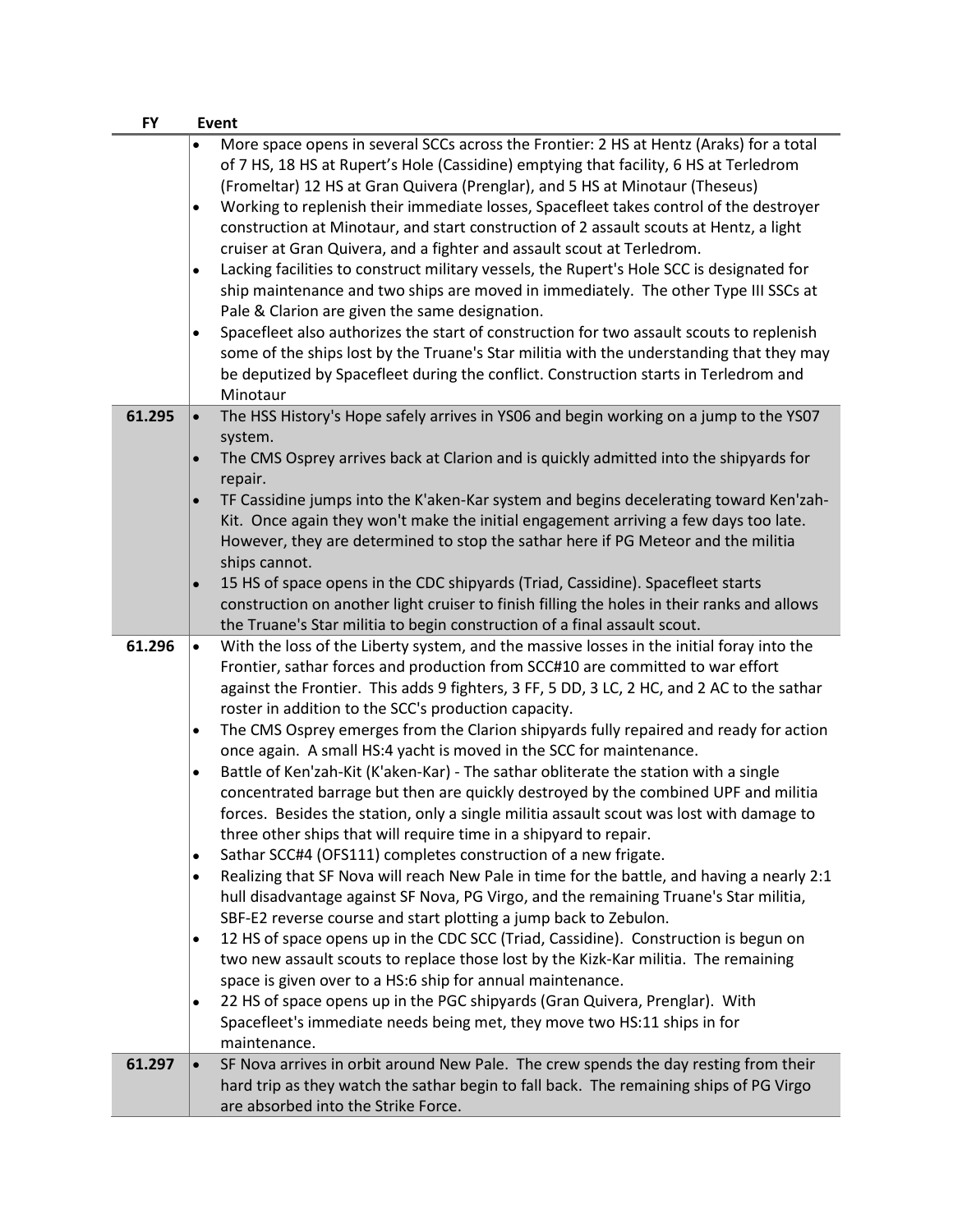| <b>FY</b> | Event                                                                                                                                                   |
|-----------|---------------------------------------------------------------------------------------------------------------------------------------------------------|
|           | The White Light militia jumps back to their home system and begins deceleration<br>toward Clarion.                                                      |
|           | The UPF minelayer jumps into the Fromeltar system and begins decelerating to join up<br>$\bullet$                                                       |
|           | with the militia forces holding that system.                                                                                                            |
|           | With the loss of SBF-C1 in the K'aken-Kar system, and recognizing that they are out<br>$\bullet$                                                        |
|           | gunned by the UPF forces there, SBF-B2 does not jump to K'aken-Kar but begins                                                                           |
|           | decelerating back toward Kawdl-Kit in the K'sta-Kar system.                                                                                             |
|           | With its engines repaired, SF Nova's assault carrier, together with its four surviving<br>$\bullet$                                                     |
|           | fighters, begin a high-speed jump to catch up with the main group. At the same time                                                                     |
|           | PG Virgo's carrier, leaving its 3 fighters behind, begins a transit back to Prenglar.                                                                   |
|           | The newly constructed sathar frigate at SCC#4 (OFS111) begins a transit to SCC#5<br>$\bullet$<br>(OFS019)                                               |
|           | SBF-J1 (1 AC, 1 HC, 2 LC, 1 DD, 1FF, & 8 fighters) departs SCC#10 and begins a high-<br>$\bullet$                                                       |
|           | speed transit that will eventually take it to K'sta-Kar.                                                                                                |
|           | SBF-J2 (1 HC, 1 LC, 3 DD, 2 FF) departs SCC#10 and begins a high-speed transit to the<br>$\bullet$                                                      |
|           | Liberty system.                                                                                                                                         |
|           | 8 HS of space opens in the Hentz (Araks) SCC for a total of 9 HS of open space. A small                                                                 |
|           | HS:9 freighter is moved in for maintenance.                                                                                                             |
|           | SBF-E1 jumps back into the Kazak system. They do not slow down and start plotting a<br>$\bullet$                                                        |
|           | jump back to SSC#5 in the OFS019 system.<br>An additional 13 HS of space opens in the Hentz (Araks) SCC. A HS 11 mining ship is<br>$\bullet$            |
|           | moved in for annual maintenance.                                                                                                                        |
| 61.298    | After rearming the ships in the K'aken-Kar system, TF Cassidine and PG Meteor begin<br>$\bullet$                                                        |
|           | accelerating for a jump to the K'sta-Kar system to confront SBF-B2 or drive it out of the                                                               |
|           | system.                                                                                                                                                 |
|           | The damaged ships (a frigate & assault scout from PG Meteor and the surviving K'aken-                                                                   |
|           | Kar assault scout), designated Repair Group (RG) One are ordered to Fromeltar for                                                                       |
|           | repairs. They begin accelerating for a jump to Kizk-Kar.                                                                                                |
|           | 13 HS of space opens in the PGC shipyards (Gran Quivera, Prenglar). A HS:12 ship is<br>$\bullet$                                                        |
| 61.299    | moved in for maintenance.<br>A small group of 8 civilian privateer vessels, hailing from the yazirian worlds of the Frontier                            |
|           | and calling themselves the Yazira Squadron, arrive in orbit around Morgaine's World                                                                     |
|           | (Prenglar) and request permission to assist Starfleet in the fight against the sathar.                                                                  |
| 61.300    | The HSS History's Hope arrives in the YSO7 system and begins decelerating toward the                                                                    |
|           | inner system. Back at the last system explored, they plan to spend a few days resting                                                                   |
|           | here before starting to chart new routes toward their destination.                                                                                      |
|           | SBF-E2 jumps back into the Zebulon system and starts decelerating toward Volturnus.<br>٠                                                                |
|           | SBF-B2 settles back into a high orbit around Kawdl-Kit (K'sta-Kar).<br>٠                                                                                |
|           | SBF-E1 jumps back into the OFS019 system and begins decelerating toward the starship<br>$\bullet$                                                       |
|           | construction center there for repairs.                                                                                                                  |
|           | 8 HS of space opens in the PGC shipyards in Gran Quivera (for a total of 9 HS of space<br>$\bullet$                                                     |
| 61.301    | available). A HS:9 ship is moved in for maintenance.<br>Worried that since the sathar have a route into Prenglar they may also have one to<br>$\bullet$ |
|           | Gruna Garu, Spacefleet sends the Yazira Squadron back to Gruna Garu to bolster the                                                                      |
|           | defenses there.                                                                                                                                         |
|           | With the sathar mostly on the retreat at the moment, and based on the success of the<br>$\bullet$                                                       |
|           | fighters and assault scouts in the recent engagements, Spacefleet announces the                                                                         |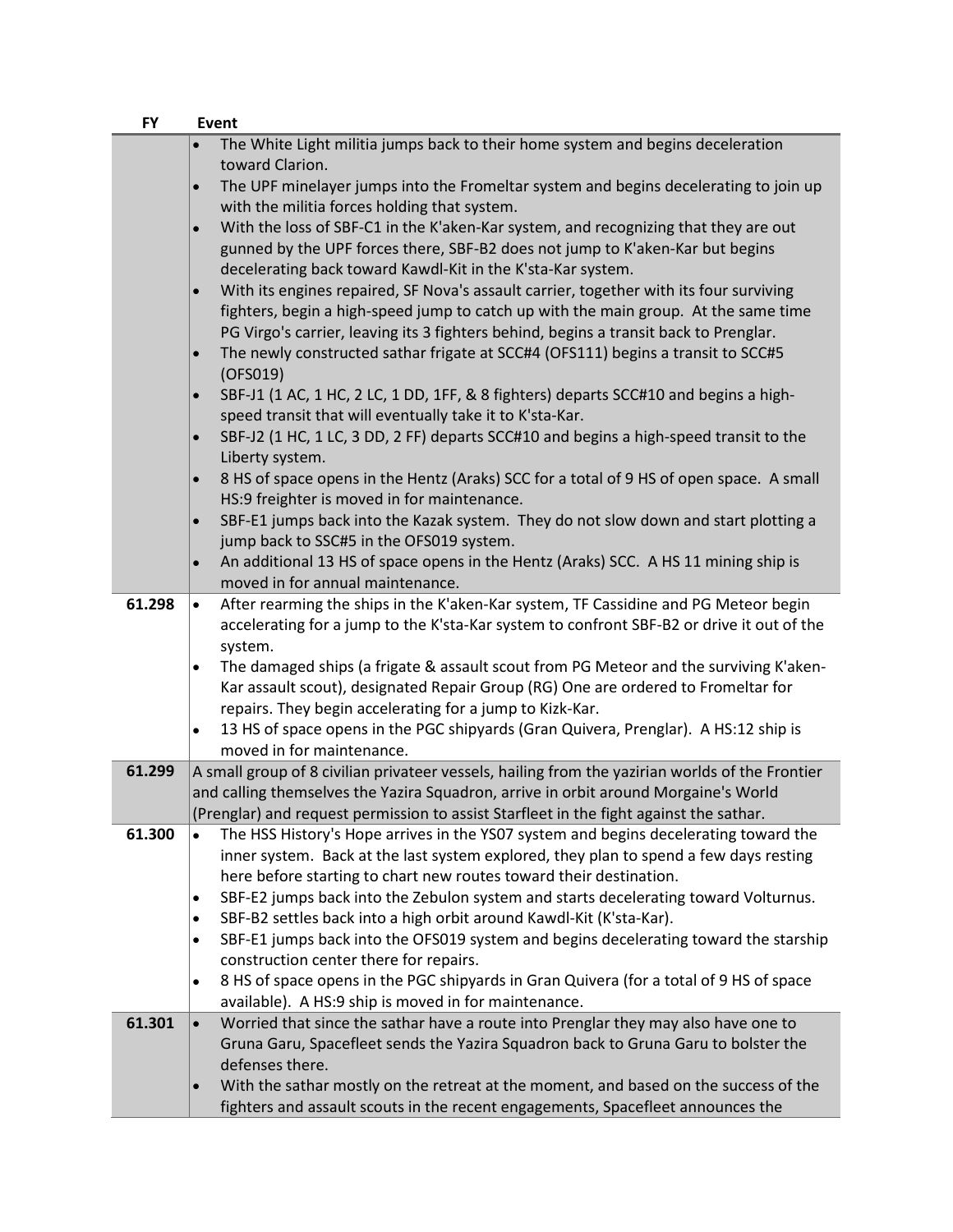| <b>FY</b> | <b>Event</b>                                                                                                                     |
|-----------|----------------------------------------------------------------------------------------------------------------------------------|
|           | creation of the Frontier Fighter Corps with a plan to station multiple squadrons of<br>fighters in every system of the Frontier. |
|           | As the first step of implementing the Frontier Fighter Corps, all currently available                                            |
|           |                                                                                                                                  |
|           | space in the Type I and II shipyards around the Frontier are used to start construction of                                       |
|           | new fighters. At the moment that means 2 are started in Hentz (Araks) and 2 in                                                   |
|           | Minotaur (Theseus).                                                                                                              |
| 61.302    | The White Light militia arrive back in orbit around Clarion.<br>$\bullet$                                                        |
|           | The UPF minelayer arrives in orbit around Terledrom, joining up with the Fromeltar and<br>$\bullet$<br>Dramune militias.         |
|           | SF Nova's Assault carrier jumps into the Dixon's Star system and starts working on<br>٠                                          |
|           | calculations for the jump to Truane's Star. The carrier leaving PG Virgo also arrives in                                         |
|           | the system and starts working on calculations for the jump to Prenglar.                                                          |
|           | The lone sathar frigate jumps into OFS110 and begins calculations for a jump to                                                  |
|           |                                                                                                                                  |
|           | OFS022.                                                                                                                          |
|           | SBF-J1 jumps into the OFS170 system and begins calculations for a jump to OFS169.<br>$\bullet$                                   |
|           | SBF-J2 jumps into the OFS177 system and begins calculations for a jump to the Dayzer<br>$\bullet$                                |
|           | system (OFS178).                                                                                                                 |
|           | Sathar SCC#5 (OFS019) completes construction of a cutter.<br>$\bullet$                                                           |
| 61.303    | SBF-J1 jumps into the OFS169 system and begins calculations for a jump to the OFS167                                             |
|           | system.                                                                                                                          |
|           | Task Force Cassidine and PG Meteor jump into the K'sta-Kar system and begin<br>$\bullet$                                         |
|           | decelerating toward the sathar forces orbiting Kawdl-Kit.                                                                        |
|           | RG One arrives in the Kizk-Kar system and begin engine overhauls and plotting a jump<br>$\bullet$                                |
|           | to Fromeltar.                                                                                                                    |
|           | 11 HS of space open up in the Triad (Cassidine) SSC. Work is begun on 11 fighters for                                            |
|           | the newly formed Frontier Fighter Corps. There are complaints that over half the SCC's                                           |
|           | capacity are being used for Spacefleet but Spacefleet points out that some of that                                               |
|           | usage if for planetary militias as well.                                                                                         |
|           | Deciding not to wait any longer, two HS:6 ships under construction in the Pale SCC<br>$\bullet$                                  |
|           |                                                                                                                                  |
|           | (Truane's Star) are moved out of the shipyard by Spacefleet to make room for the                                                 |
|           | damaged light cruiser.                                                                                                           |
| 61.304    | The crew of the HSS History's Hope start working on the next jump in their journey to a<br>$\bullet$                             |
|           | small red dwarf star. It's a long one, just under 12 light years long jumping a big void of                                      |
|           | stars in this region of space. They designate their target system YS08.                                                          |
|           | Detecting the inbound UPF forces, and recognizing that they are still outgunned, SBF-B2<br>$\bullet$                             |
|           | decides to abandon K'tsa-Kar. They break orbit from Kawdl-Kit and begin accelerating                                             |
|           | to jump out of the system.                                                                                                       |
|           | 13 HS of space opens up in the Hentz (Araks) shipyard. Two HS:5 ships are moved in for                                           |
|           | maintenance and work begins on constructing 3 new fighters.                                                                      |
|           | 4 HS of space opens up in the Clarion (White Light) shipyard and a small HS:4 ship is<br>$\bullet$                               |
|           | moved in for maintenance.                                                                                                        |
|           |                                                                                                                                  |
| 61.305    | The sathar SCC#10 (OFS174) completes construction of a fighter.                                                                  |
|           | SF Nova's assault carrier jumps into the Truane's Star system and begin deceleration                                             |
|           | toward the rest of the Strike Force.                                                                                             |
|           | The lone sathar frigate jumps into OFS022 and begins calculations for jump to OFS018.<br>$\bullet$                               |
|           |                                                                                                                                  |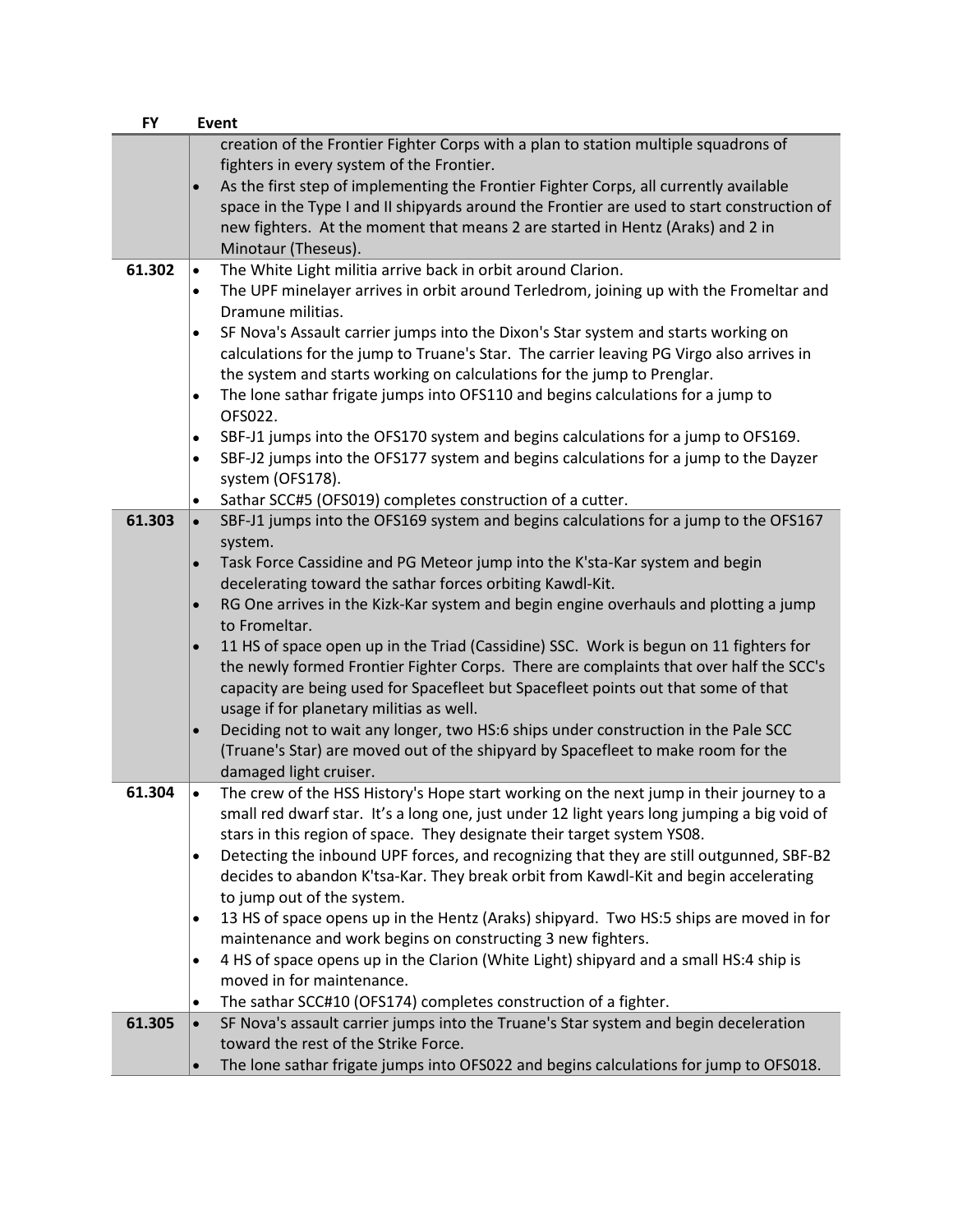| <b>FY</b> | <b>Event</b>                                                                                                                                                                                                                                                                                                                                                                                                                                                                                                                                                                                                                                                                                                                                                                                                                                                                     |
|-----------|----------------------------------------------------------------------------------------------------------------------------------------------------------------------------------------------------------------------------------------------------------------------------------------------------------------------------------------------------------------------------------------------------------------------------------------------------------------------------------------------------------------------------------------------------------------------------------------------------------------------------------------------------------------------------------------------------------------------------------------------------------------------------------------------------------------------------------------------------------------------------------|
| 61.306    | SBF-E1 arrives back at SCC#5 (OFS019) and is disbanded. The work halts on the heavy<br>cruiser currently under construction and the damaged frigate and destroyer enter the<br>shipyard for repairs.<br>6 HS of space opens up in the CDC SCC (Triad, Cassidine), with another 17 HS opening<br>up tomorrow, the space is held to allow some larger ships to move in for maintenance.<br>9 HS of space opens in the Terledrom (Fromeltar) SCC. With RG One only a few days<br>$\bullet$<br>away, the space is held for those ships so that battle repairs can begin immediately<br>when they arrive.<br>SBF-J1 jumps into the OFS167 system and begins calculations for a jump to the OFS166<br>$\bullet$                                                                                                                                                                        |
|           | system.<br>SBF-J2 jumps into the Dayzer system (OFS178) and begins calculations for a jump to the<br>$\bullet$<br>OFS179 system.<br>11 HS of space opens in the PGC shipyards (Gran Quivera, Prenglar). Spacefleet begins<br>$\bullet$<br>construction of 8 fighters and an assault scout using the available space.                                                                                                                                                                                                                                                                                                                                                                                                                                                                                                                                                             |
| 61.307    | The lone sathar frigate jumps into OFS018 and begins calculations for jump to OFS019<br>$\bullet$<br>The damaged sathar destroyer under repair at SCC#5 (OFS019) is finished and emerges<br>$\bullet$<br>from the shipyard ready for battle.<br>SF Nova's assault carrier arrives in orbit around Pale and rejoins the fleet. It collects the<br>$\bullet$<br>fighters left by PG Virgo as part of its compliment.<br>The assault carrier from PG Virgo arrives back at Morgaine's World (Prenglar). The<br>$\bullet$<br>crew is debriefed on their trip to the Rim and recent battle at New Pale (Truane's Star).<br>After four days of round-the-clock work by the engineers from the Pale SCC and SF<br>Nova, the light cruiser emerges from the Streel shipyards fully repaired and ready for<br>action. The two ships that were moved out to make room resume construction. |
| 61.308    | SBF-J1 jumps into the OFS166 system. Upon arrival, their orders are changed, and they<br>$\bullet$<br>are ordered to proceed to SCC#3 (OFS138) instead of heading into K'tsa-Kar. They<br>begin plotting a jump to OFS157.<br>RG One arrives in the Fromeltar system and begins deceleration toward the shipyards<br>$\bullet$                                                                                                                                                                                                                                                                                                                                                                                                                                                                                                                                                   |
|           | at Terledrom.<br>Task Force Cassidine and PG Meteor arrive in orbit around Kawdl-Kit, much to the relief<br>٠<br>of the planet's populace.                                                                                                                                                                                                                                                                                                                                                                                                                                                                                                                                                                                                                                                                                                                                       |
|           | The damaged sathar frigate under repair at SCC#5 (OFS019) is finished and emerges<br>$\bullet$<br>from the shipyard ready for battle. The damaged heavy cruiser is moved in to begin the<br>extensive hull repairs it needs.                                                                                                                                                                                                                                                                                                                                                                                                                                                                                                                                                                                                                                                     |
| 61.309    | SBF-J2 jumps into the OFS179 system and begins calculations for a jump to the Liberty<br>$\bullet$<br>system (FS30).<br>SBF-B2 jumps into the FS33 system and begins decelerating.<br>After two days rest, the assault carrier at Morgaine's World (Prenglar) is ordered to<br>$\bullet$<br>Triad (Cassidine) to await completion of the first fighters for the Frontier Fighter Corps<br>and then to shuttle them to the Kizk-Kar system. It is designated Shuttle Group (SG)<br>Alpha.<br>18 HS of space opens in the Hentz (Araks) SCC. A HS 14 ship is moved In for<br>$\bullet$<br>maintenance. Another fighter is started for Spacefleet and the remaining space is held                                                                                                                                                                                                   |
|           | for an upcoming ship maintenance.                                                                                                                                                                                                                                                                                                                                                                                                                                                                                                                                                                                                                                                                                                                                                                                                                                                |
| 61.310    | Jump calculations complete and verified, the HSS History's Hop starts accelerating for<br>$\bullet$<br>the jump to YS08.                                                                                                                                                                                                                                                                                                                                                                                                                                                                                                                                                                                                                                                                                                                                                         |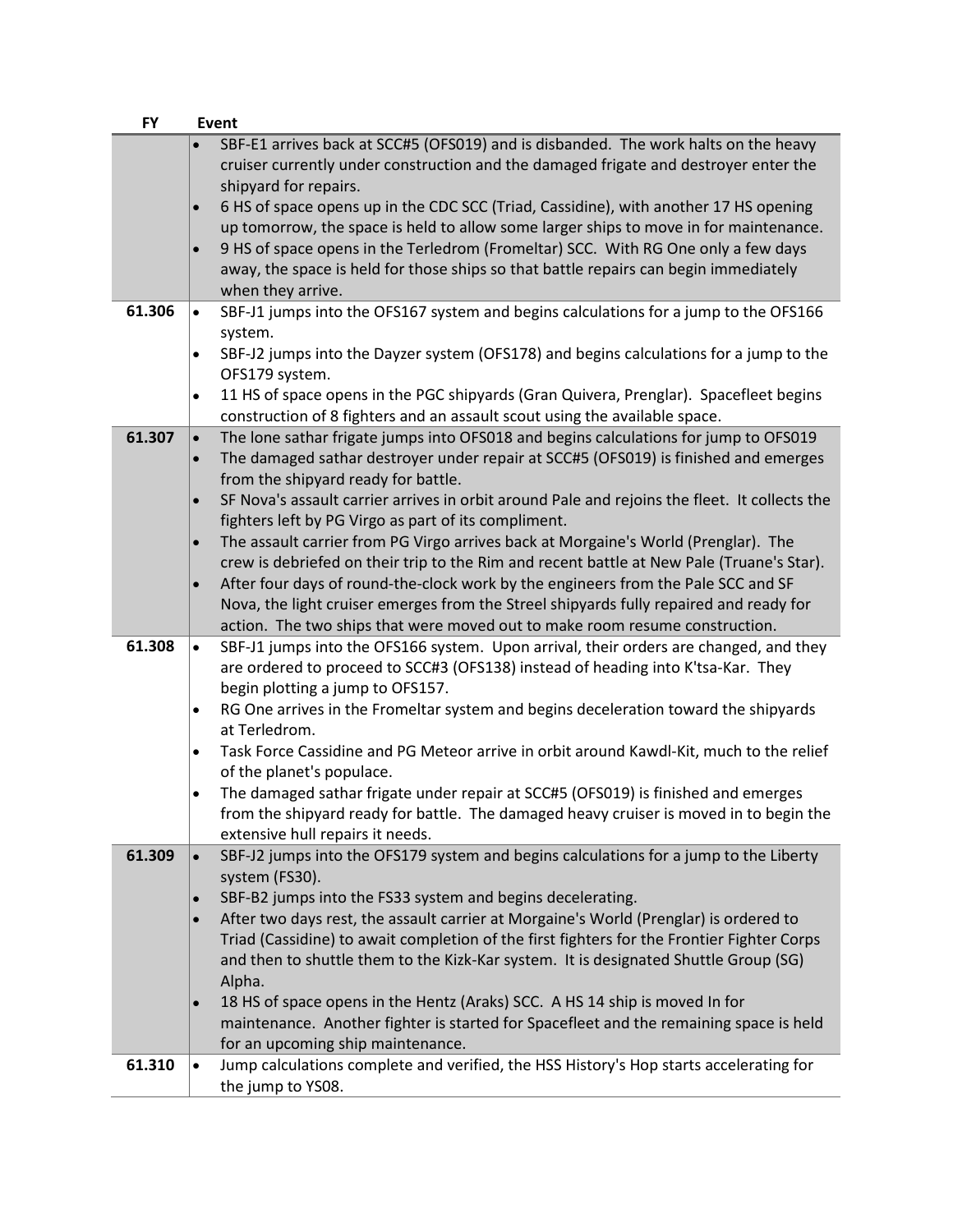| <b>FY</b> | <b>Event</b>                                                                                          |
|-----------|-------------------------------------------------------------------------------------------------------|
|           | Yazira Squadron arrives back in the Gruna Garu system where they join up with the                     |
|           | local militia to coordinate the defense of that system.                                               |
|           | Strike Force Nova, together with the remaining ships of the Pale militia, leave Fortress<br>$\bullet$ |
|           | Pale and begin accelerating toward the Zebulon system to engage the sathar forces                     |
|           | now orbiting Volturnus.                                                                               |
| 61.311    | The lone sathar frigate jumps into OFS019 and begins decelerating toward SCC#5.<br>$\bullet$          |
|           | SBF-J1 jumps into the OFS157 system and begin calculations for a jump to the OFS156<br>$\bullet$      |
|           | system.                                                                                               |
|           | With the sathar apparently gone from the system, PG Meteor is ordered to the Kizk-Kar                 |
|           | system where they will be supported by the fighters being delivered by SG Alpha and                   |
|           |                                                                                                       |
|           | joined by their flagship, the battleship Admiral R'kazk'tar which will be completed in 33             |
|           | days.                                                                                                 |
| 61.312    | SBF-J2 jumps into the Liberty system and begins decelerating toward Snowball.                         |
| 61.313    | PG Liberty and the Mhemne belters detect the sathar ships that have arrived in the<br>$\bullet$       |
|           | system. An alert is immediately sent out to Spacefleet alerting them of the sathar                    |
|           | presence.                                                                                             |
|           | RG One arrives at the Terledrom shipyards (Fromeltar). The militia assault scout and                  |
|           | UPF frigate are immediately moved into the shipyard to begin repairs.                                 |
|           | SBF-J1 jumps into the OFS156 system and begins calculations for a jump to the OFS155<br>$\bullet$     |
|           | system.                                                                                               |
| 61.314    | SBF-B2 arrives in the inner system of FS33 where they await orders from the sathar<br>$\bullet$       |
|           | high command.                                                                                         |
|           | Recognizing that they are no match for the inbound sathar forces, PG Liberty, with the<br>$\bullet$   |
|           | assistance of the Mhemne belters, go into hiding in the Liberty system to watch the                   |
|           | sathar's movements. Evacuations begin immediately on the L4 and L5 stations.                          |
|           | Receiving the alert from PG Liberty, the Theseus militia ships in the White Light system<br>$\bullet$ |
|           | depart Fortress Redoubt and begin accelerating for a jump home.                                       |
| 61.315    | The HSS History's Hope successfully jumps into the YS08 system. They begin<br>$\bullet$               |
|           | decelerating toward the inner system and working on engine overhauls.                                 |
|           | SBF-J1 jumps into the OFS155 system and begins calculations for a jump to OFS150.<br>$\bullet$        |
|           | SF Nova and the Pale militia jump into the Zebulon system and begin decelerating<br>$\bullet$         |
|           | toward Volturnus and the sathar forces.                                                               |
|           | The K'akan-Kar militia assault scout completes its repairs in the Terledrom (Fromeltar)               |
|           | SCC. As it emerges the UPF assault scout is moved into its place.                                     |
| 61.316    | The sathar frigate arrives at SCC#5 (OFS019) joining up with the other ships there.<br>$\bullet$      |
|           | SBF-J2 arrives in orbit around Snowball and finding the L4 station abandoned settle<br>$\bullet$      |
|           | back into the berths there.                                                                           |
|           | Detecting SF Nova, SBF-E2 decides to avoid engagement and departs Volturnus and                       |
|           | $\bullet$<br>begins accelerating for a jump to the Kazak system.                                      |
|           |                                                                                                       |
|           | PG Meteor jumps into the K'aken-Kar system and begins working on calculations for the<br>$\bullet$    |
|           | jump to Kizk-Kar.                                                                                     |
|           | The UPF frigate and assault scout complete their repairs in the Terledrom shipyard and<br>٠           |
|           | emerge once again ready for combat. A HS:6 ships is moved in for maintenance and                      |
|           | Spacefleet begins construction of 3 fighters.                                                         |
| 61.317    | RG One, now fully repaired, departs Terledrom for the Kizk-Kar system. The Spacefleet                 |
|           | vessels will remain in that system to await the arrival of the rest of PG Meteor while the            |
|           | militia ship will return to its home system.                                                          |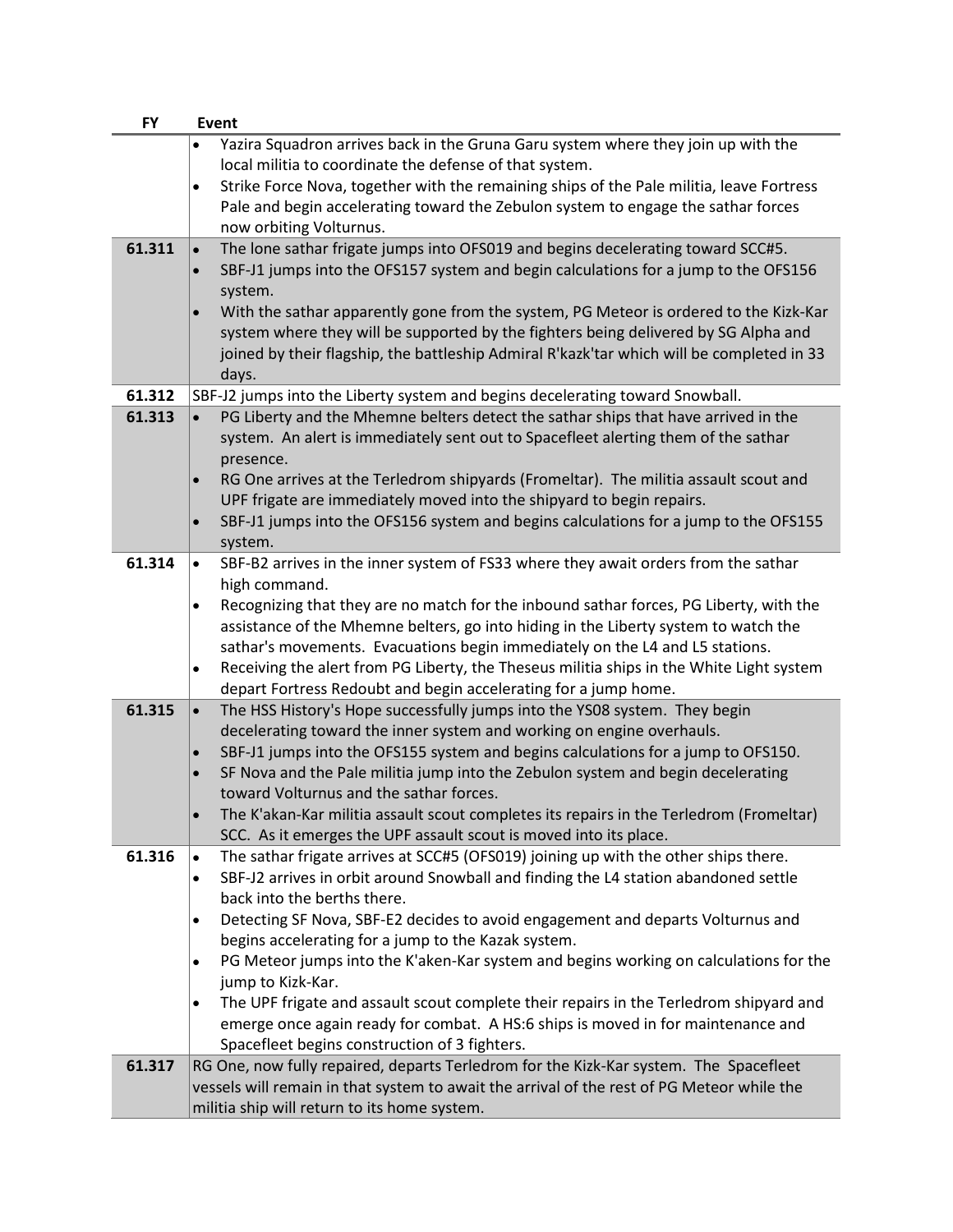| <b>FY</b> | <b>Event</b>                                                                                              |
|-----------|-----------------------------------------------------------------------------------------------------------|
| 61.318    | SBF-J1 jumps into the OFS156 system and begins calculations for a jump to the OFS146<br>$\bullet$         |
|           | system.                                                                                                   |
|           | SG Alpha arrives in orbit around Triad (Cassidine) just in time to pick up the five fighters<br>$\bullet$ |
|           | completed in the CDC shipyards. The fighters are taken aboard the assault carrier                         |
|           | which prepares to depart for the Kizk-Kar system the next day. Construction begins on                     |
|           | five more fighters.                                                                                       |
|           | After two days in the Liberty system, with no indication of any UPF presence, the heavy<br>$\bullet$      |
|           | cruiser and 3 destroyers of SBF-J2 split off (now SBF-J3) and begin accelerating for a                    |
|           | jump back to OFS179 leaving the light cruiser and 2 frigates in the system.                               |
| 61.319    | Arriving at the inner system of YS08, the crew of the HSS History's Hope begin working<br>$\bullet$       |
|           | on calculations for the return jump to YS07.                                                              |
|           | Taking several days longer than expected, the damaged sathar heavy cruiser emerges<br>$\bullet$           |
|           | from SCC#5 (OFS019) fully functional once again. The hull of the heavy cruiser whose                      |
|           | work was paused is moved back into the shipyard to resume construction.                                   |
| 61.320    | SBF-J1 jumps into the OFS146 system and begins calculations for a jump to SCC#3<br>$\bullet$              |
|           | (OFS138).                                                                                                 |
|           | SF Nova arrives and settles into orbit around Volturnus (Zebulon).                                        |
|           | PG Meteor arrives in the Kizk-Kar system and begins decelerating toward Zik-Kit.<br>$\bullet$             |
|           | SBF-E3 (1 C, 1 FF, 1 DD, 1 HC) departs SCC#5 (OFS019) for a jump to Kazak to join up<br>$\bullet$         |
|           | with SBF-E2.                                                                                              |
| 61.321    | SBF-E2 jumps into the Kazak system and begins decelerating toward Stenmar.                                |
| 61.322    | RG One arrives in the Kizk-Kar system and the Spacefleet vessels start decelerating<br>$\bullet$          |
|           | toward Zik-Kit while the militia assault scouts remains at speed and prepares for a jump                  |
|           | back to its home system of K'aken-Kar.                                                                    |
|           | A fighter for the Frontier Fighter Corp is completed in the PGC shipyards (Gran Quivera,                  |
|           | Prenglar) and construction begins immediately on another.                                                 |
| 61.323    | The Theseus militia arrive back in orbit around Minotaur.<br>$\bullet$                                    |
|           | SG Alpha jumps into the Dramune system and begins calculations for a jump to<br>$\bullet$                 |
|           | Fromeltar.                                                                                                |
|           | SBF-J3 jumps into the OFS179 system and begins calculations for a jump to the OFS168<br>$\bullet$         |
|           | system.                                                                                                   |
|           | One of the sathar frigates in the Liberty system begins accelerating out from the inner                   |
|           | system and appears to be on a course to jump to the Waller Nexus system. It is                            |
|           | designated EG-1. PG Meteor could intercept from their hiding place in 2 days.                             |
|           | Detecting the outbound sathar frigate, PG Liberty notifies Spacefleet and are told to let<br>$\bullet$    |
|           | it pass but take it out if it returns to the system.                                                      |
| 61.324    | SBF-J1 jumps into the OFS138 system and begins deceleration toward SCC#3.<br>$\bullet$                    |
|           | PG Meteor arrives in orbit around Zik-Kit (Kizk-Kar).<br>$\bullet$                                        |
|           | A UPF fighter is completed in the Terledrom (Fromeltar) shipyards and construction<br>$\bullet$           |
|           | begins immediately on another.                                                                            |
| 61.325    | Calculations complete, the HSS History's Hope stars accelerating for the jump back to<br>$\bullet$        |
|           | YS07.                                                                                                     |
|           | SBF-E2 arrives in orbit around Stenmar (Kazak).<br>$\bullet$                                              |
|           | SBF-E3 jumps into the Kazak system and begins decelerating toward Stenmar and SBF-<br>$\bullet$           |
|           | E2.                                                                                                       |
| 61.326    | Sathar SCC#4 (OFS111) completes 5 fighters.<br>$\bullet$                                                  |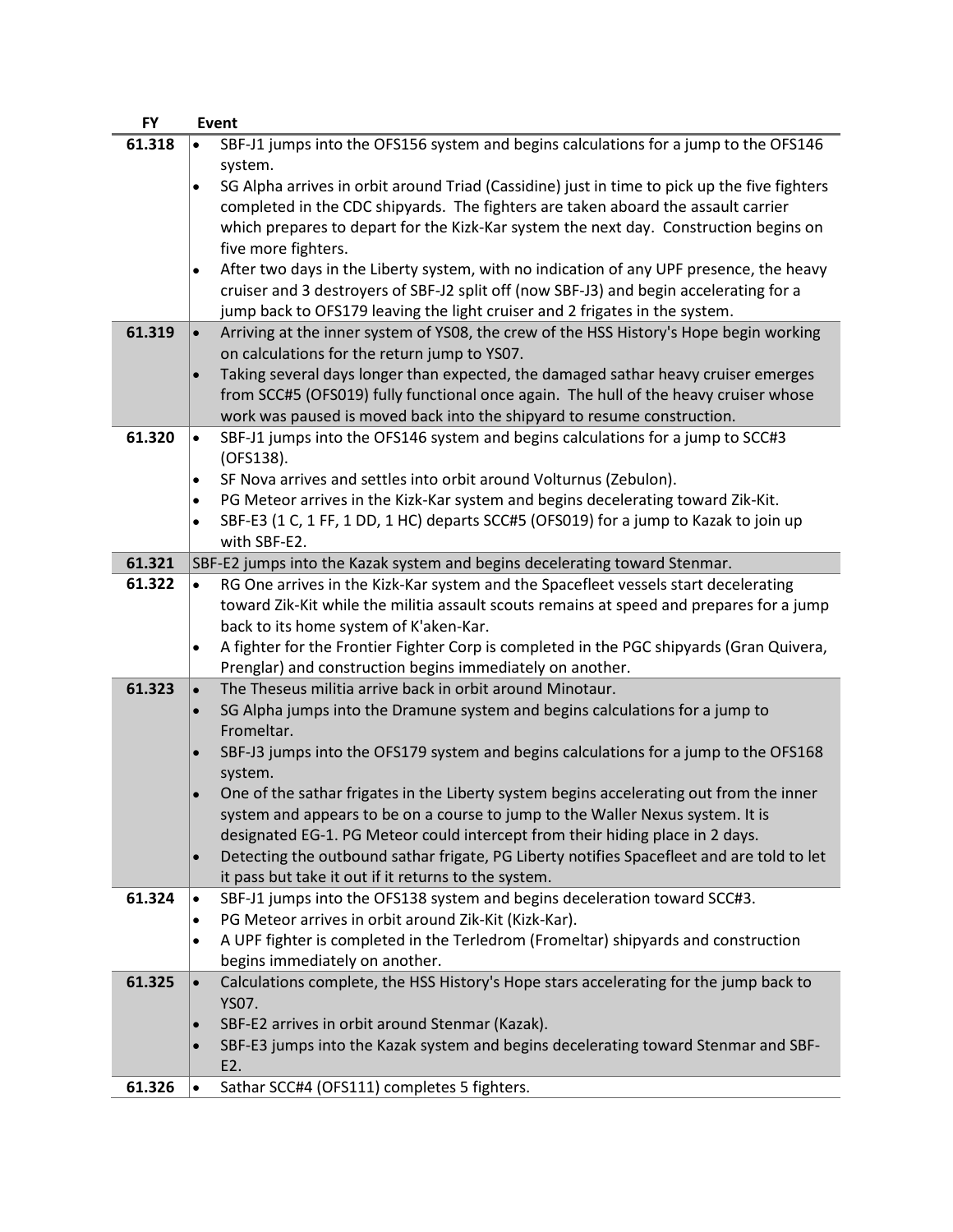| <b>FY</b> | Event                                                                                                                                                                 |
|-----------|-----------------------------------------------------------------------------------------------------------------------------------------------------------------------|
|           | The K'aken-Kar assault scout jumps into its home system and begins decelerating                                                                                       |
|           | toward Ken'zah-Kit.                                                                                                                                                   |
|           | RG One settles into orbit around Zik-kit and joins up with the rest of PG Meteor already<br>$\bullet$                                                                 |
|           | in orbit.                                                                                                                                                             |
| 61.327    | SG Alpha jumps into the Fromeltar system and begins calculations for the jump to the Kizk-                                                                            |
|           | Kar system. The pilot of the recently completed fighter takes on extra life support and                                                                               |
| 61.328    | begins boosting to join SG Alpha as it transits the system.<br>SBF-J1 arrives at SCC#3 (OFS138). After a rapid reprovisioning, during which orders are                |
|           | $\bullet$<br>issued to all existing sathar vessels, SBF-J1 departs the SCC and begins accelerating for a                                                              |
|           | jump to the OFS137 system.                                                                                                                                            |
|           | Sathar EG-1 jumps out of the Liberty system but does not end up in the Waller Nexus<br>$\bullet$                                                                      |
|           | system as expected. Rather it overshoots and arrives in the Padda (FS11) system                                                                                       |
|           | instead. The astrogators begin working out where they are at.                                                                                                         |
| 61.329    | SBF-J3 jumps into the OFS168 system and begins calculations for a jump to the OFS167<br>$\bullet$                                                                     |
|           | system.                                                                                                                                                               |
|           | SBF-E3 arrives at Stenmar (Kazak) and merges with SBF-E2.<br>$\bullet$                                                                                                |
|           | The fighter in the Fromeltar system joins up with RG Alpha as it crosses the system for<br>$\bullet$                                                                  |
|           | its jump to Kizk-Kar.                                                                                                                                                 |
| 61.330    | The HSS History's Hope makes the jump and ends up in a binary system but it is not the<br>$\bullet$                                                                   |
|           | two stars of YS07. While the engineers start to work on the engine overhauls, the                                                                                     |
|           | astrogators try to figure out where they are.                                                                                                                         |
|           | The lone K'aken-Kar militia assault scout arrives back in its home system and the crew<br>$\bullet$                                                                   |
|           | stands down for some leave but remain on alert for rapid recall if needed.                                                                                            |
| 61.331    | SG Alpha jumps into the Kizk-Kar system and begins deceleration toward Zik-Kit and PG<br>$\bullet$                                                                    |
|           | Meteor.<br>SBF-J3 jumps into the OFS167 system and begins calculations for a jump to OFS166.                                                                          |
|           | $\bullet$<br>2 UPF fighters are completed at both the Minotaur (Theseus) and Hentz (Arak) SCC and<br>$\bullet$                                                        |
|           | 2 more go into production in each location. The fighters are temporarily manned by                                                                                    |
|           | the local militias until UPF pilots and be dispatched to the system.                                                                                                  |
| 61.332    | Realizing that they need pilots for all the new fighters being produced, the current cadets at                                                                        |
|           | Gollwin academy are polled for volunteers for the Frontier Fighter Corps. Those that                                                                                  |
|           | volunteer are put on a fast completion track to get their Pilot and Rocket Weapons                                                                                    |
|           | certifications.                                                                                                                                                       |
| 61.333    | SBF-J1 jumps into the OFS137 system and begins calculations for a jump to the OFS136<br>$\bullet$                                                                     |
|           | system.                                                                                                                                                               |
|           | SBF-J3 jumps into the OFS166 system and begins calculations for the jump to FS33 to<br>$\bullet$                                                                      |
|           | join up with SBF-B2.                                                                                                                                                  |
|           | 11 UPF fighters are completed at the CDC shipyards (Triad, Cassidine). With no pilots<br>$\bullet$                                                                    |
|           | ready, they are put into storage and Spacefleet temporarily gives the space over for                                                                                  |
|           | commercial ship maintenance.                                                                                                                                          |
| 61.334    | A fighter and assault carrier are completed at SCC#10 (OFS174). Instead of starting<br>$\bullet$                                                                      |
|           | another AC and fighter, construction begins on 2 destroyers and a frigate.<br>The new sathar assault carrier at SCC#10 (OFS174) collects the 3 fighters in the system |
|           | $\bullet$<br>and begins a transit to SCC#4 (OFS111). The ships are designated Transit Group (TG) 1.                                                                   |
|           | Astrogators aboard the HSS History's Hope work out their position and discover that<br>$\bullet$                                                                      |
|           | they went nearly twice as far as they intended. The system is designated YS09 and they                                                                                |
|           |                                                                                                                                                                       |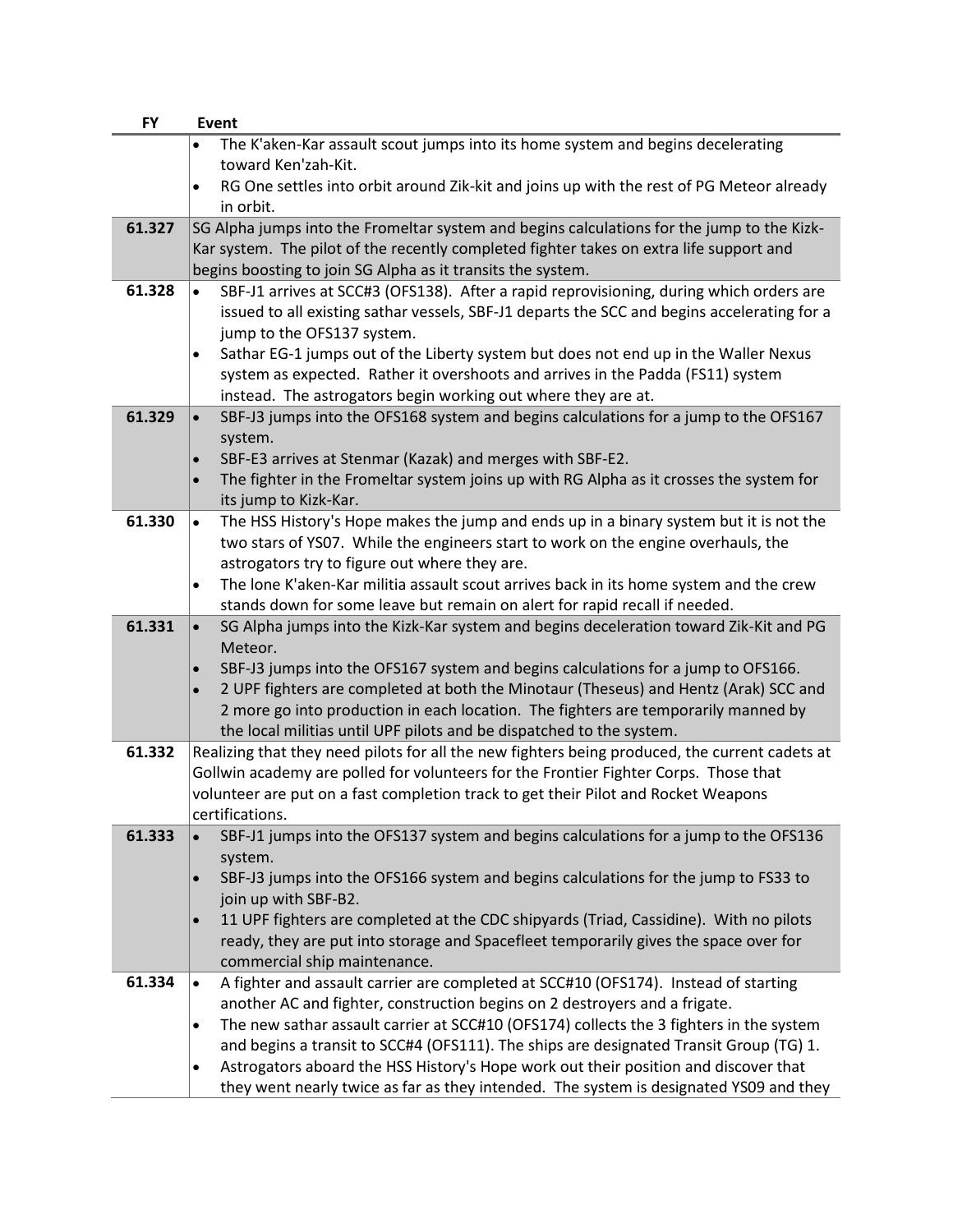| <b>FY</b> | <b>Event</b>                                                                                            |
|-----------|---------------------------------------------------------------------------------------------------------|
|           | decide to take two smaller jumps to get back to YSO7 to reduce the chance of error.                     |
|           | They begin working on jump calculations for an 8 ly jump to the next system.                            |
|           | 3 more fighters are completed at the Hentz (Araks) SCC for the Frontier Fighter Corps, 2<br>$\bullet$   |
|           | more go into production, the other slot being given over to commercial ship                             |
|           | maintenance for now.                                                                                    |
| 61.335    | Initial calculations complete, the HSS History's Hope begins accelerating for a jump to the             |
|           | first system on their way back to YSO7, another binary system 8 light years away.                       |
| 61.336    | SBF-J1 jumps into the OFS136 system and begins calculations for a jump to the FS56<br>$\bullet$         |
|           | system.                                                                                                 |
|           | SG Alpha arrives at Zit-Kit (Kizk-Kar). The fighters are stationed on the planet's surface<br>$\bullet$ |
|           | while the assault carrier begins preparations for a trip back to Prenglar to pick up more               |
|           | fighters.                                                                                               |
|           | SBF-J3 jumps into the FS33 system and begins decelerating to join up with SBF-B2<br>$\bullet$           |
|           | 8 fighters are complete for the Frontier Fighter Corps at the PGC shipyard (Gran<br>$\bullet$           |
|           | Quivera, Prenglar). They are shuttled over to Gollwin academy to serve as trainers for                  |
|           | the accelerated pilot classes. Construction begins on 8 more.                                           |
| 61.337    | The astrogators in sathar EG-1 are able to localize their position. Being only a single<br>$\bullet$    |
|           | jump from Theseus, they begin calculating a jump to that system first.                                  |
|           | SBF-E2 leaves orbit around Stenmar (Kazak) and begins accelerating for a jump to the<br>$\bullet$       |
|           | Zebulon system and Strike Force Nova.                                                                   |
|           | SBF-B2 leaves orbit in the inner FS33 system and begins accelerating for a jump to the<br>$\bullet$     |
|           | K'sta-Kar and Task Force Cassidine. SBF-J3 changes course to meet them enroute.                         |
| 61.338    | After another 100 days of exploiting their secret jump route between Truane's Star and<br>$\bullet$     |
|           | Cassidine, Obar Enterprises has grossed another 1.47 million credits. In the year since                 |
|           | charting the route they have grossed over 6.8 million and paid off the loan on their new                |
|           | freighter. Given the current crisis, they turn over the details of the jump route to                    |
|           | Spacefleet.                                                                                             |
|           | Initial jump calculations complete, sathar EG-1 starts accelerating for a jump to the<br>$\bullet$      |
|           | Theseus system.                                                                                         |
| 61.339    | SBF-J1 jumps into the FS56 system and begins calculations for a jump to the Kizk-Kar<br>$\bullet$       |
|           | system.                                                                                                 |
|           | SBF-J3 meets up with SBF-B2 enroute to K'sta-Kar and merges into that battle group.                     |
|           | Another UPF fighter is completed at the Hentz (Araks) shipyard. The extra capacity in                   |
|           | the shipyard will be used for the next six days to accelerate construction on two of the                |
|           | other fighters to get all four fighters on the same schedule.                                           |
| 61.340    | The HSS History's Hope successfully jumps into their target system which they<br>$\bullet$              |
|           | designate YS10. They immediately begin working on engine overhauls and calculations                     |
|           | for the 6 ly jump to return to YS07.                                                                    |
|           | The initial group of more advanced students at the Gollwin Academy (Morgaine's<br>$\bullet$             |
|           | World, Prenglar) complete their fast-track certification for the Frontier Fighter Corps.                |
|           | The ten of them are dispatched to Triad to take command of some of the fighters there.                  |
| 61.341    | SG Alpha jumps back into the Fromeltar system and begins calculations for a jump to<br>Dramune.         |
| 61.342    | SBF-J1 jumps into the Kisk-Kar system and begins decelerating to engage PG Meteor.<br>$\bullet$         |
|           | SBF-E2 jumps into the Zebulon system and begins decelerating to engage Strike Force                     |
|           | ٠<br>Nova.                                                                                              |
|           |                                                                                                         |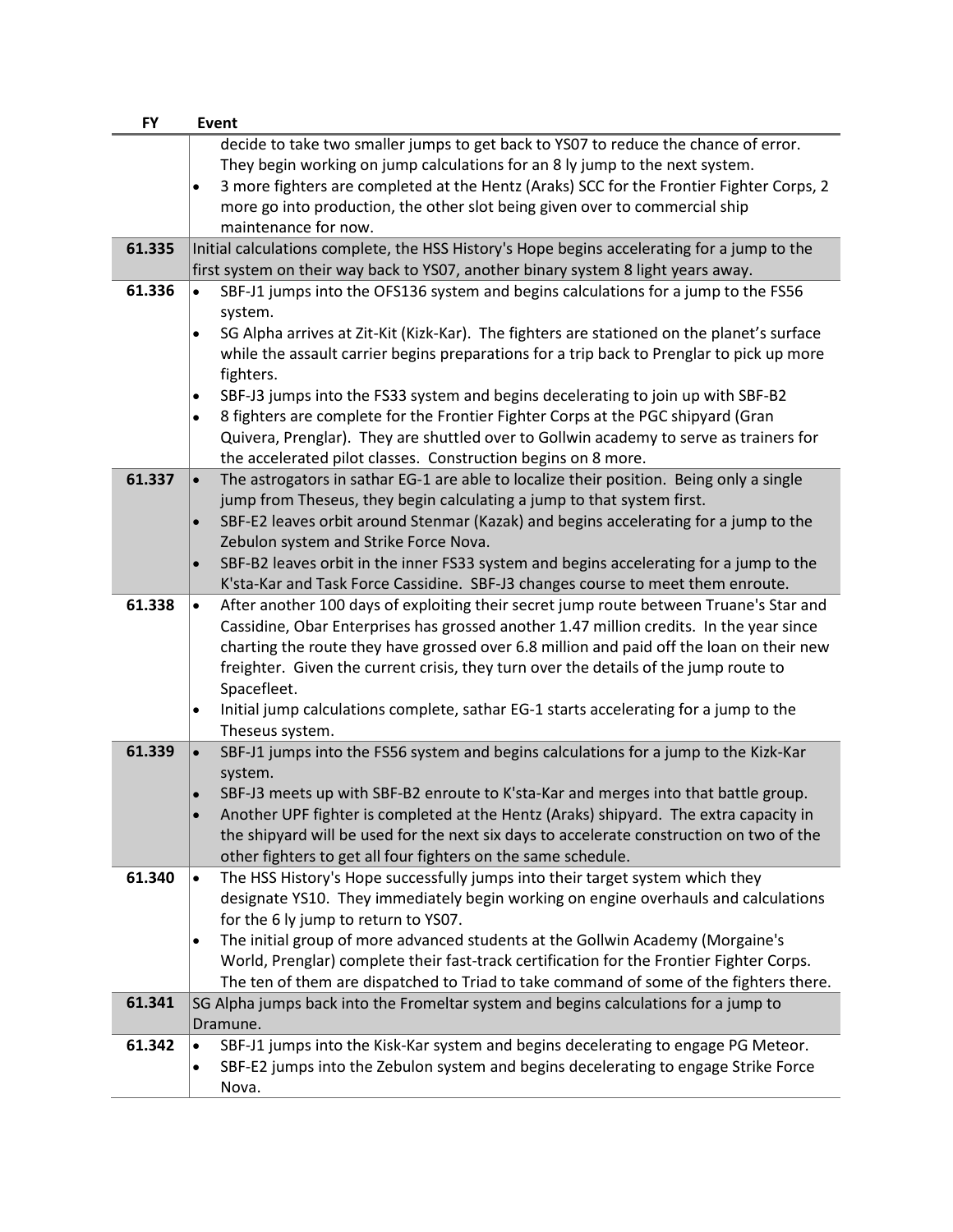| SBF-B2 jumps into the K'sta-Kar system and begins decelerating to engage Task Force<br>Cassidine.<br>The sathar battle fleets are detected within hours of their arrival in their respective<br>$\bullet$<br>systems and alerts go out across the Frontier. Spacefleet is out gunned in nearly every<br>case but is determined to stop the worms.<br>Sathar EG-1 jumps into the Theseus system. They immediately begin decelerating to<br>$\bullet$<br>stay in the outer system and begin working on calculations for a jump back to the<br>Padda system.<br>61.343<br>Construction of the Spacefleet battleship, Admiral Dooltan, at the Pan Galactic starship<br>$\bullet$<br>construction center orbiting Gran Quivera (Prenglar) complete. With the new sathar<br>offensive, Spacefleet starts construction of a light cruiser, frigate, and assault scout.<br>2 assault scouts of the Theseus militia detect the sathar frigate of EG-1 and immediately<br>$\bullet$ | <b>FY</b> | <b>Event</b>                                                                               |  |
|---------------------------------------------------------------------------------------------------------------------------------------------------------------------------------------------------------------------------------------------------------------------------------------------------------------------------------------------------------------------------------------------------------------------------------------------------------------------------------------------------------------------------------------------------------------------------------------------------------------------------------------------------------------------------------------------------------------------------------------------------------------------------------------------------------------------------------------------------------------------------------------------------------------------------------------------------------------------------|-----------|--------------------------------------------------------------------------------------------|--|
|                                                                                                                                                                                                                                                                                                                                                                                                                                                                                                                                                                                                                                                                                                                                                                                                                                                                                                                                                                           |           |                                                                                            |  |
|                                                                                                                                                                                                                                                                                                                                                                                                                                                                                                                                                                                                                                                                                                                                                                                                                                                                                                                                                                           |           |                                                                                            |  |
|                                                                                                                                                                                                                                                                                                                                                                                                                                                                                                                                                                                                                                                                                                                                                                                                                                                                                                                                                                           |           |                                                                                            |  |
|                                                                                                                                                                                                                                                                                                                                                                                                                                                                                                                                                                                                                                                                                                                                                                                                                                                                                                                                                                           |           |                                                                                            |  |
|                                                                                                                                                                                                                                                                                                                                                                                                                                                                                                                                                                                                                                                                                                                                                                                                                                                                                                                                                                           |           |                                                                                            |  |
|                                                                                                                                                                                                                                                                                                                                                                                                                                                                                                                                                                                                                                                                                                                                                                                                                                                                                                                                                                           |           |                                                                                            |  |
|                                                                                                                                                                                                                                                                                                                                                                                                                                                                                                                                                                                                                                                                                                                                                                                                                                                                                                                                                                           |           |                                                                                            |  |
|                                                                                                                                                                                                                                                                                                                                                                                                                                                                                                                                                                                                                                                                                                                                                                                                                                                                                                                                                                           |           |                                                                                            |  |
|                                                                                                                                                                                                                                                                                                                                                                                                                                                                                                                                                                                                                                                                                                                                                                                                                                                                                                                                                                           |           |                                                                                            |  |
|                                                                                                                                                                                                                                                                                                                                                                                                                                                                                                                                                                                                                                                                                                                                                                                                                                                                                                                                                                           |           |                                                                                            |  |
|                                                                                                                                                                                                                                                                                                                                                                                                                                                                                                                                                                                                                                                                                                                                                                                                                                                                                                                                                                           |           | begin boosting to intercept the ship. An alert goes out and the other ships of the militia |  |
| boost to intercept as well although they will be two days behind.                                                                                                                                                                                                                                                                                                                                                                                                                                                                                                                                                                                                                                                                                                                                                                                                                                                                                                         |           |                                                                                            |  |
| Suspecting FS33 to be the origin of the sathar fleets jumping into the K'sta-Kar system,<br>$\bullet$                                                                                                                                                                                                                                                                                                                                                                                                                                                                                                                                                                                                                                                                                                                                                                                                                                                                     |           |                                                                                            |  |
| the K'aken-Kar militia assault scout starts working on calculations to chart a jump route                                                                                                                                                                                                                                                                                                                                                                                                                                                                                                                                                                                                                                                                                                                                                                                                                                                                                 |           |                                                                                            |  |
| to that system.<br>61.344<br>Construction of the Spacefleet battleship, the Admiral R'kazk'tar, at the Cassidine<br>$\bullet$                                                                                                                                                                                                                                                                                                                                                                                                                                                                                                                                                                                                                                                                                                                                                                                                                                             |           |                                                                                            |  |
| Development Corporation starship construction center orbiting Triad (Cassidine)                                                                                                                                                                                                                                                                                                                                                                                                                                                                                                                                                                                                                                                                                                                                                                                                                                                                                           |           |                                                                                            |  |
| completed. The crew takes command of the ship and begins a short shakedown cruise                                                                                                                                                                                                                                                                                                                                                                                                                                                                                                                                                                                                                                                                                                                                                                                                                                                                                         |           |                                                                                            |  |
| in the system as they await the arrival of the fighter pilots and SG Alpha.                                                                                                                                                                                                                                                                                                                                                                                                                                                                                                                                                                                                                                                                                                                                                                                                                                                                                               |           |                                                                                            |  |
| With the completion of the Admiral R'kazk'tar, Spacefleet uses the space in the<br>$\bullet$                                                                                                                                                                                                                                                                                                                                                                                                                                                                                                                                                                                                                                                                                                                                                                                                                                                                              |           |                                                                                            |  |
| shipyard to begin construction of two destroyers and two assault scouts.                                                                                                                                                                                                                                                                                                                                                                                                                                                                                                                                                                                                                                                                                                                                                                                                                                                                                                  |           |                                                                                            |  |
| With plans to send the Admiral R'kazk'tar to Truane's Star, the Admiral Dooltan is<br>$\bullet$                                                                                                                                                                                                                                                                                                                                                                                                                                                                                                                                                                                                                                                                                                                                                                                                                                                                           |           |                                                                                            |  |
| ordered to the Fromeltar system and then on to Kisk-Kar to take command of Task                                                                                                                                                                                                                                                                                                                                                                                                                                                                                                                                                                                                                                                                                                                                                                                                                                                                                           |           |                                                                                            |  |
| Force Meteor if the patrol group survives the coming attack.                                                                                                                                                                                                                                                                                                                                                                                                                                                                                                                                                                                                                                                                                                                                                                                                                                                                                                              |           |                                                                                            |  |
| Detecting the incoming militia assault scouts, sathar EG-1 change their deceleration<br>$\bullet$                                                                                                                                                                                                                                                                                                                                                                                                                                                                                                                                                                                                                                                                                                                                                                                                                                                                         |           |                                                                                            |  |
| profile to try to avoid the ships while they change direction for the return jump to                                                                                                                                                                                                                                                                                                                                                                                                                                                                                                                                                                                                                                                                                                                                                                                                                                                                                      |           |                                                                                            |  |
| Padda.                                                                                                                                                                                                                                                                                                                                                                                                                                                                                                                                                                                                                                                                                                                                                                                                                                                                                                                                                                    |           |                                                                                            |  |
| Realizing that they have an opportunity to exploit the new jump route provided by<br>٠<br>Obar Enterprises, Spacefleet HQ orders Strike Force Nova and supporting militia ships                                                                                                                                                                                                                                                                                                                                                                                                                                                                                                                                                                                                                                                                                                                                                                                           |           |                                                                                            |  |
| to fall back to the Truane's Star system and expect reinforcements.                                                                                                                                                                                                                                                                                                                                                                                                                                                                                                                                                                                                                                                                                                                                                                                                                                                                                                       |           |                                                                                            |  |
| 61.345<br>The HSS History's Hope successfully jumps back into the YS07 system. They begin                                                                                                                                                                                                                                                                                                                                                                                                                                                                                                                                                                                                                                                                                                                                                                                                                                                                                 |           |                                                                                            |  |
| working on engine overhauls and calculations for a jump to return to YS08.                                                                                                                                                                                                                                                                                                                                                                                                                                                                                                                                                                                                                                                                                                                                                                                                                                                                                                |           |                                                                                            |  |
| SG Alpha jumps into the Dramune system and begins calculations for a jump to the<br>$\bullet$                                                                                                                                                                                                                                                                                                                                                                                                                                                                                                                                                                                                                                                                                                                                                                                                                                                                             |           |                                                                                            |  |
| Cassidine system.                                                                                                                                                                                                                                                                                                                                                                                                                                                                                                                                                                                                                                                                                                                                                                                                                                                                                                                                                         |           |                                                                                            |  |
| SBF-E2, detecting the departure of SF Nova, vector to follow them to the Truane's Star<br>$\bullet$                                                                                                                                                                                                                                                                                                                                                                                                                                                                                                                                                                                                                                                                                                                                                                                                                                                                       |           |                                                                                            |  |
| system.                                                                                                                                                                                                                                                                                                                                                                                                                                                                                                                                                                                                                                                                                                                                                                                                                                                                                                                                                                   |           |                                                                                            |  |
| Unable to avoid intercept by the 2 Theseus assault scouts, the sathar frigate turns to<br>61.346<br>$\bullet$                                                                                                                                                                                                                                                                                                                                                                                                                                                                                                                                                                                                                                                                                                                                                                                                                                                             |           |                                                                                            |  |
| engage them. They transmit all their jump data back to SBF-J2 before engaging.                                                                                                                                                                                                                                                                                                                                                                                                                                                                                                                                                                                                                                                                                                                                                                                                                                                                                            |           |                                                                                            |  |
| Battle of Theseus - In a short, 20-minute battle, the sathar frigate managed to damage<br>$\bullet$                                                                                                                                                                                                                                                                                                                                                                                                                                                                                                                                                                                                                                                                                                                                                                                                                                                                       |           |                                                                                            |  |
| one of the assault scouts before being destroyed by a single volley of assault rockets                                                                                                                                                                                                                                                                                                                                                                                                                                                                                                                                                                                                                                                                                                                                                                                                                                                                                    |           |                                                                                            |  |
| and laser batteries from the 2 militia ships. The damaged assault scout heads to<br>Minotaur for repairs.                                                                                                                                                                                                                                                                                                                                                                                                                                                                                                                                                                                                                                                                                                                                                                                                                                                                 |           |                                                                                            |  |
| Calculations complete, the K'aken-Kar assault scout begins accelerating for a jump to<br>$\bullet$                                                                                                                                                                                                                                                                                                                                                                                                                                                                                                                                                                                                                                                                                                                                                                                                                                                                        |           |                                                                                            |  |
| FS33.                                                                                                                                                                                                                                                                                                                                                                                                                                                                                                                                                                                                                                                                                                                                                                                                                                                                                                                                                                     |           |                                                                                            |  |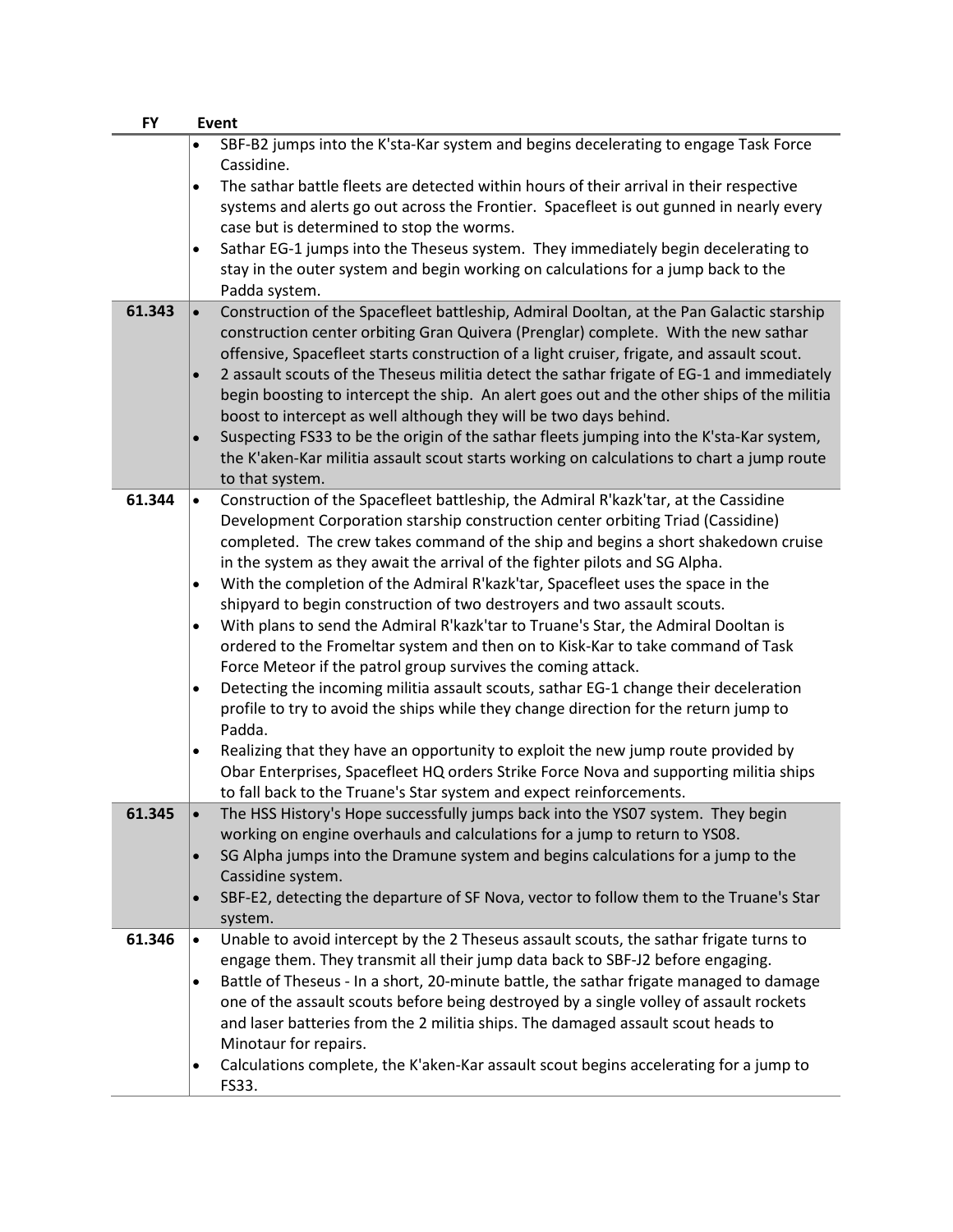| <b>FY</b> |           | <b>Event</b>                                                                               |
|-----------|-----------|--------------------------------------------------------------------------------------------|
|           |           | Three more fighters for the Frontier Fighter Corp are completed in Theseus.                |
|           |           | Construction begins on 3 more.                                                             |
| 61.347    | $\bullet$ | Second Battle of Kwadl-Kit - Though outgunned by the sathar, Task Force Cassidine put      |
|           |           | up an amazing defense and over the course of 1.5 hours completely destroys the sathar      |
|           |           | fleet. While almost no ship goes unscathed, they only lose 3 fighters and 3 assault        |
|           |           | scouts.                                                                                    |
|           | $\bullet$ | SG Alpha jumps into the Cassidine system and begins vectoring for a jump to the            |
|           |           | Truane's Star system using coordinates provided by battleship Admiral R'kazk'tar.          |
|           | $\bullet$ | After a detailed assessment of the strength of SFB-J1, PG Meteor and Spacefleet            |
|           |           | command decided that they cannot hold he Kizk-Kar system and the jump capable ships        |
|           |           | start accelerating for a jump to the Fromeltar system. The fighters go into hiding on the  |
|           |           | planet's surface.                                                                          |
|           | $\bullet$ | Seeing PG Meteor departing, the sathar forces vector to intercept but the acceleration     |
|           |           | of the UPF ships is such that only the smaller sathar vessels could intercept which        |
|           |           | would give the advantage to Spacefleet. After a few hours of pursuit, they reverse         |
|           |           | course and settle into orbit once again around Zit-Kit.                                    |
| 61.348    | $\bullet$ | Sathar SCC#1 (OFS203) completes construction of a light cruiser.                           |
|           | $\bullet$ | Arriving back at Minotaur (Theseus), the damaged militia assault scout is immediately      |
|           |           | put into the shipyard. A HS:7 ship under construction is moved out to make room.           |
|           | $\bullet$ | 5 fighters are completed at the CDC shipyards (Triad, Cassidine). Work begins on five      |
|           |           | more. These fighters are put in storage until crews can be obtained for them.              |
| 61.349    | $\bullet$ | SF Nova and its supporting militia ships jump into the Truane's Star system and begin      |
|           |           | decelerating toward Pale.                                                                  |
|           | $\bullet$ | The group of 10 FFC pilots arrive at Triad (Cassidine) and take command of their           |
|           |           | fighters. They immediately take on extra life support and begin a high-g boost, together   |
|           |           | with the battleship Admiral R'kazk'tar, to join SG Alpha.                                  |
|           | $\bullet$ | After a day rearming, Task Force Cassidine begins acceleration for a jump to the K'aken-   |
|           |           | Kar system and then on to Kizk-Kar to engage the sathar forces there.                      |
|           | $\bullet$ | The Theseus militia assault scout completes its repairs and the HS:7 ship is moved back    |
|           |           |                                                                                            |
|           |           | in to resume work.                                                                         |
|           | $\bullet$ | The battleship Admiral Dooltan jumps into the Cassidine system, it remains at high         |
|           |           | speed to transit to Dramune.                                                               |
| 61.350    |           | Joining up with SG Alpha, the fighters are quickly taken aboard the carrier and stowed     |
|           |           | for jump. The battleship, assault carrier, and fighters are designated Task Force Relief   |
|           |           | and prepare for level 2 risk jump to the Truane's Star system.                             |
|           | $\bullet$ | SBF-E2 jumps into the Truane's Star system and begins decelerating toward New Pale.        |
|           |           | SF Nova and the local militia begin maneuvering to intercept.                              |
|           | $\bullet$ | SBF-J1 departs orbit around Zit-Kit (Kisk-Kar) and begins accelerating for a jump to the   |
|           |           | K'aken-Kar system to intercept TF Cassidine.                                               |
|           | $\bullet$ | Detecting the departure of SBF-J1, PG Meteor puts its jump on hold and drifts in the       |
|           |           | outer system to observe.                                                                   |
|           | $\bullet$ | The UPF minelayer, currently in the Fromeltar system, begins accelerating for a jump to    |
|           |           | the Kisk-Kar system. It will join up with the Admiral Dooltan as it transits the Fromeltar |
|           |           | system before making the jump.                                                             |
| 61.351    | $\bullet$ | TF Relief jumps into the Truane's Star system and begins a hard deceleration toward        |
|           |           | New Pale.                                                                                  |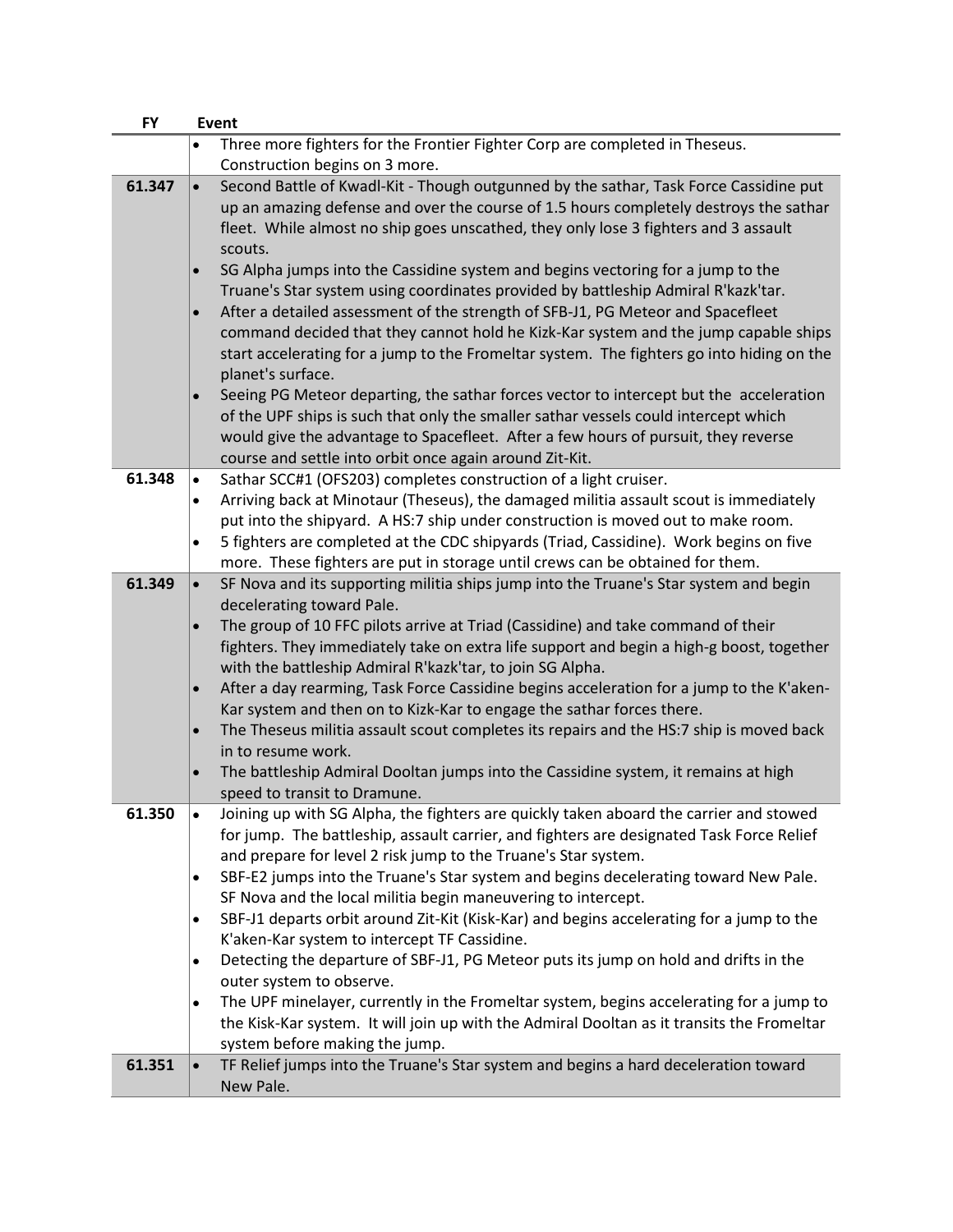| <b>FY</b> | Event                                                                                                   |
|-----------|---------------------------------------------------------------------------------------------------------|
|           | The K'aken-Kar militia assault scout misjumps and instead of reaching FS33 ends up in<br>$\bullet$      |
|           | an unknown star system (OFS169). They begin working on determining their location.                      |
|           | With a HS:12 ship completing maintenance in the CDC (Triad, Cassidine) shipyards,<br>$\bullet$          |
|           | Spacefleet starts work on 3 new assault scouts to replace those lost by Task Force                      |
|           | Cassidine. The remaining space is used for civilian ship maintenance.                                   |
|           | The battleship Admiral Dooltan jumps into the Fromeltar system. It begins vectoring<br>$\bullet$        |
|           | and performing jump calculations to take it to Kisk-Kar.                                                |
| 61.352    | The HSS History's Hope makes the return jump to YS08 and begin decelerating toward<br>$\bullet$         |
|           | the inner system as they once again overhaul engines and try to plot the route back to                  |
|           | YS07.                                                                                                   |
|           | Seeing that SBF-J1 seems to be committed to jumping out of the Kisk-Kar system, PG<br>$\bullet$         |
|           | Meteor changes course and starts to decelerate back toward Zit-Kit.                                     |
|           | A fighter is completed at the PGC shipyards (Gran Quivera, Prenglar). It is transferred<br>$\bullet$    |
|           | to Gollwin Academy (Morgaine's World, Prenglar) for use in training the accelerated                     |
|           | cadets.                                                                                                 |
|           | Detecting TF Relief, the sathar reassess their position and despite being out gunned<br>$\bullet$       |
|           | nearly two to one, press on toward New Pale and the UPF forces.                                         |
| 61.353    | Strike Force Nova and the Truane's Star militia ships arrive back at the armed station<br>$\bullet$     |
|           | orbiting New Pale (Truane's Star). Just hours later, they are joined by TF Relief. The                  |
|           | incoming sathar ships are only a day away.                                                              |
|           | The UPF minelayer in the Fromeltar system joins up with the Admiral Dooltan and then<br>$\bullet$       |
|           | continue on their way to the Kisk-Kar system to join with PG Meteor.                                    |
| 61.354    | Second Battle of New Pale - The UPF destroy or drive off most of SBF-E2 but both<br>$\bullet$           |
|           | battleships, including the newly constructed Admiral R'kazk'tar, are destroyed in the                   |
|           | fighting.                                                                                               |
|           | The fleeing sathar ships accelerate for a jump back to the Zebulon system.<br>$\bullet$                 |
|           | The UPF destroyer damaged in the Second Battle of New Pale heads to the starship<br>$\bullet$           |
|           | construction center on Pale for repairs.                                                                |
|           | TF Cassidine jumps into the K'aken-Kar system. Alerted that SBF-J1 is headed their way,<br>$\bullet$    |
|           | they begin decelerating toward the inner system instead of continuing on the Kisk-Kar.                  |
|           | Another UPF fighter is completed at the Terledrom (Fromeltar) shipyard. It is<br>$\bullet$              |
|           | temporarily manned by militia forces until Spacefleet can get fighter pilots to the                     |
|           | system.                                                                                                 |
| 61.355    | SBF-J1 jumps into the K'aken-Kar system and begins decelerating to intercept TF<br>$\bullet$            |
|           | Cassidine.                                                                                              |
|           | The UPF battleship and minelayer jump into the Kisk-Kar system and start decelerating<br>$\bullet$      |
|           | toward Zit-kit.                                                                                         |
|           | The damaged UPF destroyer arrives at the Streel shipyard (Pale, Truane's Star). A HS:6<br>$\bullet$     |
|           | ship under construction but nearly complete is temporarily moved out to provide                         |
|           | priority access for the Spacefleet vessel.                                                              |
| 61.356    | PG Meteor arrives back in orbit around Zit-Kit (Kisk-Kar).<br>$\bullet$                                 |
|           | A HS:5 ships complete maintenance in the CDC shipyard (Triad, Cassidine). Spacefleet<br>$\bullet$       |
|           | holds the space in anticipation of more ships finishing and beginning construction on a                 |
|           | new battleship.                                                                                         |
| 61.357    | Ten more pilots complete their fast-tracked certifications for the Frontier Fighter Corps.<br>$\bullet$ |
|           | They immediately depart for Hentz (Araks).                                                              |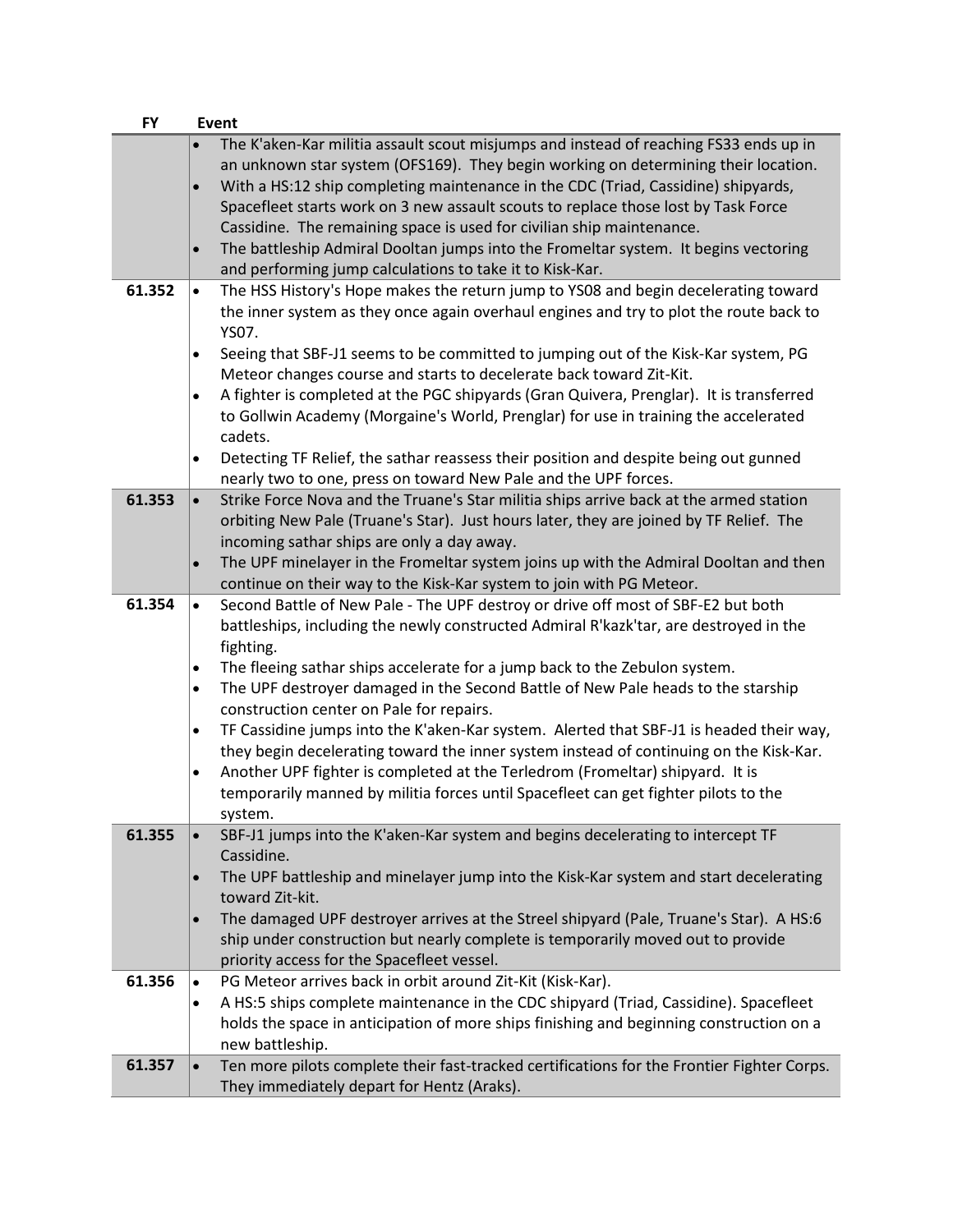| <b>FY</b> | <b>Event</b> |                                                                                                                                  |
|-----------|--------------|----------------------------------------------------------------------------------------------------------------------------------|
|           |              | SBF-J2 (Liberty system) begin calculations for a jump to the Waller Nexus                                                        |
|           |              | system.Spacefleet holds the space in anticipation of more ships finishing and beginning                                          |
|           |              | construction on a new battleship.                                                                                                |
| 61.358    | $\bullet$    | Second Battle of Ken'zah-Kit (K'aken-Kar) - After nearly 2.5 hours of fighting TF                                                |
|           |              | Cassidine defeats SBF-J1 losing only a single fighter while the sathar only have a fighter                                       |
|           |              | and heavy cruiser surviving. Most of the UPF ships have damage requiring a shipyard to                                           |
|           |              | repair.<br>The surviving sathar heavy cruiser and fighter from SBF-J1 accelerate for a jump to the                               |
|           | $\bullet$    | K'sta-Kar system.                                                                                                                |
|           | $\bullet$    | The damaged UPF destroyer completes repairs in the Streel shipyards (Pale, Truane's                                              |
|           |              | Star) and the ship that was moved out to make room resumes construction (it will be                                              |
|           |              | done in 23 days).                                                                                                                |
|           | $\bullet$    | SBF-E2 jumps into the Zebulon system. It remains at high speed and begins calculations                                           |
|           |              | for jump to Kazak.                                                                                                               |
|           | $\bullet$    | A HS:8 ship completes maintenance in the PGC shipyards (Gran Quivera, Prenglar).                                                 |
|           |              | Spacefleet moves a couple of small ships in for maintenance to coordinate their                                                  |
|           |              | completion with more ships finishing and beginning construction on a new battleship.                                             |
| 61.359    | $\bullet$    | Calculations for the jump back to YS07 complete, the HSS History's Hope begins                                                   |
|           |              | accelerating for the jump while the astrogators get a day of rest before double checking                                         |
|           |              | the figures on the way out.                                                                                                      |
|           |              | Sathar TG-1 jumps into the OFS136 system where SCC#3 is located as they continue on                                              |
|           |              | their journey to SCC#4 (OFS111)                                                                                                  |
|           | $\bullet$    | The battleship Admiral Dooltan and accompanying minelayer arrive at Zit-kit (Kisk-Kar)                                           |
|           |              | and join up with PG Meteor. With the addition of the battleship and minelayer, the<br>fleet is now designated Task Force Meteor. |
|           | $\bullet$    | After spending a day rearming, Task Force Cassidine splits up with the undamaged                                                 |
|           |              | heavy and light cruiser, now designated Patrol Group Vigilant, departing in pursuit of                                           |
|           |              | the sathar heavy cruiser which is headed toward K'tsa-Kar.                                                                       |
|           | $\bullet$    | The main force of TF Cassidine, all needing time in a shipyard to fully repair, begin                                            |
|           |              | accelerating for a jump to the Kizk-Kar system and then on to Fromeltar. The                                                     |
|           |              | Terledrom (Fromeltar) shipyard is notified that they will arrive on FY61.375 and begins                                          |
|           |              | making preparations to receive them.                                                                                             |
|           |              | The Clarion (White Light) militia, at the request of Spacefleet, depart for a jump to                                            |
|           |              | K'sta-Kar to join up with PG Vigilant and patrol that system. The saurians send 3 of                                             |
|           |              | their 6 Battle Rays to assist.                                                                                                   |
| 61.360    | $\bullet$    | Calculations complete, SBF-J2 (LC & FF) begin accelerating from the Liberty system for a                                         |
|           |              | jump to the Waller Nexus system. PG Liberty detects the departure almost                                                         |
|           |              | immediately and subspace radio the intel back to Spacefleet.                                                                     |
|           | $\bullet$    | Stationing 8 of the fighters at Fortress Pale as the first official squadron of the Frontier                                     |
|           |              | Fighter Corps, the second assault carrier currently with Strike Force Nova is designated                                         |
|           |              | as Shuttle Group Alpha and departs back to Triad (Cassidine) to start moving more                                                |
| 61.361    |              | fighters around the Frontier.<br>PG Liberty are authorized to engage the outbound SBF-J2 if conditions are favorable.            |
|           |              | Several Mhemne Belter ships offer to assist although their outdated engines mean that                                            |
|           |              | they will only be able to make a single pass at the sathar vessels. The ships all boost for                                      |
|           |              | intercept.                                                                                                                       |
|           |              |                                                                                                                                  |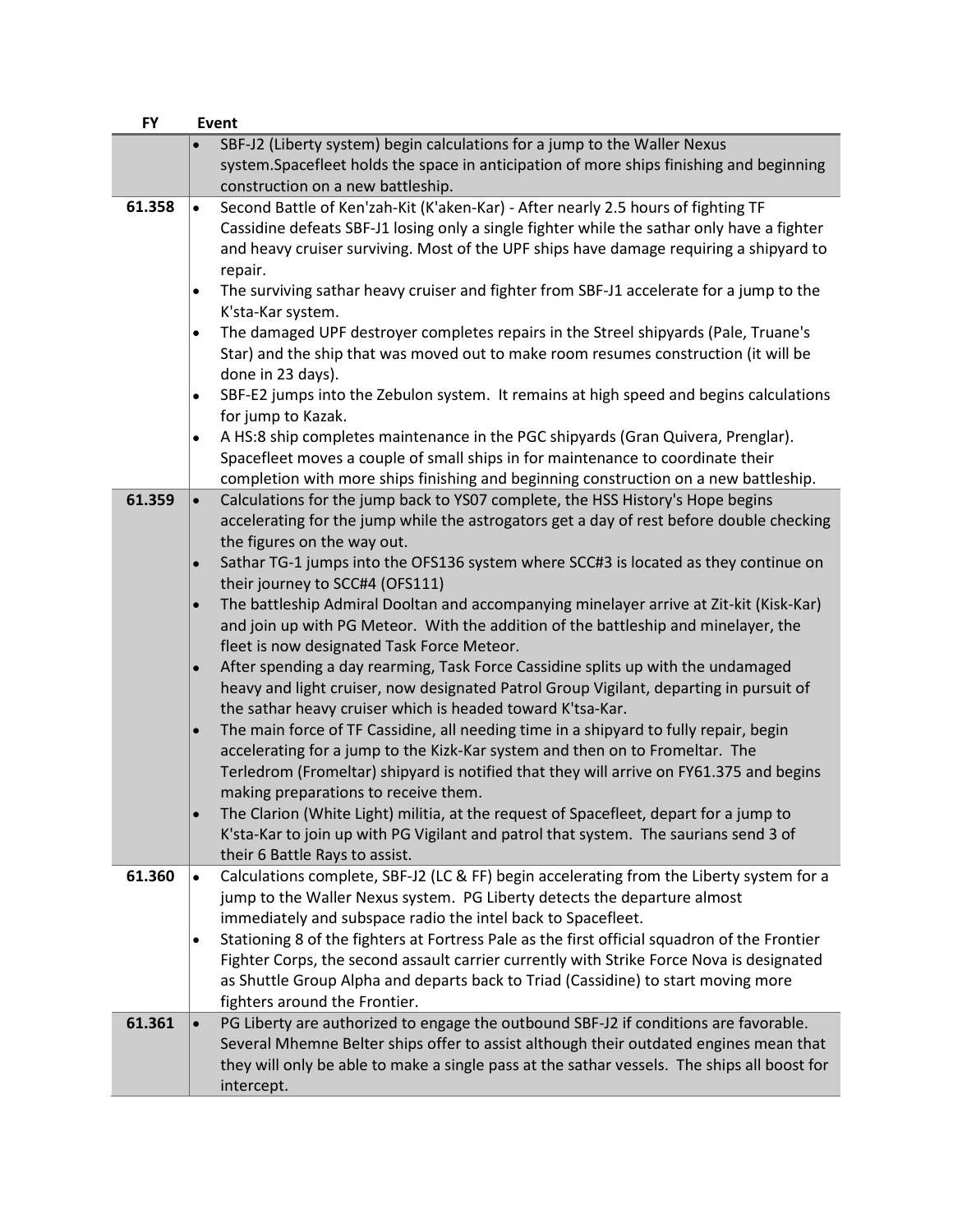| <b>FY</b> | <b>Event</b>                                                                                                                                                                                                                                                                                                                                                                                                             |
|-----------|--------------------------------------------------------------------------------------------------------------------------------------------------------------------------------------------------------------------------------------------------------------------------------------------------------------------------------------------------------------------------------------------------------------------------|
|           | Four fighters are completed at the Hentz (Araks) shipyard. They are put into storage<br>awaiting the arrival of the Spacefleet pilots. Construction beings on four more fighters.<br>Two fighters are completed at the Minotaur (Theseus) shipyards for the Frontier Fighter<br>$\bullet$<br>Corps but are currently manned by the militia. Construction begins on two more<br>fighters.                                 |
| 61.362    | SBF-E2 jumps into the Kazak system and begins calculations for a jump to OFS019 and<br>$\bullet$<br><b>SCC#5.</b><br>Battle of Liberty - PG Liberty, augmented by Mhemne ships, engage the sathar in the<br>outer system. The fight does not go well for the UPF who lose their frigate and an                                                                                                                           |
|           | assault scout although they do manage to destroy the sathar frigate.<br>After fighting the UPF in the Liberty system, the surviving sathar light cruiser of SBF-J2<br>$\bullet$<br>continues on its course to jump to the Waller Nexus system.                                                                                                                                                                           |
| 61.363    | CDC staff arrive back on Alcazzar (Rhianna) in anticipation of the new mining season.<br>$\bullet$<br>(SF4)                                                                                                                                                                                                                                                                                                              |
|           | SBF-J1 jumps into the K'sta-Kar system. They remain at speed and begin calculations<br>$\bullet$<br>for a jump to FS33.                                                                                                                                                                                                                                                                                                  |
| 61.364    | The HSS History's Hope successfully jumps back into the YS07 jump completely charting<br>$\bullet$<br>that route. They begin decelerating to turn around and jump back to YS08 to continue<br>their journey forward.                                                                                                                                                                                                     |
|           | PG Vigilant and the Clarion militia both jump into the K'sta-Kar system from opposite<br>$\bullet$<br>directions. Keeping an eye on the retreating SBF-J1, they start deceleration toward<br>Kwadl-Kit.                                                                                                                                                                                                                  |
|           | TF Cassidine jumps into the Kizk-Kar system and begin calculations for the jump to<br>$\bullet$<br>Fromeltar. They transmit details of their recent battles to TF Meteor to share their<br>experiences.                                                                                                                                                                                                                  |
| 61.365    | SBF-E2 jumps back into the OFS019 system and begins decelerating toward SCC#5.<br>$\bullet$<br>SBF-J2 enters the Void and like the frigate before it, misjumps, this time ending up in<br>$\bullet$<br>the OFS196 system.                                                                                                                                                                                                |
|           | Enough space has cleared in the CDC shipyard (Triad, Cassidine) to allow Spacefleet to<br>begin construction on another battleship to replace one of the two lost in the Second<br>Battle of New Pale.                                                                                                                                                                                                                   |
| 61.366    | SBF-J1 jumps into the FS33 system and begins calculations for a jump to OFS166.<br>$\bullet$<br>Eight more fighters are completed at the PGC shipyards (Gran Quivera, Prenglar) and<br>shuttled to Gollwin Academy. Spacefleet delays the start of construction of more<br>fighters as production of the ships is outpacing training of pilots and they want to use<br>the space for construction of another battleship. |
| 61.367    | As OFS196 is a system in the sathar charts, being on the route to OFS203 and SCC#1,<br>$\bullet$<br>SBF-J2 determines it position after just two days. It decides to take the known route<br>back to Liberty and try again.                                                                                                                                                                                              |
|           | Enough space opens up in the PGC shipyards (Gran Quivera, Prenglar) for Spacefleet to<br>$\bullet$<br>begin construction on the second battleship to replace the second one lost in the<br>Second Battle of New Pale.                                                                                                                                                                                                    |
| 61.368    | The HSS History's Hope arrives in the inner system of YS07 where they will rest for a day<br>$\bullet$<br>before they begin accelerating for the jump back to YS08.<br>Task Force Cassidine jumps into the Fromeltar system and begins a slow deceleration<br>$\bullet$<br>toward Terledrom and the shipyard there. They radio ahead that they are a few days<br>early.                                                  |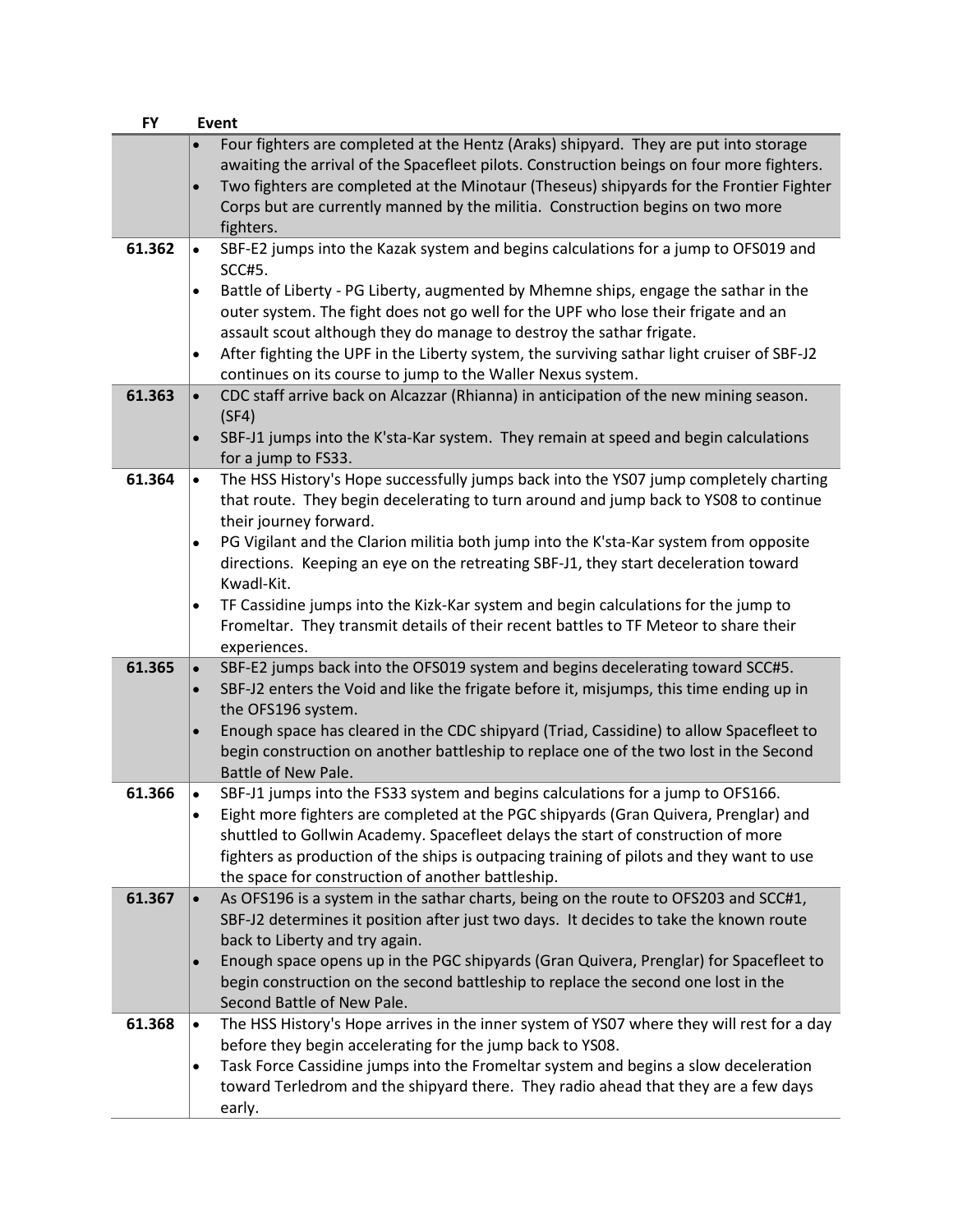| <b>FY</b> | Event                                                                                                                                                                                                                                                                                                                                                                                      |
|-----------|--------------------------------------------------------------------------------------------------------------------------------------------------------------------------------------------------------------------------------------------------------------------------------------------------------------------------------------------------------------------------------------------|
|           | Spacefleet resumes fighter construction in the PGC shipyards (Gran Quivera, Prenglar)                                                                                                                                                                                                                                                                                                      |
|           | but only producing five at a time instead of eight. The other 3 HS worth of space is                                                                                                                                                                                                                                                                                                       |
|           | dedicated to constructing an assault scout. Additionally, 3 more assault scouts are                                                                                                                                                                                                                                                                                                        |
|           | started in the CDC shipyards (Triad, Cassidine).                                                                                                                                                                                                                                                                                                                                           |
| 61.369    | PG Vigilant and the Clarion militia, together with the saurian battle rays, arrive in orbit<br>$\bullet$<br>around Kwadl-Kit (K'sta-Kar). They set up a patrol schedule to watch for new sathar<br>threats.<br>SBF-J1 jumps into the OFS166 system and begins calculations for a jump to OFS167.<br>SG Alpha arrives back at the CDC shipyards (Triad, Cassidine). The fighters in storage |
|           | are transferred to the carrier while they await the arrival of their pilots, scheduled to<br>graduate from Gollwin Academy tomorrow.                                                                                                                                                                                                                                                       |
| 61.370    | SBF-E2 arrives back at SSC#5 (OFS019). The heavy cruiser under construction is moved<br>$\bullet$                                                                                                                                                                                                                                                                                          |
|           | out of the shipyard to make room for the damaged one to receive the necessary<br>repairs.                                                                                                                                                                                                                                                                                                  |
|           | Nine more pilots graduate in the accelerated cadet class at Gollwin Academy. They<br>$\bullet$                                                                                                                                                                                                                                                                                             |
|           | immediately depart to take command of the fighters currently sitting in storage at Triad                                                                                                                                                                                                                                                                                                   |
|           | (Cassidine).                                                                                                                                                                                                                                                                                                                                                                               |
| 61.371    | SBF-J1 jumps into the OFS167 system and begins calculations for a jump to OFS169.                                                                                                                                                                                                                                                                                                          |
| 61.372    | An attempt to explode a bomb at the Council of Worlds building while the council is in                                                                                                                                                                                                                                                                                                     |
|           | session is foiled by Star Law agents and local law enforcement. Unfortunately, none of the                                                                                                                                                                                                                                                                                                 |
|           | perpetrators survived. An investigation is launched immediately to track down the origin of                                                                                                                                                                                                                                                                                                |
|           | the plot.                                                                                                                                                                                                                                                                                                                                                                                  |
| 61.373    | TF Cassidine arrives in orbit around Terledrom. There is currently 6 HS of open space in the                                                                                                                                                                                                                                                                                               |
|           | shipyard and the heavily damaged frigate and fighter are moved in for repairs.                                                                                                                                                                                                                                                                                                             |
| 61.374    | The HSS History's Hope jumps back to the YS08 system. They begin decelerating and<br>$\bullet$                                                                                                                                                                                                                                                                                             |
|           | working on the jump calculations for the next system, a binary system 5 ly away.                                                                                                                                                                                                                                                                                                           |
|           | SBF-J1 jumps into the OFS169 system and begins calculations for a jump to the OFS170<br>$\bullet$                                                                                                                                                                                                                                                                                          |
|           | system.<br>The K'aken-Kar militia assault scout, also in OFS169, happens to detect the heavy                                                                                                                                                                                                                                                                                               |
|           | $\bullet$<br>cruiser just hours after it jumps into the system. Realizing they are in sathar controlled                                                                                                                                                                                                                                                                                    |
|           | space, the ship goes into as stealthy a mode as possible to avoid detection as they                                                                                                                                                                                                                                                                                                        |
|           | monitor the sathar vessel.                                                                                                                                                                                                                                                                                                                                                                 |
|           | SBF-J2 jumps back into the Liberty system.                                                                                                                                                                                                                                                                                                                                                 |
|           | The TF Cassidine fighter in the Terledrom (Fromeltar) shipyard competes its repairs.<br>$\bullet$                                                                                                                                                                                                                                                                                          |
|           | The space is held in reserve for the larger ships needing repairs.                                                                                                                                                                                                                                                                                                                         |
| 61.375    | Princess Leotia's 35th birthday. Major celebrations are held all over Clarion (White<br>$\bullet$                                                                                                                                                                                                                                                                                          |
|           | Light) in commemoration of her coming of age. While her father had planned to step                                                                                                                                                                                                                                                                                                         |
|           | down and hand the government over to her during the ceremonies, this has been                                                                                                                                                                                                                                                                                                              |
|           | delayed due to the ongoing sathar conflict.                                                                                                                                                                                                                                                                                                                                                |
|           | SBF-J1 jumps into the OFS170 system and begins calculations for the final leg of their<br>$\bullet$                                                                                                                                                                                                                                                                                        |
|           | jump back to SSC#10 in the OFS228 system.                                                                                                                                                                                                                                                                                                                                                  |
|           | PG Liberty detects the returning light cruiser and radios its presence back to Spacefleet.                                                                                                                                                                                                                                                                                                 |
|           | The damaged sathar heavy cruiser at SCC#5 (OFS019) completes repairs and<br>$\bullet$                                                                                                                                                                                                                                                                                                      |
|           | construction is resumed on the new heavy cruiser.                                                                                                                                                                                                                                                                                                                                          |
| 61.376    | Three UPF fighters are completed at the Terledrom (Fromeltar) shipyards. They are                                                                                                                                                                                                                                                                                                          |
|           | transferred to Task Force Cassidine. The shipyard space is held in reserve to fit the larger                                                                                                                                                                                                                                                                                               |
|           | ships needing repair.                                                                                                                                                                                                                                                                                                                                                                      |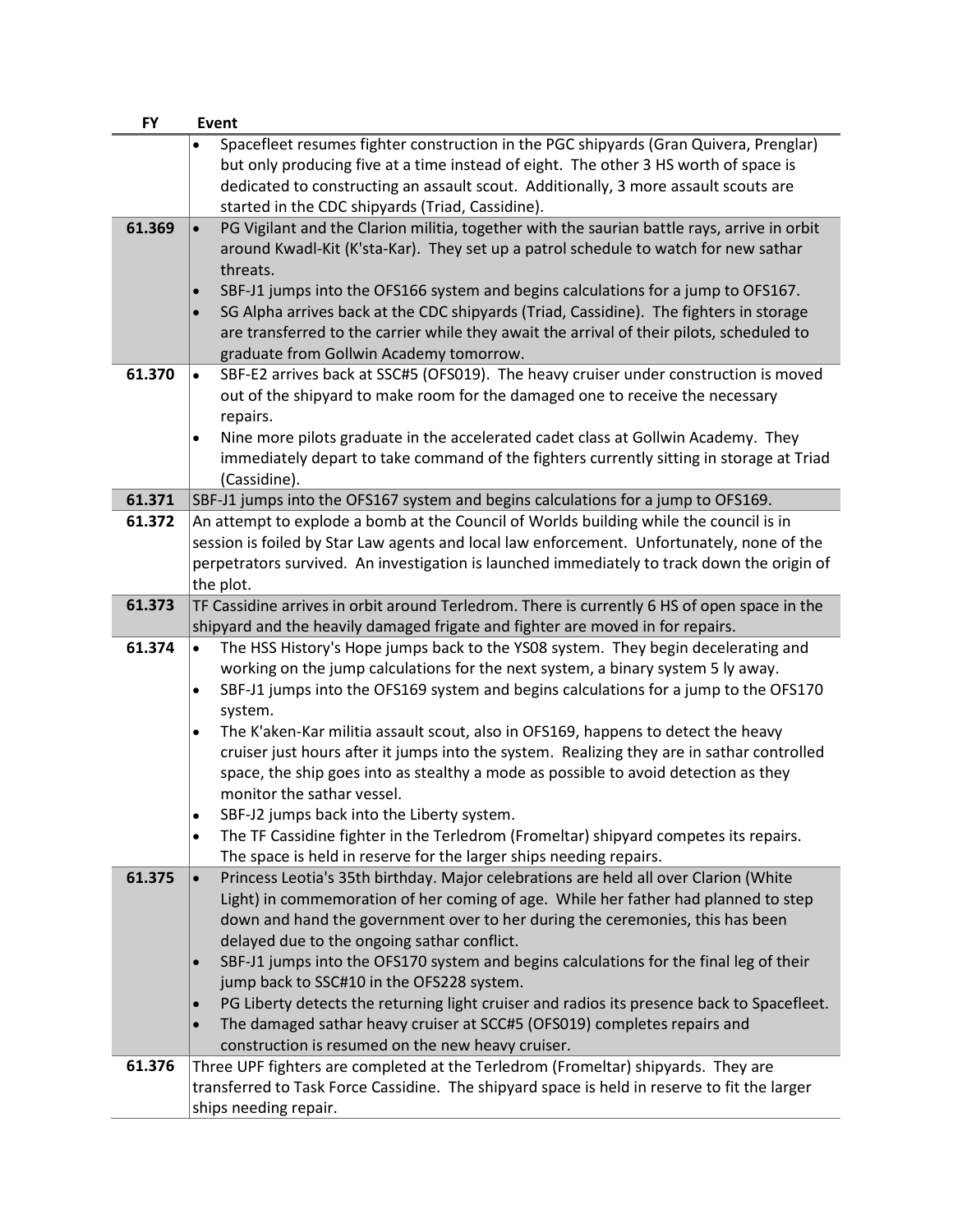| <b>FY</b> | Event                                                                                                                                                                                                                                                                                                                                                                                                                                                                                                                                                                                                                                                                                                                                                                                                                                                                                                                                                                                                                                                                                                                                  |
|-----------|----------------------------------------------------------------------------------------------------------------------------------------------------------------------------------------------------------------------------------------------------------------------------------------------------------------------------------------------------------------------------------------------------------------------------------------------------------------------------------------------------------------------------------------------------------------------------------------------------------------------------------------------------------------------------------------------------------------------------------------------------------------------------------------------------------------------------------------------------------------------------------------------------------------------------------------------------------------------------------------------------------------------------------------------------------------------------------------------------------------------------------------|
| 61.377    | SBF-J1 jumps back into the OFS228 system and begins decelerating toward SSC#10<br>$\bullet$<br>An assault scout is completed in the Outer Reach (Dramune) shipyards. It sets off<br>$\bullet$<br>immediately for the Fromeltar system to join TF Cassidine. Construction begins on a<br>new assault scout.                                                                                                                                                                                                                                                                                                                                                                                                                                                                                                                                                                                                                                                                                                                                                                                                                             |
| 61.378    | SBF-J2 arrives back in orbit around Snowball. After rearming, it sets off once again to<br>$\bullet$<br>try to jump to the Waller Nexus system.<br>Calculations complete, the HSS History's Hope begins accelerating to the next system<br>$\bullet$<br>on their route, which they designate as YS11.<br>A UPF assault scout is completed at the CDC shipyards (Triad, Cassidine). This is the first<br>$\bullet$<br>of the replacement ships larger that a fighter to come out of the shipyards since the<br>conflict began. 5 fighters are also completed and work begins on another AS and 5<br>fighters. The completed ships join SG Alpha.<br>The first damaged frigate from TF Cassidine emerges from the shipyard at Terledrom<br>$\bullet$<br>(Fromeltar) fully repaired. The other frigate enters and work begins on it.                                                                                                                                                                                                                                                                                                      |
| 61.379    | The Frontier Fighter Corps pilots arrive at Hentz (Araks) to take command of their<br>$\bullet$<br>fighters there. There is some initial tension between the UPF and militia forces as the<br>latter do not want to turn over control of the ships.<br>The Spacefleet pilots arrive at Triad (Cassidine). They are immediately transferred to<br>$\bullet$<br>the carrier in SG Alpha where their ships are awaiting them. SG Alpha departs<br>immediately for a jump to Dramune and then on to Fromeltar where the fighters are to<br>be delivered.<br>The Yazira Dome completes its second year of operation. With the on-going sathar<br>$\bullet$<br>conflict, travel has been curtailed and off-world yazirian visitors diminished but the<br>Dome is still wildly popular with on-planet visitors.<br>Detecting SBF-J2 outbound once again, PG Liberty sends a subspace message informing<br>$\bullet$<br>Spacefleet and continues to monitor the sathar ship.<br>Calculations complete and checked, the HSS History's Hope begins accelerating for the<br>$\bullet$<br>jump to the next system on their route, designated YS11. |
| 61.380    | Sathar TG-1 arrives at SCC#4 (OFS111), joining the other ships there.<br>$\bullet$<br>After several back-and-forth communications, including a threat by Spacefleet to<br>$\bullet$<br>dispatch TF Prenglar to the Araks system to eliminate or take control of the militia, the<br>Hentz militia turns over control of the Frontier Fighter Corps fighters to the UPF crews.<br>The second damaged frigate from TF Cassidine completes repairs at the Terledrom<br>(Fromeltar) shipyards. A new UPF assault scout, along with an assault scout for the<br>local militia are also completed. This frees up enough space that TF Cassidine's assault<br>carrier can move in for repairs.                                                                                                                                                                                                                                                                                                                                                                                                                                                |
| 61.381    | TF Cassidine's assault carrier completes repairs at the Terledrom (Fromeltar) shipyards.<br>There is not enough free space to move the battleship in, but that space will free up in<br>three days. With 30% of the shipyard empty, the work crews can each get a full day off to<br>rest over the next few days.                                                                                                                                                                                                                                                                                                                                                                                                                                                                                                                                                                                                                                                                                                                                                                                                                      |
| 61.382    | SBF-J1 arrives back at SSC#10 (OFS228). The heavy cruiser under construction is moved<br>$\bullet$<br>out of the shipyard to make room for the damaged cruiser from the battle fleet.<br>Work is completed on a UPF assault scout at the PGC shipyards (Gran Quivera,<br>$\bullet$<br>Prenglar) and it joins TF Prenglar at Morgaine's World. Construction begins on another<br>UPF assault scout.                                                                                                                                                                                                                                                                                                                                                                                                                                                                                                                                                                                                                                                                                                                                     |
| 61.383    | SBF-J2 successfully jumps into the Waller Nexus system. It remains near void speed as the<br>astrogators begin calculating the 7 light year jump to the Padda system.                                                                                                                                                                                                                                                                                                                                                                                                                                                                                                                                                                                                                                                                                                                                                                                                                                                                                                                                                                  |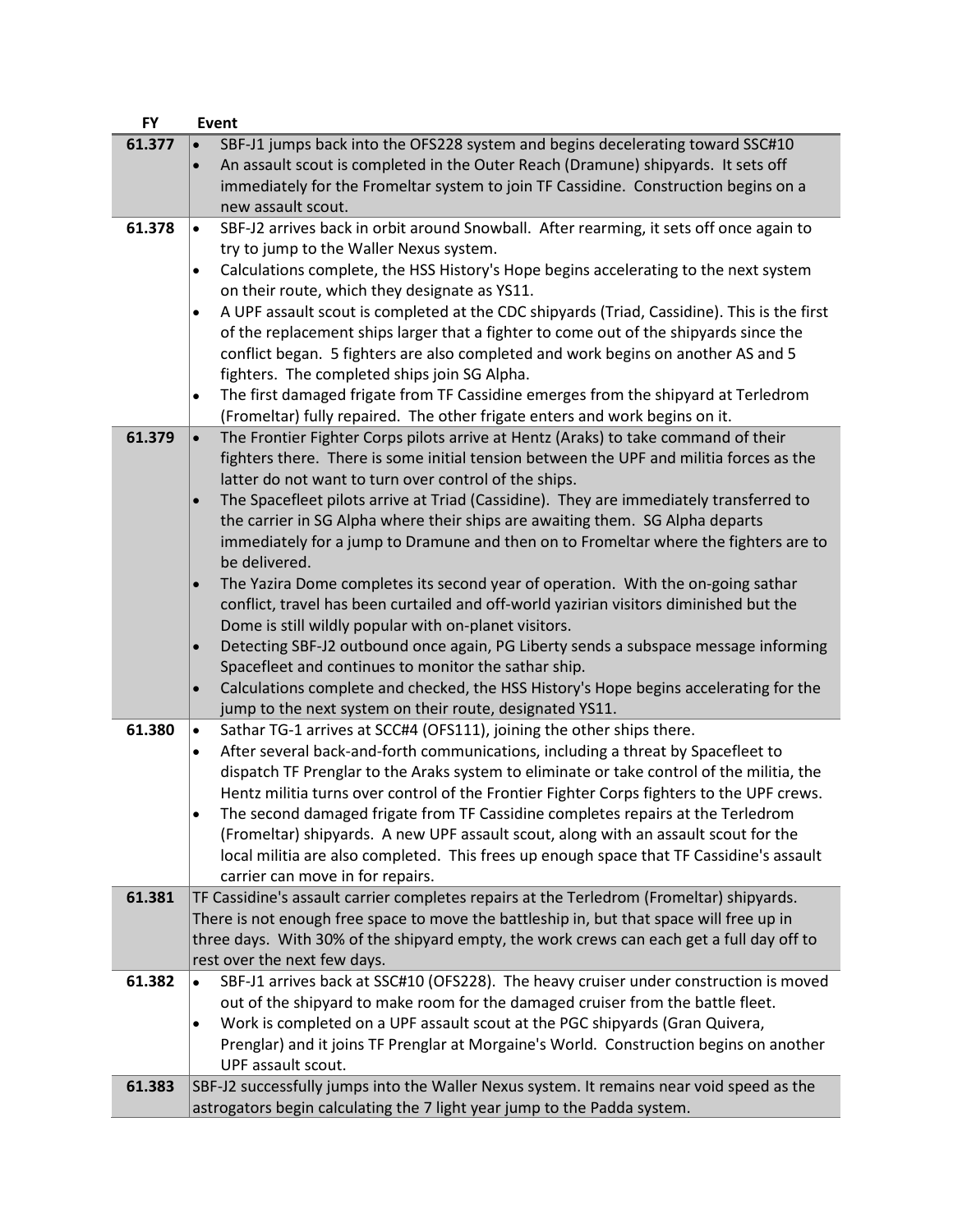| <b>FY</b> | <b>Event</b>                                                                                        |
|-----------|-----------------------------------------------------------------------------------------------------|
| 61.384    | The HSS History's Hope successfully jumps into the YS11 system. However, just minutes<br>$\bullet$  |
|           | after the jump is completed and confirmed, a short circuit causes a fire to break out               |
|           | onboard. The fire is put out but not before it severely damages the hull reducing it to             |
|           | only 25% integrity.                                                                                 |
|           | With its serious hull damage, the HSS History's Hope begins to drift while the crew<br>$\bullet$    |
|           | attempts repairs. After an hour an a half, the hull is patched and the ship resumes                 |
|           | deceleration while the crew cleans up the ship. They begin calculations for the return              |
|           | jump to YS08.                                                                                       |
|           | SG Alpha jumps into the Dramune system. It remains near jump speed and begin<br>$\bullet$           |
|           | calculations for a jump to Fromeltar.                                                               |
|           | Two UPF assault scouts are completed at the Hentz (Araks) shipyards. Their crews,<br>٠              |
|           | having arrived with the FFC pilots take command of the ships immediately. They are                  |
|           | given orders to remain in the Araks system for now and together with the FFC fighters               |
|           | are designated PG Tranquility. Work begins on two more assault scouts.                              |
|           | A UPF fighter and assault scout, as well as the replacement assault scout for the Pale<br>٠         |
|           | militia is completed at the Terledrom (Fromeltar) shipyards. The UPF battleship is                  |
|           | moved into the shipyard for repairs and work begins on two more fighters.                           |
|           | The second Pale assault scout is completed in the Minotaur (Theseus) shipyards and<br>$\bullet$     |
|           | work begins on another assault scout for Spacefleet. The Pale assault scouts both                   |
|           | depart immediately on high-speed transits to their home system.                                     |
| 61.385    | The third assault scout for the Pale militia is completed at the CDC shipyards (Triad,              |
|           | Cassidine). With the new classified route linking Cassidine and Truane's star the ship will be      |
|           | home after a single jump instead of the usual three. Spacefleet begins work on another              |
|           | assault scout                                                                                       |
| 61.386    | After four days of work the damaged heavy cruiser emerges from sathar SCC#10<br>$\bullet$           |
|           | (OFS228) fully repaired and work resumes on the partially completed heavy cruiser that              |
|           | was moved out to make room.                                                                         |
|           | The assault scout from Dramune arrives and joins TF Cassidine.<br>٠                                 |
| 61.387    | Two assault scouts, replacements for the Zik-kit (Kizk-Kar) militia, emerge from the CDC            |
|           | shipyards (Triad, Cassidine) and begin a high-speed transit to their home system where they         |
|           | will join up with SF Meteor. Spacefleet begins work on a new destroyer.                             |
| 61.388    | SG Alpha jumps into the Fromeltar system and begins decelerating toward Terledrom to                |
|           | deliver the ships to Task Force Cassidine.                                                          |
| 61.389    | Deceleration and jump calculations, along with as much damage clean-up as possible<br>$\bullet$     |
|           | complete, the HSS History's Hope begins accelerating for the return jump to YS08.                   |
|           | Another group of 8 pilots graduate in the accelerated program at Gollwin Academy.<br>$\bullet$      |
|           | They immediately depart for the Theseus system to take command of the fighters                      |
|           | waiting there.                                                                                      |
| 61.390    | Calculations complete, SBF-J2 slips into the Void and successfully jumps to the Padda               |
|           | system. With the next jump being Theseus, they begin decelerating and work on                       |
|           | calculations for a return jump to the Waller Nexus system.                                          |
| 61.391    | Four more fighters are completed at the Hentz (Araks) shipyards and their pilots take<br>$\bullet$  |
|           | command of them, filling out FFC Squadron Beta.                                                     |
|           | Two more fighters are competed at the Minotaur (Theseus) shipyards. They are<br>$\bullet$           |
|           | crewed by militia pilots until the pilots en route from Gollwin Academy arrive.                     |
| 61.392    | SG Alpha arrives at Terledrom (Fromeltar). Three of the fighters are transferred to TF<br>$\bullet$ |
|           | Cassidine, while the other 8 are formed into FFC Squadron Gamma.                                    |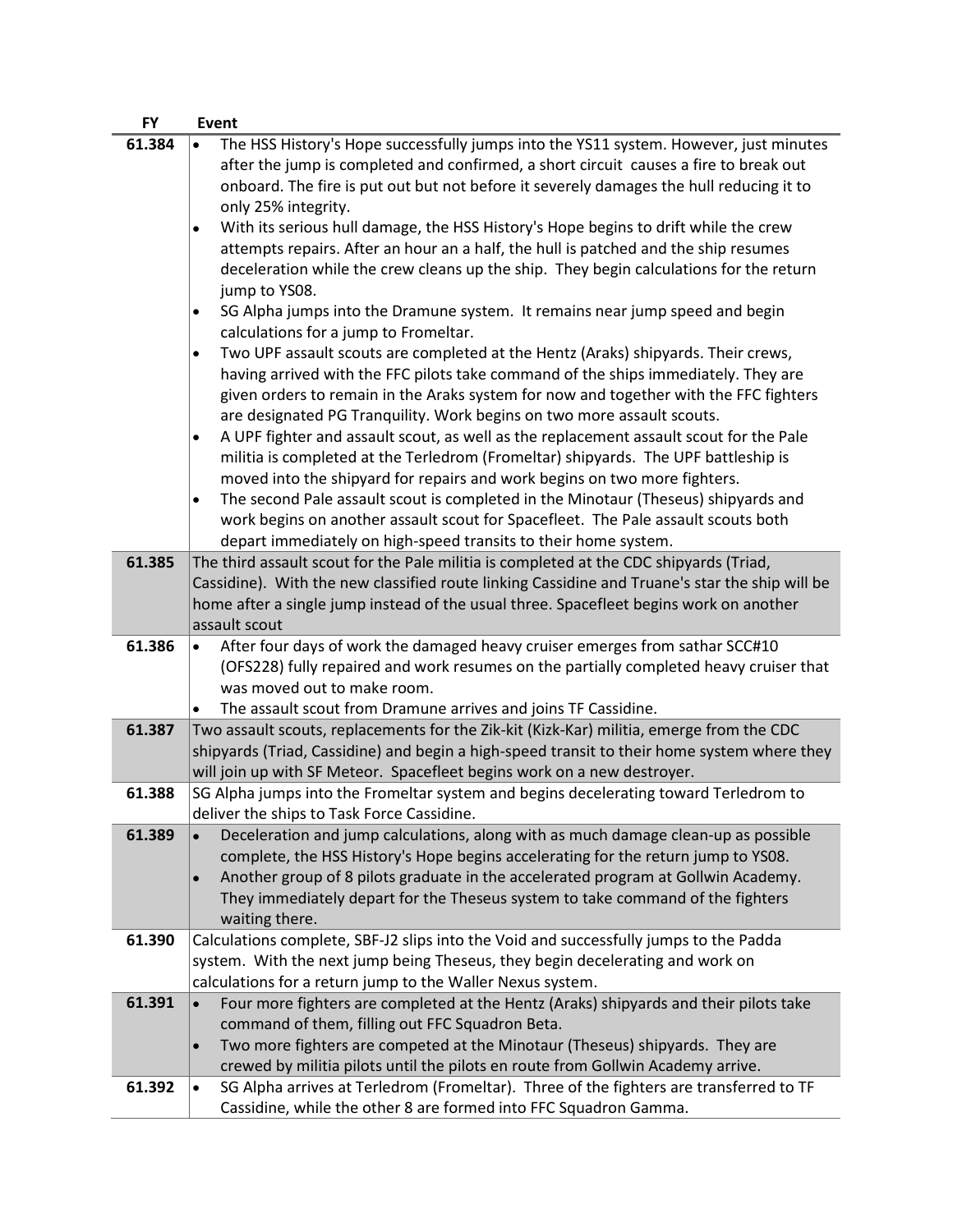| <b>FY</b> | <b>Event</b>                                                                                                                              |
|-----------|-------------------------------------------------------------------------------------------------------------------------------------------|
|           | A light cruiser is completed at Sathar SCC#5 (OFS19).                                                                                     |
| 61.393    | After 40 days of operation, the CDC compound on Alcazzar (Rhianna), which had been                                                        |
|           | producing at levels even higher than the previous season, suddenly goes silent. (SF4)                                                     |
|           | SF Alpha departs for Prenglar to pick up more fighters.<br>$\bullet$                                                                      |
| 61.394    | The HSS History's Hope successfully jumps back to the YS08 system, completely                                                             |
|           | mapping that route. Despite the recent fire, the crew decides to press on toward their                                                    |
|           | target and begin decelerating and working on calculations for the jump back to YS11                                                       |
|           | The Pale militia assault scout arriving from Cassidine docks at Pale station. The crew is<br>$\bullet$                                    |
|           | debriefed and the ship begins duties immediately.                                                                                         |
|           | The UPF Battleship of TF Cassidine emerges from the Terledrom (Fromeltar) shipyards<br>٠                                                  |
|           | fully repaired. Work begins on 2 destroyers, a frigate and an assault scout.                                                              |
| 61.395    | Deceleration and calculations complete, SBF-J2 beings to accelerate for the jump back to                                                  |
|           | the Waller Nexus system.                                                                                                                  |
| 61.396    | A UPF assault scout is completed at the Gran Quivera (Prenglar) shipyard and joins TF                                                     |
| 61.397    | Prenglar. Work begins on another assault scout.<br>After months of negotiations, many energy suppliers on Terledrom (Fromeltar) and Inner |
|           | Reach (Dramune) agree to join the Consolidated Nebula Energy Group. CNE begins major                                                      |
|           | infrastructure rollouts on Groth (Terledrom).                                                                                             |
| 61.398    | Five fighters are completed in the PGC shipyards (Gran Quivera, Prenglar) and transferred                                                 |
|           | to Gollwin Academy. Work begins on five more.                                                                                             |
| 61.399    | Successfully jumping in the Waller Nexus system, the sathar have fully plotted the jump                                                   |
|           | route between Waller Nexus and Padda. SBF-J2 remains near jump speed and works on the                                                     |
|           | jump back to the Liberty system.                                                                                                          |
| 61.400    | Seven more pilots graduate in the accelerated cadet class at Gollwin Academy. They take                                                   |
|           | command of fighters at the Academy, and together with the surviving fighter assigned to TF                                                |
|           | Prenglar form FFC Squadron Delta base out Morgaine's World (Prenglar).                                                                    |
| 62.001    | A strike team is assembled by CDC on Triad (Cassidine) and briefed on the Alcazzar project.                                               |
|           | They depart immediately for the Rhianna system to investigate. (SF4)                                                                      |
| 62.002    | An attempt to sabotage the Inner Reach militia destroyer under construction at the Outer                                                  |
|           | Reach (Dramune) shipyards is thwarted due to a last-minute tip off to the shipyard                                                        |
|           | management. Star Law is called in to investigate.                                                                                         |
| 62.003    | HSS History's Hope successfully jumps back in YS11. They begin decelerating and begin                                                     |
|           | work on jump calculations for the next leg of their journey, a 9 light year jump.                                                         |
|           | The militia assault scout coming from Fromeltar arrives back at Pale station. The crew is                                                 |
|           | debriefed the ship immediately resumes duties.                                                                                            |
| 62.004    | The sabotage attempt on the Inner Reach destroyer is quickly traced to agents tied to                                                     |
|           | criminal organizations based on Outer Reach. However, the exact organization responsible<br>is still unknown.                             |
| 62.005    | A frigate is completed at Sathar SCC#3 (OFS138)                                                                                           |
| 62.006    | SBF-J2 successfully jumps back in the Liberty system completely charting the route<br>$\bullet$                                           |
|           | between Liberty and Waller Nexus. They begin decelerating back toward Snowball.                                                           |
|           | The Zik-Kit militia assault scouts arrive at their home station. After a day of debriefing,<br>٠                                          |
|           | they begin patrol duties with SF Meteor.                                                                                                  |
|           | Sathar commit a portion of the production capacity of Sathar SCC#6 (OFS117) to the<br>$\bullet$                                           |
|           | war effort and start ramping up production of frigates and destroyers at that center.                                                     |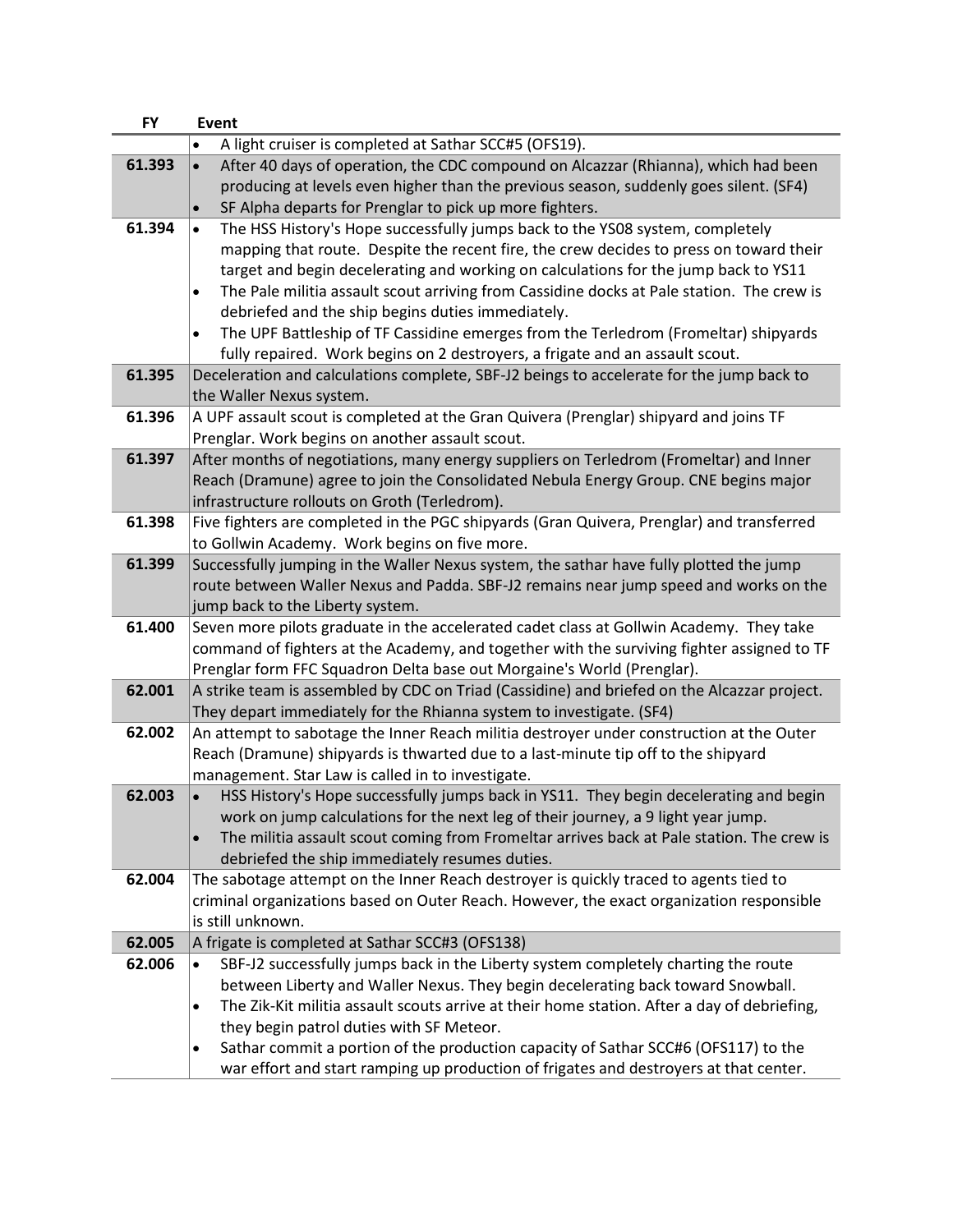| <b>FY</b> | Event                                                                                                                                                                                  |
|-----------|----------------------------------------------------------------------------------------------------------------------------------------------------------------------------------------|
| 62.007    | An inside source provides a tip to Star Law indicating that Malthar Enterprises, thought to<br>be mostly destroyed after the events known as the "Dramune Run," are connected with the |
|           | recent sabotage attempt of the Inner Reach destroyer.                                                                                                                                  |
|           |                                                                                                                                                                                        |
|           |                                                                                                                                                                                        |
|           |                                                                                                                                                                                        |
|           |                                                                                                                                                                                        |
|           |                                                                                                                                                                                        |
|           |                                                                                                                                                                                        |
|           |                                                                                                                                                                                        |
|           |                                                                                                                                                                                        |
|           |                                                                                                                                                                                        |
|           |                                                                                                                                                                                        |
|           |                                                                                                                                                                                        |
|           |                                                                                                                                                                                        |
|           |                                                                                                                                                                                        |
|           |                                                                                                                                                                                        |
|           |                                                                                                                                                                                        |
|           |                                                                                                                                                                                        |
|           |                                                                                                                                                                                        |
|           |                                                                                                                                                                                        |
|           |                                                                                                                                                                                        |
|           |                                                                                                                                                                                        |
|           |                                                                                                                                                                                        |
|           |                                                                                                                                                                                        |
|           |                                                                                                                                                                                        |
|           |                                                                                                                                                                                        |
|           |                                                                                                                                                                                        |